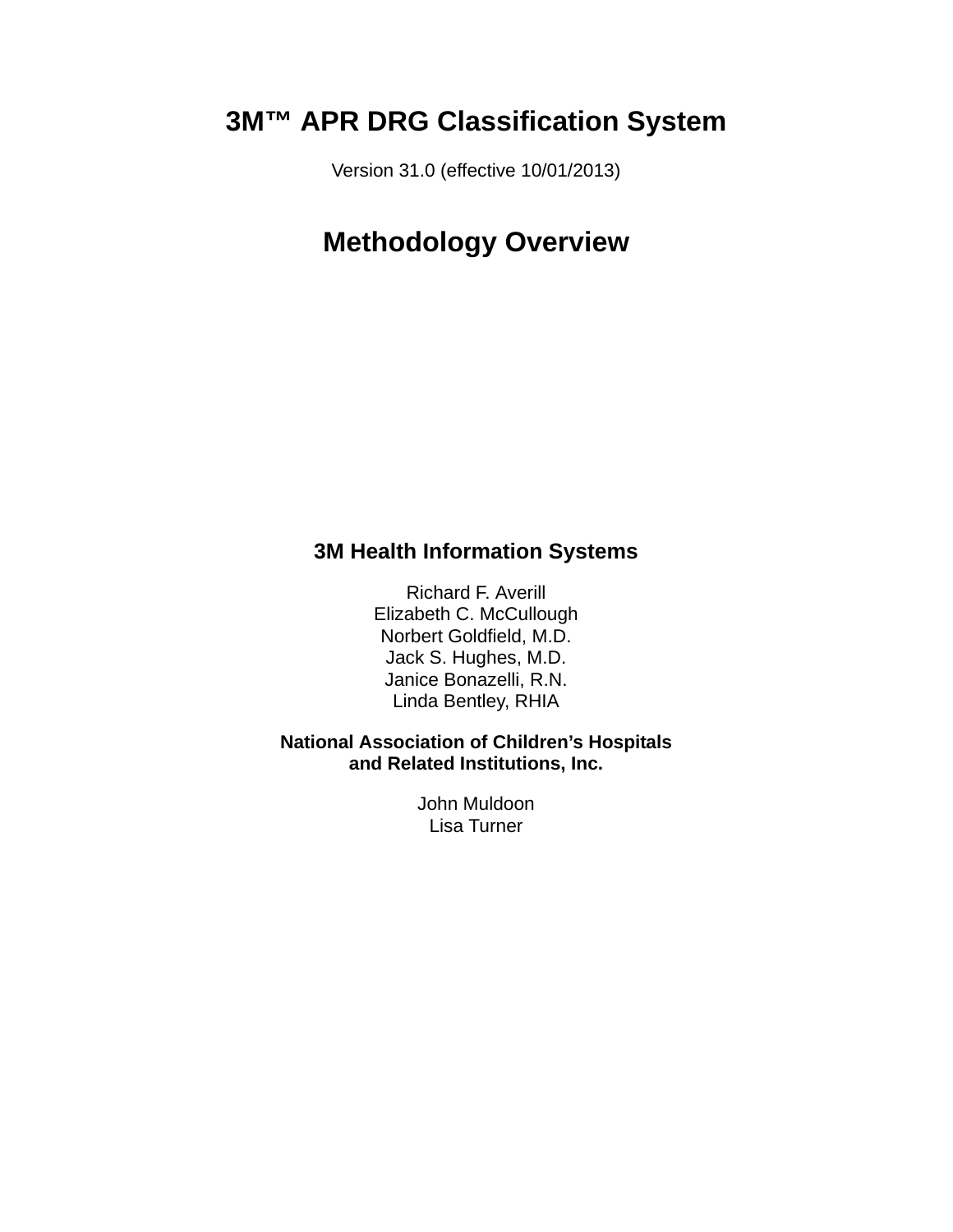Copyright © 2013—2008, 2006, 2003, 3M. All rights reserved.

3M Health Information Systems has prepared this document for use only by 3M HIS personnel and 3M customers who have executed an Order Agreement. This document, and the information contained within, are confidential and proprietary to 3M, and may not be used, copied, reproduced, stored in a retrieval system or transmitted in whole or in part without the prior written permission of 3M. No permission is granted for this document, or an portion of this document, to be disclosed to, or used by, any party other than the 3M customer to whom this document is delivered by 3M HIS.

It is the policy of 3M Health Information Systems to improve products as new technology and software become available. Because of this, 3M HIS reserves the right to make changes in the specifications and materials contained herein without notice.

3M HIS shall not be liable for any direct, indirect, special, consequential, or other damages or economic loss arising out of any use of, errors in using, or inability to use this document.

This product includes commercial technical data and/or computer databases and/or commercial computer software and/or commercial computer software documentation, which were developed exclusively at private expense by 3M Company, 575 West Murray Boulevard, Murray, Utah 84123–4611. U.S. Government rights to use, modify, reproduce, release, perform, display, or disclose these technical data and/or computer databases and/or computer software and/or computer software documentation are subject to the limited rights restrictions of DFARS 252.227–7015(b)(2) (June 1995) and/or subject to the restrictions of DFARS 227.7202–1(a) (June 1995) and DFARS 227.7202–3(a) (June 1995), as applicable for U.S. Department of Defense procurements and the limited rights restrictions of FAR 52.227–14 (June 1987) and/or subject to the restricted rights provisions of FAR 52.227–14 (June 1987) and FAR 52.227–19 (June 1987), as applicable, and any applicable agency FAR Supplements, for non-Department of Defense Federal procurements.

3M Health Information Systems www.3Mhis.com 100 Barnes Road Wallingford, CT 06492 (203) 949–0303

For product information, call 1–800–367–2447 For customer support, call 1–800–435–7776

**—————————————————————————————————————————————————————————————————————————————————————** 

**—————————————————————————————————————————————————————————————————————————————————————** 

This manual was written, designed, and produced by the Clinical Research and Documentation Departments of 3M Health Information Systems, Wallingford, Connecticut and Murray, Utah.

**Document number GRP–041** Version 31.0 10/13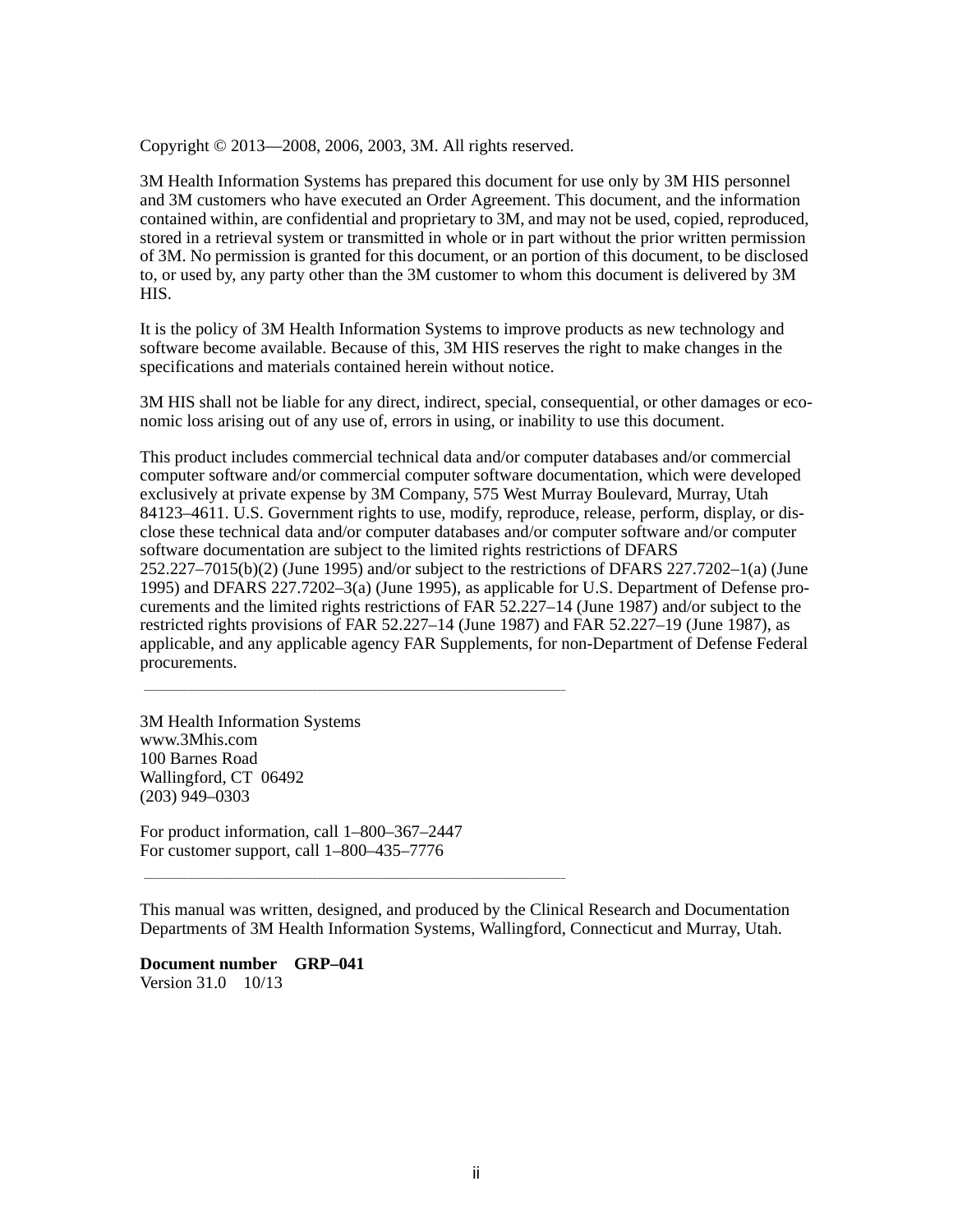# **ACKNOWLEDGEMENTS**

The development of the 3M™ APR DRG Classification System, Version 31.0, involved the participation of many individual contributors. 3M HIS consultants, David Earle, M.D.; Chris Finton, M.D.; James Flink, M.D.; Donald George, M.D.; Robert Keller, M.D.; Anthony Lehman, M.D.; Renee Samualson, M.D.; Marc Shapiro, M.D.; Samual Silver, M.D.; and Warren Strauss, M.D.; provided clinical input into the research. Project management was provided by Angela DeCarlo. Data analysis support was provided by Ana Tang and Sue Boucher. The software was produced by Keith Boucher and Ronald Mills, and tested by Galyna Latham, William Stango, and Monica Grey-Childs. Assistance in the design and production of the Definitions Manual for the APR DRG Classification System was provided by Kathy Blake and Oleg Kostenko.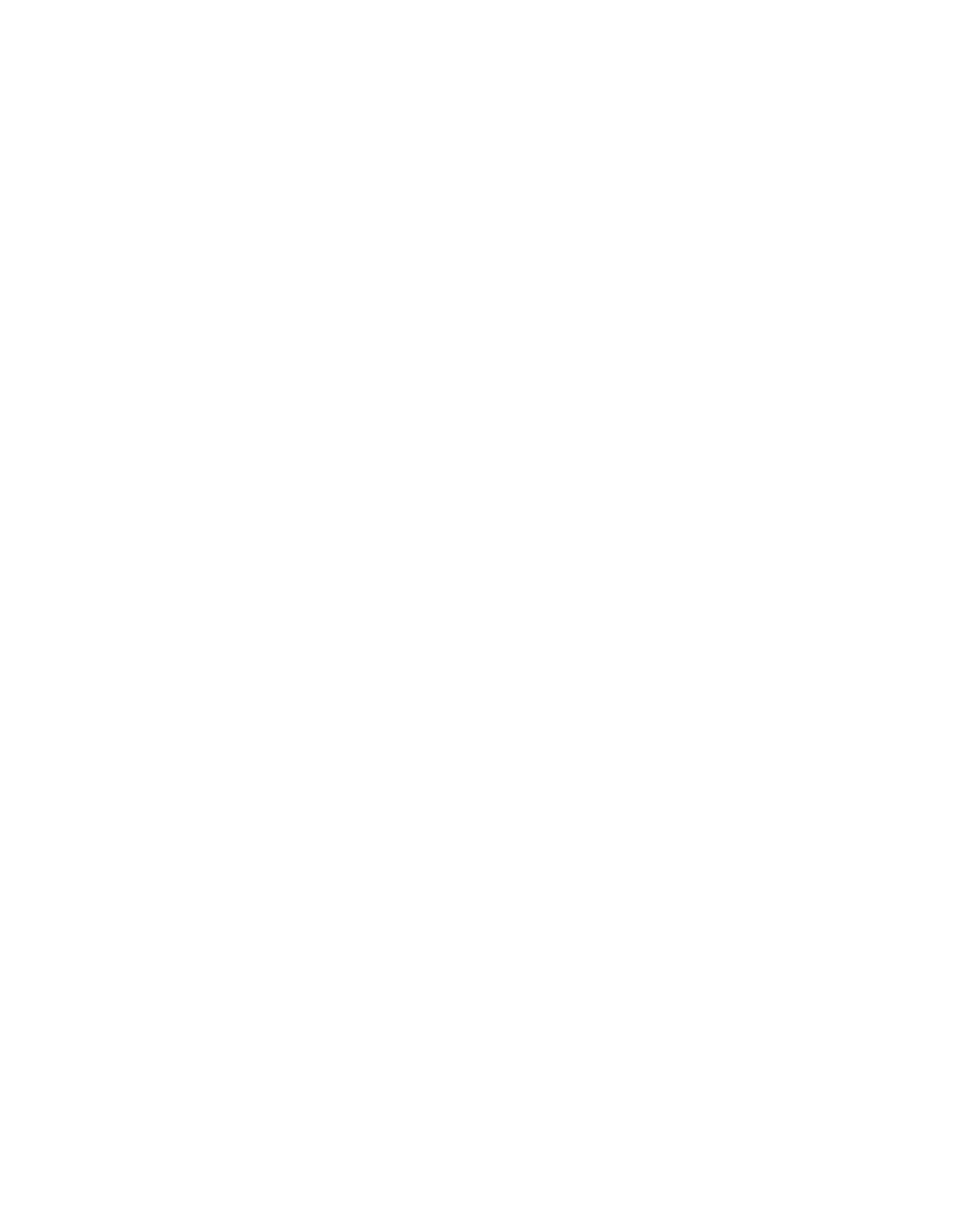# **Table of Contents**

| <b>CHAPTER 1</b> | History of the Development of the Diagnosis Related Groups (DRGs)                                                            | 1  |
|------------------|------------------------------------------------------------------------------------------------------------------------------|----|
| <b>CHAPTER 2</b> | Development of the 3M™ All Patient Refined Diagnosis Related Groups<br>(APR DRGs)                                            | 21 |
| <b>CHAPTER 3</b> | Determination of Admission All Patient Refined Diagnosis Related Groups<br>(APR DRGs)                                        | 65 |
| <b>CHAPTER 4</b> | Background and Explanation of Approach for Rerouting Logic in<br>3M™ All Patient Refined Diagnosis Related Groups (APR DRGs) | 71 |
| APPENDIX A       | List of All Patient Refined DRGs                                                                                             | 83 |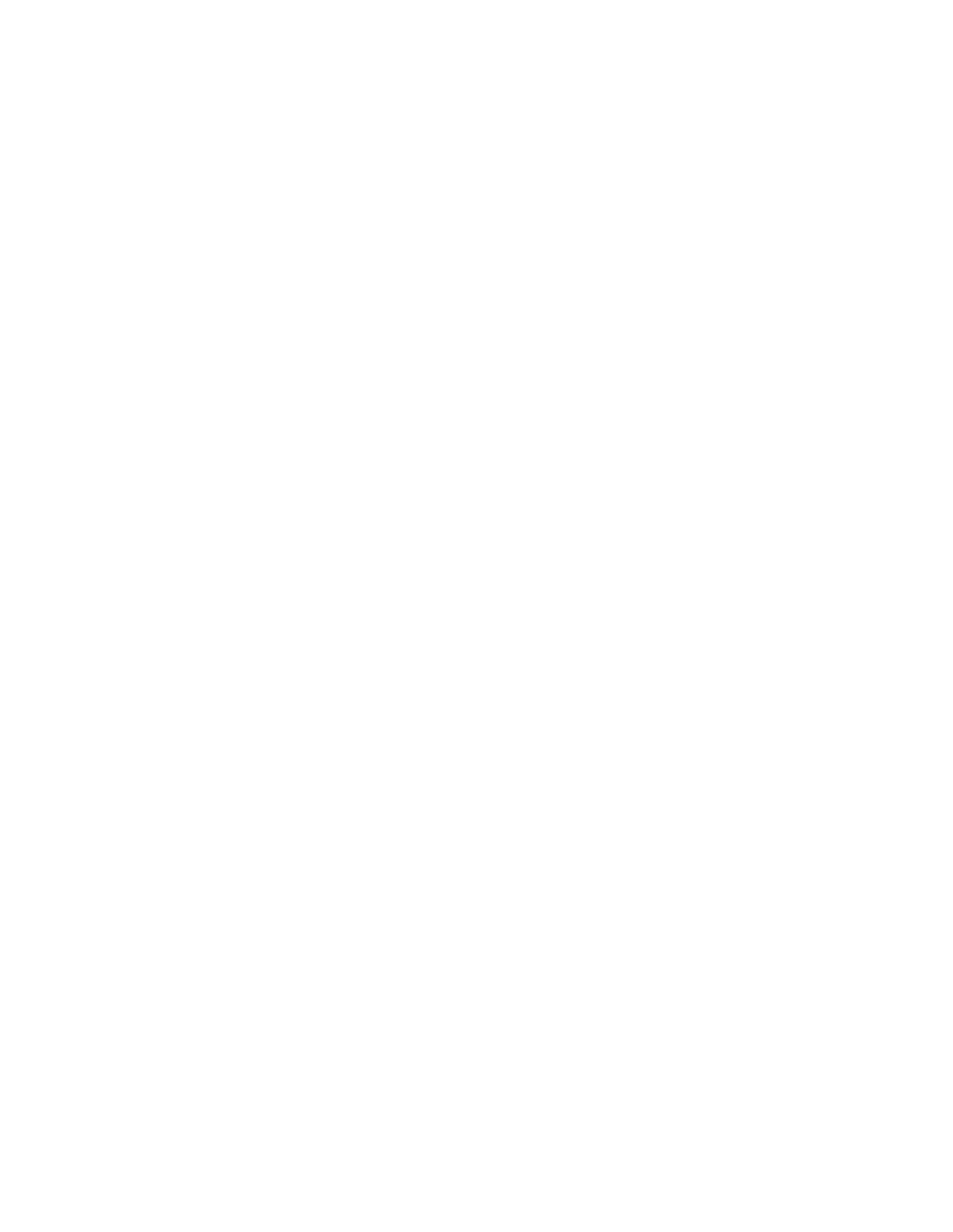# CHAPTER 1

<span id="page-6-2"></span><span id="page-6-1"></span><span id="page-6-0"></span>1**History of the Development of the Diagnosis Related Groups (DRGs)**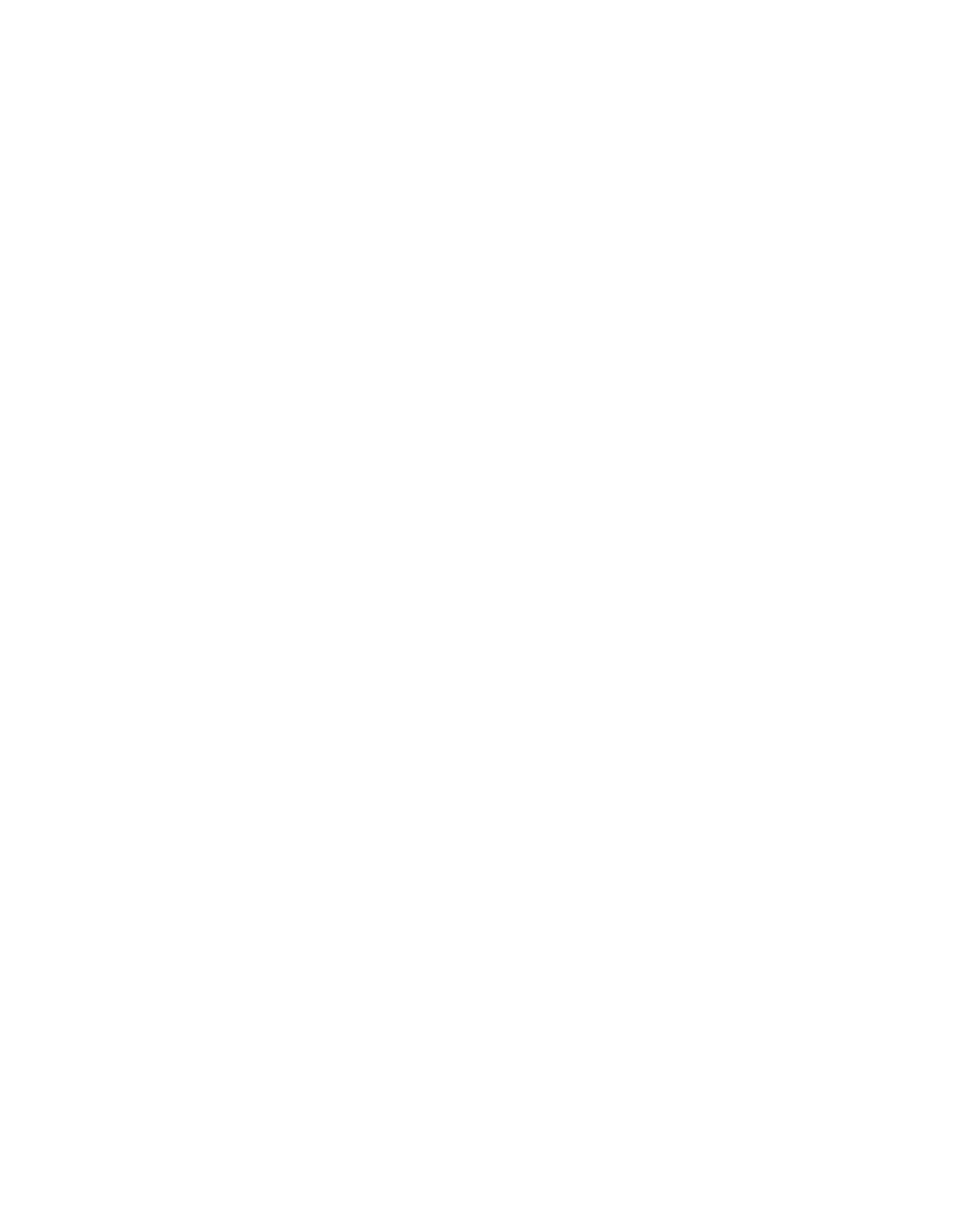# **HISTORY OF THE DEVELOPMENT OF THE DIAGNOSIS RELATED GROUPS (DRGS)**

## **Background**

The Diagnosis Related Groups (DRGs) are a patient classification scheme which provides a means of relating the type of patients a hospital treats (i.e., its case mix) to the costs incurred by the hospital. There are currently four major versions of the DRG in use: classic CMS DRGs, Medicare Severity DRGs (MS-DRGs), All Patient DRGs (AP-DRGs), and All Patient Refined DRGs (APR DRGs). The classic CMS DRGs (prior to FY 2008) and MS-DRGs (beginning in FY 2008) are used by the Centers for Medicare and Medicaid Services (CMS) for hospital payment for Medicare beneficiaries. The AP-DRGs are an expansion of the basic DRGs to be more representative of non-Medicare populations such as pediatric patients. The APR DRGs incorporate severity of illness subclasses into the AP-DRGs. Since the APR DRGs include both the CMS DRGs and the AP-DRGs, the development of all three versions of the DRGs will be reviewed.

The design and development of the DRGs began in the late sixties at Yale University. The initial motivation for developing the DRGs was to create an effective framework for monitoring the quality of care and the utilization of services in a hospital setting. The first large-scale application of the DRGs was in the late seventies in the State of New Jersey. The New Jersey State Department of Health used DRGs as the basis of a prospective payment system in which hospitals were reimbursed a fixed DRG specific amount for each patient treated. In 1982, the Tax Equity and Fiscal Responsibility Act modified the Section 223 Medicare hospital reimbursement limits to include a case mix adjustment based on DRGs. In 1983 Congress amended the Social Security Act to include a national DRG-based hospital prospective payment system for all Medicare patients.

The evolution of the DRGs and their use as the basic unit of payment in Medicare's hospital reimbursement system represent a recognition of the fundamental role which a hospital's case mix plays in determining its costs. In the past, hospital characteristics such as teaching status and bed size have been used to attempt to explain the substantial cost differences which exist across hospitals. However, such characteristics failed to account adequately for the cost impact of a hospital's case mix. Individual hospitals have often attempted to justify higher cost by contending that they treated a more complex mix of patients. The usual contention was that the patients treated by the hospital were sicker. Although there was a consensus in the hospital industry that a more complex case mix results in higher costs, the concept of case mix complexity had historically lacked a precise definition. The development of the DRGs provided the first operational means of defining and measuring a hospital's case mix complexity.

### **The concept of case mix complexity**

The concept of case mix complexity initially appears very straightforward. However, clinicians, administrators and regulators have often attached different meanings to the concept of case mix complexity depending on their backgrounds and purposes. The term case mix complexity has been used to refer to an interrelated but distinct set of patient attributes which include severity of illness, risk of dying, prognosis, treatment difficulty, need for intervention, and resource intensity. Each of these attributes has a very precise meaning which describes a particular aspect of a hospital's case mix.

**Severity of Illness.** Refers to the extent of physiologic decompensation or organ system loss of function.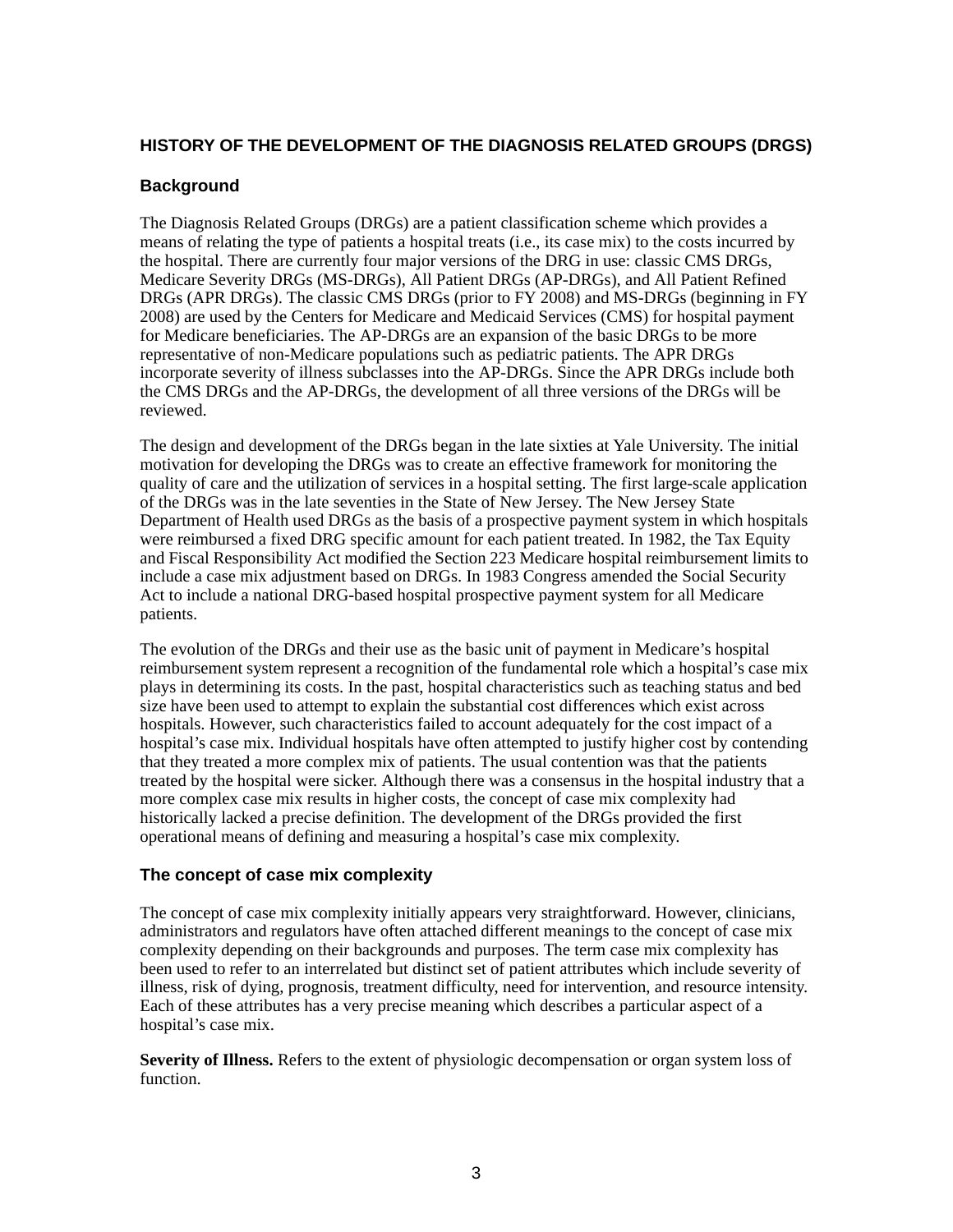**Risk of Mortality.** Refers to the likelihood of dying.

**Prognosis.** Refers to the probable outcome of an illness including the likelihood of improvement or deterioration in the severity of the illness, the likelihood for recurrence, and the probable life span.

**Treatment Difficulty.** Refers to the patient management problems which a particular illness presents to the health care provider. Such management problems are associated with illnesses without a clear pattern of symptoms, illnesses requiring sophisticated and technically difficult procedures, and illnesses requiring close monitoring and supervision.

**Need for Intervention.** Relates to the consequences in terms of severity of illness that lack of immediate or continuing care would produce.

**Resource Intensity.** Refers to the relative volume and types of diagnostic, therapeutic, and bed services used in the management of a particular illness.

When clinicians use the notion of case mix complexity, they typically are referring to one or more aspects of clinical complexity. For clinicians, increased case mix complexity refers to greater severity of illness, greater risk of mortality, greater treatment difficulty, poorer prognoses, and/or a greater need for intervention. Thus, from a clinical perspective, case mix complexity refers to the condition of the patients treated and the treatment difficulty associated with providing care. On the other hand, administrators and regulators usually use the concept of case mix complexity to indicate that the patients treated require more resources which results in a higher cost of providing care. Thus, from an administrative or regulatory perspective, case mix complexity refers to the resource intensity demands that patients place on an institution. While the two interpretations of case mix complexity are often closely related, they can be very different for certain kinds of patients. For example, while terminal cancer patients are very severely ill and have a poor prognosis, they require few hospital resources beyond basic nursing care. No measure of case mix complexity can be equally effective for all the different aspects of case mix complexity.

There has sometimes been confusion regarding the use and interpretation of the DRGs because the aspect of case mix complexity measured by the DRGs has not been clearly understood. The purpose of the DRGs is to relate a hospital's case mix to the resource demands and associated costs experienced by the hospital. Therefore, a hospital having a more complex case mix from a DRG perspective means that the hospital treats patients who require more hospital resources, but not necessarily that the hospital treats patient having a greater severity of illness, a greater risk of dying, a greater treatment difficulty, a poorer prognosis, or a greater need for intervention.

### **Patient classification**

Given that the purpose of the DRGs is to relate a hospital's case mix to its resource intensity, it was necessary to develop an operational means of determining the types of patients treated and relating each patient type to the resources they consumed. While all patients are unique, groups of patients have demographic, diagnostic, and therapeutic attributes in common that determine their level of resource intensity. By developing clinically similar groups of patients with similar resource intensity, patients can be aggregated into meaningful patient groups. Moreover, if these patient groups covered the entire range of patients seen in an inpatient setting, then collectively they would constitute a patient classification scheme that would provide a means of establishing and measuring hospital case mix complexity. The DRGs were therefore developed as a patient classification scheme consisting of groups of patients who were similar, both clinically, and in terms of their consumption of hospital resources.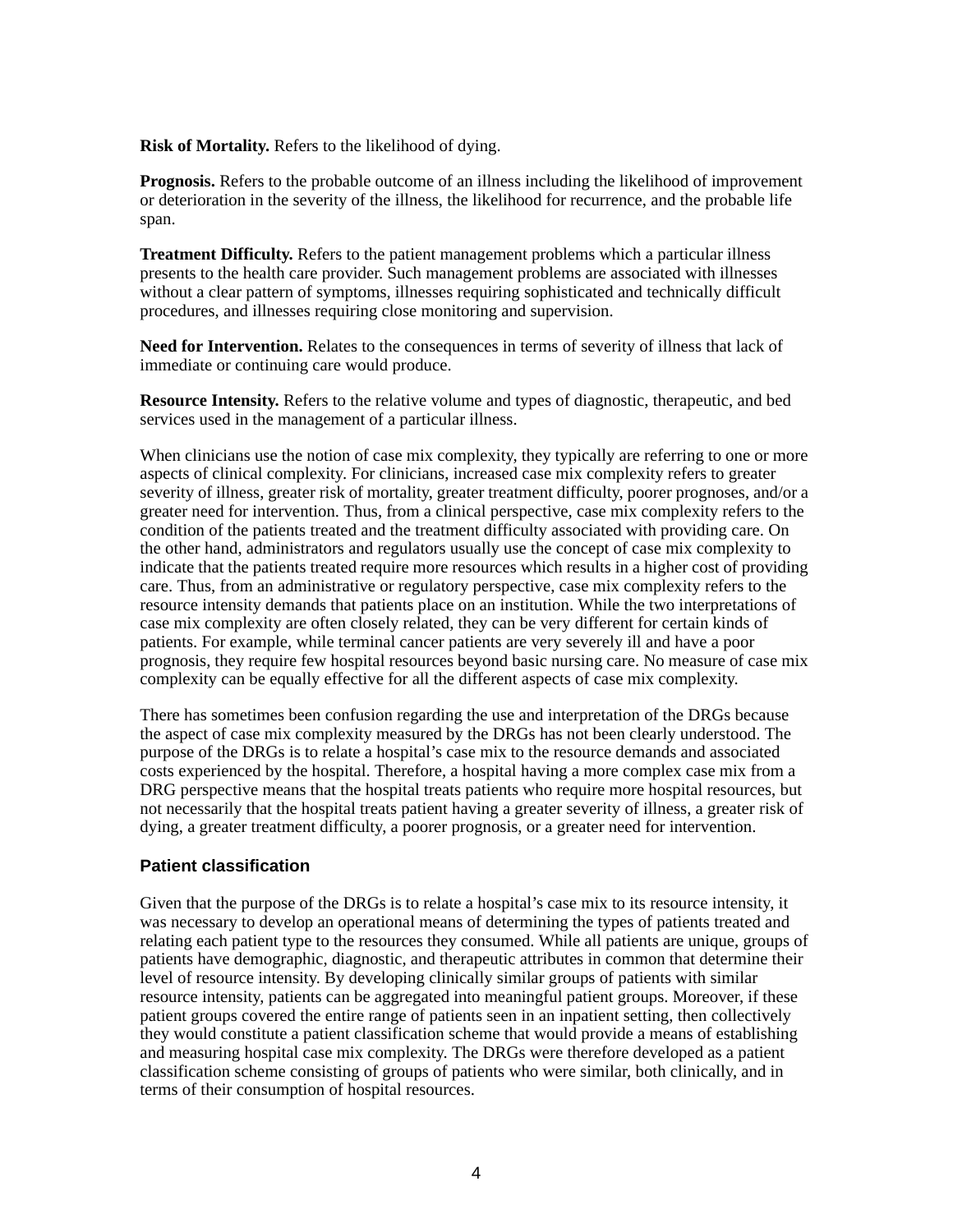During the process of developing the DRG patient classification scheme, several alternative approaches to constructing the patient groups were investigated. Initially, a normative approach was used which involved having clinicians define the DRGs using the patient characteristics they felt were important for determining resource intensity. There was a tendency for these definitions to include an extensive set of specifications requiring information which might not always be collected through a hospital's medical information system. If the entire range of patients were classified in this manner, there would ultimately be thousands of DRGs, most of which described patients seen infrequently in a typical hospital. It therefore became evident that the process of DRG definition would be facilitated if data from acute care hospitals could be examined to determine the general characteristics and relative frequency of different patient types. In addition, statistical algorithms applied to this data would be useful to suggest ways of forming DRGs that were similar in terms of resource intensity. However, it was also discovered that statistical algorithms applied to historical data in the absence of clinical input would not yield a satisfactory set of DRGs. The DRGs resulting from such a statistical approach, while similar in terms of resource intensity, would often contain patients with a diverse set of characteristics which could not be interpreted from a clinical perspective. Thus, it became apparent that the development of the DRG patient classification scheme required that physician judgment, statistical analysis and verification with historical data be merged into a single process. It was necessary to be able to examine large amounts of historical data with statistical algorithms available for suggesting alternative ways of forming DRGs but to do so in such a way that physicians could review the results at each step to insure that the DRGs formed were clinically coherent.

### **Basic characteristics of the DRG patient classification system**

Given the limitations of previous patient classification systems and the experience of attempting to develop DRGs with physician panels and statistical analysis, it was concluded that in order for the DRG patient classification system to be practical and meaningful, it should have the following characteristics:

- The patient characteristics used in the definition of the DRGs should be limited to information routinely collected on hospital abstract systems.
- There should be a manageable number of DRGs which encompass all patients seen on an inpatient basis.
- Each DRG should contain patients with a similar pattern of resource intensity.
- Each DRG should contain patients who are similar from a clinical perspective (i.e., each group should be clinically coherent).

Restricting the patient characteristics used in the definition of the DRGs to those readily available insured that the DRGs could be extensively applied. The patient information routinely collected includes age, principal diagnosis, secondary diagnoses and the surgical procedures performed. Creating DRGs based on information that is collected only in a few settings, or on information that is difficult to collect or measure, would have resulted in a patient classification scheme which could not be applied uniformly across hospitals. This is not to say that information beyond that currently collected might not be useful for defining the DRGs. As additional information becomes routinely available, it must be evaluated to determine if it could result in improvements in the ability to classify patients.

Limiting the number of DRGs to manageable numbers (i.e., hundreds of patient groups, not thousands) insures that for most of the DRGs, a typical hospital will have enough experience to allow meaningful comparative analysis to be performed. If there were only a few patients in each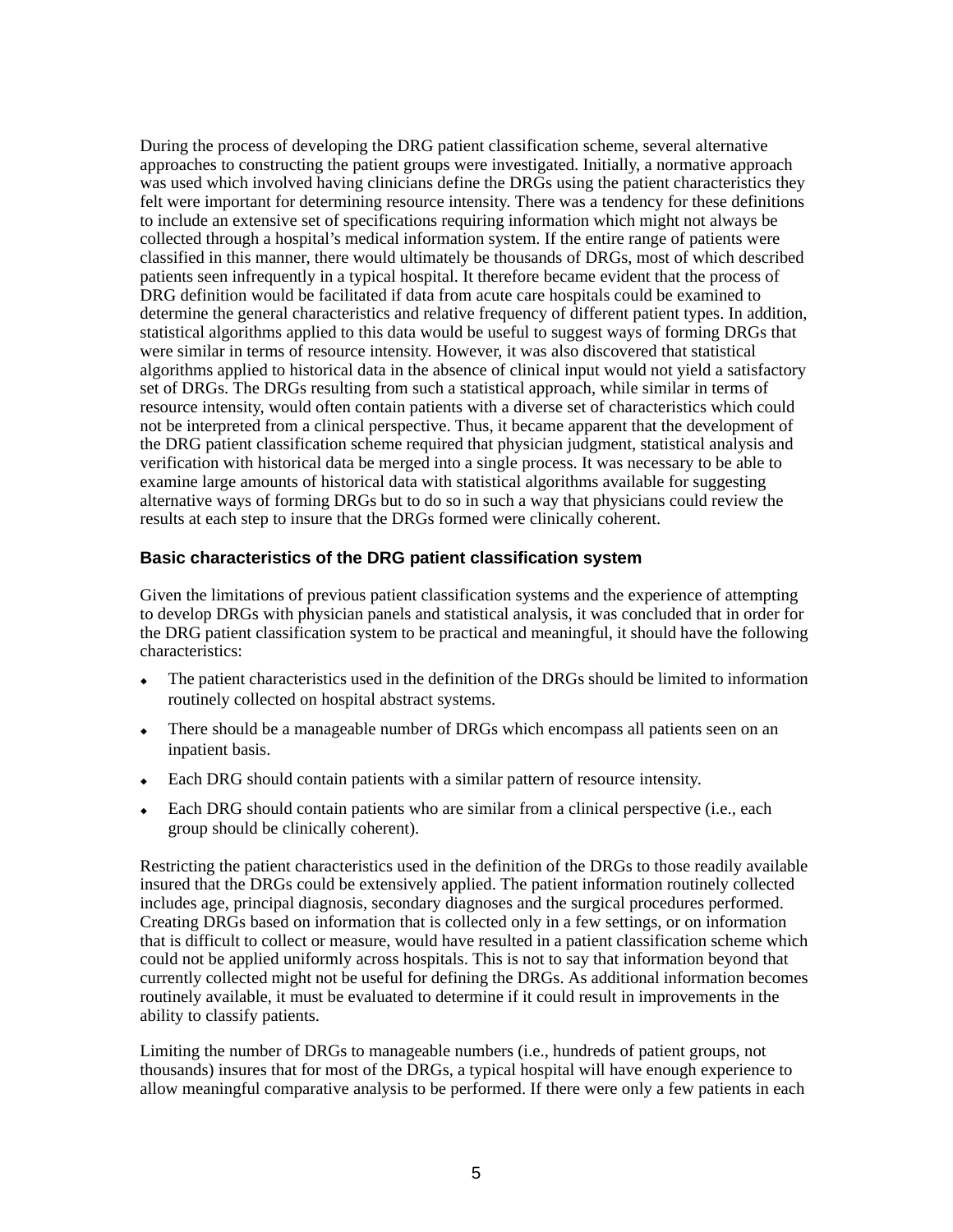DRG, it would be difficult to detect patterns in case mix complexity and cost performance and to communicate the results to the physician staff.

The resource intensity of the patients in each DRG must be similar in order to establish a relationship between the case mix of a hospital and the resources it consumes. Similar resource intensity means that the resources used are relatively consistent across the patients in each DRG. However, some variation in resource intensity will remain among the patients in each DRG. In other words, the definition of the DRG will not be so specific that every patient is identical, but the level of variation is known and predictable. Thus, while the precise resource intensity of a particular patient cannot be predicted by knowing to which DRG he belongs, the average pattern of resource intensity of a group of patients in a DRG can be accurately predicted.

Since one of the major applications of the DRGs is communicating with the physician community, the patients in each DRG must be similar from a clinical perspective. In other words, the definition of each DRG must be clinically coherent. The concept of clinical coherence requires that the patient characteristics included in the definition of each DRG relate to a common organ system or etiology and that a specific medical specialty should typically provide care to the patients in the DRG. For example, patients who are admitted for a D&C or a Tonsillectomy are similar in terms of most measures of resource intensity, such as length of stay, preoperative stay, operating room time, and use of ancillary services. However, different organ systems and different medical specialties are involved. Thus, the requirement that the DRGs be clinically coherent precludes the possibility of these types of patients being in the same DRG.

A common organ system or etiology and a common clinical specialty are necessary but not sufficient requirements for a DRG to be clinically coherent. In addition, all available patient characteristics, which medically would be expected to consistently affect resource intensity, should be included in the definition of the DRG. Furthermore, the definition of a DRG should not be based on patient characteristics that medically would not be expected to consistently affect resource intensity. For example, patients with appendicitis may or may not have peritonitis. Although these patients are the same from an organ system, etiology, and medical specialist perspective, the DRG definitions must form separate patient groups since the presence of peritonitis would be expected to consistently increase the resource intensity of appendicitis patients. On the other hand, sets of unrelated surgical procedures cannot be used to define a DRG since there would not be a medical rationale to substantiate that the resource intensity would be expected to be similar.

The definition of clinical coherence is, of course, dependent on the purpose for the formation of the DRG classification. For the DRGs, the definition of clinical coherence relates to the medical rationale for differences in resource intensity. On the other hand, if the purpose of the DRGs related to mortality, the patient characteristics which were clinically coherent and therefore included in the DRG definitions might be different. Finally, it should be noted that the requirement that the DRGs be clinically coherent caused more patient groups to be formed than would be necessary for explaining resource intensity alone.

#### **Development of the original DRGs**

The first operational set of DRGs was developed at Yale University in the early 1970s. The process of forming the original DRGs was begun by dividing all possible principal diagnoses into 23 mutually exclusive principal diagnosis categories referred to as Major Diagnostic Categories (MDCs).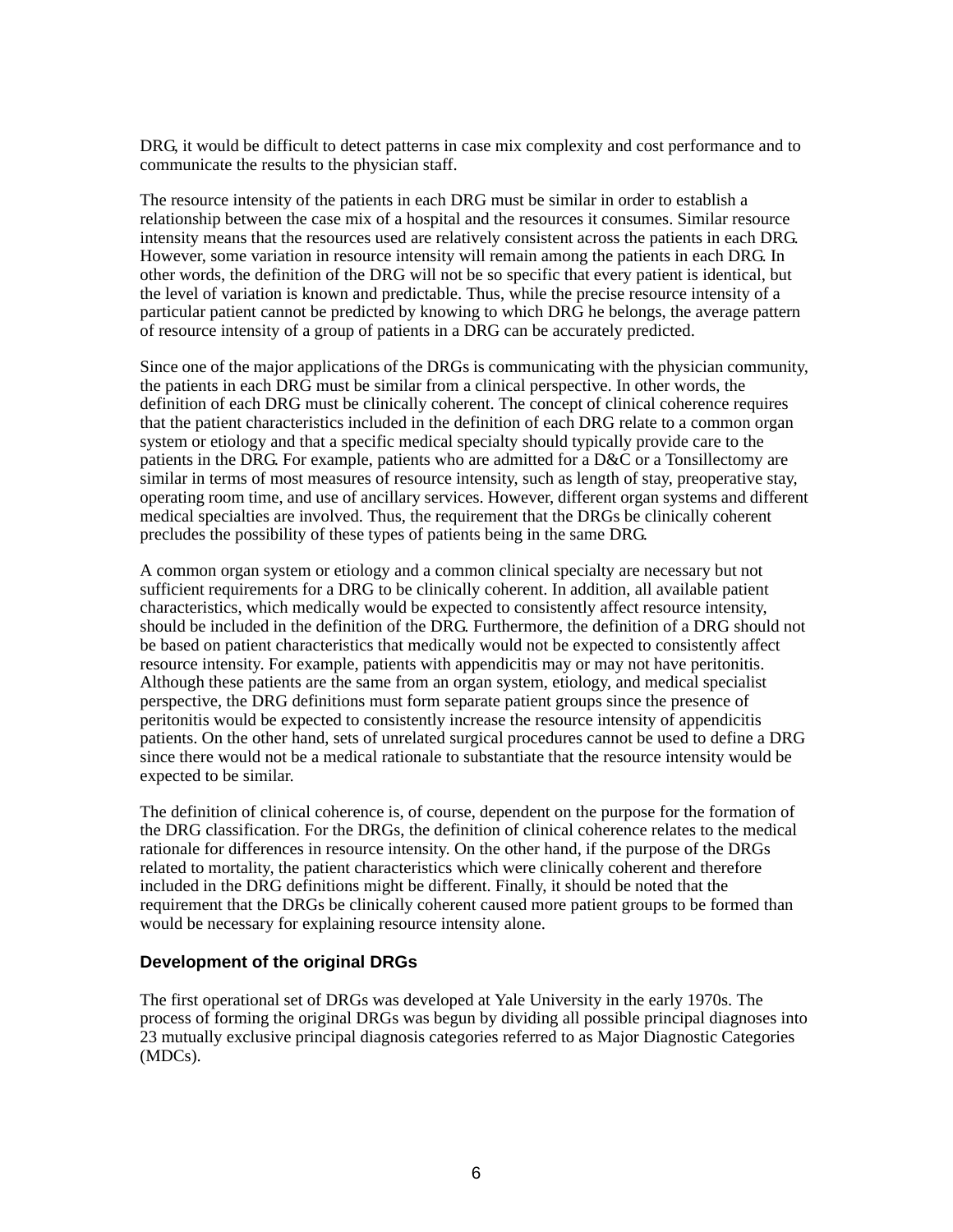The MDCs were formed by physician panels as the first step toward ensuring that the DRGs would be clinically coherent. The diagnoses in each MDC correspond to a single organ system or etiology and in general, are associated with a particular medical specialty. Thus, in order to maintain the requirement of clinical coherence, no final DRG could contain patients in different MDCs. In general, each MDC was constructed to correspond to a major organ system (e.g., Respiratory System, Circulatory System, Digestive System) rather than etiology (e.g., malignancies, infectious diseases). This approach was used since clinical care is generally organized in accordance with the organ system affected, rather than the etiology. Diseases involving both a particular organ system and a particular etiology (e.g., malignant neoplasm of the kidney) were assigned to the MDC corresponding to the organ system involved. However, not all diseases or disorders could be assigned to an organ system-based MDC and a number of residual MDCs were created (e.g., Systemic Infectious Diseases, Myeloproliferative Diseases, and Poorly Differentiated Neoplasms). For example, the infectious diseases such as food poisoning and Shigella dysentery are assigned to the Digestive System MDC, while pulmonary tuberculosis is assigned to the Respiratory System MDC. On the other hand, infectious diseases such as miliary tuberculosis and septicemia, which usually involve the entire body, are assigned to the Systemic Infectious Disease MDC.

Once the MDCs were defined, each MDC was evaluated to identify those additional patient characteristics which would have a consistent effect on the consumption of hospital resources. Since the presence of a surgical procedure which required the use of the operating room would have a significant effect on the type of hospital resources (e.g., operating room, recovery room, anesthesia) used by a patient, most MDCs were initially divided into medical and surgical groups. The medical-surgical distinction is also useful in further defining the clinical specialty involved.

Patients were considered surgical if they had a procedure performed which would require the use of the operating room. Since the patient data generally available does not precisely indicate whether a patient was taken to the operating room, surgical patients were identified based on the procedures which were performed. Physician panels classified every possible procedure code based on whether the procedure would normally be performed in the operating room. Thus, closed heart valvotomies, cerebral meninges biopsies and total cholecystectomies would be expected to require the operating room, while thoracentesis, bronchoscopy and skin sutures would not. If a patient had any procedure performed which was expected to require the operating room, that patient would be classified as a surgical patient.

Once each MDC was divided into medical and surgical groups, the surgical patients were usually further defined based on the precise surgical procedure performed, while the medical patients were further defined based on the precise principal diagnosis for which they were admitted to the hospital. The general structure of a typical MDC is shown by the tree diagram in figure 1–1. In general, specific groups of surgical procedures were defined to distinguish surgical patients according to the extent of the surgical procedure performed. For example, the procedure groups defined for the Endocrine, Nutritional and Metabolic MDC are amputations, adrenal and pituitary procedures, skin grafts and wound debridement, procedures for obesity, parathyroid procedures, thyroid procedures, thyroglossal procedures, and other procedures relating to Endocrine, Nutritional, or Metabolic diseases.

Since a patient can have multiple procedures related to their principal diagnosis during a particular hospital stay, and a patient can be assigned to only one surgical group, the surgical groups in each MDC were defined in a hierarchical order. Patients with multiple procedures would be assigned to the surgical group highest in the hierarchy.

Thus, if a patient received both a D&C and a hysterectomy, the patient would be assigned to the hysterectomy surgical group. It should be noted that as a result of the surgical hierarchy, the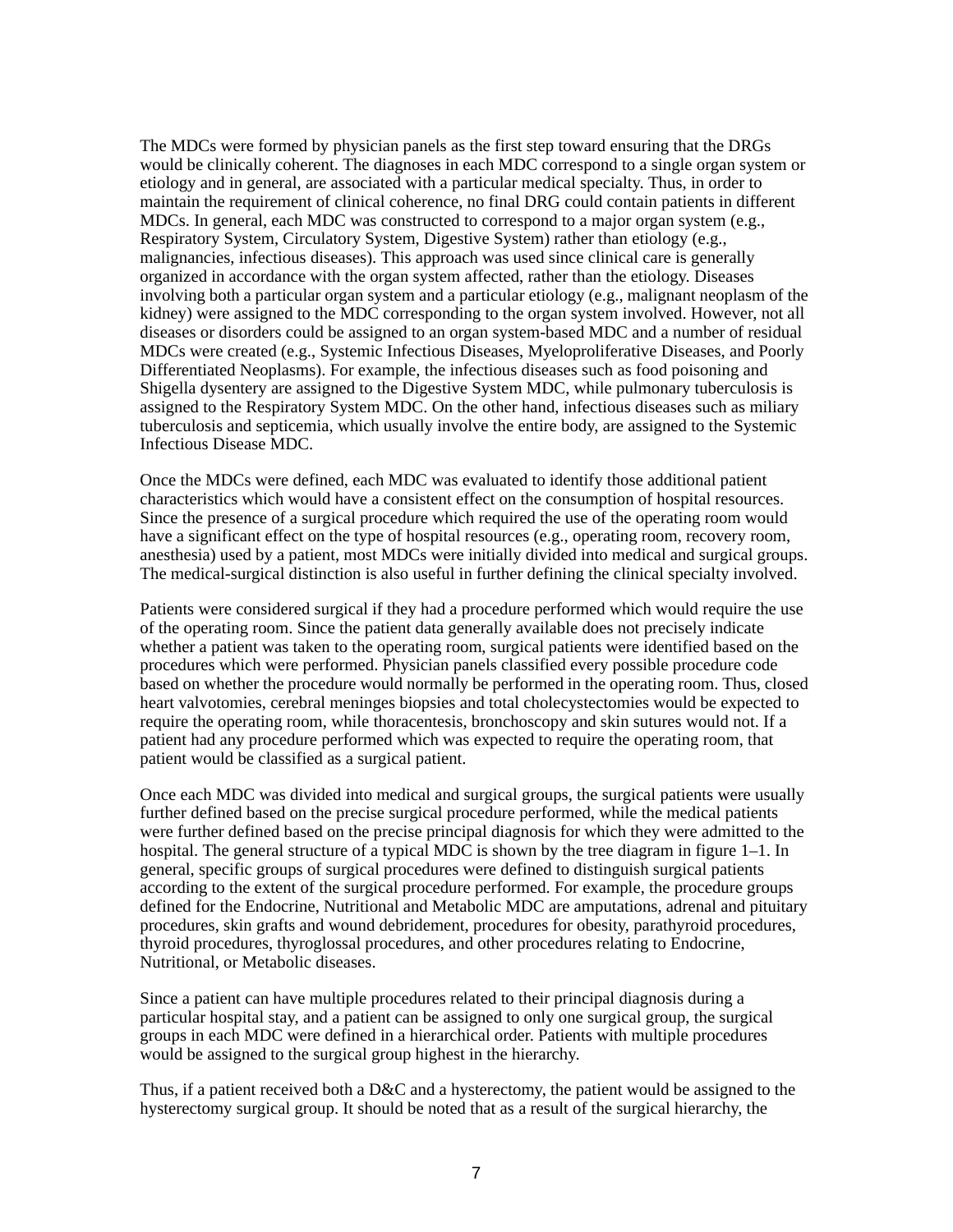ordering of the surgical procedures on the patient abstract has no influence on the assignment of the surgical group and DRG.

In general, specific groups of principal diagnoses were defined for medical patients. Usually the medical groups in each MDC would include a group for neoplasms, symptoms and specific conditions relating to the organ system involved. For example, the medical groups for the Respiratory System MDC are pulmonary embolism, infections, neoplasms, chest trauma, pleural effusion, pulmonary edema and respiratory failure, chronic obstructive pulmonary disease, simple pneumonia, RSV pneumonia and whooping cough, interstitial lung disease, pneumothorax, bronchitis and asthma, respiratory symptoms and other respiratory diagnoses.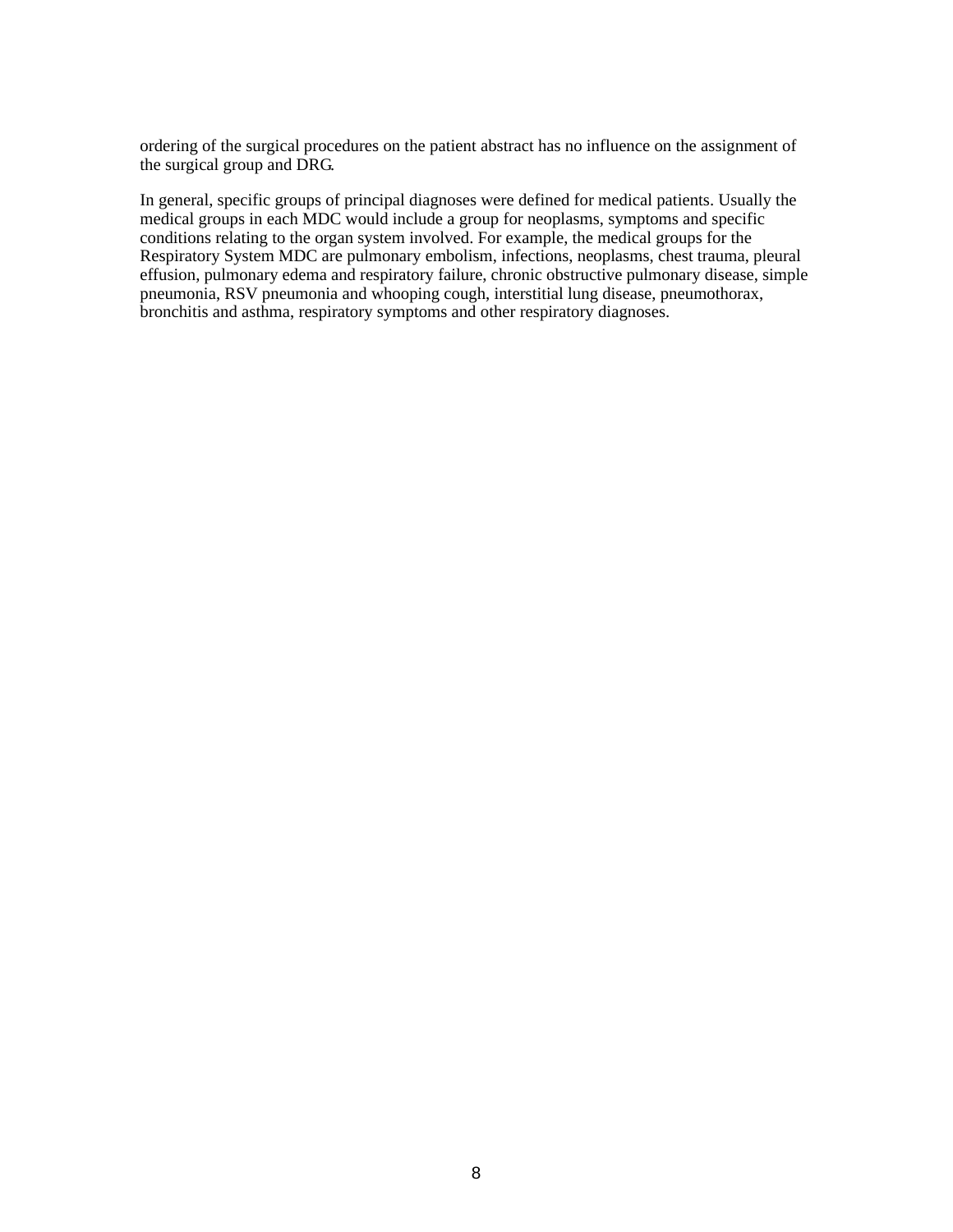

Figure 1–1. Typical DRG structure for a Major Diagnostic Category

In each MDC there is usually a medical and a surgical group referred to as "other medical diseases" and "other surgical procedures," respectively. The "other" medical and surgical groups are not as precisely defined from a clinical perspective. The other groups would include diagnoses or procedures which were infrequently encountered or not well-defined clinically. For example, the "other" medical group for the Respiratory System MDC would contain the diagnoses psychogenic respiratory disease and respiratory anomalies not otherwise specified, while the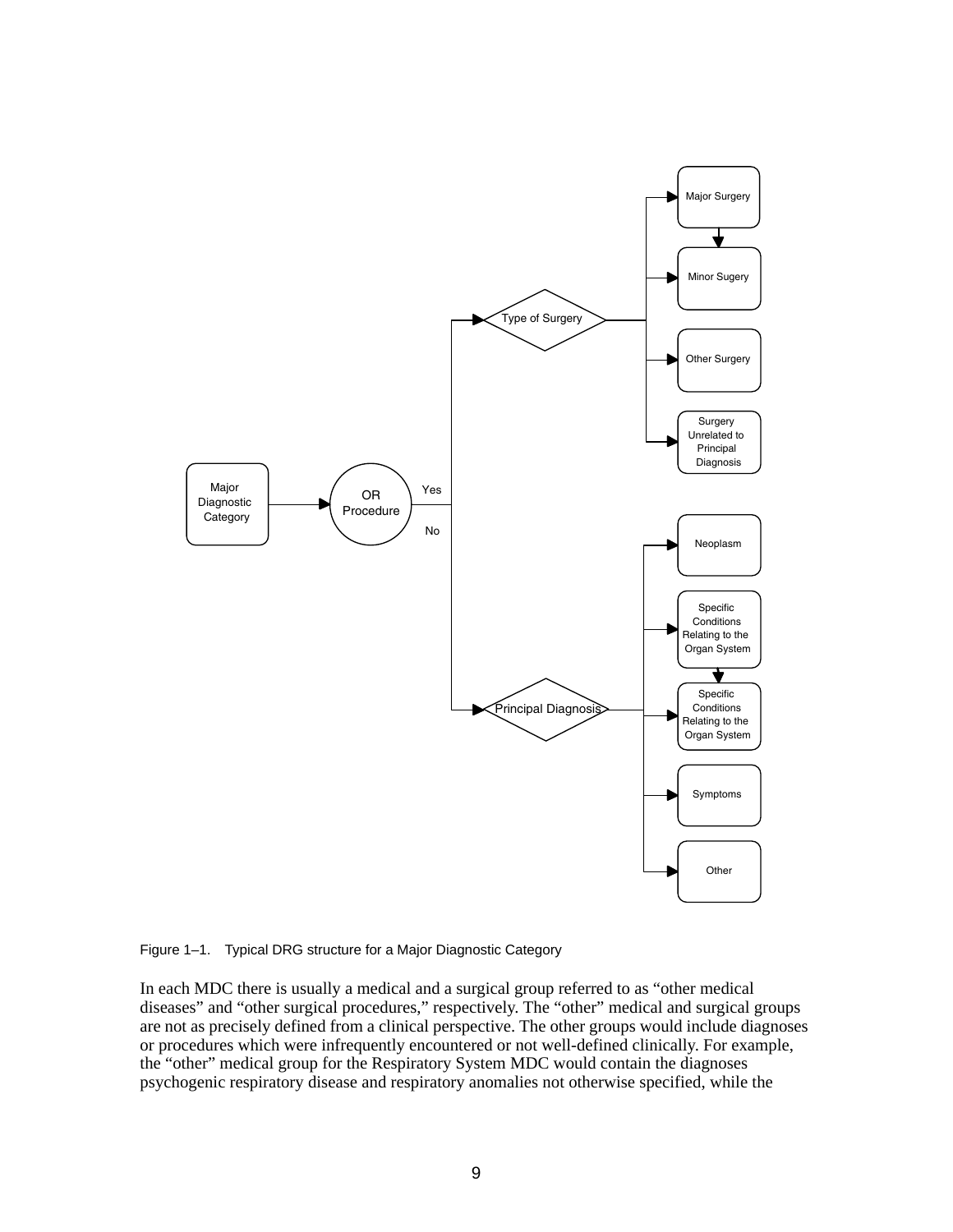"other" surgical group for the female reproductive MDC would contain surgical procedures such as liver biopsy and exploratory laparotomy.

The "other" surgical group contains surgical procedures which, while infrequent, could still reasonably be expected to be performed for a patient in the particular MDC. However, there are also patients who receive surgical procedures which are completely unrelated to the MDC to which the patient was assigned. An example would be a patient with a principal diagnosis of pneumonia whose only surgical procedure is a transurethral prostatectomy. Such patients are assigned to surgical groups referred to as "unrelated operating room procedures."

The process of defining the surgical and medical groups in an MDC required that each surgical or medical group be based on some organizing principle. Examples of organizing principles would be anatomy, surgical approach, diagnostic approach, pathology, etiology or treatment process. In order for a diagnosis or surgical procedure to be assigned to a particular group, it would be required to correspond to the particular organizing principle for that group. For example, in MDC 11 (Diseases & Disorders of the Kidney & Urinary Tract), a surgical group was formed for all patients with a procedure on the urethra (i.e., organizing principle based on anatomy). This surgical group was then further divided based on whether the procedure performed was transurethral (i.e., organizing principle based on surgical approach).

Once the medical and surgical groups for an MDC were formed, each group of patients was evaluated to determine if complications, comorbidities, or the patient's age would consistently affect the consumption of hospital resources. Physician panels classified each diagnosis code based on whether the diagnosis, when present as a secondary condition, would be considered a substantial complication or comorbidity. A substantial complication or comorbidity was defined as a condition, that because of its presence with a specific principal diagnosis, would cause an increase in length of stay by at least one day for at least 75 percent of the patients. For example, sarcoidosis, chronic airway obstruction, and pneumococcal pneumonia are considered substantial complications or comorbidities for certain diseases, while simple goiter and benign hypertension are not. Each medical and surgical group within an MDC was tested to determine if the presence of any substantial comorbidities or complications would consistently affect the consumption of hospital resources. For example, the presence of complications or comorbidities was not significant for patients receiving a carpal tunnel release, but was very significant for patients with arrhythmia and conduction disorders. The same basic list of complications and comorbidities is used across most DRGs. However, depending on the principal diagnosis of the patient, some diagnoses in the basic list of complications and comorbidities may be excluded if they are closely related to the principal diagnosis. For example, urinary retention is a complication or comorbidity for a patient admitted for congestive heart failure, but not for a patient admitted for benign prostatic hypertrophy. In addition, in some cases, such as acute myocardial infarction patients, special complications and comorbidity definitions were used in defining the DRGs.

The patient's age was sometimes used in the definition of the DRGs. Pediatric patients (age 17 years or less) were often assigned to separate DRGs. For example, pediatric asthma patients were defined as a specific DRG.

The final variable used in the definition of the DRGs was the patient discharge status. Separate DRGs were formed for burn patients and newborns if the patients were transferred to another acute care facility. In addition, separate DRGs were formed for patients with alcoholism or drug abuse who left against medical advice and for acute myocardial infarction patients and newborns who died.

For versions 2-24 of the DRGs, the further subdivisions of some medical and surgical DRGs was primarily based on the presence or absence of a CC or pediatric age (0-17). For example, in DRG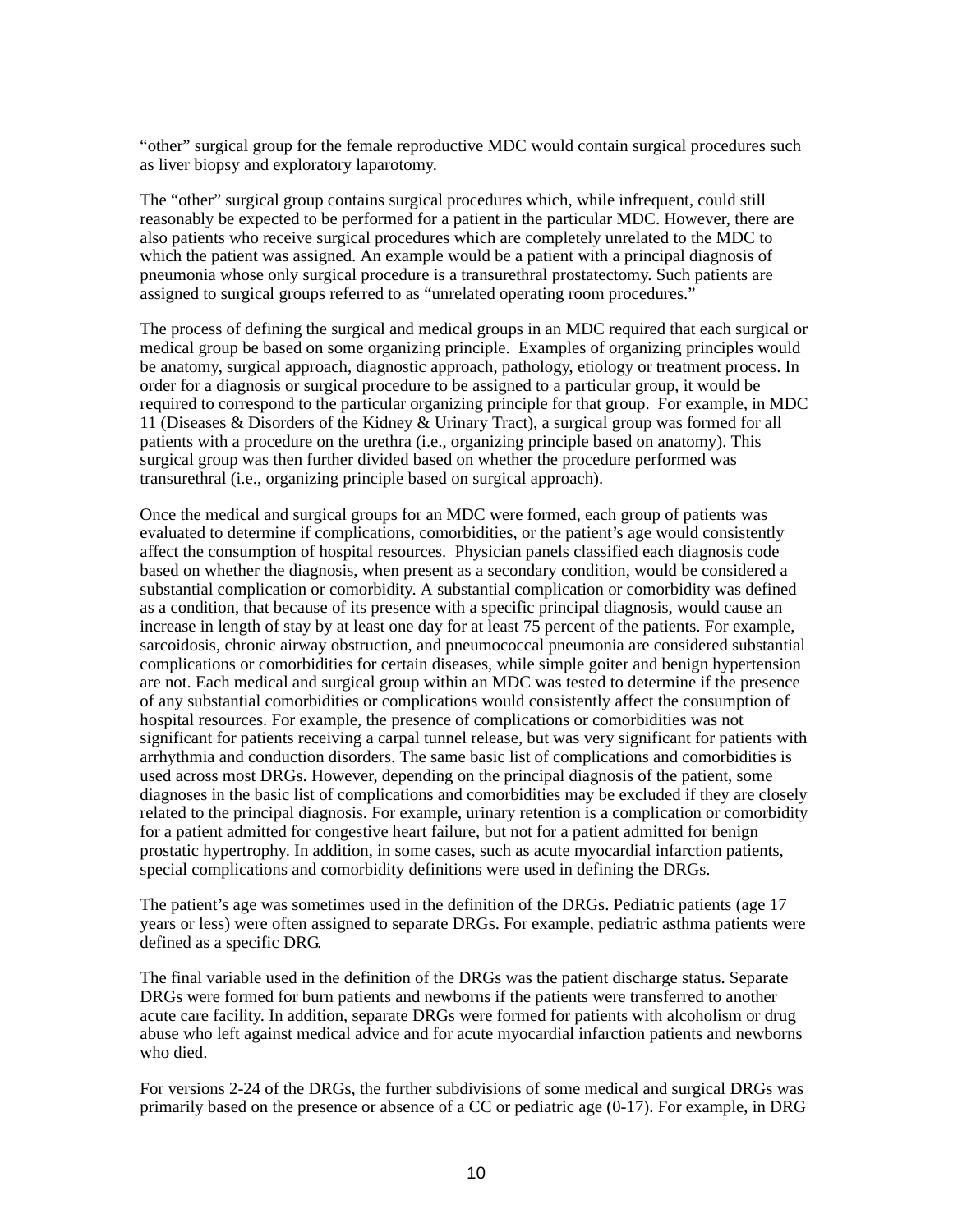version 24 there were 115 pairs of DRGs subdivided based on the presence or absence of a CC and 43 pediatric DRGs (age 0-17). Beginning with version 25 the use of CCs and patient age was completely revised. The revisions were so extensive that the version 25 DRGs were renamed to be the Medicare Severity DRGs (MS-DRGs).

Except for new diagnosis codes that were added to ICD-9-CM after FY1984 (e.g., HIV), the CC list of diagnoses used in the DRGs remained virtually identical to the original CC list used in FY1984. As a result of the changes that occurred in hospitals during the first 22 years of PPS, the CC list had lost much of its power to discriminate hospital resource use. Better coding of secondary diagnoses, stricter criteria for extended hospital stays, increased availability of post acute care services and the shift to outpatient care resulted in most patients (nearly 80 percent) admitted to hospitals having a CC. Therefore, in version 25 (MS-DRGs) the diagnoses comprising the CC list were completely redefined. The revised CC list is primarily comprised of significant acute disease, acute exacerbations of significant chronic diseases, advanced or end stage chronic diseases and chronic diseases associated with extensive debility. In general, most chronic diseases were not included on the revised CC list. For a patient with a chronic disease, a significant acute manifestation of the chronic disease was required to be present and coded for the patient to be assigned a CC. The revision of the CC list reduced the number of Medicare patients with a CC from approximately 80 percent to 40 percent.

In addition, to the revision of the CC list, each CC was also categorized as a major CC or a CC (i.e., non major CC) based on relative resource use. Approximately, 12 percent of all diagnoses codes were classified as a major CC, 24 percent as a CC and 64 percent as a non CC. Diagnoses closely associated with mortality (ventricular fibrillation, cardiac arrest, shock and respiratory arrest) were assigned as a major CC if the patient lived but as a non CC if the patient died.

The major CC, CC and non CC categorization was used to subdivide the surgical and medical DRGs into up to three levels with a patient being assigned to the most extreme level (e.g., a patient with an MCC and a CC is assigned to the MCC level). Before subdividing the medical and surgical DRGs into CC levels all the pediatric age distinctions were removed from the DRGs. To create the MS-DRGs, individual DRGs were subdivided into three, two or one level depending on the CC impact on resources used for that patient. The two way subdivision either created a separate level for just the major CC patients or a separate level for the non CC patients. The CC levels relate to the relative severity of illness of the patient. In the MS-DRGs, 153 DRGs have 3 CC levels, 108 DRGs have two CC levels and 76 DRGs have no CC levels resulting in 751 version 31.0 MS-DRGs which is a net increase of 209 DRGs over the 538 DRGs in version 24.

The actual process of forming the DRGs was highly iterative, involving a combination of statistical results from test data with clinical judgment. At any point during the definition of the DRGs there would often be several patient characteristics which appeared important for understanding the impact on hospital resources. The selection of the patient characteristics to be used and the order in which they would be used was a complex task with many factors examined and weighed simultaneously.

There are several DRGs which contain patients whose medical record abstracts contain clinically inconsistent or invalid information. For example, there are DRGs for patients for whom all their operating room procedures performed are unrelated to the major diagnostic category of the patient's principal diagnosis. Typically, these are patients admitted for a particular diagnosis requiring no surgery, who develop a complication unrelated to the principal diagnosis and have an operating room procedure performed for the complication or have a diagnostic procedure performed for another concurrent diagnosis. The unrelated operating room procedures have been divided into three groups based on hospital resource use: extensive, prostatic and non-extensive. For example, a patient with a principal diagnosis of congestive heart failure who develops acute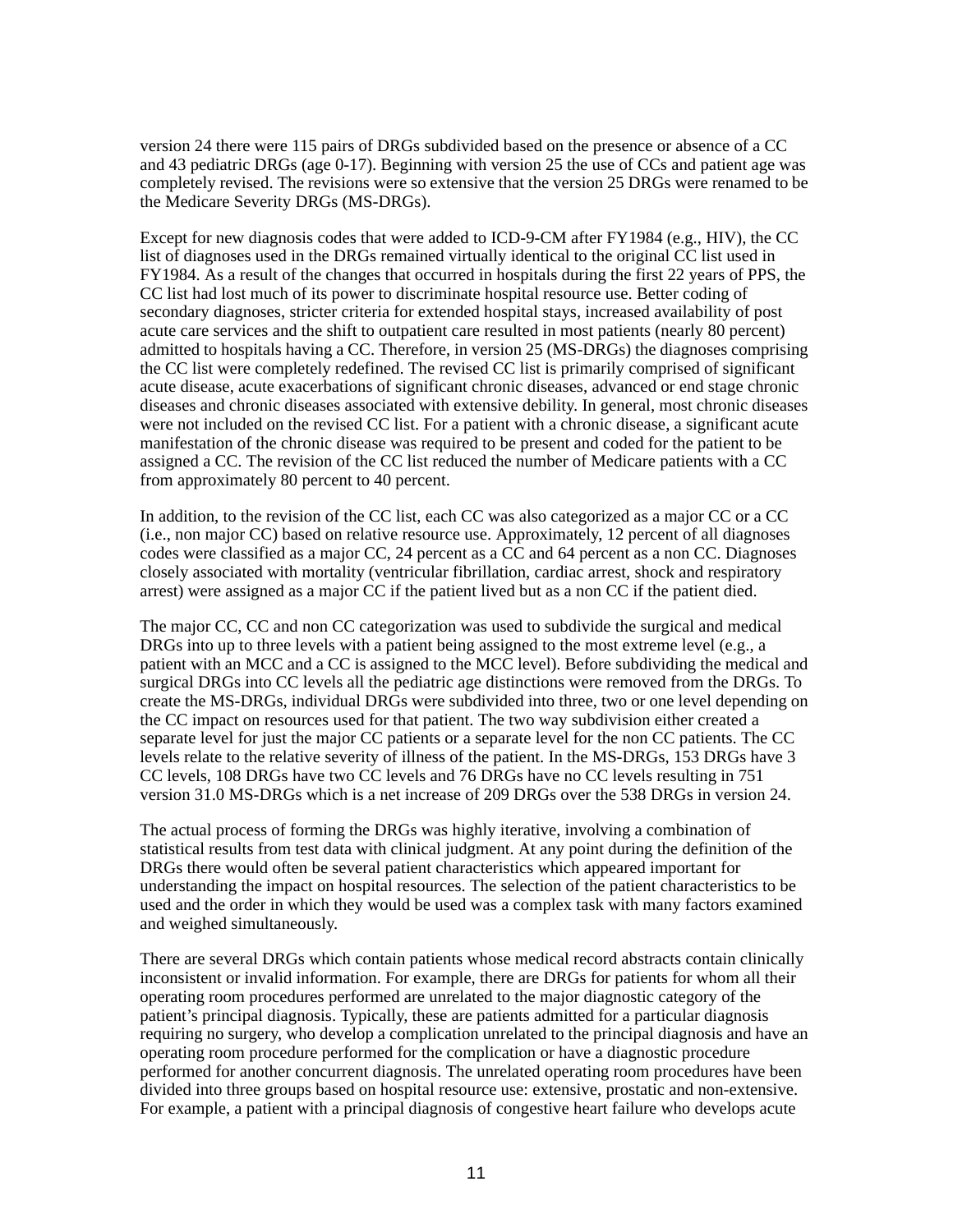cholecystitis and whose only procedure is a cholecystectomy will be assigned to the extensive unrelated procedure DRG since a cholecystectomy is considered an extensive procedure. However, if a patient has a principal diagnosis of arrhythmia and has a biopsy performed for a breast mass discovered while in the hospital, the patient will be assigned to the non- extensive unrelated DRG since the biopsy is considered a non-extensive procedure. Finally, a patient with benign prostatic hypertrophy who develops prostatic obstruction while hospitalized for a medical problem such as pneumonia, will be assigned to the prostatic unrelated procedure DRG if a transurethral prostatectomy is performed.

When a principal diagnosis is coded which, although it is a valid ICD-9-CM code, is not precise enough to allow the patient to be assigned to a clinically coherent DRG the patient is assigned to a diagnosis invalid as principal diagnosis DRG. For example, ICD-9-CM code 64690 is an unspecified complication of pregnancy with the episode of care unspecified. Thus, this diagnosis code does not indicate the type of complication nor whether the episode of care was antepartum, postpartum or for delivery. Since the DRG definitions assign patients to different sets of DRGs depending on whether the episode of care was antepartum, postpartum or for delivery, a patient with a principal diagnosis of 64690 must be assigned to the diagnosis invalid as principal diagnosis DRG.

It should be noted that patients with a principal diagnosis not typically considered a reason for hospitalization such as  $V503$  (ear piercing) are not assigned to the diagnosis invalid as principal diagnosis DRG but are assigned a DRG in the MDC most related to the diagnosis.

Patients are assigned to an ungroupable DRG if certain types of medical records errors which may affect DRG assignment are present. Patients with an invalid or non-existent ICD-9-CM code as principal diagnosis will be assigned to the ungroupable DRG. Patients will also be assigned to the ungroupable DRG if their sex, or discharge status is both invalid and necessary for DRG assignment. For example, if a patient has a non-numeric discharge status and has a principal diagnosis of an acute myocardial infarction, the patient will be assigned to the ungroupable DRG since patients with acute myocardial infarction will be assigned to different DRGs depending on whether their discharge status is alive or died. On the other hand, if the same patient had a principal diagnosis of hypertension, the assignment would not be to the ungroupable DRG since discharge status is not used in the determination of the DRG for hypertensive patients.

#### **Revisions of the DRGs for Medicare**

The DRGs were originally developed at the Yale University School of Organization and Management during the 1970's under contract to the Centers for Medicare and Medicaid Services (formerly Health Care Financing Administration). The DRG definitions were intended to describe all the types of patients seen in an acute care hospital. Thus, the DRGs encompassed both the elderly patient population as well as the newborn, pediatric, and adult populations. With the implementation of the Medicare prospective payment system (PPS) in October, 1983, the responsibility for the maintenance and modification of the DRG definitions became the responsibility of CMS. Since the inception of the Medicare PPS, the DRG definitions have been updated annually. Under contract with CMS, 3M Health Information Systems has performed all revisions of the DRG definitions, related software, and documentation. The focus of all DRG modifications instituted by CMS has been on problems relating to the elderly population. For example, limitations in the DRGs relating to the newborn and pediatric populations have never been addressed by the CMS modifications. The health care industry has utilized the DRGs across a wide array of applications. Hospitals have used DRGs as the basis of internal management systems. Medicaid programs and Blue Cross plans have used DRGs as the basis of payment systems. State data commissions have used DRGs as the basis for statewide comparative reporting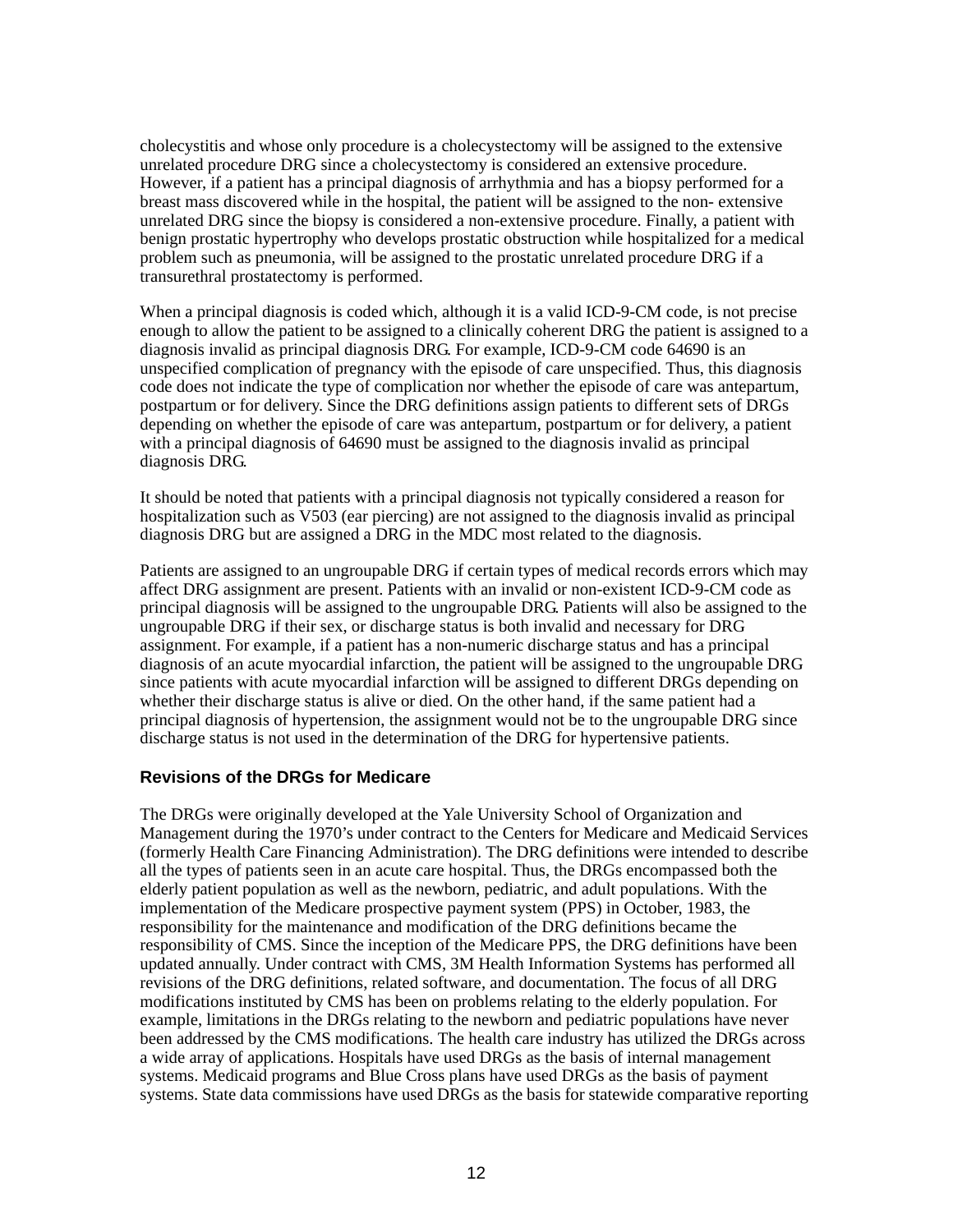systems. Most of these applications have utilized the DRGs across the entire patient population. Thus, the failure of the DRG update process to address DRG problems for the non-elderly population became a serious limitation for most applications of the DRGs.

## **Development of the AP-DRGs**

In 1987, the state of New York passed legislation instituting a DRG-based prospective payment system for all non-Medicare patients. The legislation included a requirement that the New York State Department of Health (NYDH) evaluate the applicability of the DRGs to a non-Medicare population. In particular, the legislation required that the DRGs be evaluated with respect to neonates and patients with Human Immunodeficiency Virus (HIV) infections. NYDH entered into an agreement with 3M HIS to assist with the evaluation of the need for DRG modifications as well as to make the necessary changes in the DRG definitions and software. The DRG definitions developed by NYDH and 3M HIS are referred to as the All Patient DRGs (AP-DRGs).

Extensive research had been performed by the National Association of Children's Hospitals and Related Institutions (NACHRI) on alternative approaches to reformulating the DRG categories for neonates and other pediatric patients. The system developed by NACHRI is called the Pediatric Modified Diagnosis Related Groups or PM-DRGs. The PM-DRGs created many additional DRGs specifically for pediatric patients. For neonates, a total of 47 DRGs were created. Neonates were defined as newborns and all other patients of age less than 29 days at admission. As part of its evaluation effort, NYDH and 3M HIS examined the NACHRI neonatal definitions and adopted a modified version of the NACHRI system.

The NACHRI system introduced birth weight and duration of mechanical ventilation as two new variables for neonatal patients. The AP-DRGs include birth weight, but in place of the duration of mechanical ventilation use the non-OR procedures for continuous positive airway pressure and mechanical ventilation in the definitions of certain neonatal AP-DRGs. Except for neonates who die or are transferred within the first few days of life, the AP-DRGs define six ranges of birthweights that represented distinct demands on hospital resources:

- $\leftarrow$  Less than 750 grams
- $\leftarrow$  750-999 grams
- $\div$  1000-1499 grams
- $\div$  1500-1999 grams
- 2000-2499 grams
- Greater than 2499 grams

The six birth weight categories are used as the primary variable in forming the neonatal AP-DRGs. Within each birth weight range, the neonates are first subdivided based on the presence of a significant OR procedure, and then further subdivided by the presence of multiple major problems, major problems, minor problems, or other problems. In addition, there are normal newborn categories for the 2,000–2,499 gram and over 2,500 gram birth weight ranges. The definitions for the major problem, minor problem, and other problem diagnoses used in the neonatal AP-DRGs are a modification of the definitions originally developed by NACHRI. In total there are 34 neonatal AP-DRGs. The differences in hospital resources across the different neonatal AP-DRGs is quite substantial. Based on New York hospital data, a neonate under 750 grams discharged alive costs over 159 times more than a normal newborn.

The state of New York had collected birthweight as a standard variable in its statewide hospital database. However, most hospital databases have not historically collected birthweight as a standard variable. In October of 1988, the newborn ICD-9-CM codes were modified to include a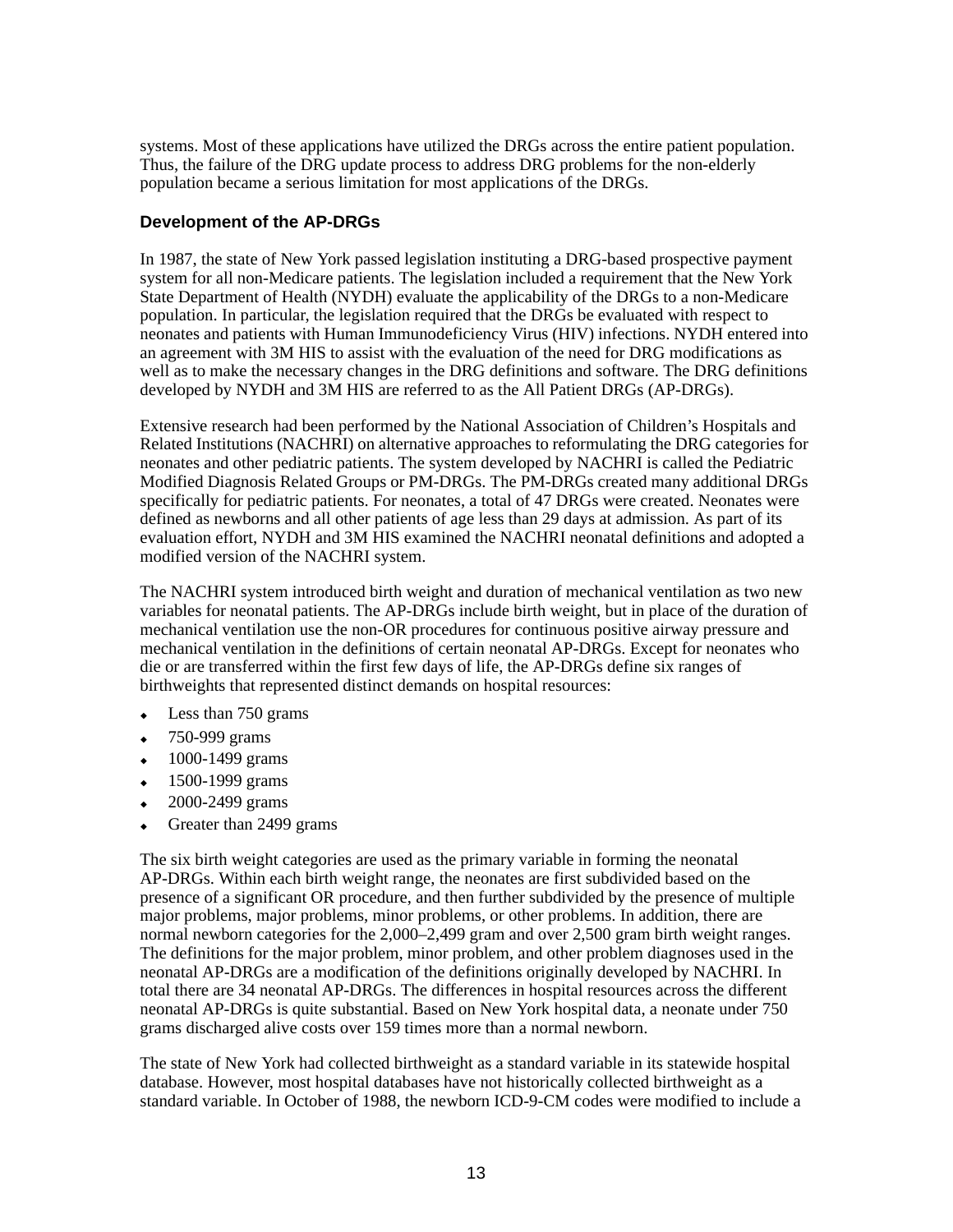fifth digit specifying the birthweight. The birthweight ranges used in ICD-9-CM correspond directly to the birthweight categories used in the AP-DRGs. Thus, the neonatal AP-DRGs can be used with databases which do not explicitly collect the birthweight variable.

The first step in the determination of the DRG had always been the assignment of the appropriate MDC based on the principal diagnosis. The AP-DRGs for neonates represent a first departure from the use of principal diagnosis as the initial variable in DRG assignment. Assignment to the AP-DRG neonatal MDC is based on the patient's age. The CMS DRGs use the principal diagnosis to assign patients to the neonatal MDC. Unfortunately, some diagnoses usually associated with neonates can also be used as principal diagnosis for non-neonate patients (e.g., neonatal diabetes mellitus). Thus, in the original DRGs, some patients who were not neonates could be assigned to the neonatal MDC. The AP-DRGs assign a patient to the neonatal MDC when the age of the patient at admission is less than 29 days, regardless of the principal diagnosis of the patient. Patients with age over 28 days are assigned to the MDC most appropriate to the principal diagnosis. Patients with age over 28 days with a principal diagnosis that is strictly a neonatal diagnosis (e.g., V3000-single live born in hospital) are assigned to AP-DRG 469.

When the original DRGs were developed, HIV infections were not recognized as a separate disease category. Indeed, there were no ICD-9-CM codes available to identify explicitly HIV infections. In October of 1986, ICD-9-CM was expanded to include a series of codes identifying patients with an HIV infection. The increasing number and associated high cost of HIV infection patients required that AP-DRGs for HIV infection patients be created. In the AP-DRGs MDC 24 was created for HIV infection patients. There are many different complications (e.g., Kaposi's sarcoma) of an HIV infection. The ICD-9-CM coding rules for HIV infections do not specify a standard way of coding an HIV infection. The HIV infection may be coded as principal diagnosis with the complication of the HIV infection as a secondary diagnosis. Alternatively, the HIV complication may be coded as principal diagnosis and the HIV infection as a secondary diagnosis. In order to overcome this lack of standardization in coding, it was necessary to make assignment to MDC 24 dependent on both the principal and secondary diagnoses.

Assignment to MDC 24 is based on a principal diagnosis of an HIV infection, or a principal diagnosis of an HIV related complication combined with a secondary diagnosis of an HIV infection (e.g. principal diagnosis of pneumocystosis and a secondary diagnosis of an HIV infection). If a patient has an HIV infection as a secondary diagnosis and a principal diagnosis that is unrelated to the HIV infection (e.g., cholecystitis), then the patient is not assigned to MDC 24 but is assigned to the MDC associated with the principal diagnosis. MDC 24 consists of 17 AP-DRGs.

The initial HIV AP-DRG consists of all HIV patients who had a tracheostomy. The HIV tracheostomy AP-DRG consists primarily of patients who require long term mechanical ventilation. The HIV AP-DRGs are then subdivided based on the presence or absence of an OR procedure into surgical and medical groups. Both the surgical and medical patients are further subdivided based on the following:

- Presence or absence of ventilator support or nutritional support
- Multiple HIV related major infections
- Major HIV related diagnoses

Major HIV related infections were subdivided into 12 mutually exclusive categories (e.g., pneumocytosis, septicemia, etc.). A patient was considered to have a multiple major infection when a diagnosis was present from two or more different major infection categories. Major HIV related diagnoses include the major infections as well as other major problems, such as central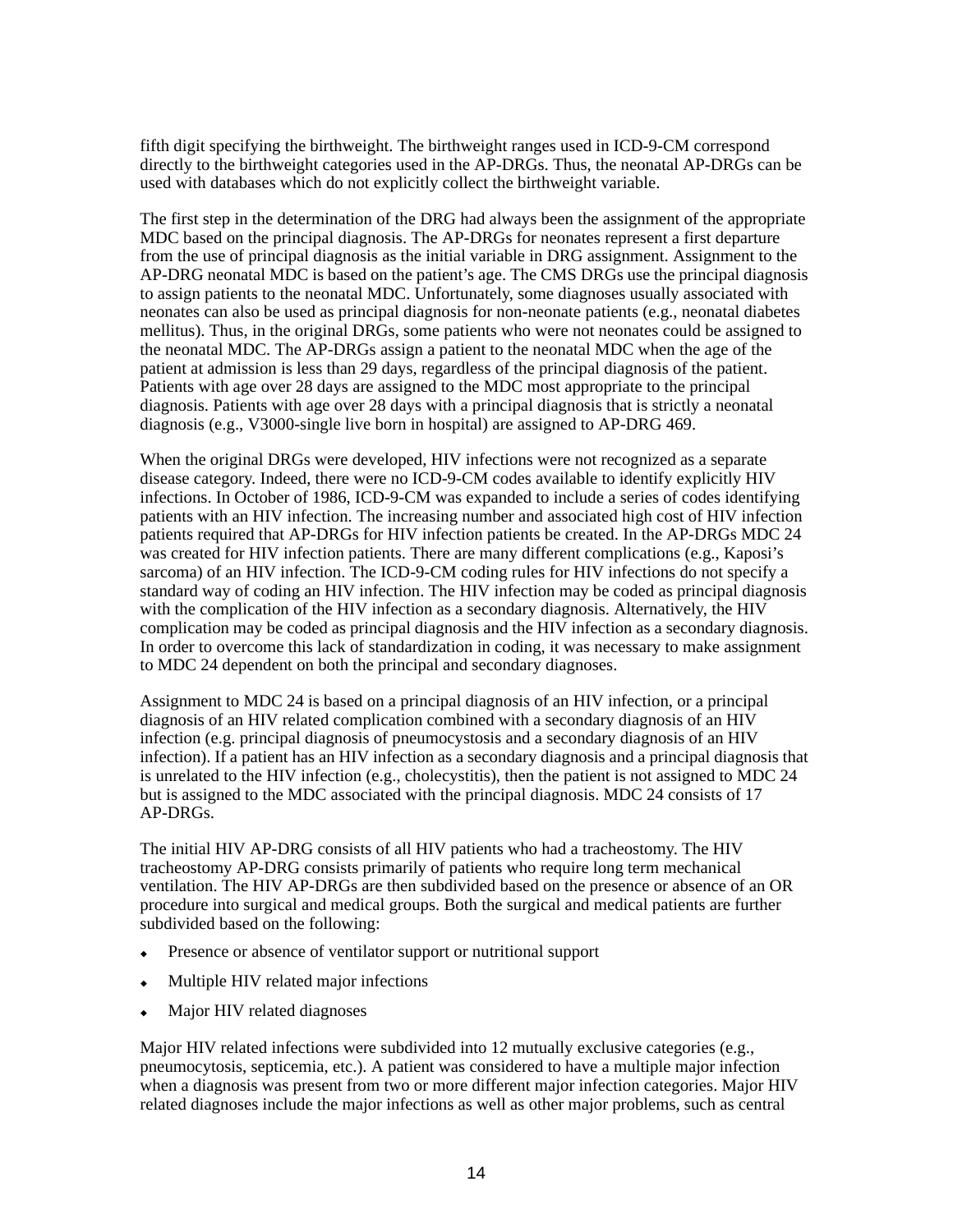nervous system problems. In addition, medical patients were further subdivided based on the following:

- Discharged against medical advice
- Multiple significant HIV related diagnoses
- Presence or absence of Tuberculosis
- Significant HIV related diagnoses
- Other HIV related diagnoses

Significant HIV related diagnoses were subdivided into an additional 31 mutually exclusive categories (e.g., Kaposi's sarcoma, malnutrition, etc.) that were used to identify patients with multiple significant HIV related diagnoses. Other HIV related diagnoses were relatively minor diagnoses such as dermatophytosis and noninfectious gastroenteritis. Medical patients with no HIV-related diagnoses are assigned to a separate AP-DRG.

The database used in the initial development of the AP-DRGs was an all payor database of 722,626 discharges from 85 New York hospitals. In addition to length of stay, the database contained patient cost computed using departmental cost-to-charge ratios.

The initial release of the AP-DRGs consisted of the additions of MDC 24 and the restructuring of the newborn MDC. For the purpose of consistency with the CMS DRGs, the initial AP-DRGs were referred to as version 5.0 and were effective in New York state beginning on January 1, 1988. Since the initial release, the AP-DRGs have been updated every one to two years.

The treatment of trauma patients has become highly specialized. Selected hospitals are often designated as trauma centers. Because of the high degree of specialization, it is particularly important that the AP-DRGs identify the different types of multiple trauma patients. MDC 25 was added to the AP-DRGs for multiple trauma patients. All trauma diagnoses were reviewed and divided into eight body site categories (head, chest, abdomen, kidney, urinary, pelvis and spine, lower limb, and upper limb). Within each body site, the traumas that were considered significant were identified (e.g., in the chest body site, a flail chest is a significant trauma while a single fractured rib is not). Patients are assigned to the multiple trauma MDC if they have at least two significant trauma diagnoses (as either principal or secondary) from different body sites. The multiple trauma MDC is divided based on the presence of an operating room procedure. Medical and surgical patients with major nontraumatic complications or comorbidities are assigned to separate AP-DRGs. There are five OR procedure AP-DRGs and three medical AP-DRGs in the multiple trauma MDC. Based on New York cost data, a patient assigned to the multiple trauma MDC will cost on average twice as much as trauma patients who do not have multiple traumas.

MDC 20 (Alcohol/Drug Use & Alcohol/Drug Induced Organic Mental Disorders) for alcohol and drug abuse was also completely restructured. Patients were differentiated based on the substance being abused:

- Opioid abuse
- Alcohol abuse
- Cocaine and other drug abuse

Each category of substance abuse was then further subdivided based on whether the patient left against medical advice, and the presence of complications and comorbidities. There are a total of nine AP-DRGs in MDC 20.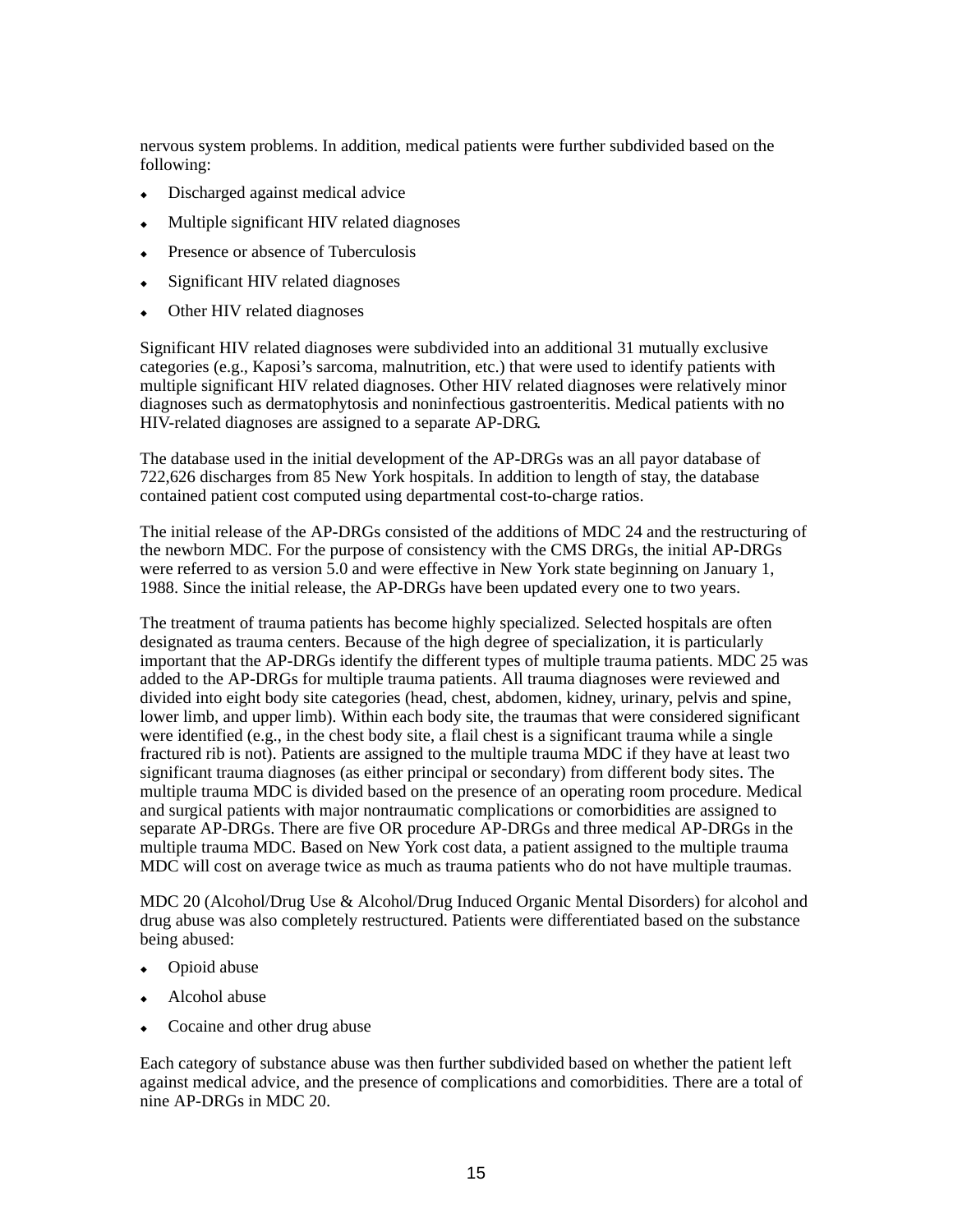Patients who are on long-term mechanical ventilation are extremely expensive. Long-term ventilation patients require that a tracheostomy be performed. Across all MDCs, patients with a tracheostomy were put into one of two tracheostomy AP-DRGs. Patients with certain mouth, larynx, or pharynx diseases are not patients on long-term ventilation support, but are patients who are having the tracheostomy performed for therapeutic reasons as treatment for the mouth, larynx, or pharynx problem. These patients are assigned a separate AP-DRG while all other patients with a tracheostomy represent long-term ventilation patients and are assigned to a different AP-DRG.

Liver transplants, bone marrow transplants, heart transplants, kidney transplants, and lung transplants are very expensive and can be performed for diagnoses in different MDCs (e.g., a liver transplant can be performed for certain poisonings as well as for certain liver diseases). All liver, bone marrow, heart, kidney, lung and simultaneous kidney/pancreas transplant patients are assigned to an AP-DRG independent of the MDC of the principal diagnosis.

| $\overline{1}$          | Diseases and Disorders of the Nervous System                                                                   |
|-------------------------|----------------------------------------------------------------------------------------------------------------|
| $\overline{2}$          | Diseases and Disorders of the Eye                                                                              |
| $\overline{3}$          | Ear, Nose, Mouth, Throat, and Craniofacial Diseases and Disorders                                              |
| $\overline{\mathbf{4}}$ | Diseases and Disorders of the Respiratory System                                                               |
| $\overline{5}$          | Diseases and Disorders of the Circulatory System                                                               |
| $6\overline{6}$         | Diseases and Disorders of the Digestive System                                                                 |
| $\overline{7}$          | Diseases and Disorders of the Hepatobiliary System and Pancreas                                                |
| $\bf 8$                 | Diseases and Disorders of the Musculoskeletal System and Connective Tissue                                     |
| 9                       | Diseases and Disorders of the Skin, Subcutaneous Tissue and Breast                                             |
| 10                      | Endocrine, Nutritional and Metabolic Diseases and Disorders                                                    |
| 11                      | Diseases and Disorders of the Kidney and Urinary Tract                                                         |
| 12                      | Diseases and Disorders of the Male Reproductive System                                                         |
| 13                      | Diseases and Disorders of the Female Reproductive System                                                       |
| 14                      | Pregnancy, Childbirth and the Puerperium                                                                       |
| 15                      | Newborns and Other Neonates with Conditions Originating in the Perinatal Period                                |
| 16                      | Diseases and Disorders of Blood, Blood Forming Organs and Immunological Disorders                              |
| 17                      | Lymphatic, Hematopoietic, Other Malignancies, Chemotherapy and Radiotherapy                                    |
| 18                      | Infectious and Parasitic Diseases, Systemic or Unspecified Sites                                               |
| 19                      | <b>Mental Diseases and Disorders</b>                                                                           |
| 20                      | Alcohol/Drug Use and Alcohol/Drug Induced Organic Mental Disorders                                             |
| 21                      | Poisonings, Toxic Effects, Other Injuries and Other Complications of Treatment                                 |
| 22                      | <b>Burns</b>                                                                                                   |
| 23                      | Rehabilitation, Aftercare, Other Factors Influencing Health Status and<br><b>Other Health Service Contacts</b> |
| 24                      | Human Immunodeficiency Virus (HIV) Infections                                                                  |
| 25                      | Multiple Significant Trauma                                                                                    |

Table 1–1. Major Diagnostic Categories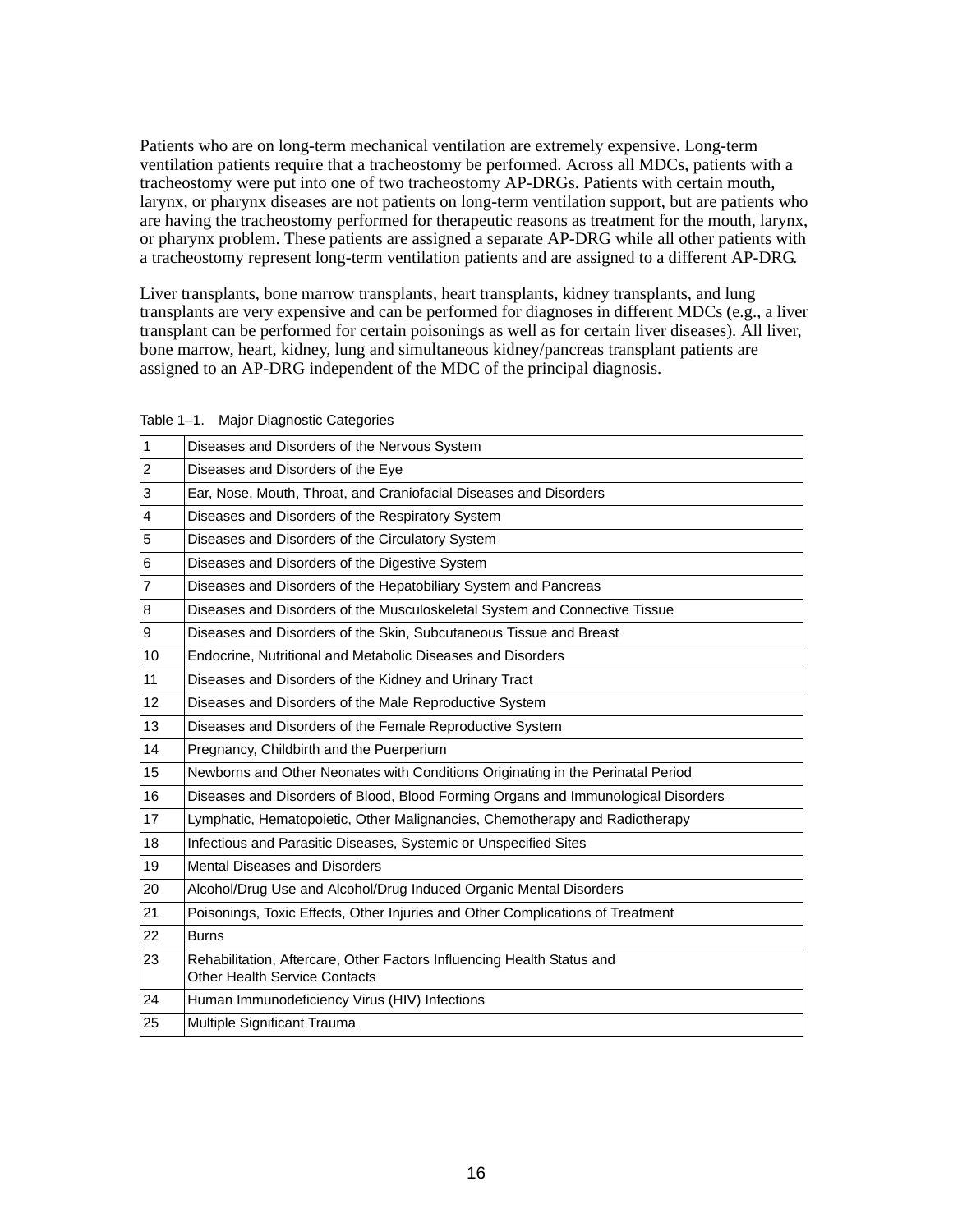## **Major complications and comorbidities**

Some complications and comorbidities (CC) will have a greater impact on hospital resource use than other CCs. For example, a secondary diagnosis of septicemia will in general be more resource intensive than a CC of chronic ulcer. The AP-DRGs designate a subset of the CCs as major CCs.

The impact of the presence of a major CC was evaluated for each MDC. In many MDCs, the presence of a major CC tended to have a dominate effect on the resources used by the patient. In recognition of the impact of major CCs and in order to avoid significantly increasing the number of DRGs, a single major CC AP-DRG across all surgical patients within an MDC and a single major CC AP-DRG across all medical patients within an MDC were formed for some MDCs. It was not always possible to form a single major CC AP-DRG for the medical or surgical portion of an MDC. For example, in MDC 1, it was necessary to form two major CC AP-DRGs for surgical patients consisting of patients with a craniotomy versus patients with any other nervous system procedure. At least two major CC AP-DRGs were created for each MDC with the exception of MDCs 14, 15, 19, 20 and 22–24 in which no major CC AP-DRGs were created. In total, there are 60 major CC AP-DRGs.

# **AP-DRG hierarchy**

The departure in the AP-DRGs from the use of principal diagnosis as the initial variable in DRG assignment made it necessary to form a hierarchy of all the exceptions to the principal diagnosis based assignment to an MDC. The hierarchy for assigning patients to an AP-DRG is shown in table 1–2. For example, based on this hierarchy, if a patient has a tracheostomy and multiple trauma, the patient is assigned to the appropriate tracheostomy AP-DRG.

| <b>Exception Hierarchy</b>                                                                                   | <b>MDC/AP-DRG Assignment</b>    |
|--------------------------------------------------------------------------------------------------------------|---------------------------------|
| Liver Transplant and/or Intestinal Transplant                                                                | Assign to AP-DRG 480            |
| Lung Transplant                                                                                              | Assign to AP-DRG 795            |
| Simultaneous Kidney/Pancreas Transplant                                                                      | Assign to AP-DRG 805            |
| Pancreas Transplant for Diabetes and Renal Failure                                                           | Assign to AP-DRG 829            |
| Heart Transplant and/or Heart Assist System                                                                  | Assign to AP-DRG 103            |
| Kidney Transplant                                                                                            | Assign to AP-DRG 302            |
| Allogeneic Bone Marrow Transplant                                                                            | Assign to AP-DRG 803            |
| Autologous Bone Marrow Transplant                                                                            | Assign to AP-DRG 804            |
| Age less than 29 days                                                                                        | Assign to MDC 15                |
| Principal diagnosis of HIV or secondary diagnoses of<br>HIV and principal diagnosis of HIV related condition | Assign to MDC 24                |
| <b>ECMO</b>                                                                                                  | Assign to AP-DRG 877            |
| Tracheostomy                                                                                                 | Assign to AP-DRG 482, 877, 878  |
| Principal diagnosis of trauma and at least two significant<br>traumas from different body sites              | Assign to MDC 25                |
| Principal Diagnosis                                                                                          | Assign to MDCs $1-14$ , $16-23$ |

Table 1–2. AP-DRG Hierarchy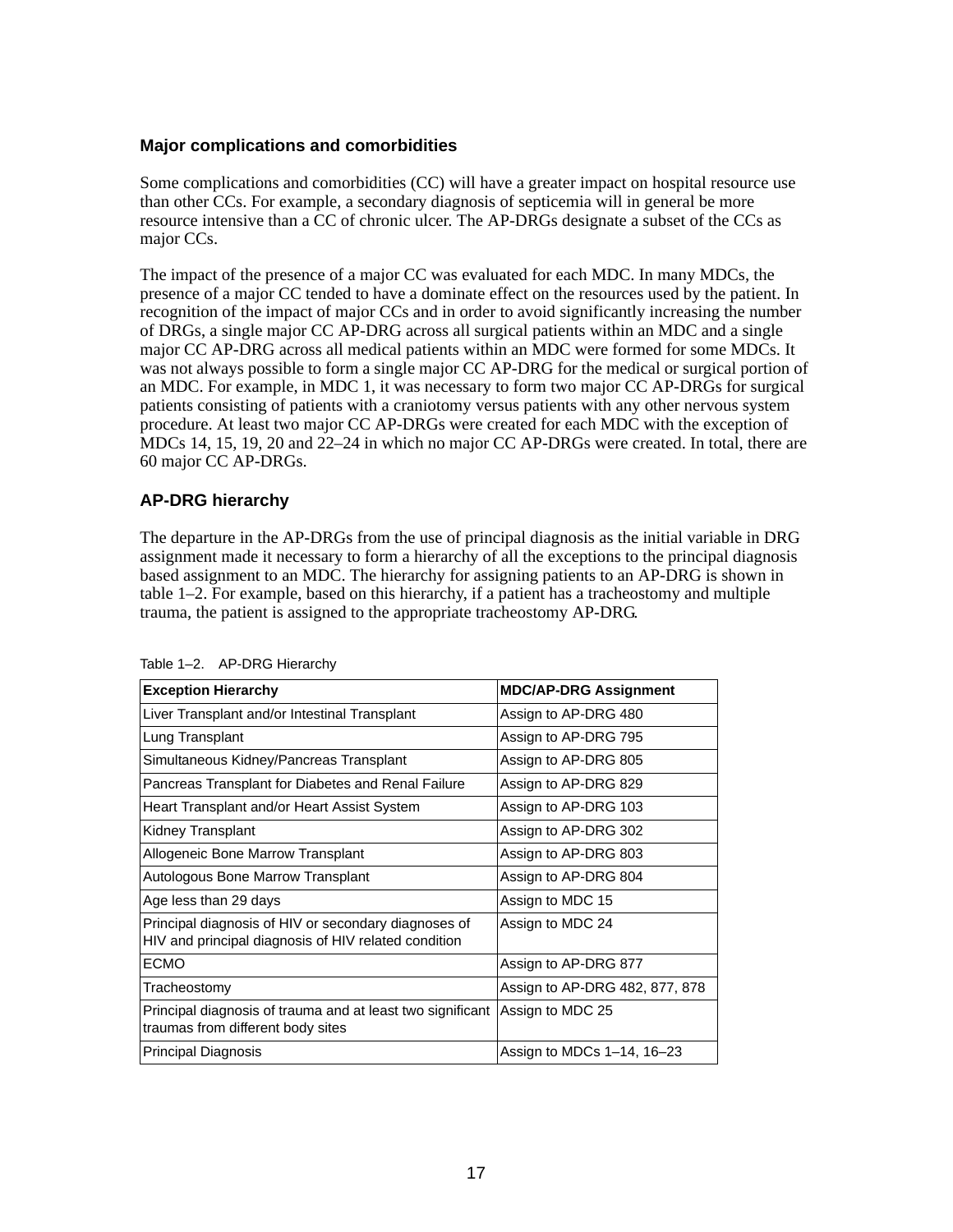# **Pediatric and other AP-DRG modifications**

The AP-DRGs introduce many other changes to the CMS DRGs. Some of these primarily affect pediatric patients while others affect patients of all ages. The pediatric modifications include some of the recommendations originally developed by NACHRI. In the following areas either additional AP-DRGs were created or significant modifications were made:

- Pediatric ventricular shunts
- Pediatric cystic fibrosis
- Lead poisoning
- Spinal fusion
- Compulsive nutritional disorders
- Infant aftercare for weight gain
- High-risk obstetric care
- Tertiary aftercare for multiple trauma
- Acute leukemia
- Multiple channel cochlear implants
- Hemophilia factor VIII and IX diseases
- Traumatic stupor, coma, concussion and intracranial injuries
- Bronchopulmonary dysplasia
- Congenital anomalies
- Sickle cell crisis

In addition, the AP-DRGs subdivide many of the pediatric groups based on CCs, whereas the MS-DRGs do not. The AP-DRGs also modified many of the basic components of the CMS DRGs. For example, diagnoses were deleted from the CC list (e.g., allergic urticaria), the CC exclusion list was modified (e.g., postoperative anemia is not a CC with a principal diagnosis of postoperative hemorrhage) and the surgical hierarchies were modified (e.g., Arthroscopy was moved lower in the surgical hierarchy for MDC 8). There are 684 AP-DRGs in version 27.0, two of which are error DRGs. There are 751 MS-DRGs in version 31.0, two of which are error DRGs.

Some of the DRG modifications originally developed in the AP-DRGs have subsequently been adopted in the MS-DRGs. For example, in version 8.0 of the CMS DRGs, an HIV infection MDC was added. However, the MS-DRG HIV infection MDC consists of three base DRGs and does not discriminate among HIV infection patients at the level of detail contained in the AP-DRGs.

#### **Other related research**

CMS funded a project at Yale University to revise the use of CCs in the DRGs. The Yale project categorized all secondary diagnoses that were considered a CC in the CMS DRGs into distinct levels. For surgical patients there were four levels of secondary diagnoses, (minor or non-CC, moderate CC, major CC and catastrophic CC). For medical patients there were three levels of secondary diagnoses (minor or non-CC, moderate or major CC and catastrophic CC). All age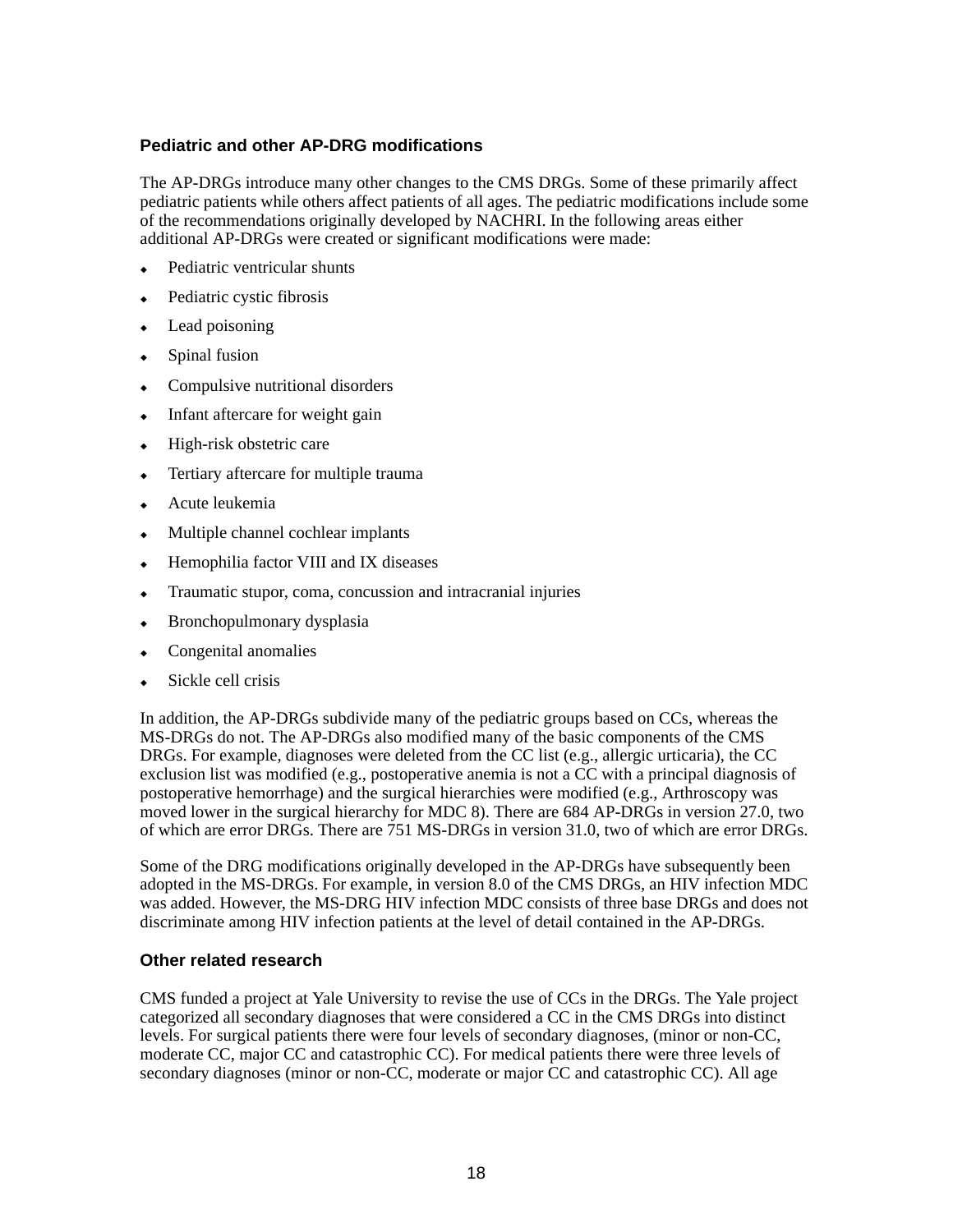splits and CC splits in the existing CMS DRGs were eliminated and replaced by four subclasses for surgical patients, or three subclasses for medical patients.

A patient is assigned to the subclass corresponding to the highest level secondary diagnosis. Thus, a surgical patient with two moderate CCs and one major CC is assigned to the major CC subclass. The number of secondary diagnoses has no effect on the subclass assigned to the patient (i.e., multiple secondary diagnoses at one level do not cause the patient to be assigned to a higher subclass). Thus, although a surgical patient may have four moderate CCs present, the patient is still assigned to the moderate CC subclass. The result of the applications of the Yale research was the creation of a total of nearly 1200 DRGs.

While the original Yale research demonstrated that significant improvement in the prediction of hospital cost could be achieved by the addition of CC subclasses, there were several major limitations of the Yale research.

- The base DRGs were the CMS DRGs and, therefore, the non-Medicare population was not adequately addressed.
- Death was used to define the base DRGs and, therefore, the system could not be used for any type of mortality analysis.
- The subclasses were formed based on resource intensity and did not address severity of illness or risk of mortality.
- There was no recognition of the impact of multiple secondary diagnoses.
- $\bullet$  The only secondary diagnoses that were utilized in the assignment of a patient to a CC subclass were the secondary diagnoses that were considered a CC in the CMS DRGs.
- The formation of four subclasses for surgical patients and three subclasses for medical patients was inconsistent and confusing.

Despite these limitations, the Yale research team demonstrated that meaningful CC subclasses could be created within DRGs.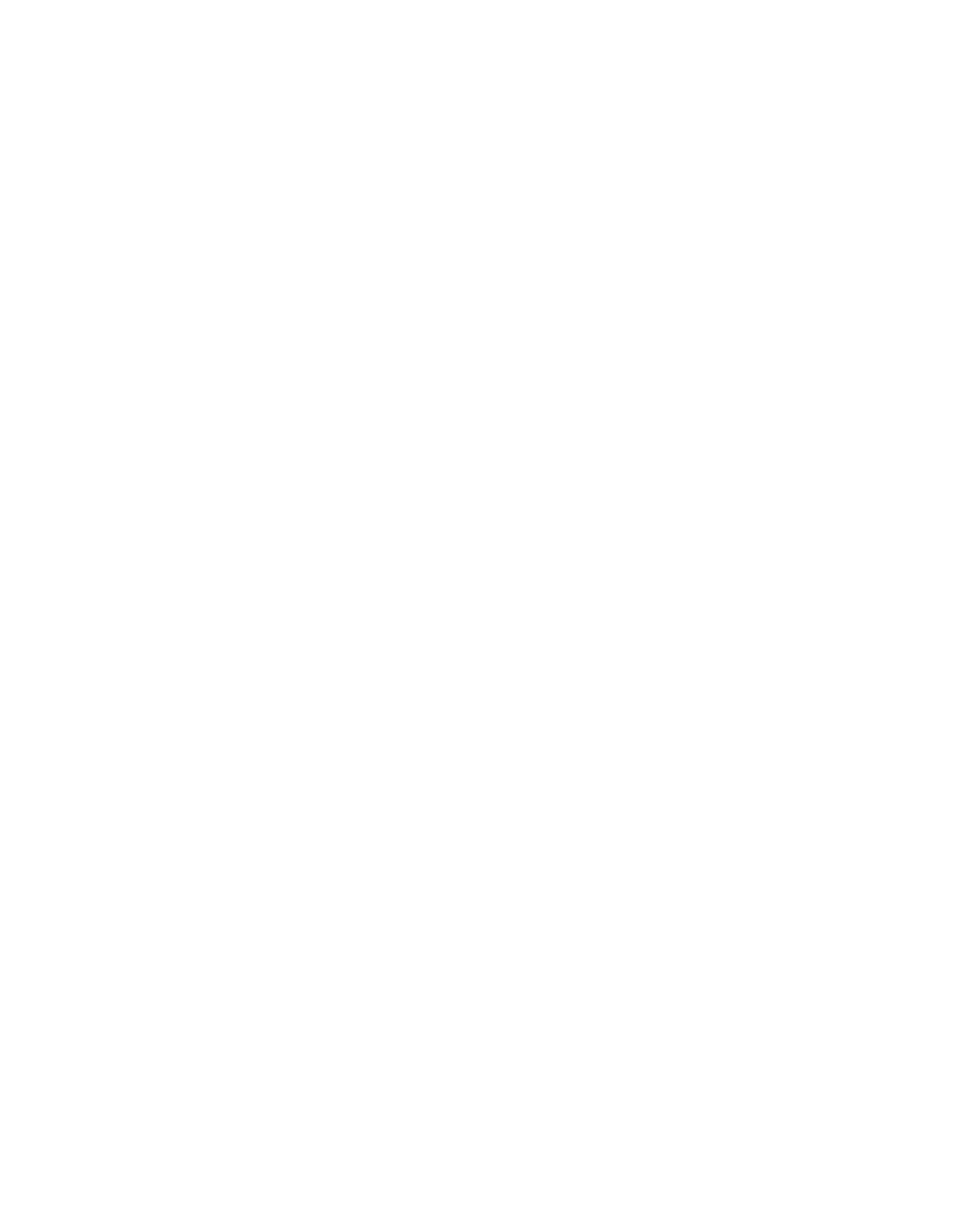# CHAPTER 2

# <span id="page-26-1"></span><span id="page-26-0"></span>2**Development of the 3M™ All Patient Refined Diagnosis Related Groups (APR DRGs)**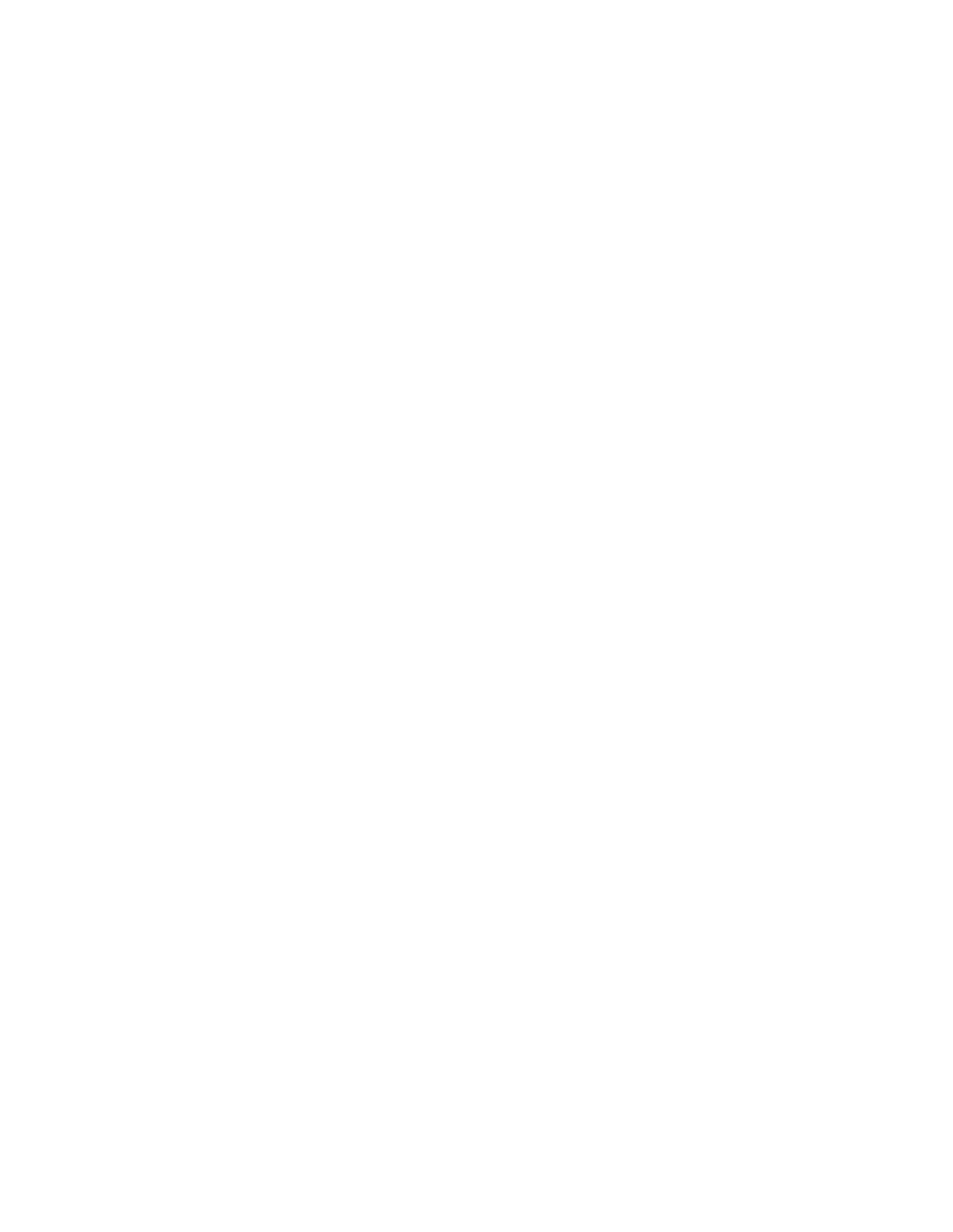# **DEVELOPMENT OF THE ALL PATIENT REFINED DRGS (APR DRGS)**

## **Expanding the scope of the DRG system**

The original objective of the DRGs was to develop a patient classification system that related the types of patients treated to the resources they consumed. Thus, the DRGs focused exclusively on resource intensity. The CMS DRGs (formerly the HCFA DRGs) and the AP-DRGs have remained focused on this limited objective. As the health care industry has evolved there has been increased demand for a patient classification system that can be used for applications beyond resource use, cost, and payment. In particular, a patient classification system is needed for:

- The comparison of hospitals across a wide range of resource and outcome measures. Such comparisons are typically disseminated to the public by state data commissions
- The evaluation of differences in inpatient mortality rates
- The implementation and support of critical pathways
- The identification of continuous quality improvement projects
- The basis of internal management and planning systems
- The management of capitated payment arrangements

In order to meet these needs, the objective of the DRG system needed to be expanded in scope to address patient severity of illness and risk of mortality as well as resource intensity. As previously defined, these patient attributes have the following meaning:

**Severity of illness.** The extent of physiologic decompensation or organ system loss of function.

**Risk of mortality.** The likelihood of dying.

**Resource intensity.** The relative volume and types of diagnostic, therapeutic, and bed services used in the management of a particular disease.

The APR DRGs expand the basic DRG structure by adding four subclasses to each DRG. The addition of the four subclasses addresses patient differences relating to severity of illness and risk of mortality. Severity of illness and risk of mortality relate to distinct patient attributes. For example, a patient with acute choledocholithiasis (acute gallstone attack) as the highest secondary diagnosis may be considered a major severity of illness but only a minor risk of mortality. The severity of illness is major since there is significant organ system dysfunction associated with acute choledocholithiasis. However, it is unlikely that the acute episode alone will result in patient mortality and thus, the risk of mortality for this patient is minor. If additional, more serious diagnoses are also present, patient severity of illness and risk of mortality may increase. For example, if peritonitis is present along with the acute choledocholithiasis, the patient may be considered an extreme severity of illness and a major risk of mortality. Since severity of illness and risk of mortality are distinct patient attributes, separate subclasses are assigned to a patient for severity of illness and risk of mortality. Thus, in the APR DRG system a patient is assigned three distinct descriptors:

- The base APR DRG (e.g., APR DRG 194 Heart Failure or APR DRG 440 Kidney Transplant)
- The severity of illness subclass
- The risk of mortality subclass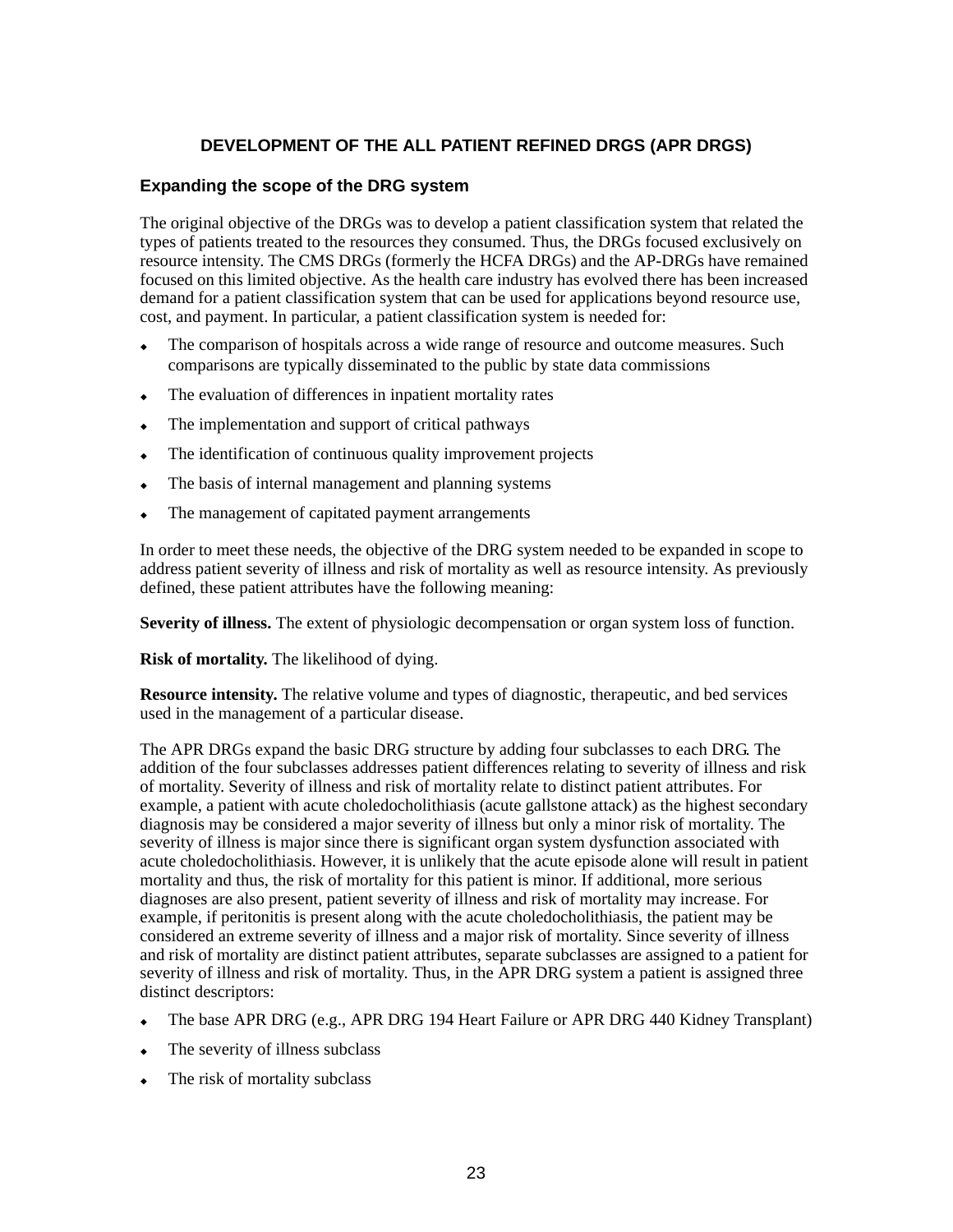The four severity of illness subclasses and the four risk of mortality subclasses are numbered sequentially from 1 to 4 indicating respectively, minor, moderate, major, or extreme severity of illness or risk of mortality. For applications such as evaluating resource use or establishing patient care guidelines, the APR DRG in conjunction with severity of illness subclass is used. For evaluating patient mortality the APR DRG in conjunction with the risk of mortality subclass is used.

Although the subclasses are numbered 1–4, the numeric values represent categories and not scores. For example, severity subclass 4 congestive heart failure patients are not comparable to severity subclass 4 patients with a fractured leg. Thus, it is not meaningful to average the numeric values (i.e., 1–4) of the severity of illness or risk of mortality subclasses across a group of patients to compute an average severity score. However, the APR DRG severity and risk of mortality subclasses can be used to compute an expected value for a measure of interest (e.g., length of stay, cost, mortality), using statistical techniques such as indirect rate standardization.

The underlying clinical principle of APR DRGs is that the severity of illness or risk of mortality subclass of a patient is highly dependent on the patient's underlying problem and that patients with high severity of illness or risk of mortality are usually characterized by multiple serious diseases or illnesses. In the APR DRGs, the assessment of the severity of illness or risk of mortality of a patient is specific to the base APR DRG to which a patient is assigned. In other words, the determination of the severity of illness and risk of mortality is disease-specific. Thus, the significance attributed to complicating or comorbid conditions is dependent on the underlying problem. For example, certain types of infections are considered a more significant problem in a patient who is immunosuppressed than in a patient with a fractured arm. In APR DRGs, high severity of illness or risk of mortality are primarily determined by the interaction of multiple diseases. Patients with multiple comorbid conditions involving multiple organ systems represent difficult-to-treat patients who tend to have poor outcomes.

### **The development process**

The process used in the development of the APR DRGs involved an iterative process of formulating clinical hypotheses and then testing the hypotheses with historical data. Separate clinical models were developed for each of the base APR DRGs. Once the clinical model for severity of illness and risk of mortality was developed for each base APR DRG, it was evaluated with historical data in order to review the clinical hypotheses. If there was a discrepancy between clinical expectations and the data results, the clinical content of the ICD-9-CM diagnosis and procedure codes was closely examined to determine if ambiguities in the definition or content of the codes could explain the discrepancy. Any discrepancies between clinical expectations and data results were always resolved by using clinical expectations as the basis for the APR DRGs. Thus, the APR DRGs are a clinical model that has been extensively tested with historical data. The historical data used in the development of version 20.0 of the APR DRGs was a nationwide database of 8.5 million discharges, which included all payer discharges from 1,000 general hospitals from 10 states, and all payer discharges from 47 children's hospitals in the United States. For version 24.0, testing of new diagnosis and procedure codes was conducted using Healthcare Cost and Utilization Project (HCUP) 2003 data which contained over seven million discharges.

# **Development of the base APR DRG**

The AP-DRGs (see chapter [1\)](#page-6-2) were initially used as the base DRGs in the formation of the initial APR DRGs. A series of consolidations, additions, and modifications were then made to these initial APR DRGs to create the base APR DRGs. Similar to the Yale research, the first step in forming the APR DRGs was to consolidate all age, CC and major CC splits. The APR DRGs also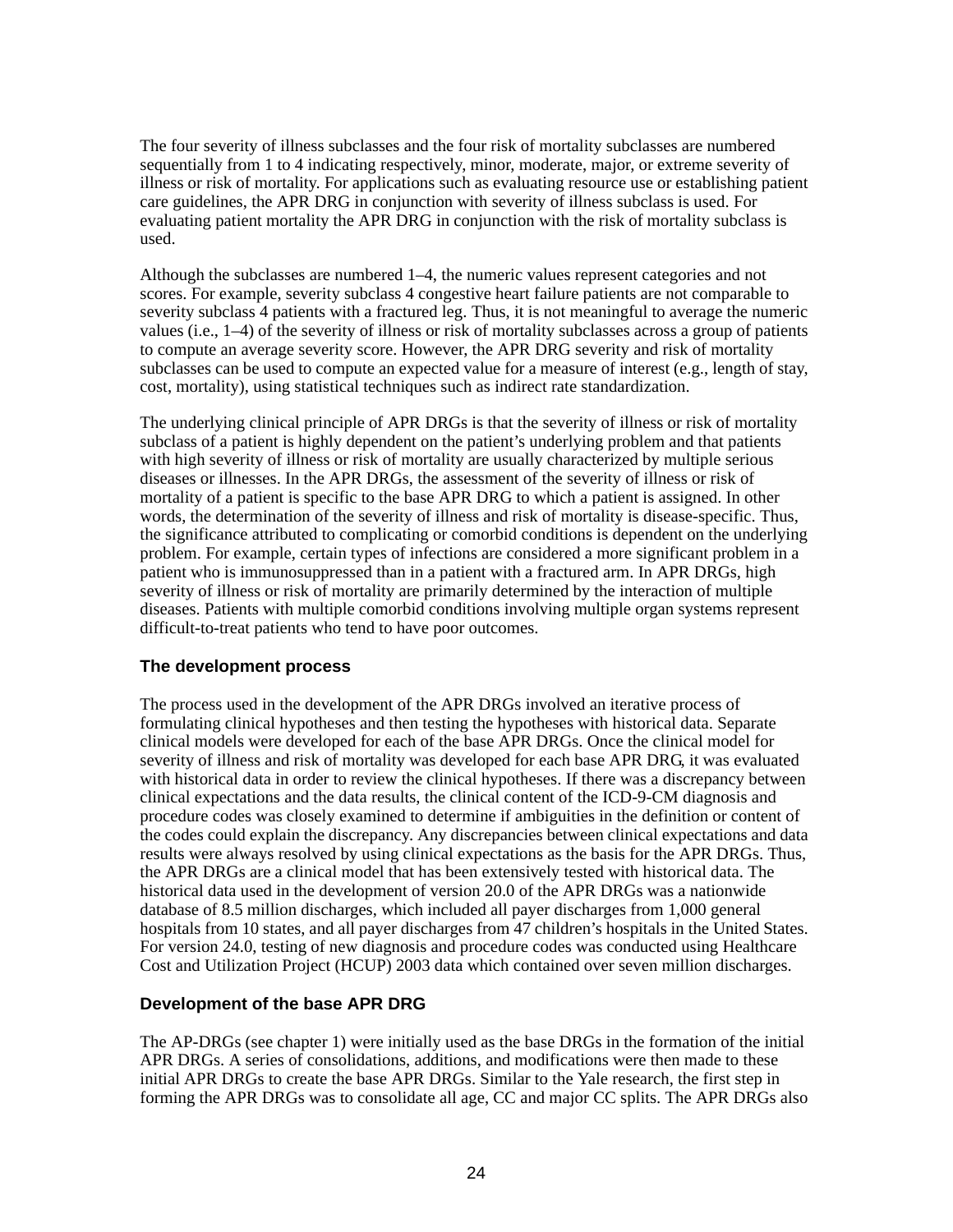consolidated all splits based on discharge status of death. This was necessary so that death as an outcome variable could be examined across all the APR DRGs.

In addition to these uniform consolidations, the APR DRG system introduced an extensive set of consolidations, additions, and refinements to the initial APR DRG categories. This includes the diagnoses and procedures and birthweight ranges (for newborns) that define an APR DRG, the procedure codes that are considered OR procedures, and the placement of surgical APR DRGs in their respective MDC surgical hierarchies. The APR DRG system has also introduced numerous changes to the definition of MDCs and the pre-MDC hierarchies and categories. Finally, the APR DRG system has introduced a new kind of logic referred to as "rerouting logic," that reassigns a patient to a new MDC and APR DRG in certain circumstances where the principal diagnosis is overly broad or the sequencing of principal and secondary diagnosis is unclear. Altogether these changes result in a set of base APR DRGs that are very different from those of other DRG classification systems. Following is a summary description of these changes.

#### *Consolidate APR DRGs based on complicated principal diagnosis*

APR DRGs that were defined based on complicated principal diagnoses were consolidated. For example, in the initial version of APR DRGs, appendectomies with a complicated principal diagnosis (e.g., appendicitis with peritonitis) were assigned to a different APR DRG than uncomplicated appendectomies. The APR DRGs for appendectomies were consolidated and recognition of the complicated principal diagnosis was subsequently incorporated into the subclass assigned within the APR DRG. Other examples of this kind of consolidation include vaginal delivery with complicating diagnoses and other antepartum diagnoses with complicating diagnoses.

### *Consolidate APR DRGs based upon complicated OR procedures*

The APR DRG system consolidated certain surgical categories that, in both the CMS DRGs and AP-DRGs, are subdivided based upon more complicated types of OR procedures. Examples of surgical category consolidations are cholecystectomy with common duct exploration versus cholecystectomy without common duct exploration, and total mastectomy versus subtotal mastectomy. Surgical procedures were consolidated when the different procedures represented fundamentally the same type of patient and the difference in complexity could be captured through the APR DRG severity of illness and risk of mortality subclasses.

### *Consolidate APR DRGs based on case volume*

The general trend toward outpatient surgery made some of the initial APR DRGs extremely low in volume. Such APR DRGs were consolidated into other similar APR DRGs. For example, carpal tunnel releases are now rarely performed on an inpatient basis. Thus, the APR DRG for carpal tunnel release was consolidated into the APR DRG for nervous system procedures for peripheral nerve disorders, which includes procedures such as tarsal tunnel release, and, subsequently, all of these procedures were consolidated into the APR DRG for other nervous system and related OR procedures. Since the early 1990's when the APR DRGs were first developed, there have been many areas where hospitalization rates have decreased. This is examined carefully and in each subsequent update of the APR DRG classification system, there have been a number of further consolidations for low volume APR DRG categories for both medical and surgical patients.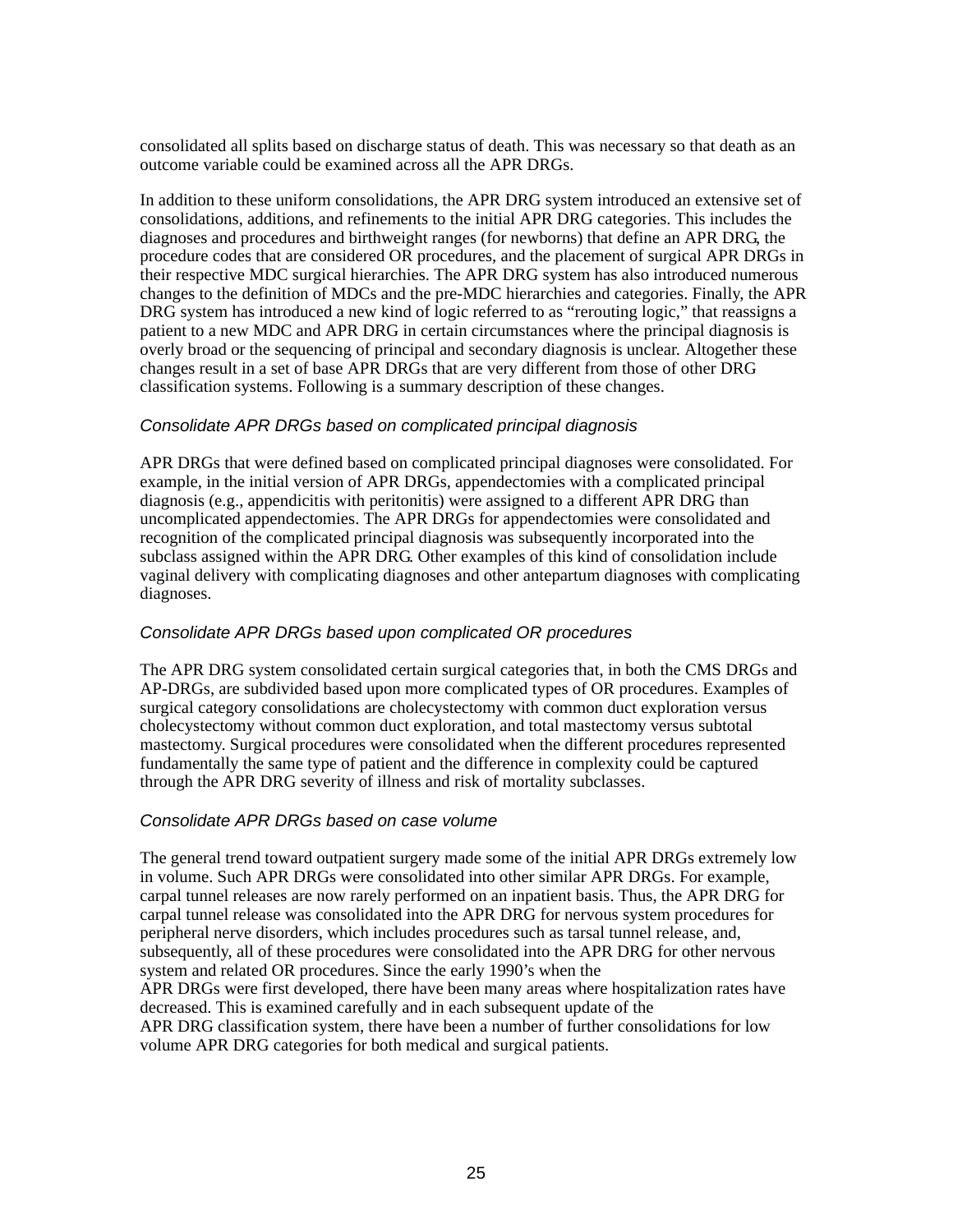### *Pediatric additions*

While the AP-DRGs incorporated some of the pediatric modifications from the PM-DRGs (see chapter [1\)](#page-6-2), the APR DRGs incorporated the remaining significant pediatric modifications in the PM-DRGs. In addition, in conjunction with NACHRI, the APR DRGs were reviewed with a national pediatric database. As a result of this review, additional APR DRGs were created. For example, scoliosis (curvature of the back) is one of the primary reasons spinal fusions are performed on pediatric patients. Spinal fusions for scoliosis tend to be more complex than spinal fusions for other clinical reasons such as a herniated disk. Thus, the

APR DRG for spinal fusions was subdivided based on a principal diagnosis of scoliosis. Another

example is the creation of an APR DRG for major cardiothoracic repair of heart anomaly.

### *Restructure newborn APR DRGs*

The base APR DRGs for newborns were completely restructured. Age was used instead of principal diagnosis to define the newborn MDC; birthweight ranges were used as the starting point framework for newborn APR DRGs; surgical APR DRGs were created within each birthweight range; and medical hierarchies were created within birthweight ranges that have more than one medical APR DRG. A medical hierarchy is necessary because newborns do not have a principal diagnosis in the usual sense. Most newborns have a live newborn status code as their principal diagnosis. This does not permit assignment to a medical APR DRG based on principal diagnosis. Thus, it was necessary to create a medical hierarchy for newborns.

As in the AP-DRGs, the APR DRG newborn MDC was initially defined to include all neonates, with age 0–28 days at time of admission. For version 20.0 APR DRGs, the age definition for MDC 15 was redefined and narrowed to be more consistent with its title, "Newborns & Other Neonates with Conditions Originating in the Perinatal Period." MDC 15 was defined to include patients age 0–7 days and a subset of patients age 8–14 days who are low birthweight patients and may still have perinatal complications during this time period necessitating transfer to another hospital. For version 31.0 additional criteria were added to include patients age 15-28 days who have specific perinatal complications. This removes from MDC 15 virtually all readmissions to the hospital for community acquired infections and other problems that occur after the first week of life. The new age definition for MDC 15 increases the clinical similarity of MDC 15 patients, better aligns MDC 15 patients with the organization of patient care units and physician specialties, allows for the elimination of certain low volume APR DRGs in MDC 15, and places the older neonatal patients (8–28 days) without perinatal complications in other MDCs where they can be assigned to more disease specific APR DRGs.

Initially, the newborn MDC was organized into six birthweight ranges—the same as in AP-DRGs. For version 20.0 APR DRGs, the number of birthweight ranges was expanded to eight and the number of different APR DRG categories within each birthweight range was decreased. The net effect of all APR DRG category changes in MDC 15 was a reduction in the number of base APR DRGs from 35 in version 15.0 to 28 in version 20.0.

Version 20.0 of APR DRGs also incorporated the use of gestational age codes that were introduced into ICD-9-CM in October 2002. Gestational age is used as part of the severity of illness and risk of mortality subclass assignment for newborns.

### *Add APR DRGs for mortality*

The same base APR DRGs are used in conjunction with both the severity of illness subclasses and risk of mortality subclasses. Thus, some new APR DRGs were necessary in order to reflect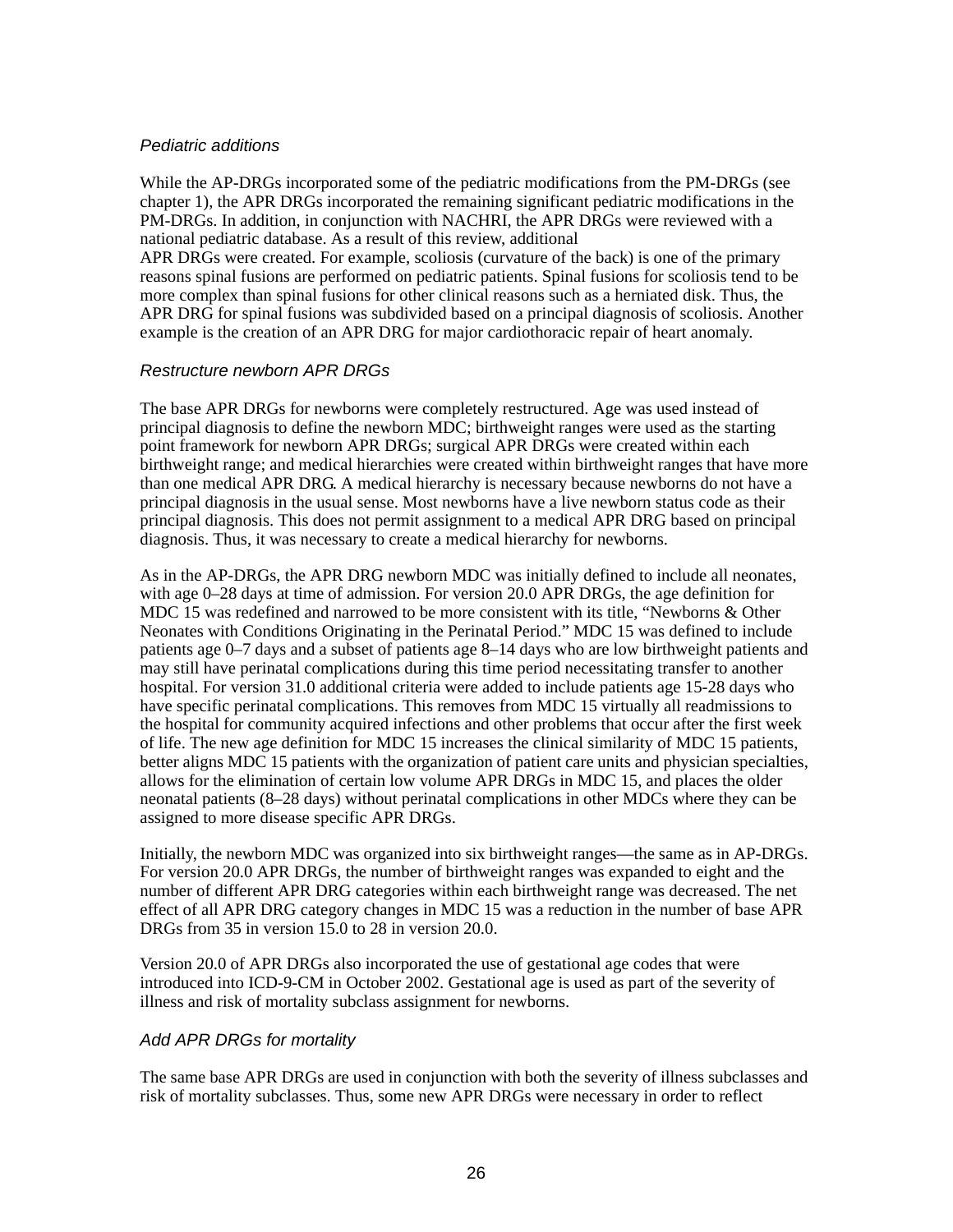differences in mortality. For example, initial APR DRG 45 (Specific Cerebrovascular Disorders Except TIA) was subdivided into APR DRG 45 (CVA With Infarct) and APR DRG 44 (Intracranial Hemorrhage) as a result of the significantly higher mortality rate for intracranial hemorrhage patients. In version 20.0 APR DRGs, neonates <500 grams (1.1 pounds) were placed in a new APR DRG separate from neonates 500–749 grams (1.1–1.6 pounds) because the mortality rates are so much higher for neonates <500 grams.

### *Other APR DRG additions and refinements*

Chapter [1](#page-6-2) of the APR DRG Definitions Manual explains that the process of defining the medical and surgical categories in an MDC requires that each category be based on some organizing principle. The end goal is to create categories that are clinically coherent and have sufficient case volume to be useful. Following are examples of ways in which version 20.0 APR DRG modifications improve clinical coherence:

- Consolidate APR DRGs if there aren't meaningful clinical differences; e.g., combine APR DRG 202 Angina Pectoris and APR DRG 198 Coronary Atherosclerosis.
- Improve the clinical distinction between related APR DRGs; e.g., redefine APR DRGs  $301$ and 302 for joint replacement to be based on the joint replaced (i.e., hip versus knee) instead of the etiology (i.e., trauma versus non trauma).
- For MDC 22 (Burns), re-conceptualize the APR DRGs to give further emphasis to third degree burns.
- For MDC 24 (Human Immunodeficiency Virus Infections), refine the list of major HIV related conditions and significant HIV related conditions.
- For MDC 25 (Multiple Significant Trauma), redefine the APR DRGs giving more emphasis to the surgical categories.
- Throughout the MDCs, consistently define APR DRGs for which the reason for the hospitalization is a complication of treatment. These APR DRGs now exist in MDCs 5, 6, 8, 11, 18, and 21.
- Throughout the MDCs, refine and make more consistent the definition of Other Related OR Procedures APR DRGs.
- Substantially redefine the three APR DRGs for OR Procedures Unrelated to Principal Diagnosis so that each is defined by a distinct level of surgical complexity.

### *Reclassification of OR Procedures*

The APR DRG system has reevaluated the procedure codes considered OR procedures which in turn affects whether a patient will be assigned to a surgical or medical APR DRG. Version 20.0 APR DRGs removed 62 procedure codes from the APR DRG list of OR procedures, leading to two-and-a-half percent fewer patients classified into surgical APR DRGs. The highest impact reclassified procedure is excisional debridement. Next most common is endoscopic lung biopsy followed by certain other biopsies of bone, soft tissue, blood vessel, cervix, uterus, and bladder. Other reclassified procedures with volume are interruption of vena cava and linear repair eyelid laceration. The APR DRGs most affected by these procedure code reclassifications are the APR DRGs previously defined on the basis of skin graft or excisional wound debridement in MDCs 8, 9, 10, and 21 and the "other OR procedure" APR DRGs throughout the various MDCs.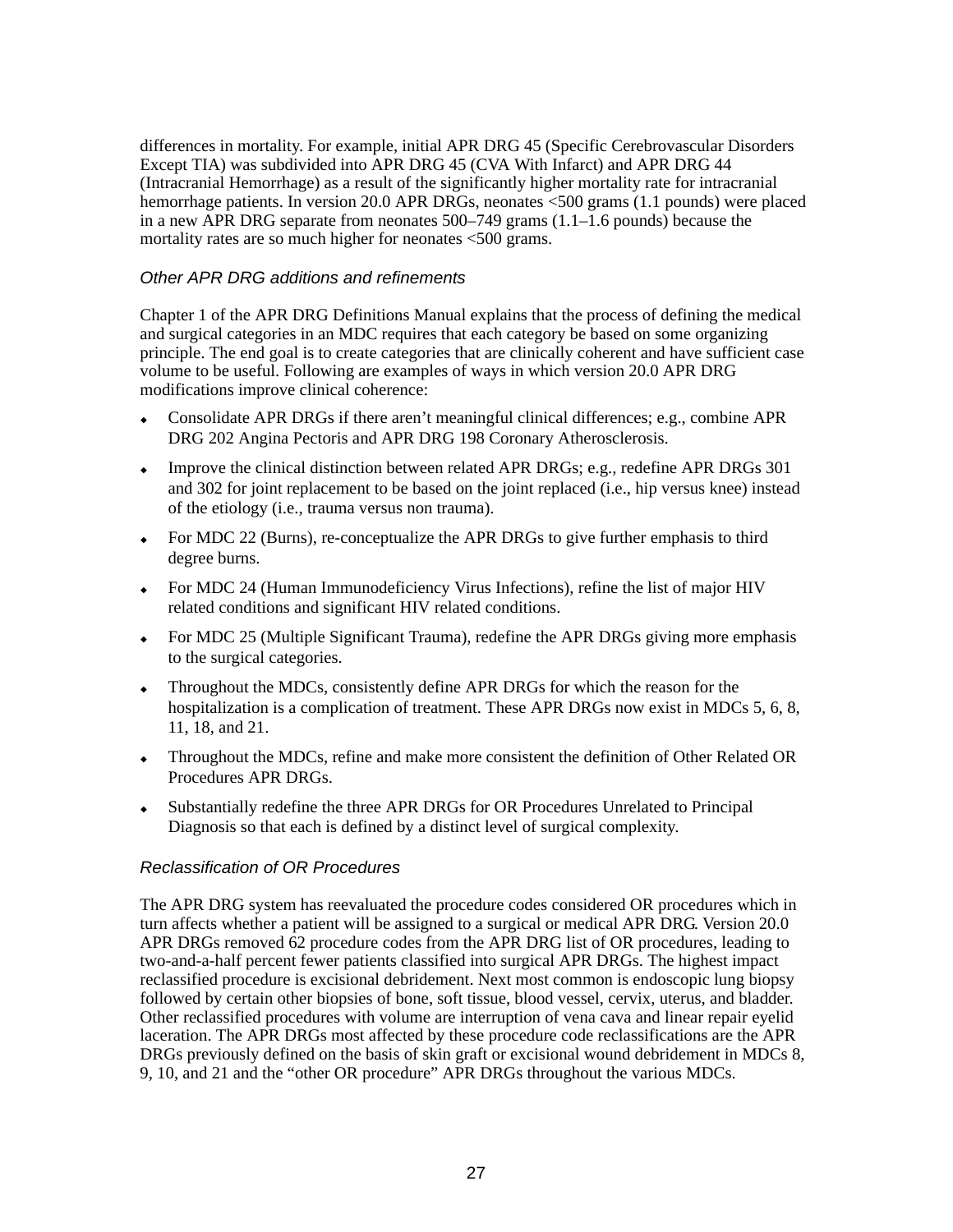### *Revise MDC definitions*

The APR DRG system has introduced numerous changes to MDC definitions, especially with version 20.0 APR DRGs.

- The age definition for MDC 15 (Newborns & Other Neonates with Conditions Originating in the Perinatal Period) was narrowed as described previously.
- MDC 25 (Multiple Significant Trauma) was updated with respect to the lists of significant trauma diagnoses and the introduction of OR procedures to clarify whether certain diagnoses represent significant trauma. The net effect was to decrease the number of MDC 25 medical patients and increase the number of MDC 25 surgical patients.
- MDC 24 (Human Immunodeficiency Virus Infections) was updated with respect to the definition of HIV related diagnoses, leading to somewhat fewer patients assigned to MDC 24.
- $\bullet$  MDC 21 was redefined and had its title changed from "Injuries, Poisonings & Toxic Effects of Drugs" to "Poisonings, Toxic Effects, Other Injuries and Other Complications of Treatment." The title change reflects that most of the injury diagnoses previously in MDC 21 have been moved to other body system specific MDCs, namely MDCs 1, 3, 5, 8, and 9. "Other Complications of Treatment" was added into the title of MDC 21 since these diagnoses have always been in MDC 21.
- Cranial and face bone diagnoses, previously dispersed across MDCs 3, 8, and 21, were consolidated into MDC 3 which is reflected in the revised title for MDC 3, "Ear, Nose, Mouth, Throat and Craniofacial Diseases and Disorders."
- Prematurity diagnoses (for older neonates and infants) and orthopedic aftercare diagnoses were moved to MDC 23 (Rehabilitation, Aftercare, Other Factors Influencing Health Status & Other Health Service Contacts).

In addition, other individual diagnoses were assigned to different MDCs.

### *Revise MDC surgical hierarchies*

The APR DRG system has introduced a number of changes to the MDC surgical hierarchies. Version 20.0 introduced changes to the surgical hierarchies for MDCs 1, 3, 5, 6, and 8. To illustrate, in MDC 6 (Diseases & Disorders of the Digestive System), APR DRG 224 (Peritoneal Adhesiolysis) was moved lower in the surgical hierarchy following the APR DRGs for appendectomy, anal procedures, and hernia procedures because the peritoneal adhesiolysis is usually adjunct to these procedures and not the patient's primary surgical procedure. Most of the patients who remain in APR DRG 224 are having peritoneal adhesiolysis performed for intestinal obstruction.

A similar example in MDC 8 (Diseases & Disorders of the Musculoskeletal System and Connective Tissue), is APR DRG 312 Skin Graft, Except Hand for Musculoskeletal and Connective Tissue Diagnoses, which was moved lower in the surgical hierarchy. It now follows the APR DRGs for knee/lower leg procedures, foot  $\&$  toe procedures, and shoulder, upper arm  $\&$ forearm procedures because the skin graft is usually an adjunct to these procedures and not the patient's primary surgical procedure. The skin graft procedure is indicative of the complexity of the procedure and is taken into consideration in the severity of illness and risk of mortality logic that deals with select combinations of OR procedures.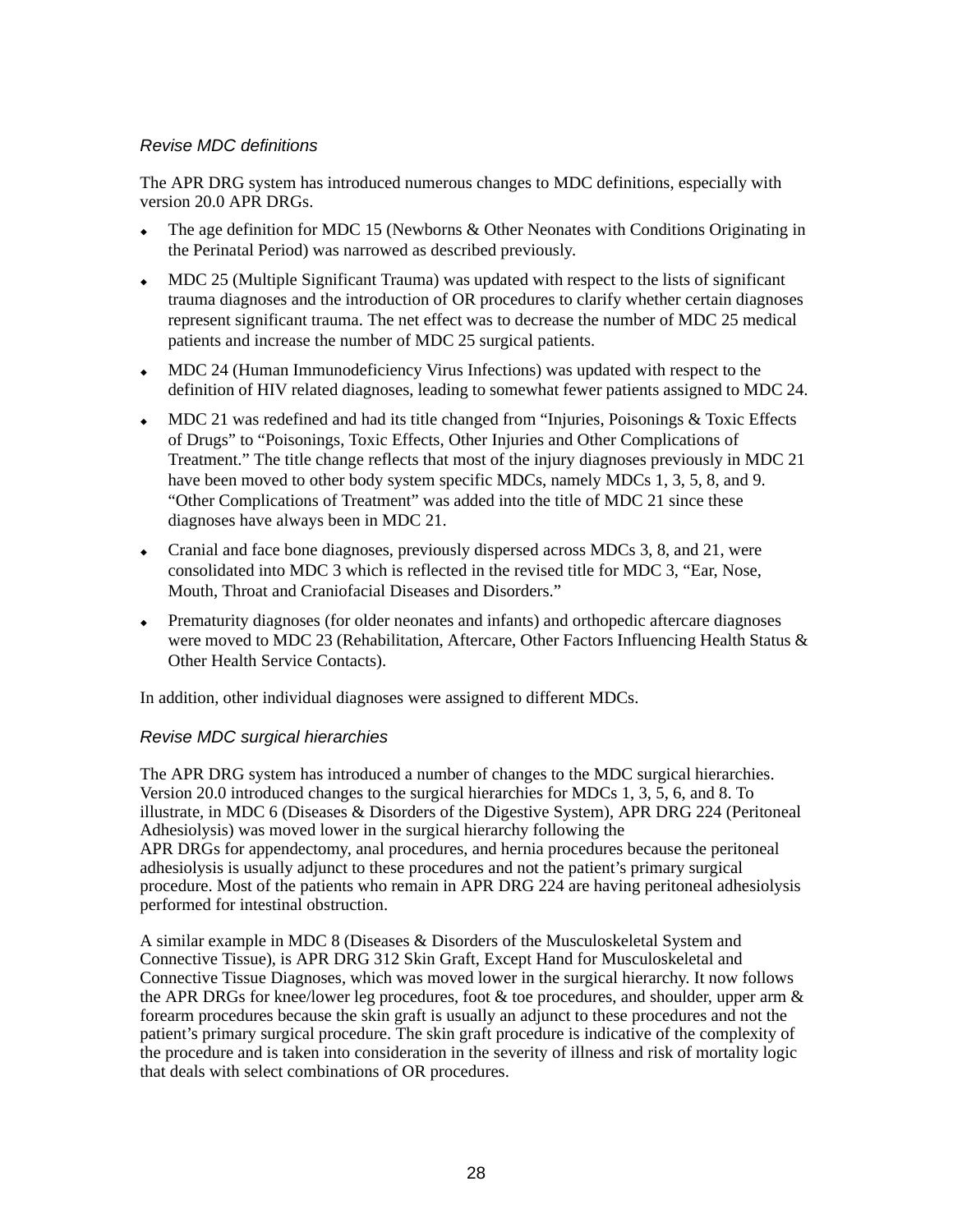### *Revise Pre-MDC hierarchies and categories*

The initial APR DRGs started with the same pre-MDC hierarchies and categories as AP-DRGs: MDC 15 (Newborns & Other Neonates with Conditions Originating in the Perinatal Period), MDC 24 (Human Immunodeficiency Virus Infections), Transplants, two Tracheostomy APR DRGs and MDC 25 (Multiple Significant Trauma). For version 20.0 APR DRGs, this was reordered as follows: Transplants, MDC 15, Tracheostomy APR DRGs, MDC 25, and MDC 24. The reordering of the pre-MDC hierarchies provided a clearer focus for classifying the most defining aspects of the hospitalization for these patients.

Version 20.0 APR DRGs redefined and narrowed the definition of the two pre-MDC Tracheostomy APR DRGs. The previous approach included virtually all tracheostomy patients with separate APR DRGs based on whether the principal diagnosis pertained to the face, mouth, or neck, implying that the tracheostomy was a therapeutic treatment for an upper airway problem versus all other principal diagnoses, which implies that the tracheostomy was performed to allow the patient to be on extended mechanical ventilation. The new approach requires that all patients assigned to the tracheostomy APR DRGs receive mechanical ventilation 96+ hours and subdivides the tracheostomy APR DRGs based on whether there is an extensive OR procedure. The new approach in effect narrows the definition to patients on extended mechanical ventilation and classifies other tracheostomy patients to the regular APR DRG categories—particularly in MDC 3 (Ear, Nose, Mouth, Throat & Craniofacial Diseases and Disorders).

### *Rerouting logic*

The basic organizing approach to classification in the APR DRG system is to first assign a patient to a Major Diagnostic Group (MDC) based upon principal diagnosis, and then to a specific APR DRG category based upon principal diagnosis (if medical) or operating room procedure (if surgical). This works well in the vast majority of cases and results in the patient being assigned to the MDC and APR DRG that best describes the reason for the hospitalization.

There are several different kinds of situations, however, where using the principal diagnosis as the starting point for establishing the MDC and APR DRG needs to be supplemented by additional information to yield the most useful classification of the patient. One such situation occurs when there is a clear patient characteristic that should take priority, such as for a patient with an organ transplant or a tracheostomy in the absence of an ENT problem. This situation is handled by Pre-MDC assignment logic mentioned above. Another situation occurs when the principal diagnosis is overly broad, or the sequencing of principal diagnosis and secondary diagnosis is unclear, or a surgical procedure provides clarification of the principal diagnosis. These situations are handled through what is referred to as APR DRG "rerouting logic" which considers secondary diagnoses, procedures, and sometimes age, most often in conjunction with the principal diagnosis, to clarify the reason for the hospitalization. The rerouting logic either reassigns the patient to a new APR DRG within the same MDC (Within MDC Rerouting) or to a new MDC and APR DRG (Across MDC Rerouting).

These situations are not unique to the APR DRG classification system. They represent ambiguities that confront any DRG classification system. What is unique to the APR DRG classification system is the rerouting logic developed to assign these patients to the most appropriate and useful category.

An example of a medical rerouting within an MDC is a patient with a principal diagnosis of chest pain and a secondary diagnosis of angina pectoris or coronary atherosclerosis. The chest pain diagnosis is a symptom of the angina or coronary atherosclerosis and should have been recorded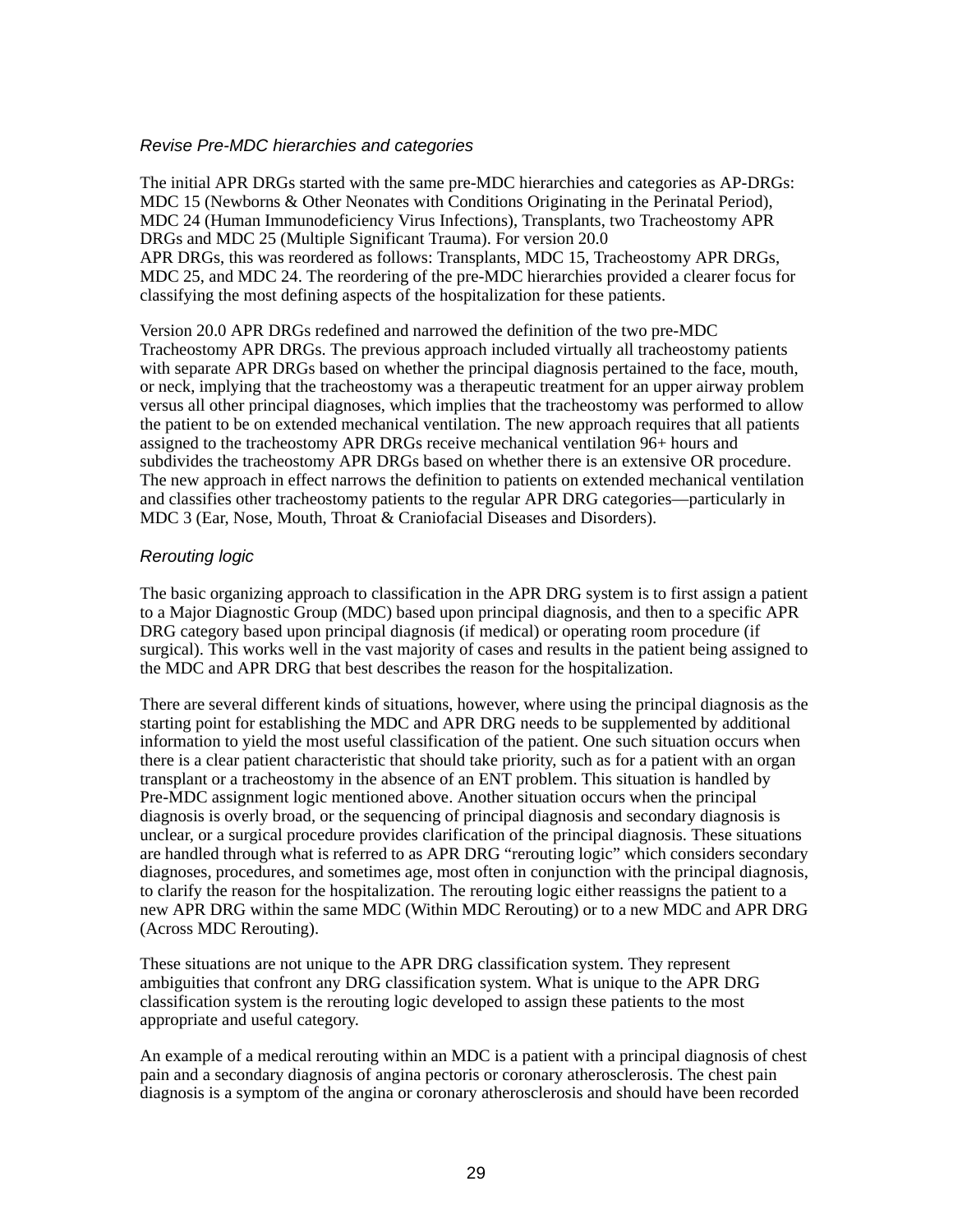as a secondary diagnosis. The rerouting logic will assign this patient to APR DRG 198 Angina Pectoris & Coronary Atherosclerosis instead of APR DRG 203 Chest Pain, and will resequence the diagnosis of angina or coronary atherosclerosis as the principal diagnosis so that these diagnoses do not make a redundant contribution to the severity of illness and risk of mortality subclass assignment.

An example of a medical patient rerouting across MDCs is a patient with a principal diagnosis of hypovolemia (dehydration) and a secondary diagnosis of gastroenteritis. There is some ambiguity in the sequencing of principal and secondary diagnosis, while the patient fundamentally is a gastroenteritis patient who has some level of dehydration. So, in this example there would be a rerouting from MDC 10, APR DRG 422 Hypovolemia to MDC 6, APR DRG 249 Non-Bacterial Gastroenteritis, Nausea & Vomiting.

An example of a surgical patient rerouting across MDCs is amputation. In previous versions of APR DRGs and other DRG systems, there are distinct amputation DRGs in MDCs 5, 8, and 10. Starting with version 20.0, most of these patients are rerouted to MDC 8 (Diseases & Disorders of the Musculoskeletal System and Connective Tissue) and grouped according to the MDC 8 surgical hierarchy. The end result is that clinically similar amputation patients are grouped together rather than dispersed into separate lower volume amputation groups.

The sequencing of principal diagnosis and secondary diagnosis on the patient discharge records is not altered by any of these resequencing processes. Rather, the APR DRG grouper is redesignating principal diagnosis and secondary diagnosis for specified steps that are part of its logic. In the example of principal diagnosis hypovolemia and secondary diagnosis gastroenteritis, the APR DRG grouper resequences principal diagnosis and secondary diagnosis for grouping purposes but when users examine their own discharge records hypovolemia will still be the principal diagnosis. This also means that when users examine their patients in MDC 6 (Diseases & Disorders of the Digestive System) and especially APR DRG 249 Non-Bacterial Gastroenteritis, Nausea & Vomiting, some of the patients will have a principal diagnosis of hypovolemia, which is ordinarily assigned to MDC 10 (Endocrine, Nutritional & Metabolic Diseases and Disorders). A fuller explanation of the APR DRG rerouting logic and a more extensive set of illustrations is in chapter [4.](#page-76-2)

The end result of the consolidation and refinement process for version 12.0 of the APR DRG classification system released in 1995 was the creation of 382 base APR DRGs (plus two ungroupable or invalid APR DRGs). This was further consolidated to 355 base APR DRGs for version 15.0 released in 1998 and to 314 base APR DRGs (plus two ungroupable or invalid APR DRGs) for version 20.0 released in 2003. For version 31.0, the base APR DRGs remain at 314. The modifications to the base APR DRGs were sufficiently extensive that a complete renumbering of the base APR DRGs was included as part of the version 15.0 update.

There were many changes to the APR DRG category definitions introduced as part of version 20.0 of the APR DRG system. Overall, this reduced the number of base APR DRGs by 41 from 357 to 316 as a result of the elimination of 55 base APR DRGs and the addition of 14 new base APR DRGs. In addition, 66 base APR DRGs had major definitional changes and 102 base APR DRGs had moderate definitional changes. Version 20.0 reduced the number of final APR DRG severity of illness and risk of mortality subclass categories from 1,422 to 1,258 (including two ungroupable or invalid APR DRGs that do not have subclasses).

Once the definition of the base APR DRGs was completed, four severity of illness subclasses and four risk of mortality subclasses for each of the APR DRGs were evaluated and updated for each new release of the APR DRGs.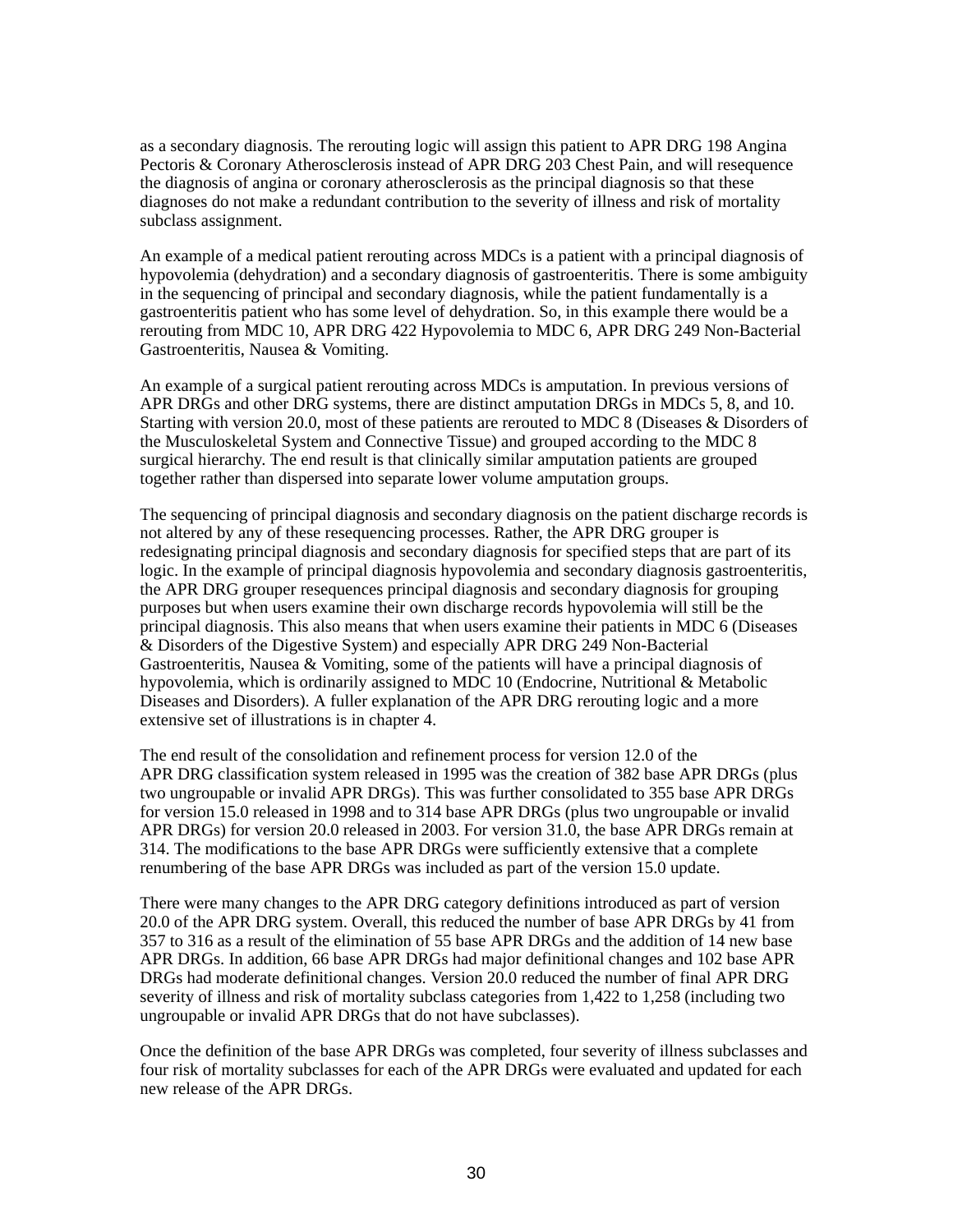Since the release of All Patient Refined DRG (APR DRG) v20.0, secondary diagnosis codes that relate to "complications of care" have not contributed to the assignment of the severity of illness or risk of mortality subclass. These diagnosis codes are generally associated with events that are potentially preventable and occur during a hospital stay (e.g., iatrogenic pneumothorax). Because standard claims data did not specify whether these diagnosis codes were present at admission, the APR DRG classification system did not take them into account in the assignment of the severity of illness or risk of mortality subclass. This was done to prevent relatively clear quality of care failures from increasing the severity of illness and risk of mortality subclass.

Beginning with v26.1 standard claims data includes a specification of whether each secondary diagnosis was present at admission. This allows the determination of both an admission and discharge severity of illness and risk of mortality subclass. "Complications of care" codes contribute to the assignment of both the admission and discharge severity of illness and risk of mortality subclass only when they are specified as being present at admission and the record is being grouped for both admission and discharge DRGs. Otherwise, they will be excluded from the determination of the admission and discharge severity of illness and risk of mortality subclass. The complication of care codes are always excluded when grouping for discharge DRG only.

When using data that does not contain a specification of whether each secondary diagnosis was present at admission, the "complications of care" codes will continue to be excluded from the assignment of the severity of illness or risk of mortality subclass.

A complete list of "complications of care" codes is provided in Appendix F.

## **Overview of APR DRG subclass assignment**

The process of determining the subclasses for an APR DRG begins by first assigning a severity of illness level and a risk of mortality level to each secondary diagnosis. The term "level" is used when referring to the categorization of a secondary diagnosis. The term "subclass" is used when referring to one of the subdivisions of an APR DRG. For secondary diagnoses, there are four distinct severity of illness levels and four distinct risk of mortality levels. The four levels are numbered sequentially from 1 to 4 indicating, respectively, minor, moderate, major or extreme severity of illness or risk of mortality. Each secondary diagnosis is assigned to one of the four severity of illness levels and one of the four risk of mortality levels. The severity of illness level and risk of mortality level associated with a patient's secondary diagnoses is just one factor in the determination of a patient's overall severity of illness subclass and risk of mortality subclass.

The assignment of a patient to a severity of illness or risk of mortality subclass takes into consideration not only the level of the secondary diagnoses but also the interaction among secondary diagnoses, age, principal diagnosis, and the presence of certain OR procedures and non-OR procedures. The subdivision of each of the 314 APR DRGs into the four subclasses, combined with the two error APR DRGs (955, 956), which are not subdivided, results in 1,258 APR DRGs.

The process of determining the severity of illness or risk of mortality subclass of a patient consists of three phases. In Phase I, the level of each secondary diagnosis is determined. Once the level of each individual secondary diagnosis is established, then Phase II determines a base subclass for the patient based on all of the patient's secondary diagnoses. In Phase III, the final subclass for the patient is determined by incorporating the impact of principal diagnosis, age, OR procedure, non-OR procedures, multiple OR procedures, and combinations of categories of secondary diagnoses. A detailed description of the determination of the severity of illness subclass and the risk of mortality subclass will be presented separately.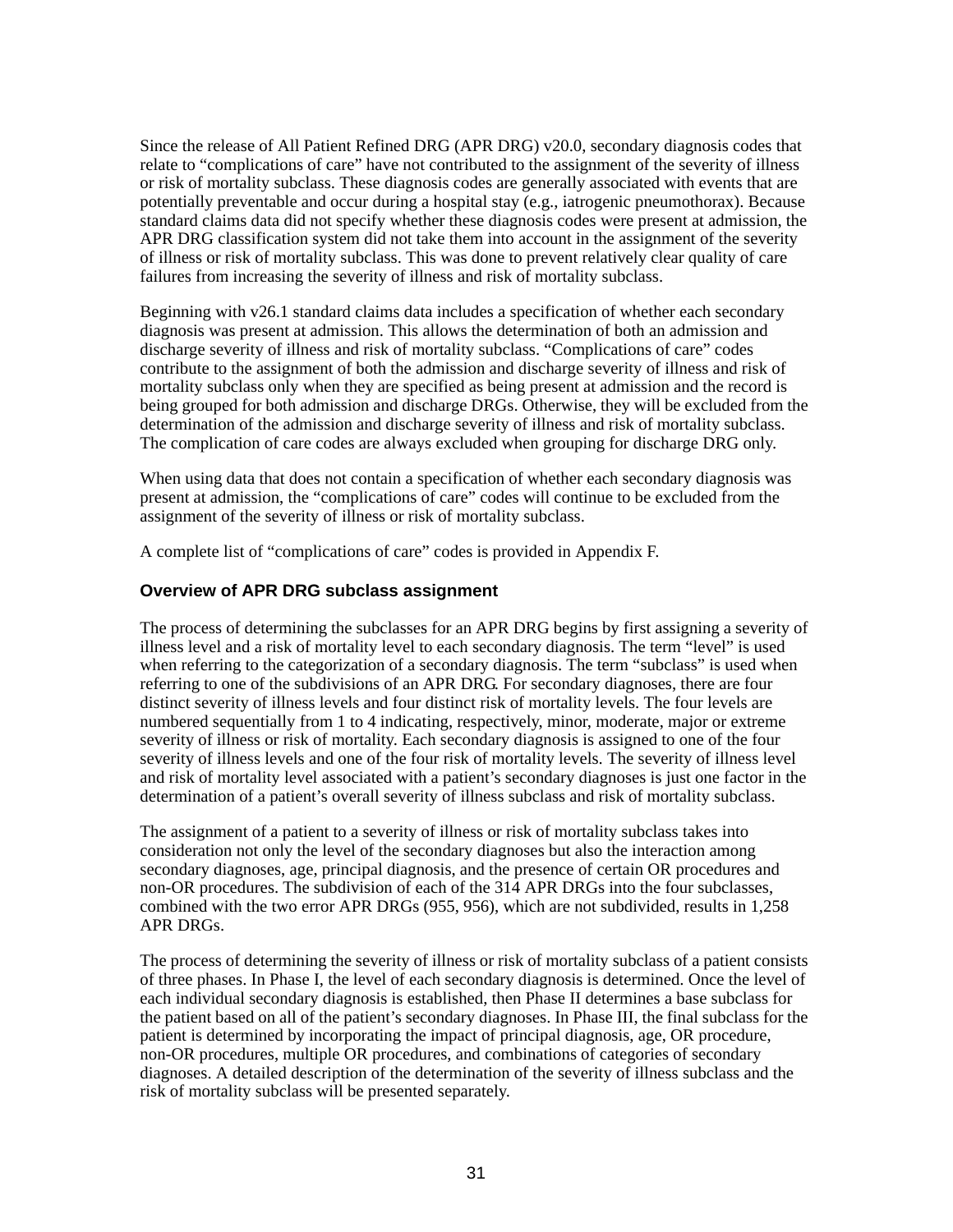The three-phase process of determining the severity of illness subclass is summarized in figure 2–1. There are six steps to Phase I, three steps to Phase II, and nine steps to Phase III for a total of 18 steps.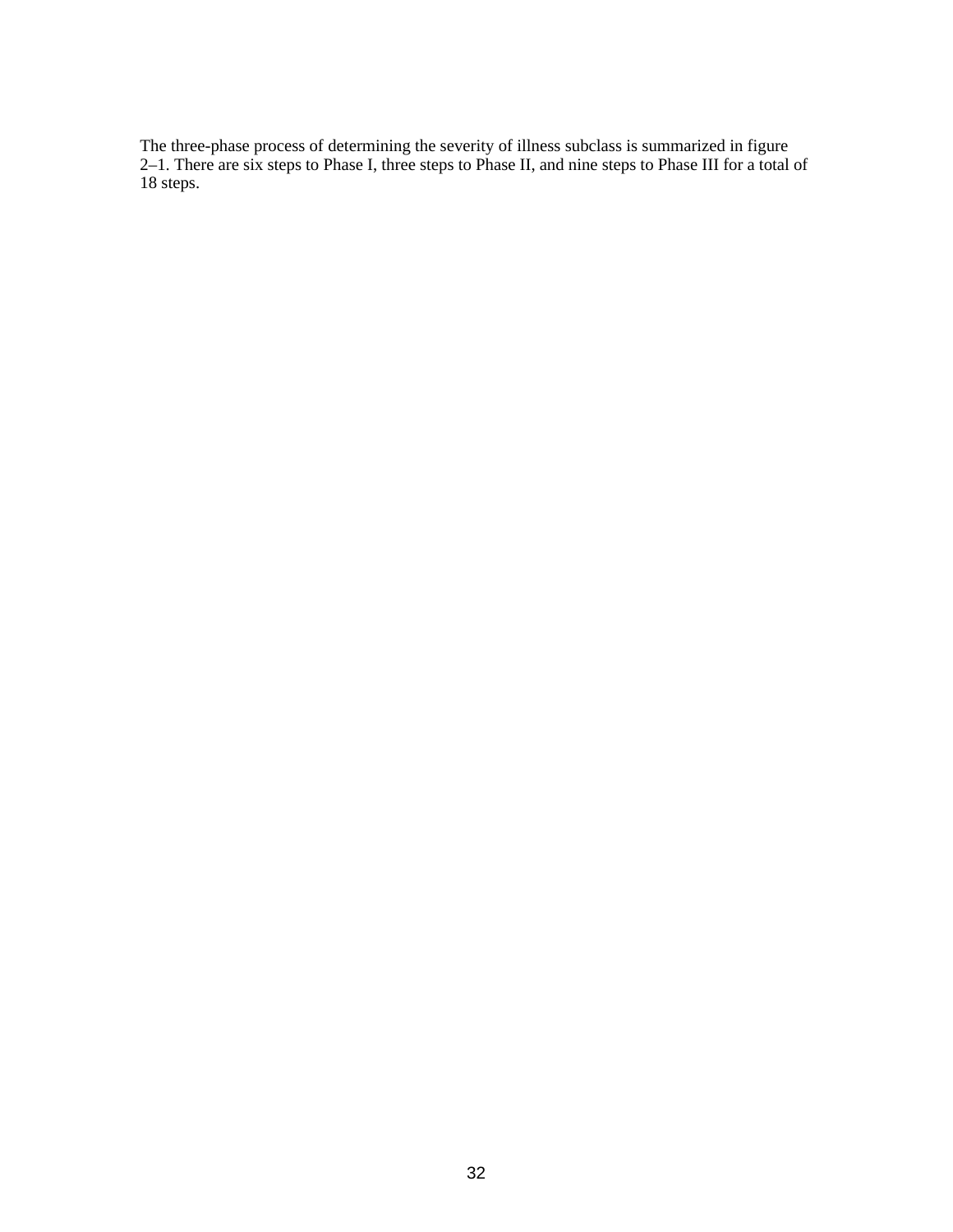

Figure 2–1. Three-phase process for determining patient severity of illness subclass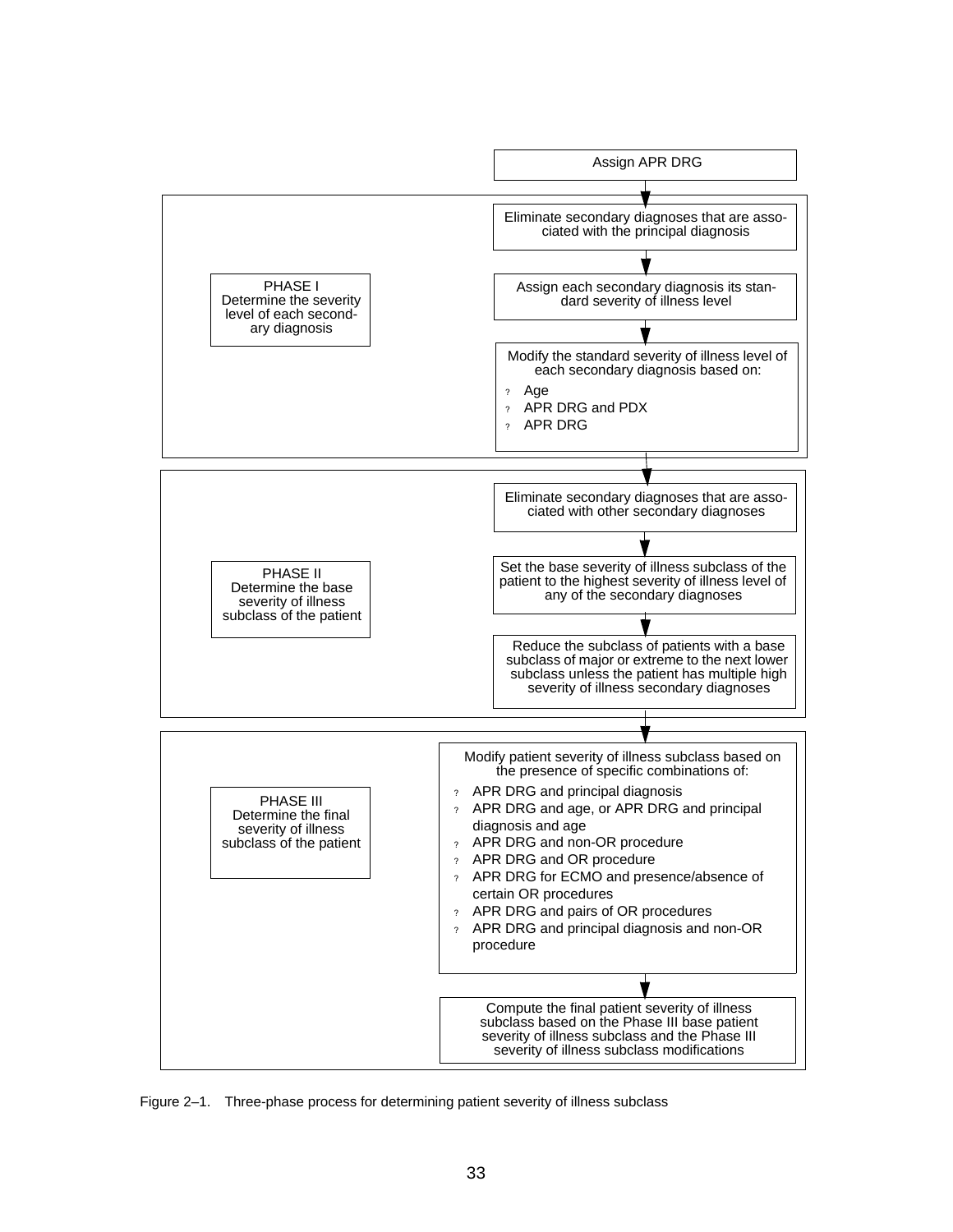# *Phase I—Determining the severity of illness level of each secondary diagnosis*

## *1. Eliminate secondary diagnoses associated with the principal diagnosis*

If a secondary diagnosis is closely related to the principal diagnosis and does not add any distinguishing information, the secondary diagnosis is excluded from the determination of the severity of illness subclass. For example, a secondary diagnosis of urinary retention is excluded from the determination of the severity of illness subclass if the principal diagnosis is benign prostate hypertrophy because the urinary retention is caused by the benign prostate hypertrophy and will usually be present for patients hospitalized for benign prostate hypertrophy. For version 20.0 APR DRGs, the secondary diagnosis and principal diagnosis exclusion list was comprehensively reviewed and extensively modified. Since that time, the list has only updated.

## *2. Assign each secondary diagnosis to its standard severity of illness level*

Each secondary diagnosis is assigned to one of the four distinct severity of illness levels. Examples of the different severity of illness levels are contained in table 2–1.

| Severity of<br><b>Illness Level</b> | <b>Examples</b>                                    |                                |  |  |
|-------------------------------------|----------------------------------------------------|--------------------------------|--|--|
| Minor                               | <b>Bronchitis</b><br><b>Uncomplicated Diabetes</b> |                                |  |  |
| Moderate                            | Diabetes with Renal Manifestations                 | Asthma with Status Asthmaticus |  |  |
| Major                               | Diabetes with Ketoacidosis                         | Viral Pneumonia                |  |  |
| Extreme                             | Diabetes with Hyperosmolar Coma                    | <b>Respiratory Failure</b>     |  |  |

Table 2–1. Examples of severity of illness levels

The severity of illness level for diabetes progresses from minor for uncomplicated diabetes to extreme for diabetes with hyperosmolar coma. Similarly, the severity of illness level for respiratory diagnoses progresses from minor for bronchitis to extreme for respiratory failure.

For version 20.0 APR DRGs, the standard severity of illness level was comprehensively reviewed for all secondary diagnoses codes. There were a number of revisions introduced—the majority of which were to lower the standard severity of illness level. In situations where there was a great deal of variability within an ICD-9-CM diagnosis code, the approach was to lower the standard severity of illness level and then in later steps of Phase I, consider whether modifications to the standard severity of illness level are indicated based upon specific age ranges, APR DRGs, or non-OR procedures. For example, the secondary diagnosis code 51882 Other pulmonary insufficiency NEC includes a very specific and severe condition such as adult respiratory distress syndrome, but is sufficiently broad to include other much less severe forms of pulmonary insufficiency. Beginning with version 20.0, the secondary diagnosis lowers from extreme to moderate, but then in a later Phase I step adjusts the severity of illness level up to major if the patient receives mechanical ventilation <96 hours, and up to extreme if the patient receives mechanical ventilation 96+ hours. The mechanical ventilation is an indicator of more severe pulmonary insufficiency and is often needed for patients with adult respiratory distress syndrome.

For version 31.0 APR DRGs there are a total of 14,567 ICD-9-CM diagnoses codes. These codes are assigned to the following severity of illness levels: 9,385 minor, 3,266 moderate, 1,027 major, 889 extreme.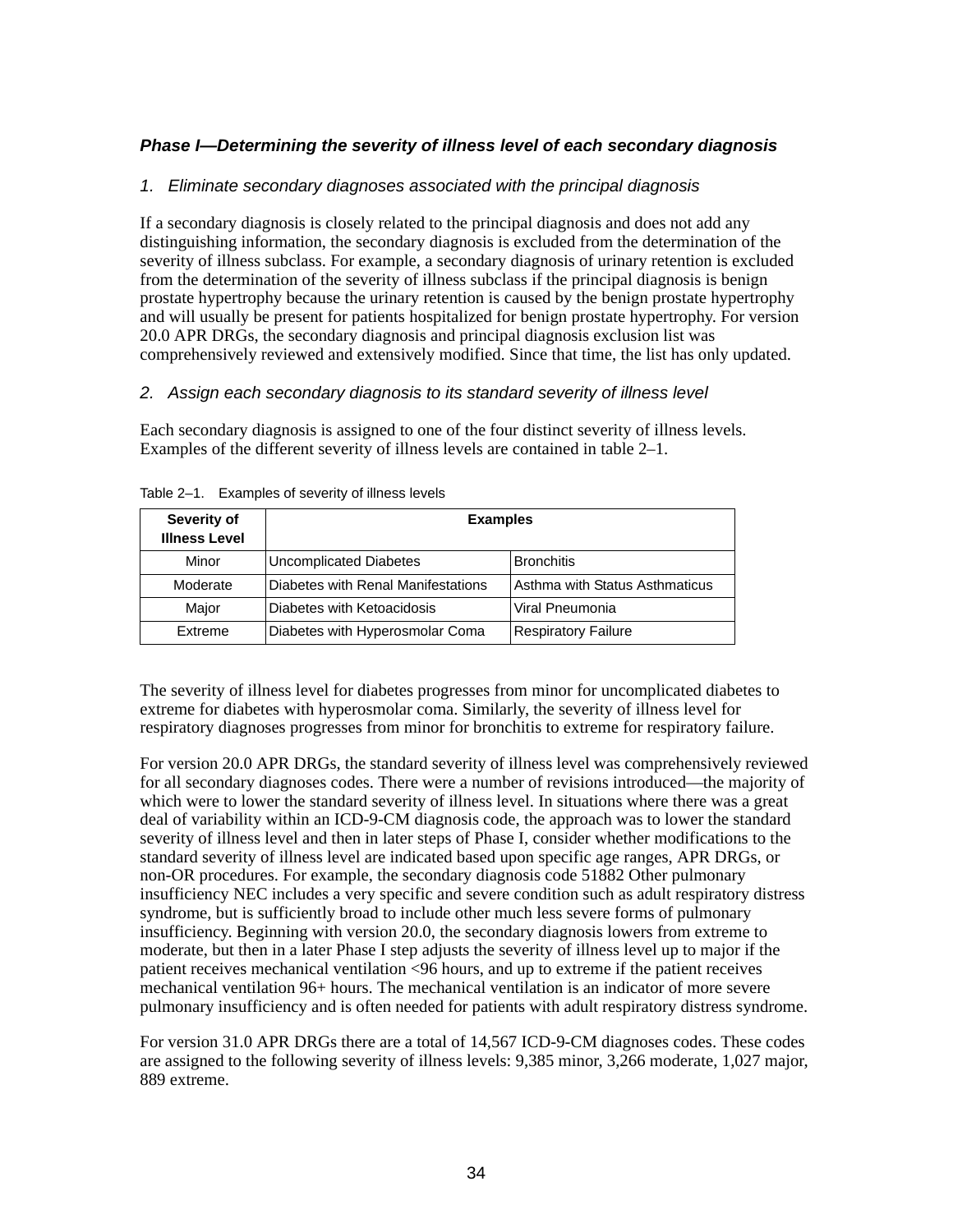The relatively large number of diagnoses moved to the minor severity of illness level was in part due to the decision to assign to the minor severity of illness level most secondary diagnoses related to pregnancy that were coded with an unspecified episode of pregnancy care (e.g., ICD-9-CM code 65100 Twin pregnancy without an indication of whether the encounter was for antepartum care, post partum care, or delivery). The only exceptions were diabetes mellitus, venous complications in pregnancy, and obstetrical pyemic and septic embolism, which were assigned to a higher severity of illness level. Another reason is that the APR DRG system has assigned to the minor severity of illness level most diagnoses that are described as complications of treatment. While complications of treatment are sometimes unavoidable and not due to poor quality of care, the APR DRG system has been very conservative in allowing these diagnoses to contribute to the patient's severity of illness level (the same is true for risk of mortality). Most of the ICD-9-CM complications of treatment diagnosis codes in the 990 series and the obstetrical complications of the administration of anesthesia were changed to minor severity of illness level in the version 15.0 APR DRGs. In addition, there are some other complications of treatment diagnosis codes that were changed to minor severity of illness level in version 20.0 APR DRGs (e.g., tracheostomy, gastrostomy, colostomy complications, and iatrogenic pneumothorax).

There are some secondary diagnoses that can have different meanings or implications in different circumstances and these received special attention in version 20.0 APR DRG through the various Phase I steps. To illustrate, there are circumstances where secondary diagnosis code 3481 Anoxic brain damage may be part of the patient's acute presenting condition (e.g., major trauma, poisoning, major neurological, respiratory, cardiac or infectious condition) and an indicator of high severity of illness. There are other instances where anoxic brain damage is not ordinarily expected and may represent the use of code 3481 for long standing anoxic brain damage (from a prior event), or possibly an unexpected complication of treatment. To take into account these different circumstances, version 20.0 APR DRGs lowered the standard severity of illness level for anoxic brain damage from extreme to minor, but then, in a later Phase I step, adjusts the severity level back up to extreme for selected APR DRGs where it is reasonable to expect that the anoxic brain damage may be part of the patient's presenting condition. (This was handled the same way for risk of mortality.)

Another set of secondary diagnoses that received special attention is the secondary diagnoses of cardiac arrest, ventricular fibrillation and ventricular flutter. In version 15.0 APR DRGs, these diagnoses were all assigned a severity of illness level of extreme (likewise for risk of mortality.) These secondary diagnoses unquestionably represent very extreme acute diagnoses. At the same time, there is a unique aspect to these diagnoses in that they can potentially be coded for most patients who die and whose admitting condition is not cardiac or cardiac related. If this was to occur, the subclass assignment logic, especially for risk of mortality, could become somewhat circular. To avoid this possibility, the standard severity of illness level (and standard risk of mortality level) in version 20.0 APR DRGs was changed from extreme to minor, and then for a small subset of APR DRGs adjusted back up to extreme. The subset includes APR DRGs for major neurological, respiratory, cardiovascular, and infectious conditions, and poisonings. For these APR DRGs, the patients are at a clear risk of having a cardiac arrest, ventricular fibrillation, or ventricular flutter and so these secondary diagnoses contribute to the severity of illness (and risk of mortality) assignment. This is different from other APR DRGs where the patient is not at an apparent risk of a cardiac arrest, ventricular fibrillation, or ventricular flutter. Patients in these other APR DRGs could still have a cardiac arrest, ventricular fibrillation, or ventricular flutter as part of the course of their hospitalization, but since their principal diagnosis is not cardiac or cardiac related, there is the concern for potential overcoding of these secondary diagnoses for patients who die. Versions 20.0 to 31.0 APR DRGs do not let these occurrences contribute to the patient's severity of illness level or risk of mortality level.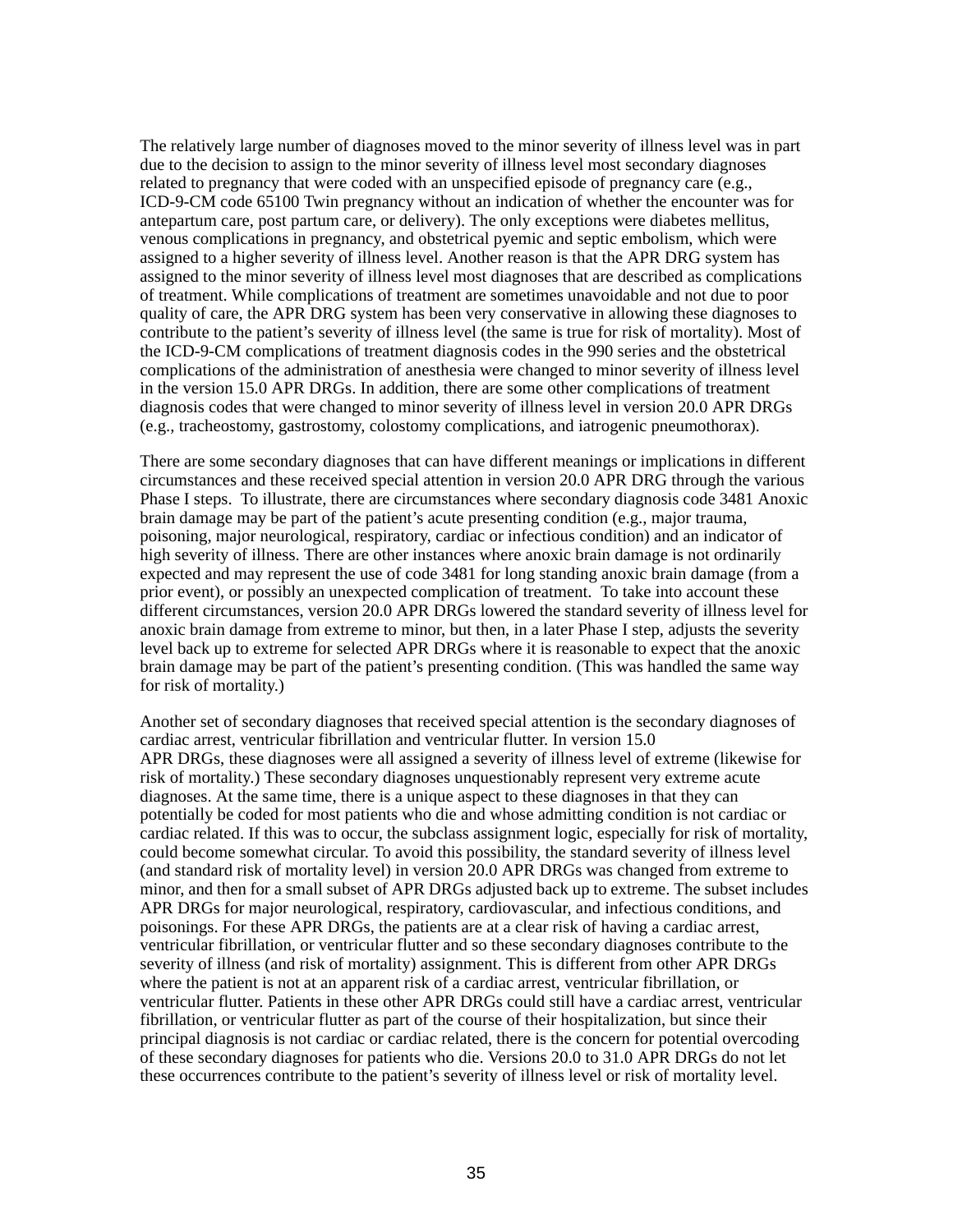The process of determining the severity of illness subclass for a patient begins by assigning each secondary diagnosis its standard severity of illness level. The next step is to modify the standard severity of illness level based on other patient attributes. The patient attributes which can modify the standard severity of illness level of a secondary diagnosis are the age of the patient, the APR DRG and principal diagnosis, the APR DRG, and the presence of certain non-operating room procedures. These potential modifiers are evaluated and applied sequentially through Phase I.

## *3. Modify the standard severity of illness level of a secondary diagnosis based on age*

The age of the patient will modify the standard severity of illness level assignment for some secondary diagnoses. For pediatric patients there are some secondary diagnoses that are modified to a higher level throughout all childhood years. For example, hypertension is modified from minor to major and really represents a different disease in children than adults. There are other secondary diagnoses that are modified only for certain childhood ages, most often early childhood. For example, many congenital anomalies and syndromes have their most difficult presentation in the neonatal time period and the first year of life, and are modified to a higher level for these ages. For example, hypoplastic left heart syndrome and combined immune deficiency are both modified from major to extreme for children less than one year of age. There are also some secondary diagnoses that are modified to a lower level for pediatric patients. For example, thrush is modified from moderate to minor for children less than one year of age.

In general, for elderly patients, for select secondary diagnoses, the severity of illness level is increased. For example, the secondary diagnoses of hypovolemia (dehydration) and chronic bronchitis are modified from minor to moderate and asthma with status asthmaticus is modified from moderate to major for patients age >69 years.

## *4. Modify the standard severity of illness level of a secondary diagnosis based on the APR DRG and principal diagnosis*

The standard severity of illness level for some secondary diagnoses may be modified depending on the APR DRG and principal diagnosis of the patient. This logic is applied only to APR DRG 190 Acute Myocardial Infarct. In general, secondary diagnoses that are closely related to the principal diagnosis are excluded from the determination of the severity of illness subclass. However, for a patient admitted for an acute anterior wall myocardial infarction, an acute anterolateral myocardial infarction represents an extension of the acute anterior wall myocardial infarction. Therefore, the acute anterolateral myocardial infarction is not excluded and is assigned a severity of illness level of moderate.

## *5. Modify the standard severity of illness level of a secondary diagnosis based on the APR DRG*

The standard severity of illness level for many secondary diagnoses may be modified depending on the APR DRG to which the patient is assigned. Altogether, there are 3,787 modifications of the standard severity of illness level of a secondary diagnosis depending upon the APR DRG. The APR DRG specific modifications to the severity of illness level of individual secondary diagnoses reflects the disease-specific nature of the determination of severity of illness.

Some examples of APR DRG modifications are shown in table 2–2. Chronic renal failure significantly increases the severity of illness level for patients with diabetes and, thus, is increased to a major severity of illness for the APR DRG for diabetes. Cardiomegaly is not only common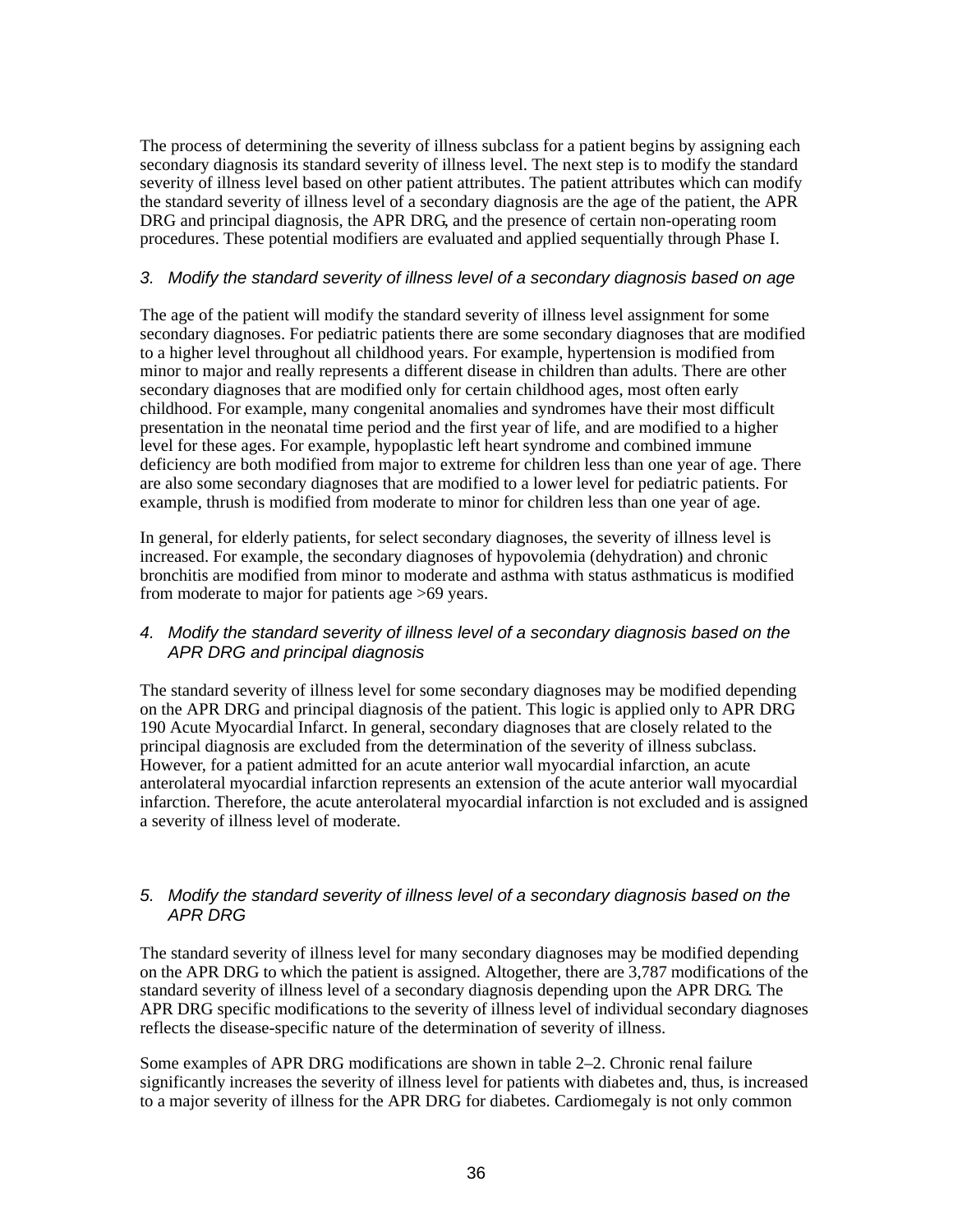for congestive heart failure patients, but it is also an integral part of the disease and is reduced to a minor severity of illness level for the APR DRG for congestive heart failure. Uncomplicated diabetes is a minor secondary diagnosis, but for a vaginal delivery, represents a more difficult delivery and is therefore increased to a moderate severity of illness level.

| <b>Secondary Diagnosis</b> | <b>Standard Severity APR DRG</b><br><b>of Illness Level</b> |                          | <b>Modified Severity</b><br><b>of Illness Level</b> |
|----------------------------|-------------------------------------------------------------|--------------------------|-----------------------------------------------------|
| Chronic Renal Failure      | Moderate                                                    | Diabetes                 | Major                                               |
| Cardiomegaly               | <b>IModerate</b>                                            | Congestive Heart Failure | Minor                                               |
| Uncomplicated Diabetes     | Minor                                                       | <b>Vaginal Delivery</b>  | Moderate                                            |

Table 2–2. Examples of modification of standard Severity of Illness level based on APR DRG

In general, for surgical APR DRGs, secondary diagnoses that constituted or were associated with the reason for performing the procedure had their standard severity of illness level decreased. In general, for medical APR DRGs, secondary diagnoses that were closely related to the reason for the admission had their standard severity of illness level decreased. In essence, the standard severity of illness level of every secondary diagnosis was reviewed with every APR DRG and modified when appropriate. For version 20.0 APR DRGs, there were a substantial number of additions and modifications made on this basis.

## *6. Modify the standard severity of illness level of a secondary diagnosis based on non-OR procedures*

Some secondary diagnoses can vary significantly in terms of their severity and clinical impact on patients. The presence of certain non-OR procedures can indicate a more extensive disease process. This type of modification is applied to only nine sets of non-OR procedure codes and to only a limited number of secondary diagnoses. The most important of these are the procedure codes for mechanical ventilation. Mechanical ventilation <96 hours is used to increase the standard severity level of a secondary diagnosis by an increment of one up to major; e.g., asthma with status asthmaticus would increase from level moderate to major if the patient had mechanical ventilation <96 hours. Mechanical ventilation 96+ hours is used to increase the standard severity level of illness of a secondary diagnosis by an increment of two up to extreme; e.g., other pulmonary insufficiency not elsewhere classified (which includes adult respiratory distress syndrome) increases the standard severity of illness level from moderate to extreme and a diagnosis such as pneumonia NOS which is already a level of major increases to extreme if the patient had mechanical ventilation 96+ hours. In each of these instances, the need for mechanical ventilation is indicative of a patient with more severe pulmonary illness, especially those who require ventilation for 96+ hours.

Among the other non-OR procedures that are used as part of this step, renal dialysis is used to increase the severity level of nephritis by an increment of one up to a maximum of major; total parenteral nutrition (TPN) is used to increase regional enteritis and ulcerative colitis by an increment of one up to major; and temporary pacemaker is used to increase heart block diagnoses such as trifascicular block by an increment of one up to major. Overall, non-OR procedures as part of this step in the APR DRG severity of illness logic are used more sparingly starting with version 20.0.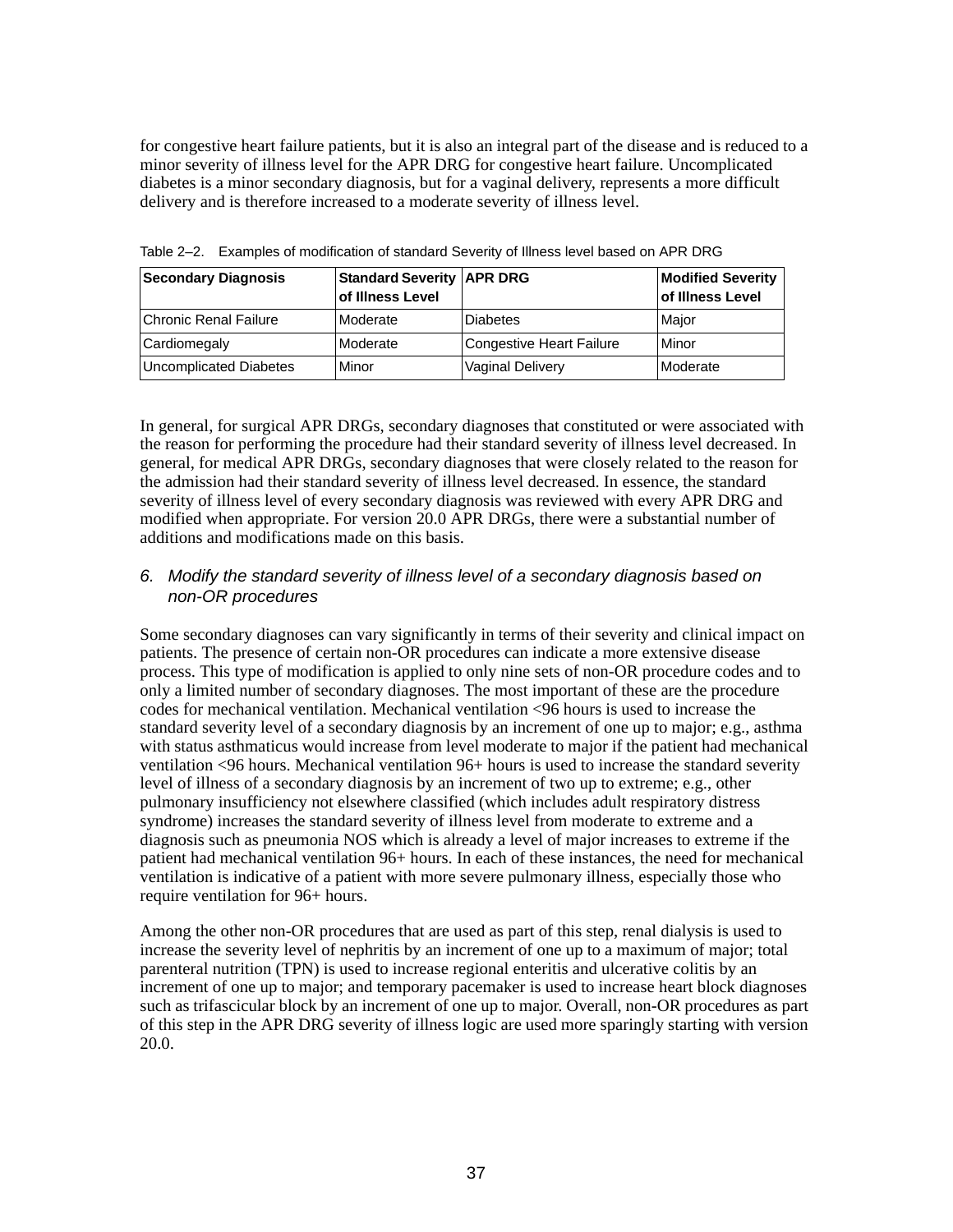## *Phase II—Determine the base severity of illness subclass for the patient*

Once each secondary diagnosis has been assigned its standard severity of illness level and the standard severity of illness level of each secondary diagnosis has been modified based on age, APR DRG and principal diagnosis, APR DRG, and presence of certain non-OR procedures, the Phase II base severity of illness subclass for the patient can be determined. The process of determining the base patient severity of illness subclass of the patient begins with the elimination of certain secondary diagnoses that are closely related to other secondary diagnoses. The elimination of these diagnoses prevents the double counting of clinically similar diagnoses in the determination of the severity of illness subclass of the patient. Once redundant diagnoses have been eliminated, the base severity of illness subclass is determined based on all of the remaining secondary diagnoses. There are three steps to Phase II.

## *7. Eliminate certain secondary diagnoses from the determination of the severity of iIlness subclass of the patient*

Certain secondary diagnoses are eliminated from the determination of the severity subclass. Closely related secondary diagnoses are grouped together with clinically similar diagnoses. If more than one secondary diagnosis from the same secondary diagnosis group is present, then only the secondary diagnosis with the highest severity of illness level is preserved. All other secondary diagnoses in the group are eliminated from contributing to the patient's base subclass determination. There are 289 secondary diagnosis groups defined for this step. For example, the secondary diagnoses of cerebral embolism with infarct and precerebral occlusion are in the same secondary diagnosis group, Cerebrovascular Diagnoses. Since the cerebral embolism with infarct is an extreme severity of illness level, and the precerebral occlusion is a moderate severity of illness level, the cerebral embolism with infarct will be preserved and the severity of illness level of the precerebral occlusion will be eliminated.

A subset of the 289 secondary diagnosis groups are designated as either a specific group or a general group. In step 7a all but one of the secondary diagnoses in each group are eliminated and there will be only a single secondary diagnosis code assign to a group. Each specific group has one or more general groups associated with it. The specific group represents a more specific description of the diagnoses in an associated general group. For example, the specific group for pneumonia has general groups associated with it that specify the infectious organism (e.g., pseudomonas, gram negative, etc). All diagnoses in the general group for the related organisms are eliminated by the specific pneumonia group. The one exception is if the general group creates an explicit secondary diagnosis combination in step 17, both the specific and general group are maintained. If the severity level of the diagnosis in the general group is higher than the severity level of the diagnosis in the specific group, the diagnosis in the general group is eliminated, but the severity level of the diagnosis in the specific group is increase to be equal to the severity level of the diagnosis in the general group.

It is anticipated that whenever a diagnosis in a general group is present, there will also be a diagnosis in an associated specific group present. However, in the circumstance in which there is no corresponding specific group diagnosis and there are diagnosis in multiple general groups present that would have been eliminated had the specific group been present, a hierarchy of general groups is used to eliminate all but one of the general groups. For example, if the general groups for pseudomonas, gram negative and E. Coli infections were present, the general group hierarchy would retain only the diagnosis in the general group for pseudomonas and eliminate the diagnosis in the general groups for gram negative and E. Coli infections. If any of the severity levels of the diagnoses being eliminated is higher than the severity level of the general group that is highest in the general group hierarchy, the severity level of the diagnosis that is in the general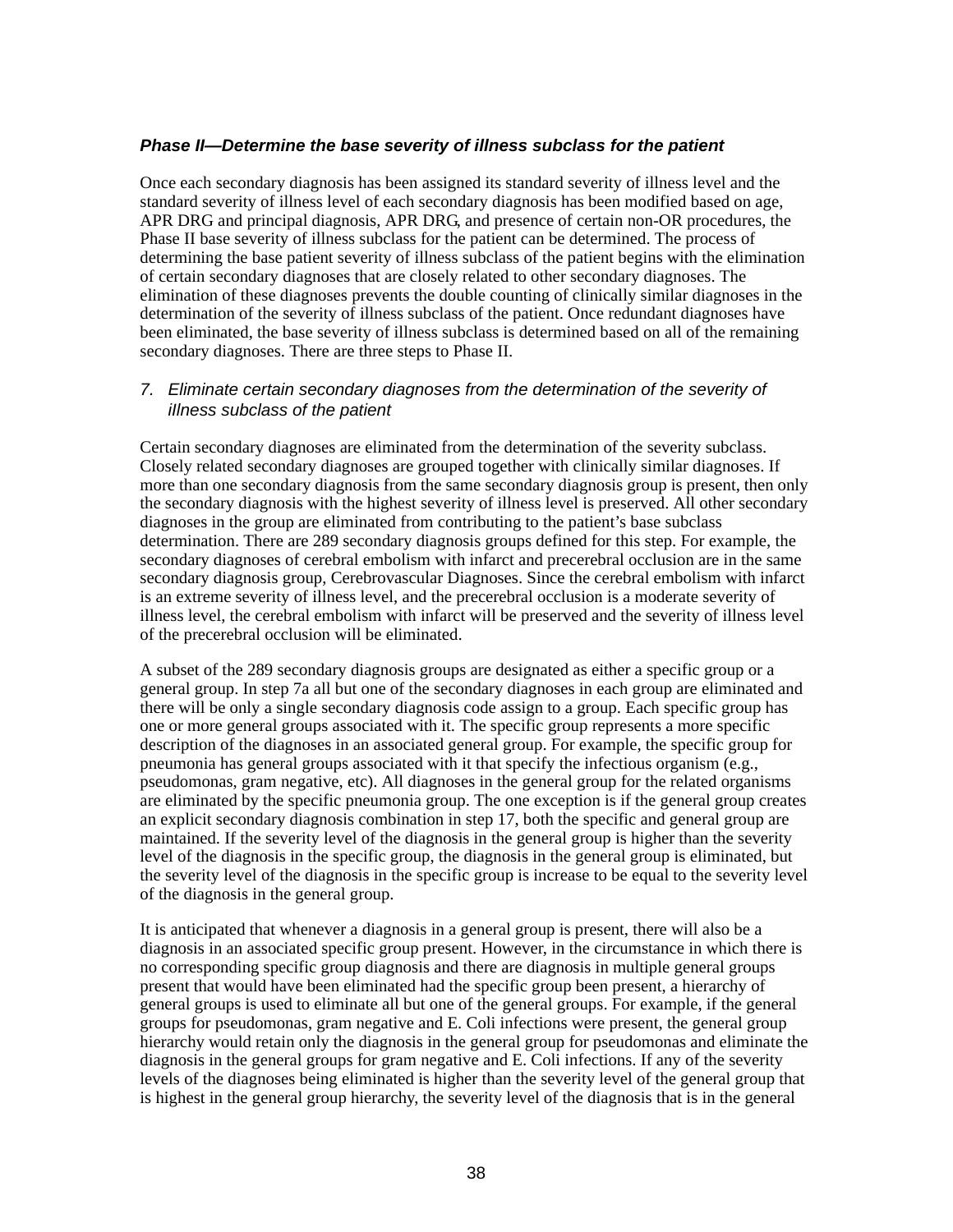group that is highest in the hierarchy is increased to the severity level of the eliminated diagnosis with the higher severity level.

#### *8. Combine all secondary diagnoses to determine the base severity of illness subclass of the patient*

Once secondary diagnoses that are related to other secondary diagnoses have had their severity levels reduced to minor, the base patient severity of illness subclass is set equal to the maximum severity of illness level across all of the remaining secondary diagnoses. For example, if there are five remaining secondary diagnoses and one is a major severity of illness level and four are a moderate severity of illness level then the base patient subclass is major.

## *9. Reduce the base severity of illness subclass of patients with a major or extreme subclass unless the patient has multiple secondary diagnoses at a high severity level*

In order to be assigned to the major or extreme severity of illness subclass, a patient must have multiple secondary diagnoses at a high severity of illness level. High severity of illness patients are usually characterized by the presence of multiple high severity of illness secondary diagnoses. Patients with a base severity of illness subclass of extreme must have two or more secondary diagnoses that are an extreme severity of illness level, or one secondary diagnoses at an extreme severity of illness level plus at least two other secondary diagnoses at a major severity of illness level—otherwise the base severity of illness subclass is reduced to major. Patients with a base severity of illness subclass of major must have two or more secondary diagnoses that are a major severity of illness level, or one secondary diagnosis at a major severity of illness level plus at least two other secondary diagnoses at a moderate severity of illness level—otherwise the base severity of illness subclass is reduced to moderate. Thus, a secondary diagnosis of AMI is not sufficient to assign a patient to an extreme severity of illness subclass. In addition to the AMI, there must be at least one additional extreme severity of illness secondary diagnosis (e.g., acute renal failure) or two or more additional major severity of illness secondary diagnoses (e.g., congestive heart failure and diabetic ketoacidosis).

## *Phase III—Determine the final severity of illness subclass of the patient*

Once the base patient severity of illness subclass is computed, the patient severity of illness subclass may be increased or decreased based on specific values of the following patient attributes:

- Combinations of APR DRG and principal diagnosis
- Combinations of APR DRG and age, or APR DRG and principal diagnosis and age
- Combinations of APR DRG and non-OR procedures
- Combinations of APR DRG and OR procedures
- Combinations of APR DRG and pairs of OR procedures
- Combination of APR DRG for ECMO and presence/absence of certain OR procedures
- Combinations of APR DRG and principal diagnoses and non-OR procedures
- Combinations of categories of secondary diagnoses

Phase III examines these eight patient attributes, seven of which are APR DRG specific, and then as its ninth step, computes the patient's final severity of illness subclass assignment.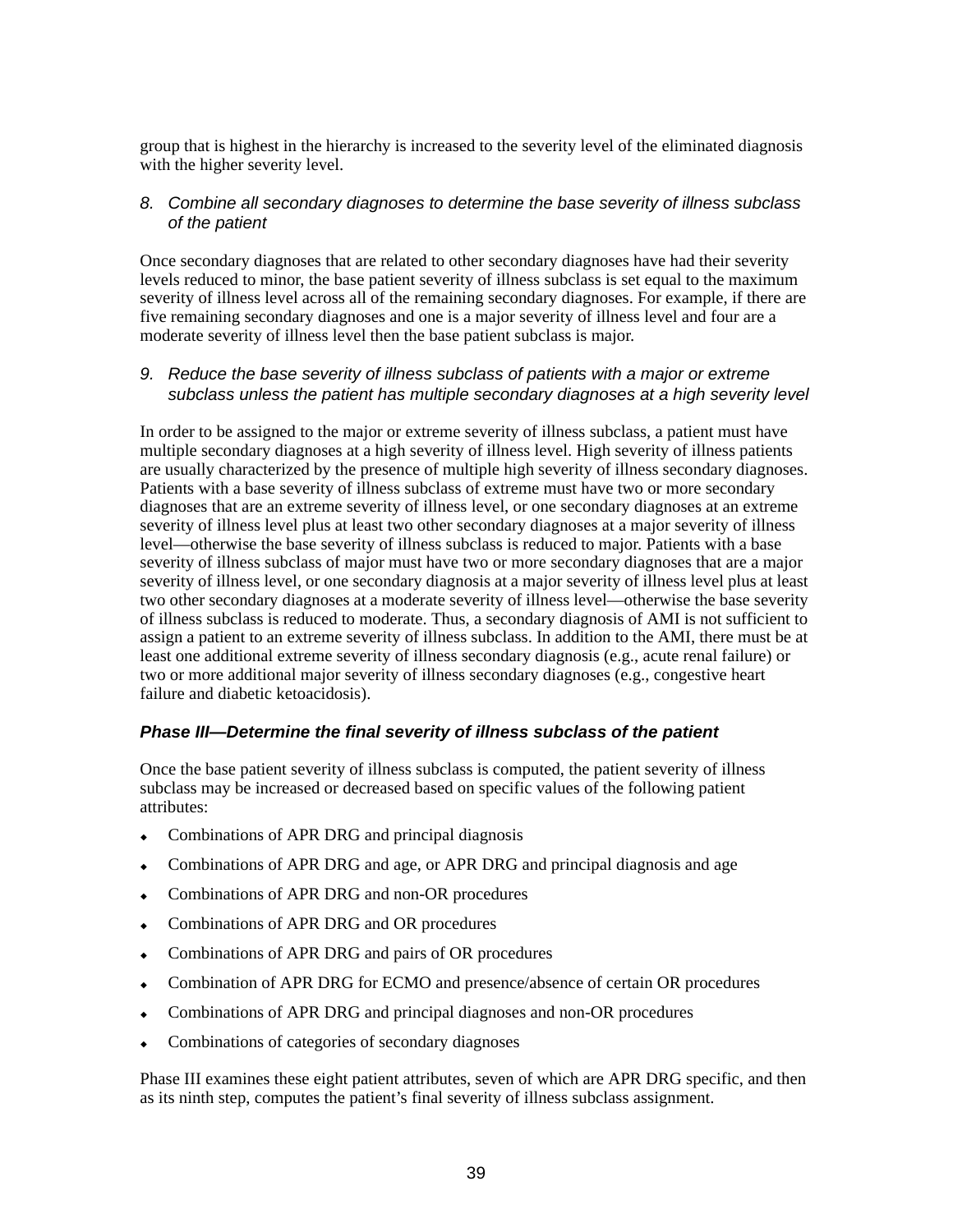In Phase I, age and non-OR procedures were used to modify the standard severity of illness level of a secondary diagnosis. However, age and non-OR procedures can also have an impact that is specific to the patient's APR DRG or to a specific principal diagnosis within the APR DRG. Thus, the impact of age and non-OR procedures is reassessed in Phase III as part of the determination of the severity of illness subclass of the patient. Based on the patient attributes listed above, a series of modifications to the base patient severity of illness subclass are made during Phase III. The final patient severity of illness subclass is computed based on the Phase II base patient severity of illness subclass and the modifications to the base severity of illness subclass made in Phase III.

#### *10. Modify severity of illness subclass for the patient based on combinations of APR DRG and principal diagnosis*

This step is used extensively in Phase III to modify a patient's severity of illness subclass. The ICD-9-CM coding system will sometimes include in a single diagnosis code both the underlying disease and an associated manifestation of the disease. For example, if the principal diagnosis code is 25020 Diabetes with hyperosmolar coma, the patient is assigned to the APR DRG for diabetes. Ordinarily, if the patient had no secondary diagnoses then the severity of illness subclass would be minor. Since the principal diagnosis includes not only the underlying diagnosis but also a major manifestation, the diabetic patient with hyperosmolar coma should be assigned to a higher patient severity of illness subclass. In order to accommodate this idiosyncrasy of ICD-9-CM, if the principal diagnosis is an ICD-9-CM diagnosis code that represents multiple diagnoses, or a diagnosis as well as a high severity manifestation, the severity of illness subclass of the patient is increased by a specified increment up to a specified maximum subclass. For example, if diabetes with hyperosmolar coma is the principal diagnosis, the severity of illness subclass of the patient is increased by one up to a maximum subclass of major. Other examples of principal diagnoses that include an important manifestation include: head trauma with prolonged or deep coma, intractable epilepsy, ruptured aortic aneurism, acute stomach ulcer with perforation and obstruction, acute appendicitis with peritonitis, and open fracture of the femur shaft.

Within specific APR DRGs there are also some principal diagnoses that are indicative of higher severity of illness relative to the other principal diagnoses in the APR DRG. For example, the severity of illness subclass of patients in APR DRG 221 Major Small & Large Bowel Procedures with a principal diagnosis of acute vascular insufficiency of the intestine is increased by one up to a maximum subclass of moderate. Relative to the other principal diagnoses associated with the procedures in APR DRG 221 (e.g., diverticulosis of colon, bowel malignancies), acute vascular insufficiency of the intestine represents a more severely ill patient. A medical example is hemophilia factor VIII that is increased by two up to major in APR DRG 661 Coagulation Disorders.

Conversely, within specific APR DRGs some principal diagnoses are indicative of lower severity of illness relative to the other principal diagnoses in the APR DRG. For example, within APR DRG 404 Thyroid, Parathyroid & Thyroglossal Procedures, patients with a principal diagnosis of nontoxic uninodular goiter will have their severity of illness subclass decreased by one if their severity of illness subclass up to this point in the process were major or moderate. Relative to the other principal diagnoses associated with the procedures in APR DRG 404 (e.g., malignant neoplasm of thyroid), nontoxic uninodular goiter represents a less severely ill patient. A medical example is first degree burns, which is decreased from moderate to minor in APR DRG 844 Partial Thickness Burns as these patients are less severely ill than second degree burn patients.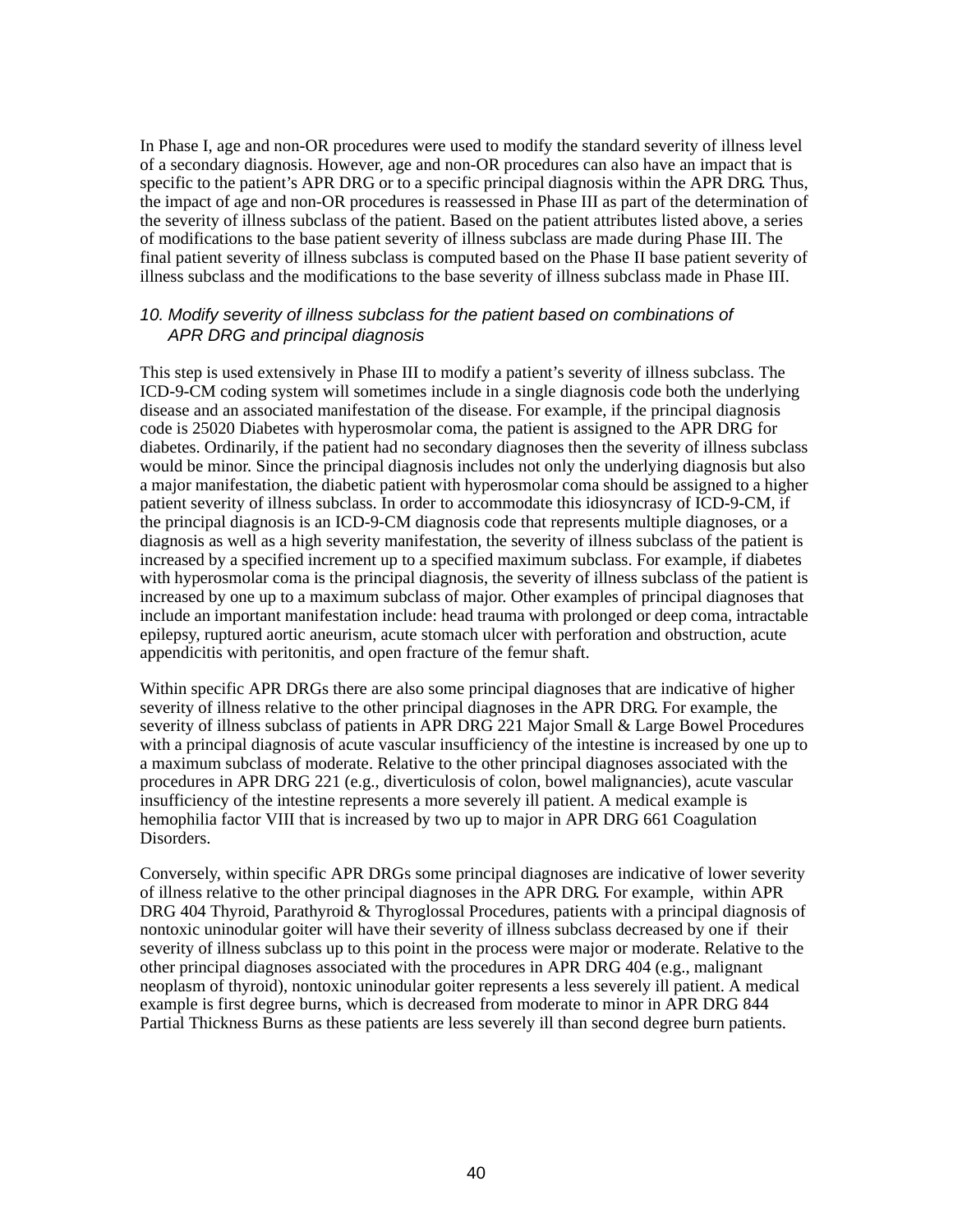## *11. Modify severity of illness subclass for the patient based combinations of APR DRG and age, or APR DRG, principal diagnosis and age*

For some principal diagnoses in specific APR DRGs, the patient's age essentially represents a complicating factor. For specific principal diagnoses and age combinations in certain APR DRGs, the severity of illness subclass of the patient is increased by a specified increment up to a specified maximum subclass. For example, for pediatric patients in APR DRG 344 Osteomyelitis, Septic Arthritis & Other Musculoskeletal Infections with bone infection as a principal diagnosis, the severity of illness subclass is increased by one up to a maximum of a moderate subclass. The increase in the severity of illness subclass indicates that bone infection in a pediatric patient represents a more severely ill patient. Elderly patients with certain principal diagnoses have their severity of illness subclass increased by one to a maximum subclass of moderate. For example, patients age >69 years with certain septicemia principal diagnoses in APR DRG 720 Septicemia and patients age >79 years with chronic/unspecified ulcer with hemorrhage without obstruction in APR DRG 241 Peptic Ulcer & Gastritis have their severity of illness subclass increased by one to a maximum of moderate.

For some APR DRGs the patient's severity of illness subclass is modified for all patients in an age range, not just for those certain principal diagnoses. This modification has been applied to just elderly patients and in just two MDC 10 (Endocrine, Nutritional & Metabolic Diseases and Disorders) APR DRGs and five MDC 19 (Mental Diseases & Disorders) APR DRGs. For example, patients age >79 years in APR DRG 421 Malnutrition, Failure to Thrive and Other Nutritional Disorders and APR DRG 422 Hypovolemia & Related Electrolyte Disorders will have their severity of illness subclass increased by an increment of one up to a maximum subclass of moderate.

## 12. Modify the severity of illness subclass for the patient based upon combinations of *APR DRG and non-OR procedures*

For some APR DRGs the presence of certain non-OR procedures represents a complicating factor. The most important of these are the codes for mechanical ventilation. For a number of neurological, respiratory, certain cardiovascular, neonatal, burn, and trauma patients, the need for mechanical ventilation indicates a more severely ill patient and the patient's severity of illness subclass is increased most often by an increment of one to a maximum subclass of major. In the same APR DRGs, mechanical ventilation 96+ hours is often used to increase the patient's severity of illness subclass by an increment of two up to a maximum subclass of extreme. The exact amount of the increment will vary according to the APR DRG category. For example, in the instance of neonates the increment varies depending upon birthweight and medical or surgical APR DRG. In the cardiovascular APR DRGs, balloon pulsation device is used to increase the severity subclass by an increment of one to a maximum of major for most surgical categories and by an increment of two to extreme for most medical APR DRGs.

## 13. Modify the severity of illness subclass for the patient based on combinations of *APR DRG and OR procedure*

This step is used extensively in Phase III to modify a patient's severity of illness subclass. Within specific APR DRGs, some OR procedures are indicative of higher severity of illness relative to the other OR procedures in the APR DRG. For example, the severity of illness subclass of patients in APR DRG 362 Mastectomy Procedures with an OR procedure of bilateral extended radical mastectomy is increased by one up to a maximum of a moderate subclass. Relative to the other OR procedures in APR DRG 362 (e.g., unilateral simple mastectomy), a bilateral extended radical mastectomy represents a patient that is more severely ill.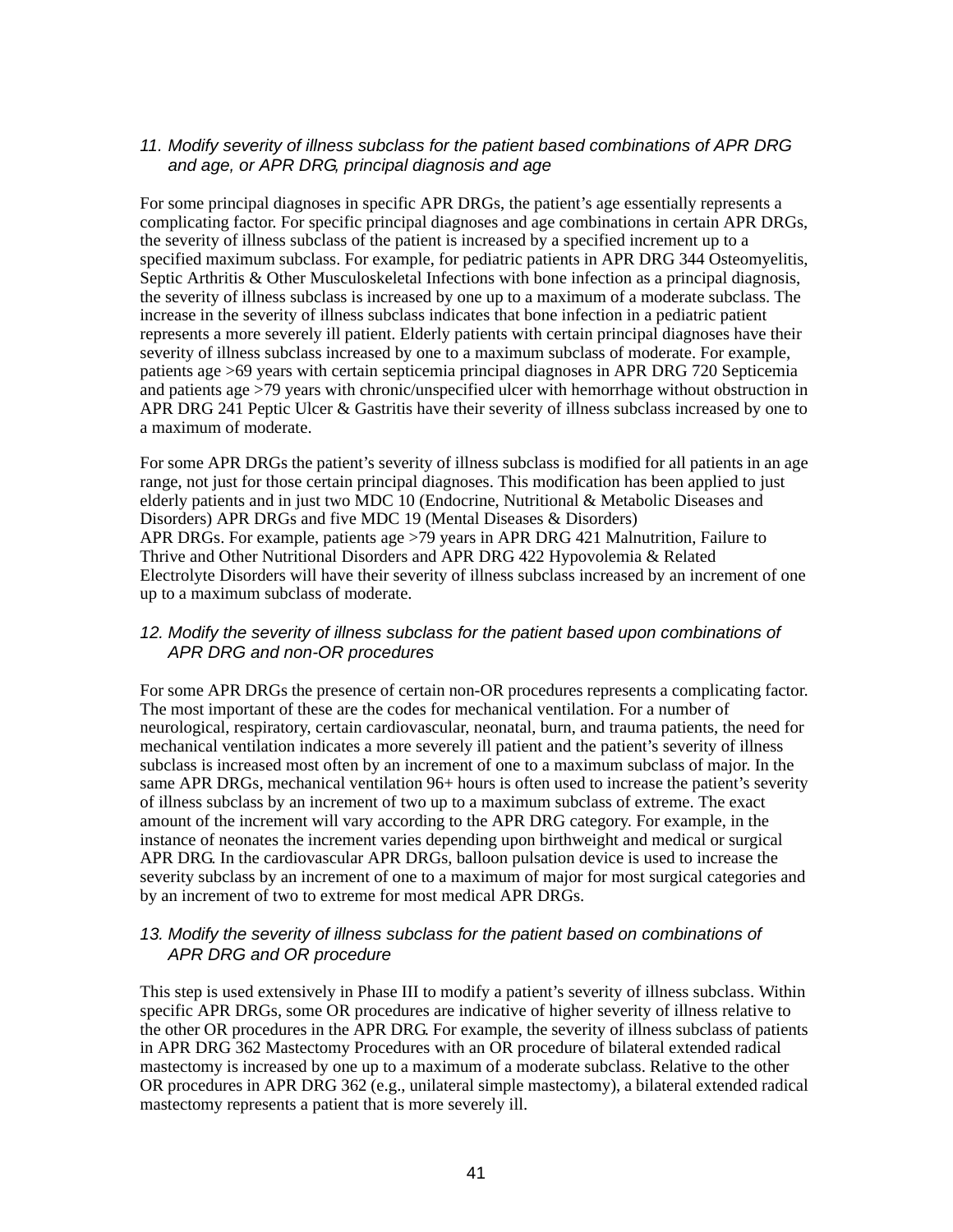Conversely, within specific APR DRGs, some OR procedures are indicative of lower severity of illness relative to the other OR procedures in the APR DRG. For example, the severity of illness subclass of patients in APR DRGs 162 and 163 (Cardiac Valve Procedure With and Without Cardiac Catheterization) with an OR procedure of open heart valvuloplasty, is less complex than patients receiving cardiac valve replacements, and have their severity of illness subclass decreased by one for patients with a severity of illness subclass up to this point in the process that is moderate.

## 14. Modify the severity of illness subclass for the patient based on combinations of *APR DRG and pairs of OR procedures*

Within specific APR DRGs some pairs of OR procedures are indicative of higher severity of illness relative to the other patients in the APR DRG. Areas where multiple procedures are a significant determinant of severity of illness include: peripheral bypass surgery plus lower limb amputation or skin graft, cranial procedures plus face bone or jaw procedures, multiple spinal fusion procedures (anterior and posterior), and multiple procedures related to trauma such as multiple limb procedures, limb procedure plus back procedure, and limb procedure plus skin or fascia graft. For example, if a patient in APR DRG 308 Hip & Femur Procedure for Trauma receives both a femur procedure (upper leg) and one of a specified set of tibia/fibula procedures (lower leg) or shoulder/arm procedures, the severity of illness subclass will be increased by one up to a maximum subclass of extreme. Relative to other femur procedure patients, those who also have a procedure for trauma to other extremities have a higher severity of illness.

## 15. Modify the severity of illness subclass for the patient based upon combination of *APR DRG for ECMO and presence/absence of certain OR procedures*

This step is specific to the logic of how one APR DRG is defined, APR DRG 583 Neonate With ECMO (Extracorporeal Membrane Oxygenation). All of the patients who receive ECMO are severely ill but there are two subsets of ECMO patients, those who receive ECMO along with a major OR procedure for a congenital diaphragmatic hernia or heart condition and those who receive ECMO because conventional therapy has been unsuccessful at treating pulmonary hypertension and respiratory failure. To distinguish, those neonatal patients who do not have one of the major neonatal surgeries have their severity subclass decreased by one.

# *16. Modify the severity of illness subclass for the patient based upon combinations of APR DRG, principal diagnosis and non-OR procedure*

Specific principal diagnoses within an APR DRG in combination with certain non-OR procedures will increase the severity of illness subclass by a specified increment up to a specified maximum severity of illness subclass. This step applies to a limited number of patients, mostly cancer patients receiving chemotherapy or radiation therapy. For example, patients with a principal diagnosis of malignancy in APR DRG 343 (Musculoskeletal Malignancy and Pathological Fracture Due To Musculoskeletal Malignancy) are increased by one level up to a maximum subclass of major if radiation therapy or chemotherapy is performed.

## *17. Establish a minimum severity of illness subclass for the patient based on the presence of specific combinations of categories of secondary diagnoses*

The presence of certain combinations of secondary diagnoses has great clinical significance. The interaction of specific combinations of secondary diagnoses makes treatment more difficult and typically indicates a more extensive disease process. Therefore, a minimum patient severity of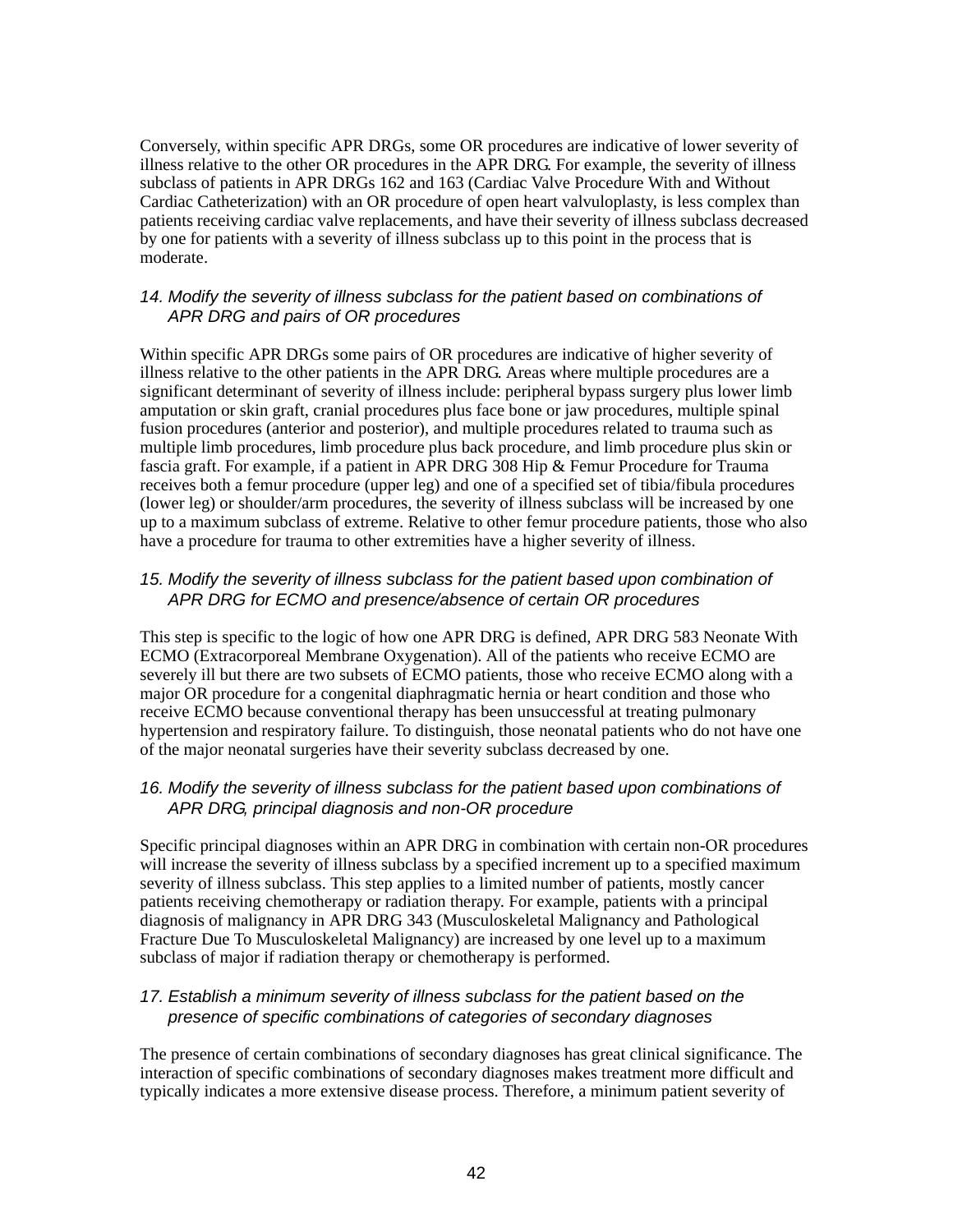illness subclass greater than minor is established if certain combinations of secondary diagnoses are present. The presence of multiple interacting diagnoses is characteristic of high severity of illness patients. A subset of secondary diagnoses interact with each other causing patient severity of illness to be increased. All of the ICD-9-CM diagnosis codes were classified into either one of the 83 core secondary diagnosis categories applicable to all patients except MDC 15 (Newborns & Other Neonates with Conditions Originating in the Perinatal Period) or to one of the 21 secondary diagnosis categories applicable to a subset of MDC 15. The 83 core secondary diagnosis categories are shown in table 2–3. Each of these categories represents a disease process and is further subdivided by severity of illness level. The full numbering of the categories includes the two digits shown in table 2–3 plus a third digit for the severity of illness level of the secondary diagnoses in the category. To illustrate, secondary diagnosis category 15 Cerebrovascular Diagnoses includes diagnoses that span all four severity levels so the full numbering and titling is: 151 Cerebrovascular Diagnoses (1), e.g., cerebral atherosclerosis; 152 Cerebrovascular Diagnoses (2), e.g., occlusion and stenosis of pre-cerebral artery without cerebral infarction; 153 Cerebrovascular Diagnoses (3), e.g., occlusion and stenosis of pre-cerebral artery with cerebral infarction; and 154 Cerebrovascular Diagnoses (4), e.g., cerebral thrombosis with cerebral infarction. Not all secondary diagnosis categories contain four severity levels. Some describe a disease process that has only three severity levels (e.g., Ear, Nose & Throat; Eye) or only two severity levels (e.g., Asthma; Hypertension). Others describe a more singular disease process that has only one severity level (e.g., Coronary Bypass Graft Status, Acute Myocardial Infarct, Hypovolemia). Altogether, the secondary diagnosis categories together with severity level breakouts contain 240 categories.

|  | Table 2-3. Categories of Secondary Diagnoses |  |
|--|----------------------------------------------|--|
|  |                                              |  |

|    | <b>Secondary Diagnosis Category</b> |
|----|-------------------------------------|
| 01 | AMI-Subsequent/Unspecified          |
| 02 | Abdominal Trauma                    |
| 03 | Abortion                            |
| 04 | Acute Myocardial Infarct            |
| 05 | Alcohol & Drug Abuse                |
| 06 | Arteries, Veins & Other Vascular DX |
| 07 | Asthma                              |
| 08 | <b>Atrial Fibrillation</b>          |
| 09 | <b>Bacterial Infections</b>         |
| 10 | Benign Neoplasm and CA in Situ      |
| 11 | <b>Brain Malignancy</b>             |
| 12 | Burn                                |
| 13 | <b>CABG Status</b>                  |
| 14 | <b>Congestive Heart Failure</b>     |
| 15 | Cerebrovascular Diagnoses           |
| 16 | Cardiac Diagnoses                   |
| 17 | Cardiac & Respiratory Arrest        |
| 18 | Chest & Respiratory Trauma          |
| 19 | Cardiovascular Device Malfunction   |
| 20 | Hypertension                        |
| 21 | Child & Adult Abuse                 |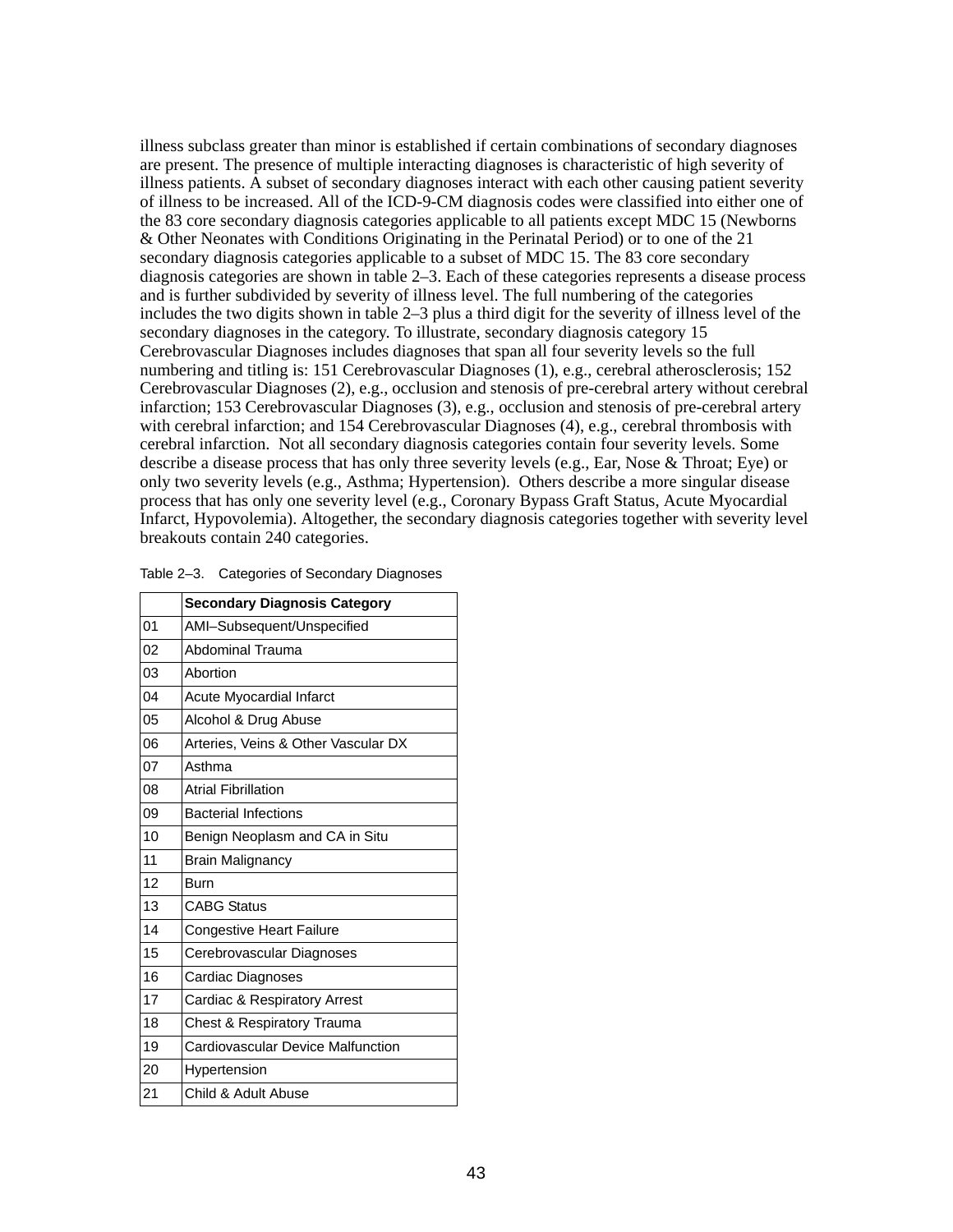|    | <b>Secondary Diagnosis Category</b>              |
|----|--------------------------------------------------|
| 22 | <b>Chronic Renal Failure</b>                     |
| 23 | Cirrhosis                                        |
| 24 | Head Trauma W Coma                               |
| 25 | Chromosomal Anomaly/Other Specified<br>Syndromes |
| 26 | <b>Decubitus Ulcer</b>                           |
| 27 | <b>Delirium Tremens</b>                          |
| 28 | Dental & Oral Diagnoses                          |
| 29 | Dermatologic Diagnoses                           |
| 30 | Diabetes                                         |
| 31 | Dialysis Status                                  |
| 32 | Dysrhythmia                                      |
| 33 | Ear, Nose & Throat Diagnoses                     |
| 34 | Electrolyte Diagnoses Except Hypovolemia         |
| 35 | Endocrine, Nutritional & Metabolic<br>Diagnoses  |
| 38 | Eye Diagnoses                                    |
| 39 | Gastrointestinal Diagnoses                       |
| 40 | Genitourinary Diagnoses                          |
| 41 | Gynecological Diagnoses                          |
| 42 | HIV                                              |
| 43 | Head & Neck Trauma w/o Coma                      |
| 44 | Hematological & Immunological Diagnoses          |
| 45 | Hematological Malignancy                         |
| 46 | Hemiplegia                                       |
| 47 | Hemorrhoids                                      |
| 48 | History of Major Organ Surgery                   |
| 49 | History of Malignancy                            |
| 50 | Hypotension                                      |
| 51 | Hypovolemia                                      |
| 52 | Incidental Signs, Symptoms & Findings            |
| 53 | Incidental V Codes                               |
| 54 | Fx (Limb), Open Wounds & Other Injuries          |
| 55 | Iron Deficiency Anemia                           |
| 56 | Kaposi's Sarcoma                                 |
| 57 | Lung Malignancy                                  |
| 58 | Digestive Malignancy                             |
| 59 | Malnutrition                                     |
| 60 | Mental Health                                    |
| 61 | <b>Multiple Birth</b>                            |
| 62 | Musculoskeletal Diagnoses                        |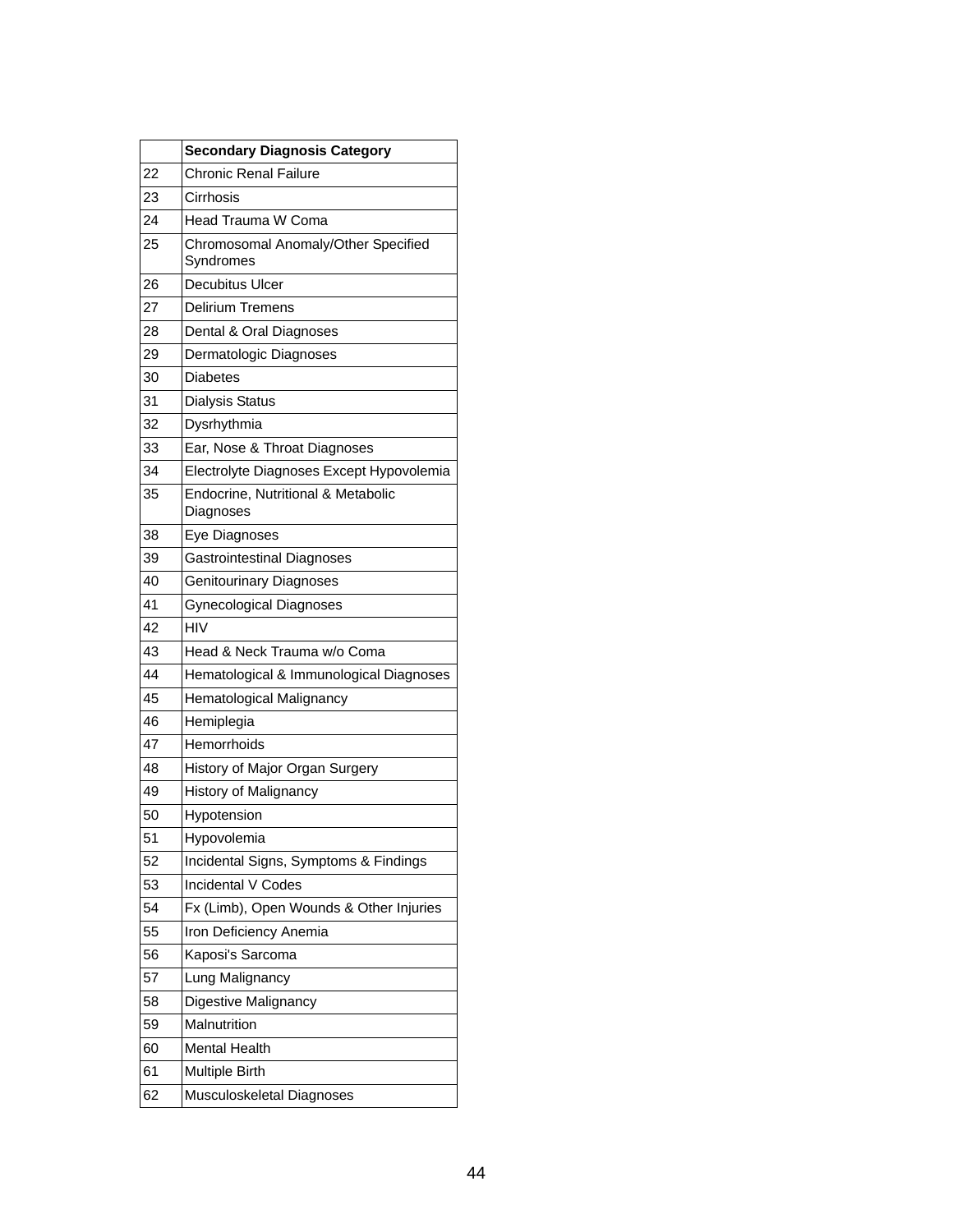|    | <b>Secondary Diagnosis Category</b>        |
|----|--------------------------------------------|
| 63 | <b>Neonatal Diagnoses</b>                  |
| 64 | Neurological Diagnoses                     |
| 65 | Obstetrics                                 |
| 67 | Osteoarthrosis                             |
| 68 | Ostomy Status - GI & GU                    |
| 69 | <b>Other Complications</b>                 |
| 70 | <b>Other Malignancy</b>                    |
| 72 | <b>Pleural Effusion</b>                    |
| 73 | Poisoning                                  |
| 74 | TB, Fungal, Parasitic Infections           |
| 75 | <b>Pulmonary Diagnoses</b>                 |
| 76 | <b>Acute Renal Failure</b>                 |
| 77 | <b>Respirator Dependence</b>               |
| 78 | Secondary Malignancy                       |
| 79 | Shock                                      |
| 80 | Sickle Cell Anemia                         |
| 81 | Spinal Cord & Vertebral Injuries           |
| 82 | <b>Surgical &amp; Device Complications</b> |
| 83 | Thrombophlebitis                           |
| 84 | <b>Transplant Status</b>                   |
| 86 | Urinary Tract Infection                    |
| 87 | Viral Infections                           |

The secondary diagnosis categories for MDC 15 are shown in table 2–4. These are intended for use with just two groups of MDC 15 patients: APR DRG 626 Neonate BWT 2000 – 2499 Grams, Normal Newborn Or Neonate With Other Problem and APR DRG 640 Neonate BWT >2500 Grams, Normal Newborn Or Neonate With Other Problem. The secondary diagnoses on this list are nearly all diagnoses with a severity of illness level of minor, so no further differentiation based on severity level is necessary. It is their purpose to distinguish newborns with multiple minor or other problems from those who are normal newborns or have a single minor problem. This is an important distinction because there is a very large case volume of these newborn patients.

Table 2–4. Categories of Secondary Diagnoses for MDC 15

|     | <b>MDC 15 Secondary Diagnosis Category</b>                             |  |  |
|-----|------------------------------------------------------------------------|--|--|
| 900 | <b>Craniofacial Anomalies</b>                                          |  |  |
| 901 | Musculoskeletal Anomalies                                              |  |  |
| 902 | Maternal Infections & Other Maternal Effects Except Noxious Substances |  |  |
| 903 | Chromosomal Anomaly NOS                                                |  |  |
| 904 | Perinatal Jaundice from Prematurity/Other Specified Causes             |  |  |
| 905 | Circulatory Disorder Diagnoses                                         |  |  |
| 906 | Gastrointestinal Disorder Diagnoses                                    |  |  |
| 907 | Newborn Peripheral Nerve Injury                                        |  |  |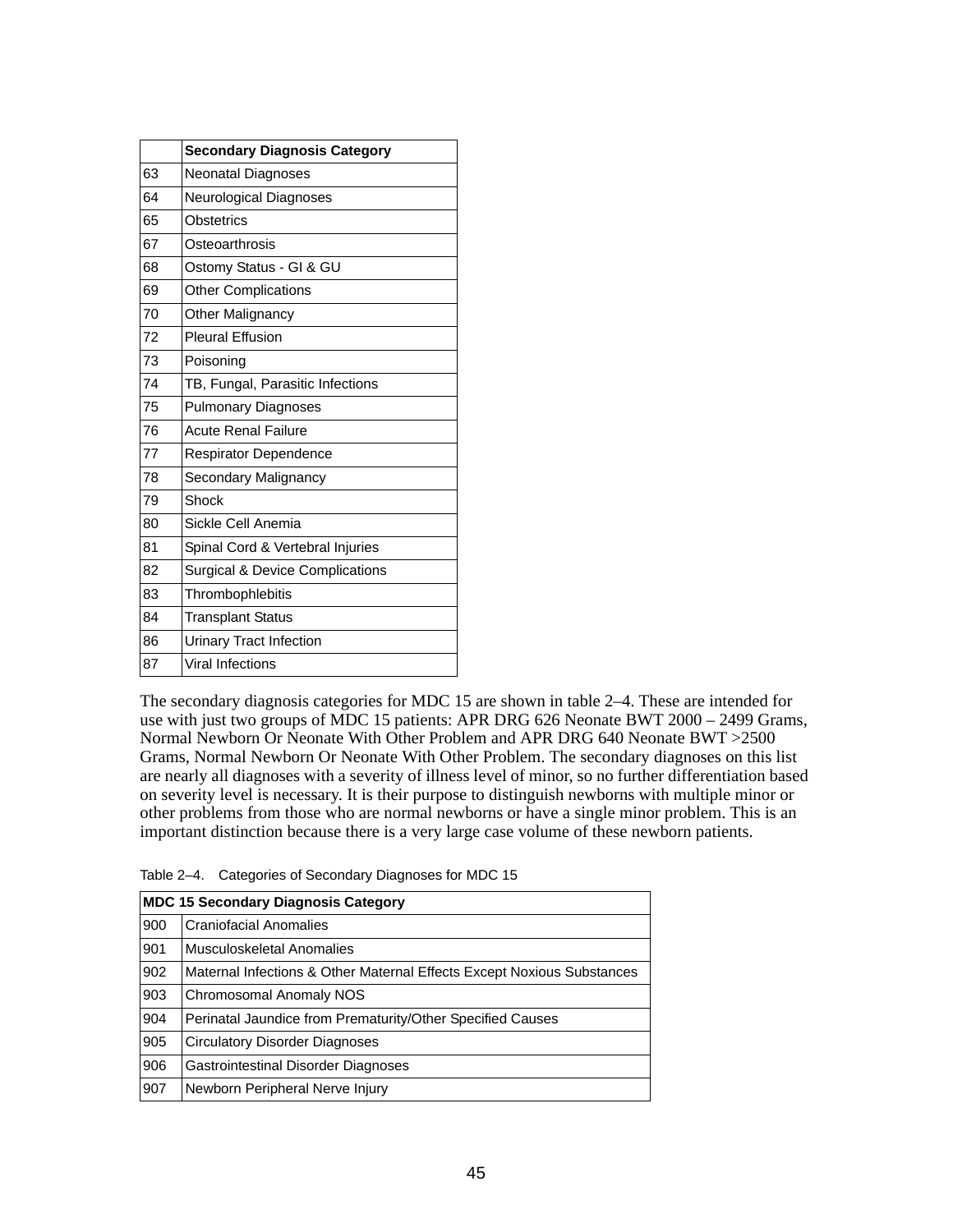| 908 | <b>Fetal Malnutrition</b>                                       |
|-----|-----------------------------------------------------------------|
| 909 | Newborn Meconium Aspiration                                     |
| 910 | Other Newborn Respiratory Problem/Other Asphyxia                |
| 911 | Newborn Feeding Problem Diagnoses                               |
| 912 | Hypo-Hypertonia/Other Newborn Problem Diagnoses                 |
| 913 | Noxious Influences Affecting Fetus Through Placenta/Breast Milk |
| 914 | Infant of Diabetic Mother                                       |
| 915 | Hemolytic Disease Due to Isoimmunization                        |
| 916 | Other Hematologic Disorders Except Isoimmunization              |
| 917 | Dehydration                                                     |
| 918 | Hypoglycemia                                                    |
| 919 | Fever                                                           |
| 920 | <b>Transient Tachypnea</b>                                      |
|     |                                                                 |

Table 2–4. Categories of Secondary Diagnoses for MDC 15 *(continued)*

As summarized in table 2–5 there are nine different types of combinations of secondary diagnosis categories that will result in a minimum severity of illness subclass for a patient. For combination types 1 through 5, four significant secondary diagnoses are required in order to increase the severity of illness subclass of a patient. Two of the four secondary diagnoses must constitute one of the secondary diagnosis category combinations and must not have had their standard severity of illness level decreased as part of the Phase I severity level modifications. The addition of the third and fourth secondary diagnoses increases the likelihood that the specific combination of secondary diagnosis categories represents a more extensive and severe disease process.

| <b>Combination</b><br>Type | <b>Combination of Categories</b>                           | <b>Additional Secondary Diagnoses</b><br><b>Required</b>             | <b>Minimum</b><br>Severity of<br><b>Illness</b> |
|----------------------------|------------------------------------------------------------|----------------------------------------------------------------------|-------------------------------------------------|
| 1                          | Specified combinations of two<br>major categories          | At least two additional secondary<br>diagnoses of major or higher    | Extreme (4)                                     |
| 2                          | Specified combinations of a major<br>and moderate category | At least two additional secondary<br>diagnoses of major or higher    | Extreme (4)                                     |
| 3                          | Specified combinations of two<br>moderate categories       | At least two additional secondary<br>diagnoses of moderate or higher | Major (3)                                       |
| 4                          | Specified combinations of a<br>moderate and minor category | At least two additional secondary<br>diagnoses of moderate or higher | Major (3)                                       |
| 5                          | Specified combinations of two<br>minor categories          | At least two additional secondary<br>diagnoses of minor or higher    | Moderate (2)                                    |
| 6                          | Specified combinations of two<br>moderate categories       | None                                                                 | Major (3)                                       |
| 11                         | Specified combinations of two<br>major categories          | At least one additional secondary<br>diagnosis of major              | Extreme (4)                                     |
| 13                         | Specified combinations of two<br>moderate categories       | At least one additional secondary<br>diagnosis of moderate           | Major (3)                                       |
| 15                         | Specified combinations of two<br>minor categories          | At least one additional secondary<br>diagnosis of minor              | Moderate (2)                                    |

Table 2–5. Combinations of Secondary Diagnosis Categories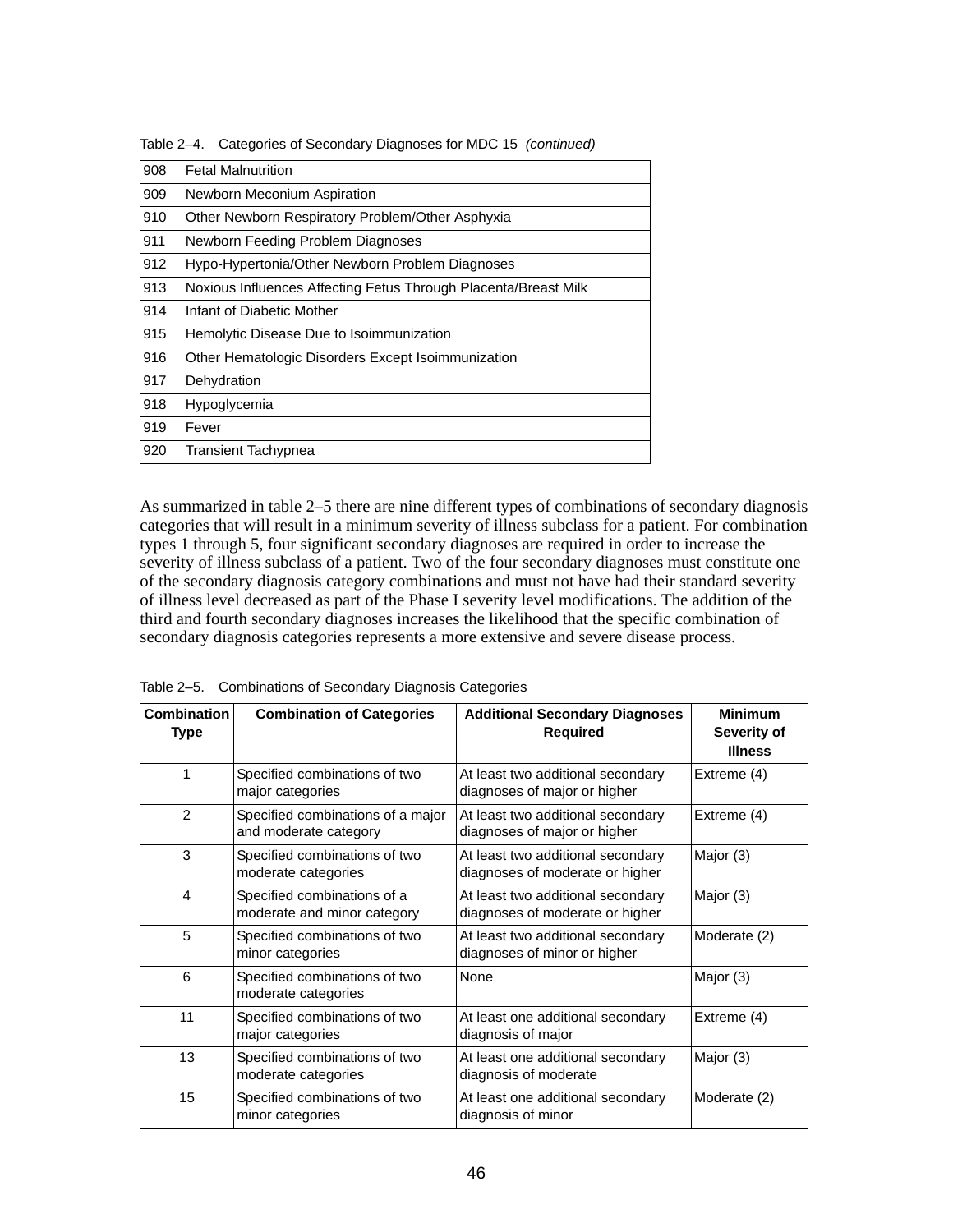Combination types 11, 13, and 15 only require a total of three significant secondary diagnoses, the two that make up the secondary diagnosis category combination and one additional secondary diagnosis. This reflects that the secondary diagnosis category combination is sufficiently significant that only one additional secondary diagnosis is required. Combination types 11, 13, and 15 are new starting with version 20.0 of the APR DRG system. Previous versions contained only types 1 through 6.

A type 1 combination consists of two secondary diagnosis categories that contain major severity of illness level diagnoses, plus any third and fourth secondary diagnosis that is at least a major severity of illness level. When a type 1 combination occurs, the minimum patient severity of illness subclass is extreme. An example of a type 1 combination is a major bacterial infection (category 9) with a major hematological/immunological diagnosis (category 44). If a diagnosis from both these categories is present plus at least two other secondary diagnoses that are at least a major severity of illness level, then the minimum patient severity of illness subclass will be extreme. A type 2 combination is the same as a type one combination except that the two categories consist of a major severity of illness category and a moderate severity of illness category. An example of a type 2 combination is a major bacterial infection (category 9) and brain malignancy (category 11). A type 3 combination consists of two categories that contain moderate severity of illness level diagnoses plus any third and fourth secondary diagnosis that is at least a moderate level. When a type 3 combination occurs, the minimum patient severity of illness subclass is major. An example of a type 3 combination is a moderate alcohol and drug abuse diagnosis (category 5) and a moderate electrolyte disorder except hypovolemia (category 34).

A type 4 combination consists of a moderate severity of illness category and a minor severity of illness category plus any third and fourth diagnosis that is at least a moderate severity of illness level. When a type 4 combination occurs, the minimum patient severity of illness subclass is major. An example of a type 4 combination is a moderate hematological/immunological diagnosis (category 44) and hypovolemia (category 51). A type 5 combination consists of two categories that contain minor severity of illness level diagnoses plus two additional minor severity of illness level diagnoses. When a type 5 combination occurs the minimum patient severity of illness subclass is moderate. An example of a type 5 combination would be diabetes without mention of complication (category 30) and minor bacterial infection (category 9).

Combination type 6 is a special combination type for APR DRGs 626 and 640 to distinguish neonates with multiple "other problems," i.e., problems that are generally viewed as minor severity of illness but distinguish a neonate from being a normal newborn. An example is a neonate with transient tachypnea (category 920) and newborn feeding problem (category 911). These diagnoses have a minor severity of illness level, but are each increased to moderate for APR DRGs 626 and 640 per an earlier Phase I step, and together, as part of this step, result in the patient's severity subclass being increased to major for APR DRGs 626 and 640.

Combination types 11, 13, and 15 are new to version 20.0 and pertain mostly to multiple trauma patients and a handful of other patients such as transplant status patients. A type 11 combination consists of two secondary diagnosis categories that contain major severity of illness diagnoses, plus any third secondary diagnosis that is at least a major severity of illness. An example is a major severity of illness transplant status diagnosis (category 84) and a major TB, fungal or parasitic infection (category 74). A type 13 combination consists of two secondary diagnosis categories that contain moderate severity of illness level diagnoses, plus any third secondary diagnosis that is at least a moderate severity of illness level. An example is a moderate cardiothoracic trauma diagnosis (category 18) and a moderate head and neck trauma with coma diagnosis (category 24). A type 15 combination consists of two secondary diagnosis categories that contain minor severity of illness level diagnoses, plus any third secondary diagnosis that is at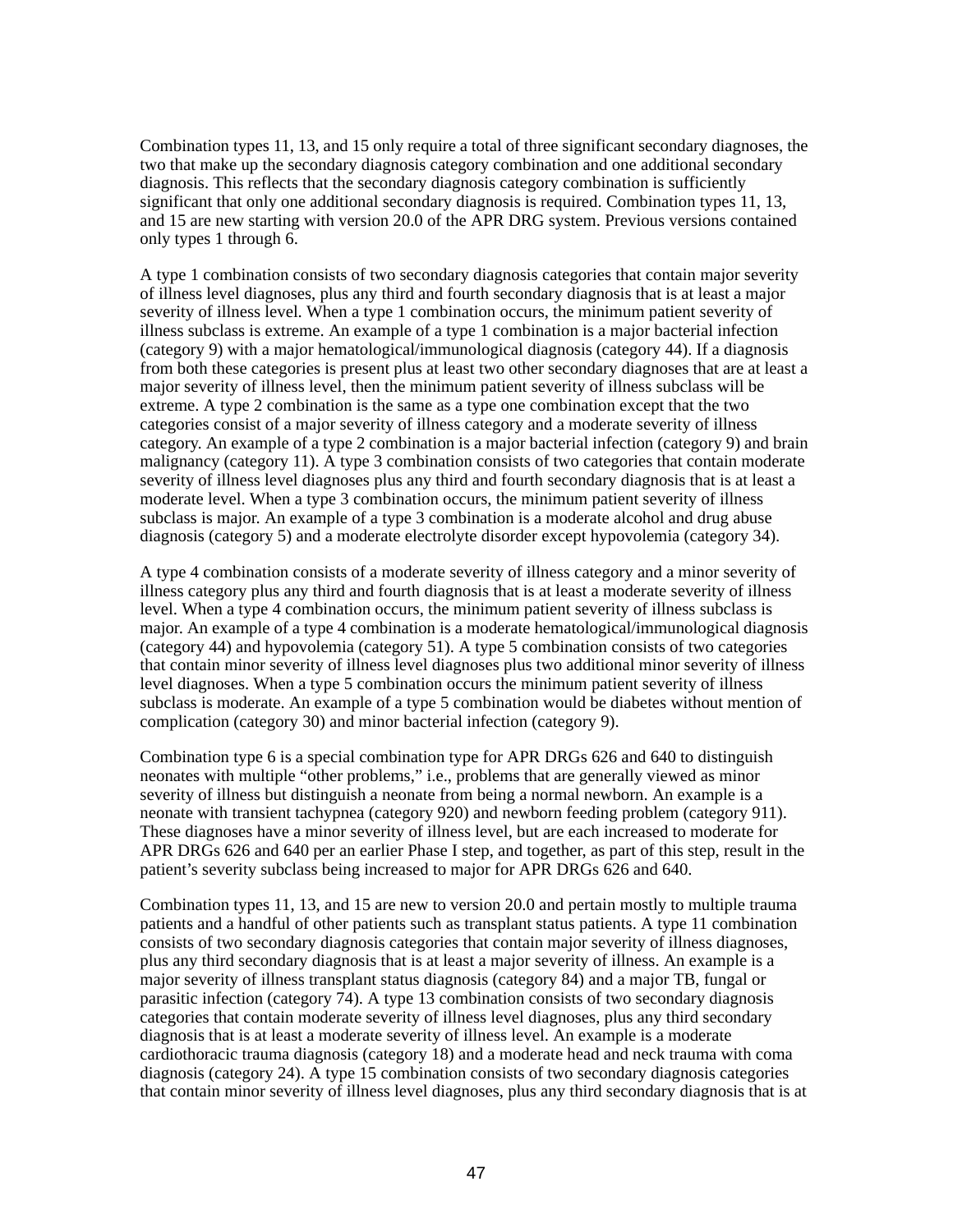least a minor severity of illness level. An example is a minor severity of illness level head and neck trauma without coma diagnosis (category 43) and a minor severity of illness level pulmonary diagnosis (category 75).

#### *18. Compute the final patient severity of illness subclass*

The final patient severity of illness subclass is computed based on the Phase II base patient severity of illness subclass and the Phase III modified patient severity of illness subclasses. The modified severity subclasses from Phase III can be equal to, greater than or less than the Phase II base severity of illness subclass (step 9). In order to determine the final patient severity of illness subclass, the Phase III modified severity of illness subclasses are evaluated in a hierarchical order. In general, the Phase III severity subclass hierarchy is structured in the following order:

- Neonatal ECMO
- OR Procedures
- Non-OR procedures or combinations or secondary diagnoses
- Principal diagnosis
- Age

Most of the Phase III severity modifications are in the form of specified increment up to a specified maximum severity subclass (e.g., increase severity subclass by 1 up to a maximum severity subclass of 3) or a specified decrement from specified severity subclasses (e.g., decrease severity subclass by 1 if the Phase II base severity subclass is 3 or 4). Thus, depending on the value of the Phase II base severity subclass, some Phase III severity modifications may be tried but not actually performed (e.g., if the Phase II base severity subclass is 3, a Phase III severity modification that specifies an increase of one up to a severity subclass of 3 is tried but is not actually performed because the Phase II base severity subclass is already a 3). In specifying the Phase III severity modification hierarchy, a differentiation will be made between Phase III severity modifications that are tried but not performed verses Phase III severity modifications that are actually performed. The Phase III severity subclass modification hierarchy is contained in table [2–6.](#page-54-0) The hierarchy is applied from top to bottom. Each row specifies the results from a Phase III step or combination of Phase III steps and contains the corresponding determination of the final severity subclass. In table [2–6](#page-54-0) the base severity subclass refers to the subclass from step 9. The maximum Phase III decrease means the maximum decrease of any Phase III step that decrease the severity subclass. The maximum Phase III increase means the maximum increase of any Phase III step that increase the severity subclass.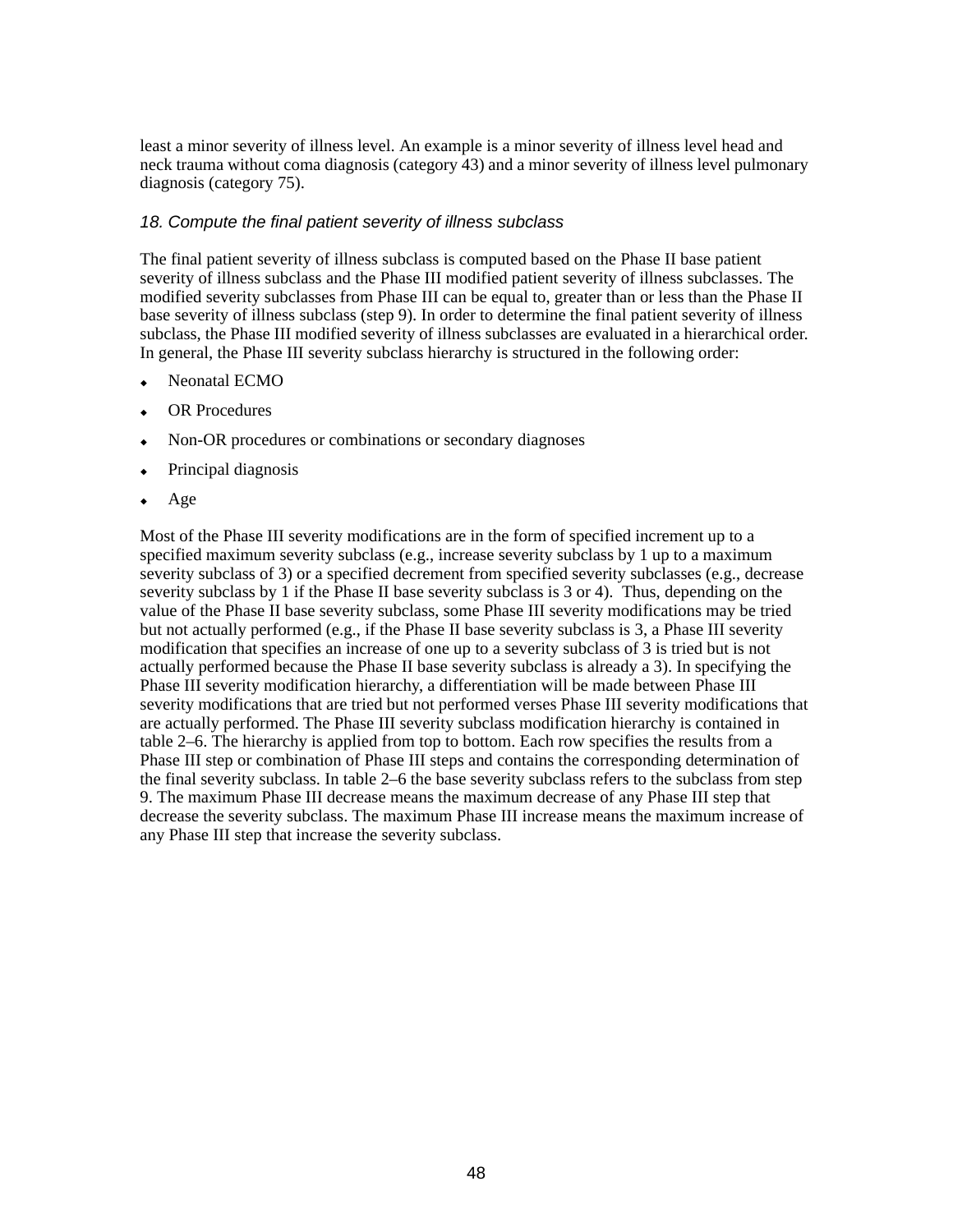| <b>Phase III Severity Modification</b> |                                 | <b>Phase III Severity Modification</b> |                        | <b>Final Severity Subclass</b>                                         |
|----------------------------------------|---------------------------------|----------------------------------------|------------------------|------------------------------------------------------------------------|
| <b>Step</b>                            | <b>Result</b>                   | <b>Step</b>                            | <b>Result</b>          |                                                                        |
| 15                                     | <b>Actual or Tried Decrease</b> |                                        |                        | Base severity subclass minus<br>one                                    |
| 13                                     | Actual or Tried Increase        |                                        |                        | Base severity subclass plus<br>maximum Phase III severity<br>increase  |
| 13                                     | <b>Actual Decrease</b>          | 12, 14, 16, 17                         | Actual Increase        | Base severity subclass minus<br>maximum Phase III decrease<br>plus one |
| 13                                     | <b>Actual or Tried Decrease</b> |                                        |                        | Base severity subclass minus<br>maximum Phase III decrease             |
| 10, 12, 14,<br>16, 17,                 | <b>Actual or Tried Increase</b> |                                        |                        | Base severity subclass plus<br>maximum Phase III increase              |
| 10                                     | <b>Actual Decrease</b>          |                                        |                        | Base severity subclass minus<br>maximum Phase III decrease             |
| 10                                     | <b>Actual Decrease</b>          | 11A, 11B                               | Actual Increase        | Base severity subclass minus<br>maximum Phase III<br>decreasesplus one |
| 10                                     | <b>Tried Decrease</b>           |                                        |                        | Base severity subclass minus<br>maximum Phase III decrease             |
| 10                                     | <b>Tried Decrease</b>           | 11A, 11B                               | <b>Actual Increase</b> | Base severity subclass plus<br>one                                     |
| 11A, 11B                               | Actual Increase                 |                                        |                        | Base severity subclass plus<br>maximum of phase III<br>increases       |
| 11A, 11B                               | <b>Actual Decrease</b>          |                                        |                        | Base severity subclass minus<br>maximum of phase III<br>decreases      |

<span id="page-54-0"></span>Table 2–6. Phase III Severity Modification Hierarchy

The Phase III step highest in the hierarchy is step 15 which relates to neonates. Any neonate that meets the criteria for step 15 will have their base severity subclass reduced by one and all other Phase III steps are not evaluated. Step 13 which relates to OR procedures is next in the hierarchy. If there is a step 13 actual or tried increase the final severity subclass is the base severity subclass plus the maximum Phase III severity increase. If step 13 results in an actual severity subclass decrease and any one of steps 12, 14, 16 or 17 result in severity subclass increase, the final severity subclass is the base severity subclass minus the maximum Phase III severity decrease plus one. The plus one is partial recognition that the OR procedure severity decrease in step 13 takes priority, but the severity increase from step 12, 14, 16, or 17 should contribute to the final severity subclass. However, if the step 13 decrease is tried but not actually done and there is an actual step 12, 14, 16 or 17 increase the final severity subclass is the base severity subclass minus the maximum Phase III severity decrease and a plus one is not added to the final severity subclass. In this situation step 13 tried to lower the severity subclass further but could not and therefore recognition of the step 12, 14, 16 or 17 increase is not applied. Next in the hierarchy, if any of steps 10, 12, 14, 16 or 17 results is a tried or actual severity subclass increase the final severity subclass is the base severity subclass plus the maximum Phase III severity subclass increase.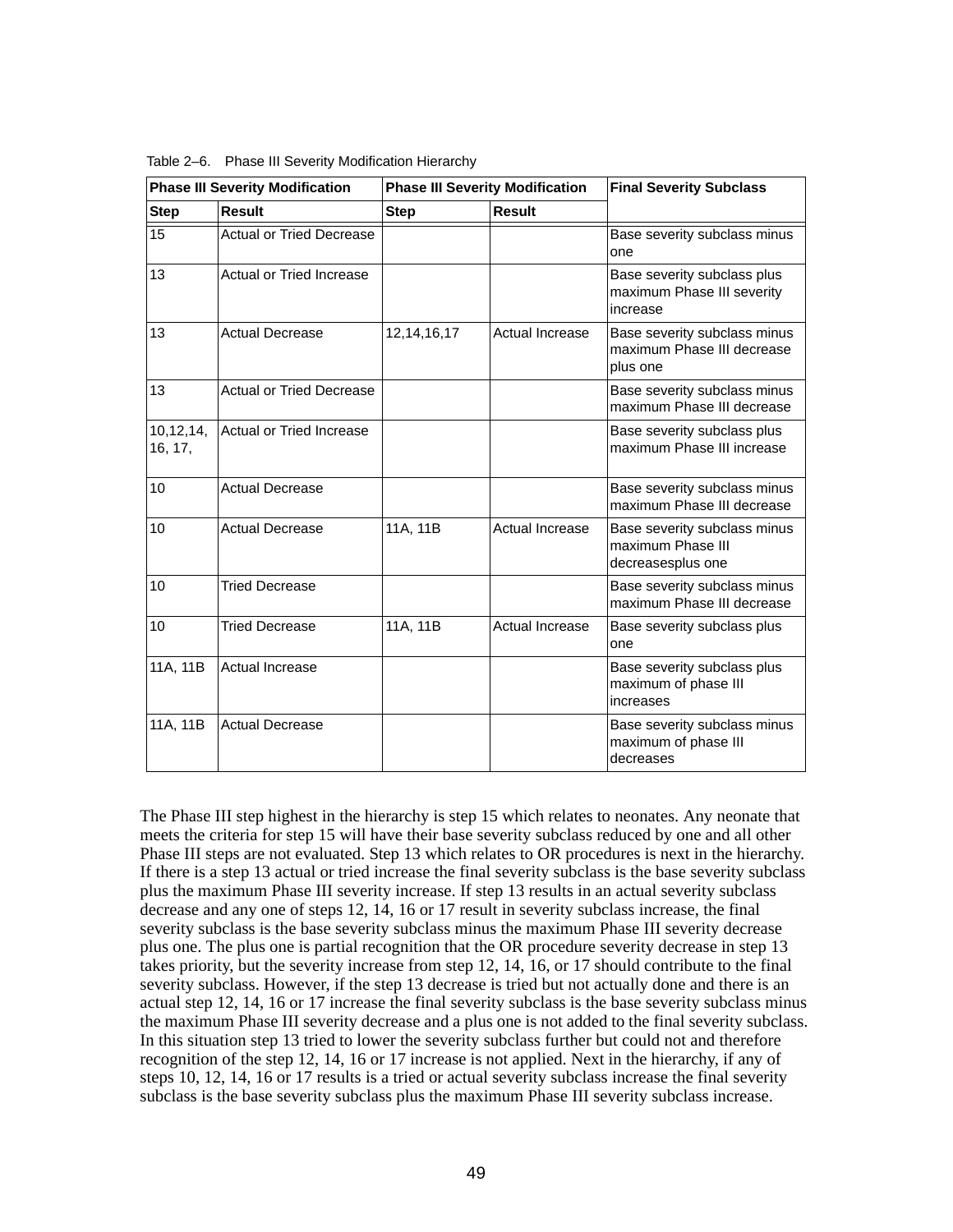Since steps 12, 14, 16 and 17 can only increase the severity subclass, the hierarchy does not have to address a severity subclass decrease for these steps. The application of the Phase III severity subclass modification hierarchy continues as describe above until all steps have been evaluated. If no Phase III steps result in an increase or decrease in the severity subclass, the final severity subclass is the base severity subclass from step 9. The combination of the APR DRG and the final patient severity of illness subclass constitute the complete APR DRG description of the severity of illness of the patient.

# **Summary of APR DRG severity of illness subclass assignment logic**

The following is a summary of the steps involved in computing the APR DRG severity of illness subclass of a patient.

## *Phase I—Determine the severity of illness level of each secondary diagnosis*

- 1. Eliminate secondary diagnoses that are associated with the principal diagnosis.
- 2. Assign each secondary diagnosis its standard severity of illness level.
- 3. Modify the standard severity of illness level of each secondary diagnosis based on the age of the patient.
- 4. Modify the standard severity of illness level of each secondary diagnosis based on the principal diagnosis and the APR DRG to which the patient is assigned (applicable only to APR DRG 190 Acute Myocardial Infarct).
- 5. Modify the standard severity of illness level of each secondary diagnosis based on the APR DRG to which the patient is assigned.
- 6. Modify the standard severity of illness level of each secondary diagnosis based on the presence of certain non-OR procedures.

#### *Phase II—Determine the base severity of illness subclass of the patient*

- 7. Eliminate all secondary diagnoses that are in the same secondary diagnosis group except the secondary diagnosis with the highest severity of illness level.
- 8. Compute the base patient severity of illness subclass as the maximum of all the secondary diagnosis severity of illness levels.
- 9. If the base patient severity of illness subclass from Step 8 is major or extreme, then reduce the base patient severity of illness subclass to the next lower severity of illness subclass unless there are multiple secondary diagnoses at a high severity of illness level.

#### *Phase III—Determine the final severity of illness subclass of the patient*

10. Modify the patient severity of illness subclass based on the APR DRG and principal diagnosis.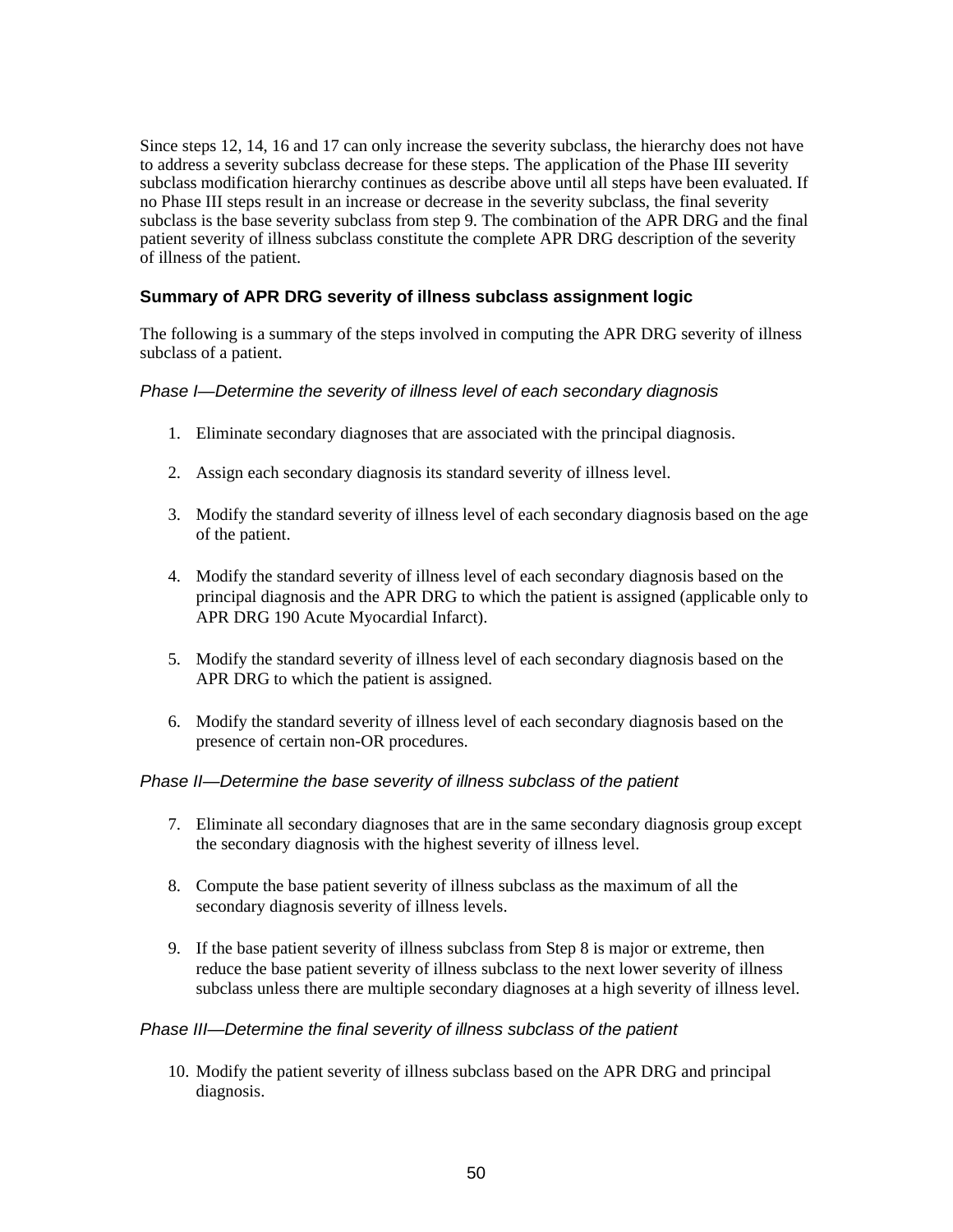- 11. Modify the patient severity of illness subclass based on the APR DRG and age of the patient.
- 12. Modify the patient severity of illness subclass based on a combination of the APR DRG and the presence of certain non-OR procedures.
- 13. Modify the patient severity of illness subclass based on the APR DRG and OR procedure.
- 14. Modify the patient severity of illness subclass based on combinations of APR DRGs and pairs of OR procedures.
- 15. Modify the patient severity of illness subclass based on the APR DRG 583 Neonate with ECMO and the presence/absence of certain OR procedures.
- 16. Modify the patient severity of illness subclass based on the combination of APR DRG and principal diagnosis and the presence of certain non-OR procedures.
- 17. Establish a minimum severity of illness subclass for the patient based on the presence of specific combinations of categories of secondary diagnoses.
- 18. Compute the final patient severity of illness subclass based on the Phase II base patient severity of illness subclass from Step 9 and the modifications of the patient severity of illness subclasses from Steps 10–17.

#### **Determination of the risk of mortality subclass**

The three-phase process of determining the risk of mortality subclass is summarized in figure 2–2. This three-phase process parallels the three phases in the determination of the severity of illness subclass. In Phase I, the risk of mortality of each secondary diagnosis is determined. Once the risk of mortality level of each individual secondary diagnosis is established, then Phase II determines a base risk of mortality subclass for the patient based on all of the patient's secondary diagnoses. In Phase III, the final subclass for the patient is determined by incorporating the impact of principal diagnosis, age, OR procedures, certain non-OR procedures, multiple OR procedures, and combinations of categories of secondary diagnoses.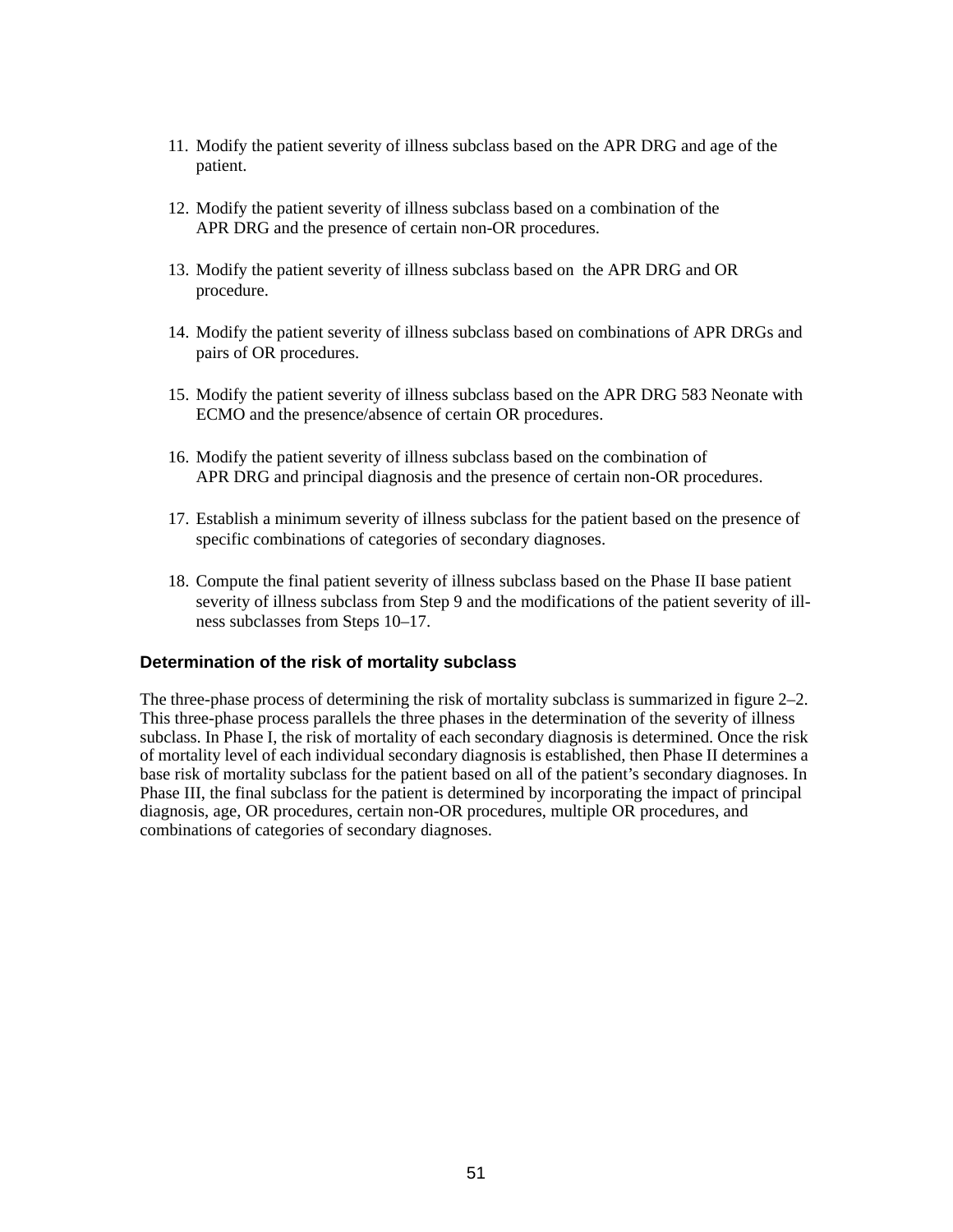

Figure 2–2. Three-phase process for determining patient risk of mortality subclass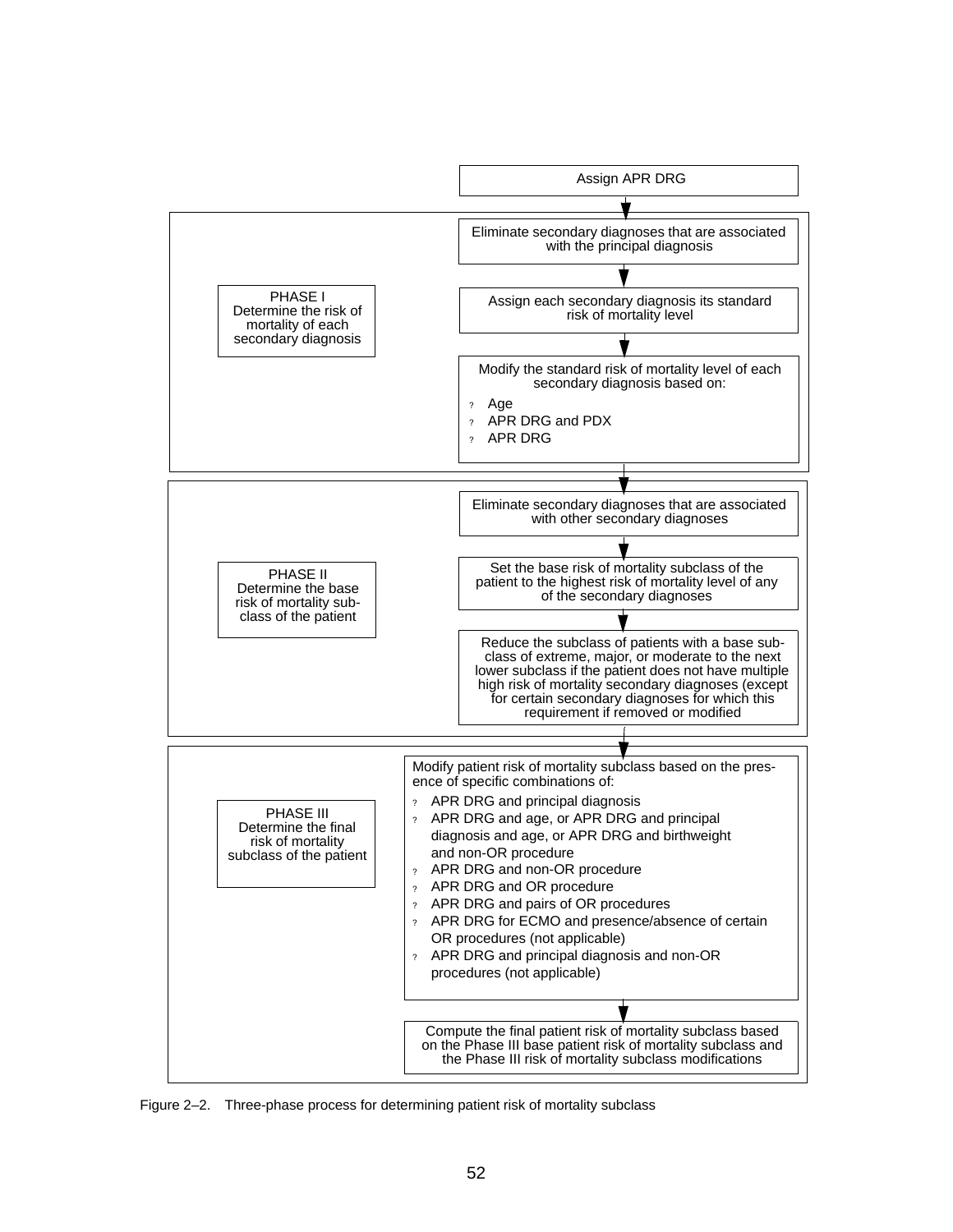# *Phase I—Determining the risk of mortality level of each secondary diagnosis*

## *1. Eliminate secondary diagnoses associated with the principal diagnosis*

This step is identical to the corresponding step in the determination of the severity of illness subclass. If a secondary diagnosis is closely related to the principal diagnosis and does not add any distinguishing information, then the secondary diagnosis is completely excluded from the 18 step process to determine the patient's risk of mortality subclass.

## *2. Assign each secondary diagnosis its standard risk of mortality level*

Each secondary diagnosis is assigned one of four distinct risk of mortality levels. In general, except for malignancies and certain extreme acute diseases such as acute renal failure, the risk of mortality level tends to be lower than the severity of illness level for the same diagnosis. Mortality is relatively rare. There are a limited number of diagnoses that significantly increase the risk of mortality. For example, traumatic amputation of the arm, acute cholecystitis, and acute osteomyelitis are all at a major severity of illness level since they represent serious diseases with significant loss of organ function. However, they present relatively low risk of mortality and therefore are assigned to a minor risk of mortality level. Example of secondary diagnoses that would have an extreme risk of mortality are intracranial hemorrhage, acute vascular insufficiency of intestine, acute myocardial infarct, and acute renal failure.

For version 20.0 APR DRGs, the standard risk of mortality level was comprehensively reviewed for all secondary diagnoses codes. There were a number of revisions introduced, the majority of which were to lower the standard risk of mortality level. In situations where there was a great deal of variability within an ICD-9-CM diagnosis code, the approach was to lower the standard risk of mortality level and then in later steps of Phase I, consider whether modifications to the standard risk of mortality level are indicated based upon specific age ranges, APR DRGs, or non-OR procedures.

For version 31.0 APR DRGs, there are a total of 14,567 ICD-9-CM diagnosis codes. These codes are assigned to the following risk of mortality levels: 11,668 minor, 1,882 moderate, 649 major, 368 extreme. For version 31.0 APR DRGs, there are 2,899 secondary diagnosis codes that are assigned a standard risk of mortality level of moderate, major, or extreme. This is slightly more than half the 5,182 secondary diagnosis codes that are assigned a standard severity of illness level of moderate, major, or extreme.

## *3. Modify the standard risk of mortality level of a secondary diagnosis based on age*

The standard risk of mortality for certain secondary diagnoses may be modified depending upon the age of the patient. This age modification is applied much more extensively for risk of mortality, than for severity of illness. For pediatric patients, the standard risk of mortality level of secondary diagnoses is often decreased. For example, the risk of mortality level for diabetes with ketoacidosis is lowered from moderate to minor for pediatric patients. It is also lowered for many other secondary diagnoses including infectious illnesses and traumatic injuries. However, for some pediatric diagnoses, mostly congenital anomalies, the risk of mortality level is increased during the neonatal time period and sometimes the first year of life. For example, the risk of mortality level for hypoplastic left heart syndrome is increased from major to extreme during the neonatal period; renal dysphasia is increased from moderate to major during the neonatal period; and congenital tricuspid atresia/stenosis is increased from moderate to major during the first year of life.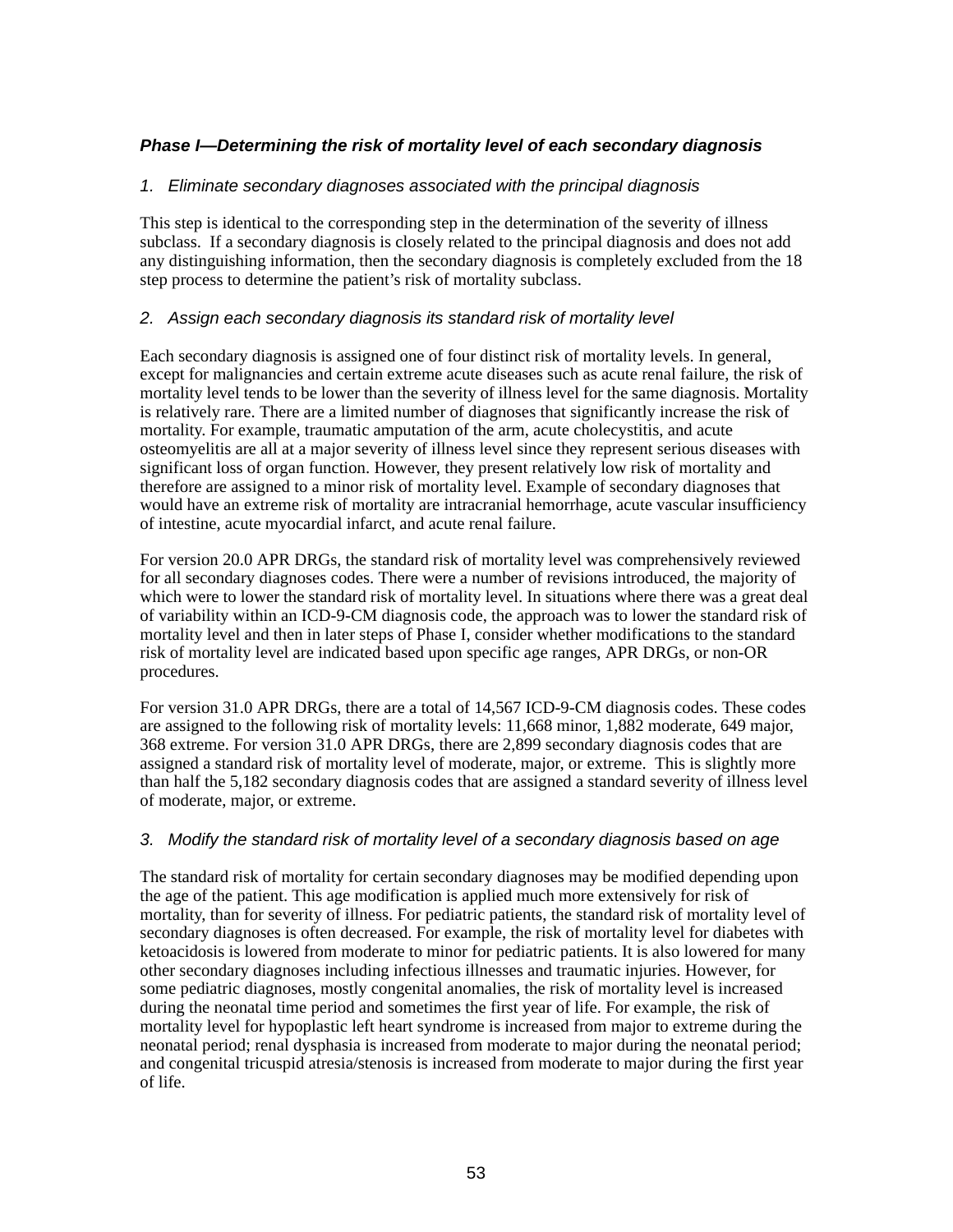For elderly patients, the standard risk of mortality level is increased to a higher level for many secondary diagnoses. Elderly patients are most often defined as age >65 years or age >69 years but also sometimes for a more narrowly defined subset of elderly patients such as age >79 years. For example, for elderly patients age  $>65$  years the risk of mortality level is increased from minor to moderate for secondary diagnoses such as atrial fibrillation, chronic obstructive lung disease and nephritis, and is increased from moderate to major for acidosis and hypotension. For elderly patients age >69 years, the risk of mortality level is increased from minor to moderate viral pneumonia, mitral valve disorder, and anemia; and from moderate to major for streptococcal, staphylococcal, and other bacterial pneumonias; and from major to extreme for peritonitis. For elderly patients age >79 years, the risk of mortality level is increased from minor to moderate for fracture of femur or pelvis; and from moderate to major for pleural effusion.

## *4. Modify the standard risk of mortality level of a secondary diagnosis based on the APR DRG and principal diagnosis*

The standard risk of mortality level for some secondary diagnoses may be modified depending on the APR DRG and principal diagnosis of the patient. In versions 20.0 to 31.0, this logic is applied only to APR DRG 190 Acute Myocardial Infarct. In general, secondary diagnoses that are closely related to the principal diagnosis are excluded from the determination of the risk of mortality subclass. However, for a patient admitted for an acute anterior wall myocardial infarction, an acute anterolateral myocardial infarction represents an extension of the acute anterior wall myocardial infarction. Therefore, the acute anterolateral myocardial infarction is not excluded and is assigned a risk of mortality level of moderate.

## *5. Modify the standard risk of mortality of a secondary diagnosis based on the APR DRG*

The standard risk of mortality level for many secondary diagnoses is modified depending upon the APR DRG to which the patient is assigned. As with severity of illness, the APR DRG specific modifications to the risk of mortality level of individual secondary diagnoses reflects the disease-specific nature of the determination of risk of mortality.

For example, the risk of mortality level for secondary diagnoses is increased from minor to moderate for the following combinations of secondary diagnoses and APR DRGs: right bundle branch block and APR DRG for acute myocardial infarct; chronic obstructive lung disease and major chest and major cardiovascular surgery; hypovolemia and APR DRGs for cancer, cardiovascular disease, and respiratory failure. The risk of mortality level for secondary diagnoses is increased from moderate to major for the following combinations of secondary diagnoses and APR DRGs: acidosis and APR DRGs for acute myocardial infarct, congestive heart failure, and septicemia; hypotension and APR DRGs for respiratory failure, acute myocardial infarct, and liver and pancreas disorders.

There are also many APR DRGs where the standard risk of mortality level for some secondary diagnoses is decreased, such as for secondary diagnoses that are closely related to the definition of the APR DRG. For example, the risk of mortality level is decreased from moderate to minor for secondary diagnosis of obstructive hydrocephalus in the APR DRG for ventricular shunt procedures, since the hydrocephalus is the underlying reason for performing the procedure. The risk of mortality level is decreased from extreme to major for secondary diagnosis of cerebral edema in a number of nervous system APR DRGs including craniotomy, cerebrovascular disease, and malignancy. If there is essentially complete overlap between the secondary diagnosis and the APR DRG, the risk of mortality level for the secondary diagnosis may be decreased from extreme or major to minor. For example, acute respiratory failure is decreased from extreme to minor for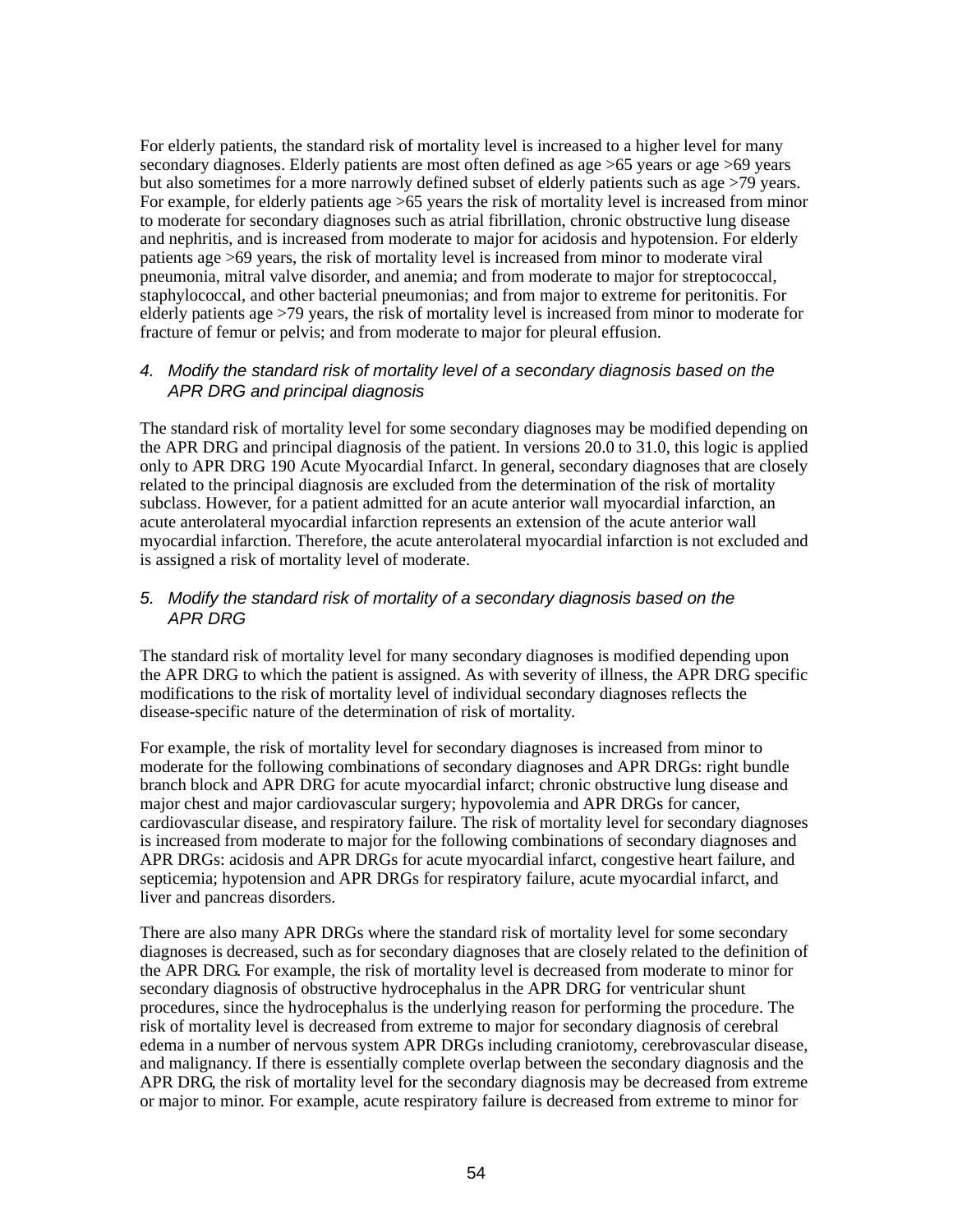APR DRGs for respiratory system diagnosis with mechanical ventilation 96+ hours and tracheostomy with mechanical ventilation 96+ hours. There are many secondary diagnoses for which the standard risk of mortality level is lowered to minor for a patient in one of eleven elective, non-extensive surgical APR DRGs. For example, in these APR DRGs, secondary diagnoses of malignant neoplasm are reduced from major or moderate to minor, since the patient would likely not have these surgical procedures performed if the malignancy was at a stage that represented a significant risk of mortality.

## *6. Modify the standard risk of mortality level of a secondary diagnosis based on non-OR procedure*

Certain non-OR procedures will sometimes be used to modify the standard risk of mortality level of some secondary diagnoses. For risk of mortality, this step is just used with one non-OR procedure, pulsation balloon implant. For example, subendocardial infarction has a standard risk of mortality level of moderate but is increased by an increment of two up to extreme if the patient had a pulsation balloon implanted. The need for the pulsation balloon is an indicator of the extent of the subendocardial infarction.

# *Phase II—Determine the base risk of mortality subclass for the patient*

Once each secondary diagnosis has been assigned its standard risk of mortality level and the standard risk of mortality level of each secondary diagnosis has been modified based on the patient's age, APR DRG and principal diagnosis, APR DRG, and certain non-OR procedure, the Phase II base risk of mortality subclass for the patient can be determined. The process of determining the base patient risk of mortality subclass begins with the elimination of certain secondary diagnoses that are closely related to other secondary diagnoses. The elimination of these diagnoses prevents the double counting of clinically similar diagnoses in the determination of the risk of mortality subclass of the patient. Once redundant diagnoses have been eliminated, the base risk of mortality subclass is determined based on all of the remaining secondary diagnoses. There are three steps to Phase II for risk of mortality. The first two are the same as for severity of illness. The third step is similar to severity of illness but has some additional exceptions logic.

## *7. Eliminate certain secondary diagnoses from the determination of the risk of mortality subclass of the patient*

This step is identical to the corresponding step in the determination of the severity of illness subclass. Secondary diagnoses that are related to other secondary diagnoses have their risk of mortality level reduced to minor.

## *8. Combine all secondary diagnoses to determine the base risk of mortality subclass of the patient*

Once secondary diagnoses that are related to other secondary diagnoses have their risk of mortality level reduced to minor, the base patient risk of mortality subclass is set equal to the maximum risk of mortality level across all of the remaining secondary diagnoses. This is done the same way as for severity of illness. For example, if there are five remaining secondary diagnoses and one is a major risk of mortality level and four are a moderate risk of mortality level, then the base patient risk of mortality subclass is major.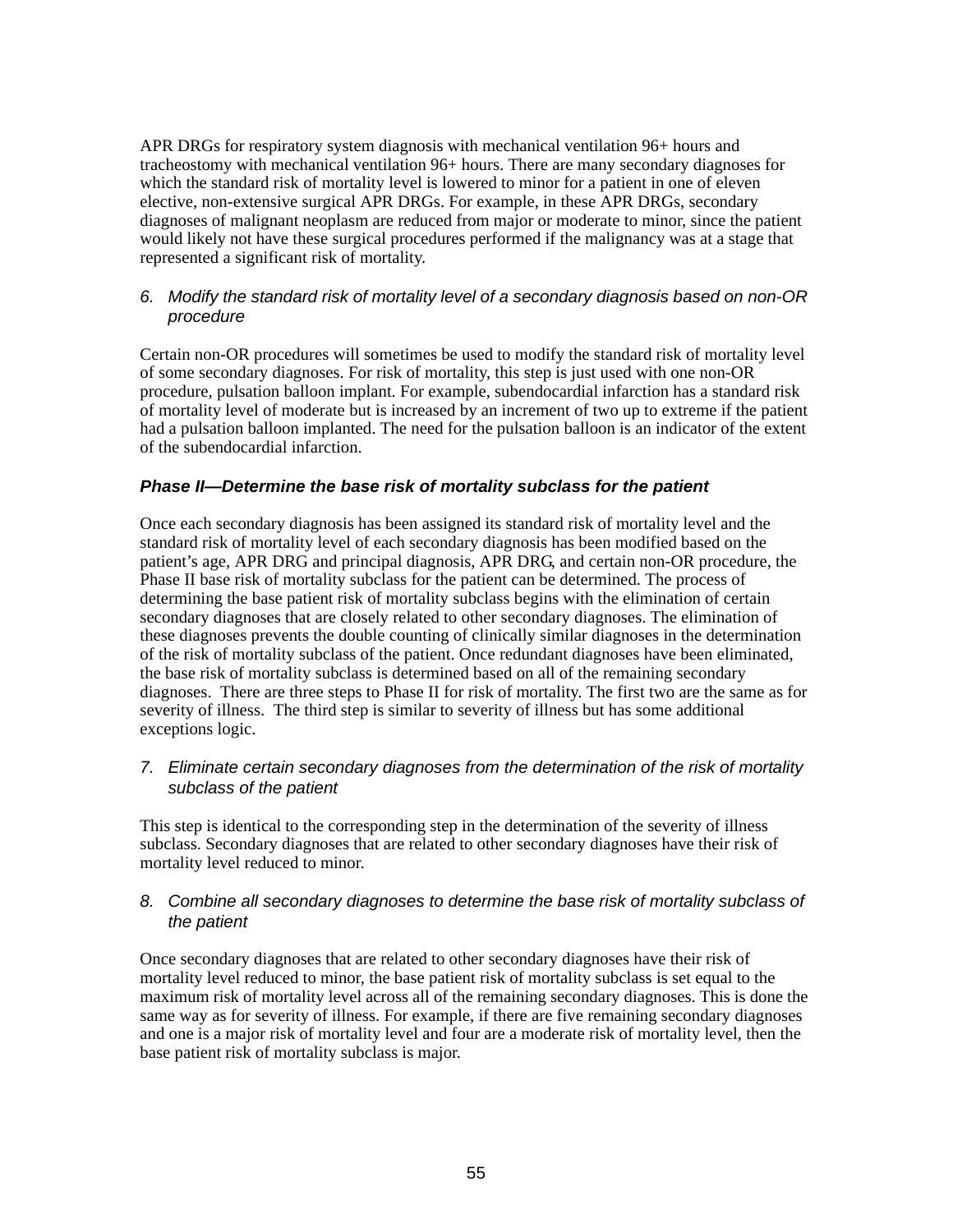## *9. Reduce the base risk of mortality subclass if the patient does not have multiple secondary diagnoses with a significant risk of mortality, except for certain secondary diagnoses for which this requirement is removed or modified*

In general, high risk of mortality patients are characterized by multiple secondary diagnoses with a significant risk of mortality. In order for the base risk of mortality subclass to be extreme, there must be two or more extreme risk of mortality secondary diagnoses present or a single extreme risk of mortality secondary diagnosis plus two or more major risk of mortality secondary diagnoses. If this multiple criteria is not met, the patient's base risk of mortality subclass is lowered to either major or moderate. If the multiple criteria is not met, but in addition to a single extreme risk of mortality secondary diagnosis there is at least one other major or moderate secondary diagnosis, then the patient's risk of mortality subclass is lowered to major. If there is not at least one other major or moderate secondary diagnosis in addition to an extreme risk of mortality secondary diagnosis, then the patient's base risk of mortality subclass is lowered to moderate. There are, however, two exceptions to these criteria. There is one set of secondary diagnoses that have such an inherent high risk of mortality that no other secondary diagnoses are required for the patient's base risk of mortality subclass to be extreme. Examples include: pulmonary anthrax, ruptured aortic aneurism, hepatorenal syndrome, head trauma with deep coma, and 60-90% body burn/50-59% third degree. There is a second set of secondary diagnoses that also have an inherently high risk of mortality and for which only one other major secondary diagnosis is required for the patient's base risk of mortality to be extreme. Examples included: defibrination syndrome, acute myocardial infarct, intracranial hemorrhage, cerebral thrombosis with infarct, dissection of aortic aneurism, acute respiratory failure, acute renal failure, and shock.

Patients with a base risk of mortality subclass of major are reduced to moderate unless, in addition to the major risk of mortality secondary diagnosis, there is at least one additional major risk of mortality secondary diagnosis or two more additional secondary diagnoses with a moderate risk of mortality. If this multiple criteria is not met then the patient's base risk of mortality subclass is lowered to moderate. There are, however, two exceptions to these criteria. There is one set of secondary diagnoses that have a sufficiently high inherent risk of mortality that no other secondary diagnoses are required for the patient's base risk of mortality subclass to be set at major. Examples include: flail chest, major liver laceration, 40-49% body burns/10-19% third degree. There is a second set of secondary diagnoses that have a significant inherent risk of mortality so that only one moderate secondary diagnoses is required for the patient's base risk of mortality subclass to be set at major. Examples include: food/vomit pneomonitis, acute lung edema, and perforation of intestine.

Patients with a base risk of mortality subclass of moderate are reduced to minor unless there are at least two moderate risk of mortality secondary diagnoses present. There is, however, one exception to this criteria. These moderate risk of mortality secondary diagnoses do not require any other secondary diagnoses to be present. Examples include: malignant neoplasm diagnoses that are moderate risk of mortality level diagnoses, acidosis, bacterial pneumonia, congestive heart failure, chronic renal failure, Alzheimer's disease, and decubitus ulcer.

## *Phase III—Determine the final risk of mortality subclass of the patient*

Once the base patient risk of mortality subclass is computed then the risk of mortality subclass may be increased or decreased in Phase III based on specific values of certain patient attributes. In Phase III, the risk of mortality algorithm examines six of the eight patient attributes utilized in Phase III of the severity of illness logic. The two that are not used by risk of mortality are only used to a very limited extent in the severity of illness logic. The patient attributes are:

• Combinations of APR DRG and principal diagnosis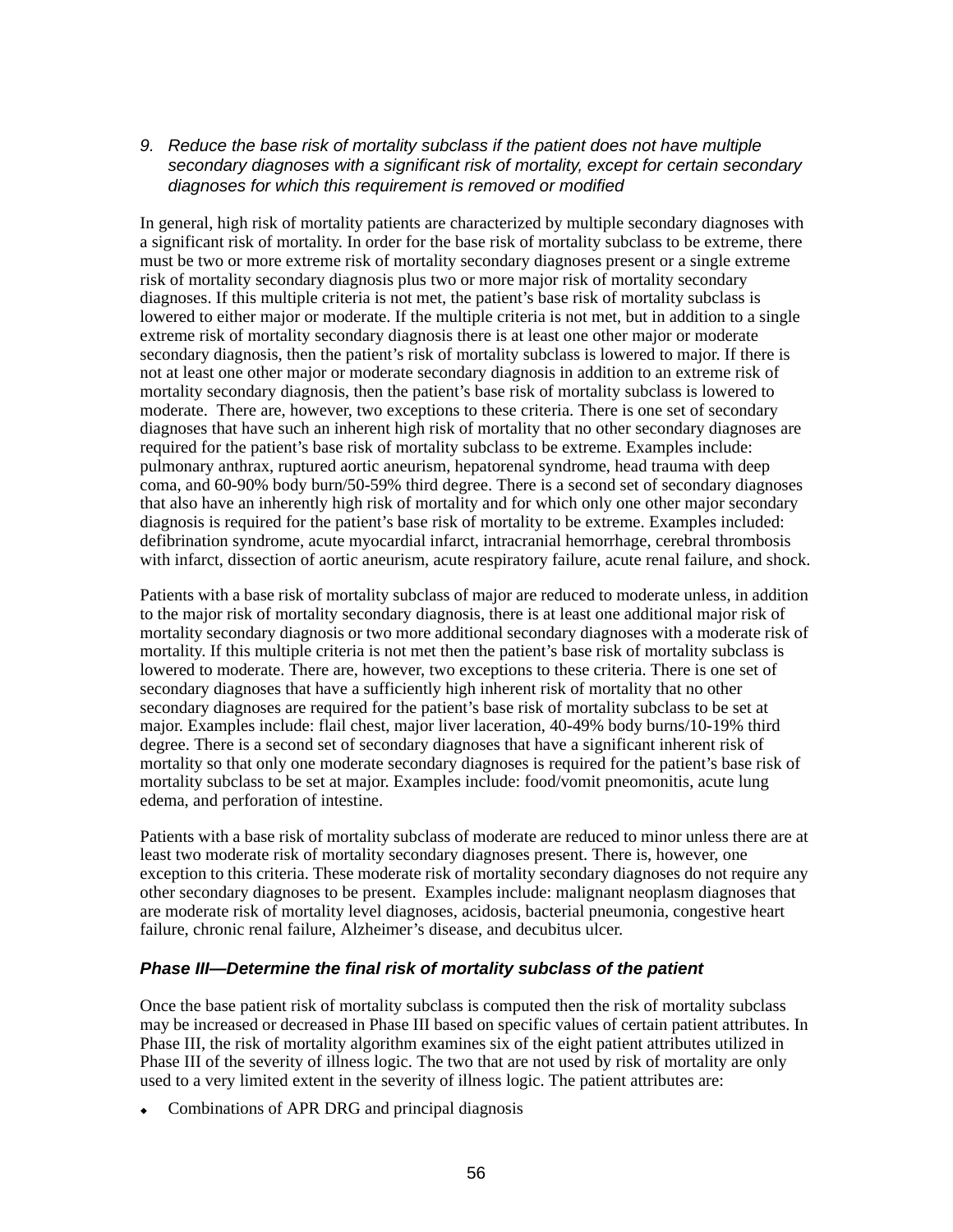- Combinations of APR DRG and age, or APR DRG and principal diagnosis and age, or APR DRG and birthweight and absence of certain non-OR procedures
- Combinations of APR DRG and non-OR procedures
- Combinations of APR DRG and OR procedures
- Combinations of APR DRG and pairs of OR procedures
- Combination of the APR DRG for ECMO and presence/absence of certain OR procedures (not applicable for risk of mortality)
- Combinations of APR DRG and principal diagnoses and non-OR procedures (not applicable for risk of mortality)
- Combinations of categories of secondary diagnoses

In Phase I, age and non-OR procedures were used to modify the standard risk of mortality level of a secondary diagnosis. However, age and non-OR procedures can also have an impact that is specific to the patient's APR DRG or a specific principal diagnosis within an APR DRG. Thus, the impact of age and non-OR procedures is reassessed as part of the determination of the risk of mortality subclass of the patient. Based on the patient attributes listed above, a series of modifications to the base patient risk of mortality subclass are made during Phase III. The final patient risk of mortality subclass will be computed based on the Phase II base patient risk of mortality subclass and the modifications to the base risk of mortality subclass made in Phase III.

## *10. Modify the risk of mortality subclass for the patient based on the APR DRG and principal diagnosis*

Within specific APR DRGs some principal diagnoses are indicative of higher or lower risk of mortality relative to the other principal diagnoses in the APR DRGs. This is one of the most important and extensively used modifications to the patient's base risk of mortality subclass that occurs as part of the Phase III risk of mortality logic. The majority of the modifications are increases to the patient risk of mortality subclass, but there are also some decreases to the patient risk of mortality subclass. Some of the increases are an increment of one up to a maximum subclass of moderate, while others pertain to more dramatic clinical situations and provide greater increases to the patient risk of mortality subclass. Most of the decreases reduce the patient risk of mortality subclass by one from major or moderate. Following are examples:

- APR DRG 309 Hip & Femur Procedures For Non-Trauma Except Joint Replacement and principal diagnosis of secondary malignancy of bone: increase patient risk of mortality subclass by one up to a maximum of moderate.
- APR DRG 135 Major Chest & Respiratory Trauma and principal diagnosis of flail chest: increase patient risk of mortality subclass by one up to a maximum of major.
- APR DRG 221 Major Large & Small Bowel Procedures and principal diagnosis of perforation of intestine: increase patient risk of mortality subclass by two up to a maximum of major.
- APR DRG 169 Major Thoracic & Abdominal Procedures and principal diagnosis of ruptured abdominal aortic aneurism: increase patient risk of mortality subclass by three up to extreme.
- APR DRG 44 Intracranial Hemorrhage and principal diagnosis of subdural hemorrhage: decrease patient risk of mortality subclass by one from moderate.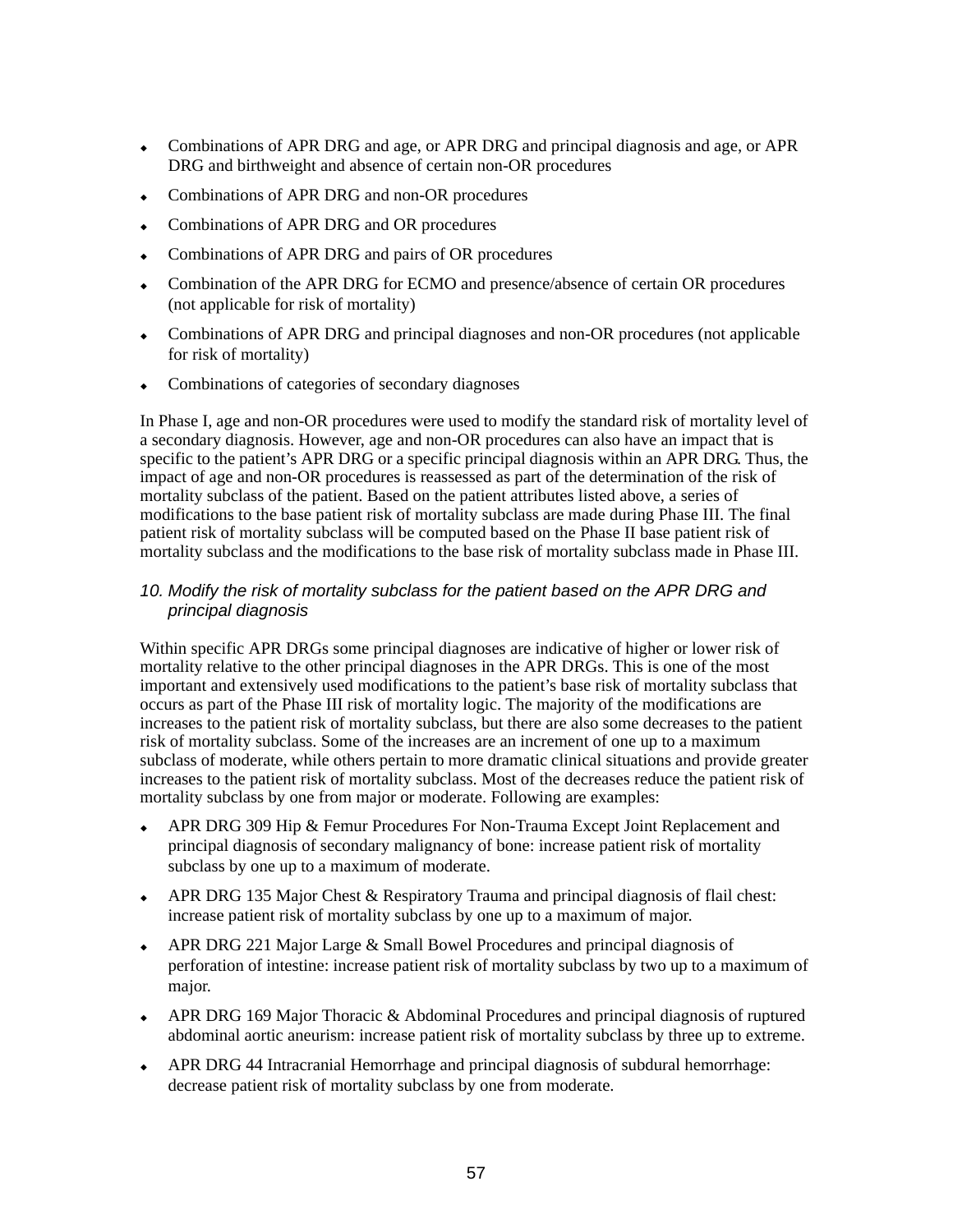APR DRG 52 Non traumatic Stupor & Coma and principal diagnosis of transient alteration of awareness: decrease patient risk of mortality subclass by one from extreme, major, or moderate.

## *11. Modify the risk of mortality subclass for the patient based on combinations of the APR DRG and principal diagnosis and age, or APR DRG and age, or APR DRG and birthweight and presence/absence of certain non-OR procedures*

For some principal diagnoses in specific APR DRGs, the patient's age essentially represents a complicating factor. For specific principal diagnosis and age combinations in certain APR DRGs, the risk of mortality subclass of the patient is increased by a specified increment up to a specified maximum subclass. For example, elderly patients age >79 years in APR DRG 137 Major Respiratory Infections & Inflammations with a principal diagnosis of staphylococcal pneumonia and elderly patients age  $>79$  years in APR DRG 710 Septicemia & Disseminated Infections with most of the septicemia principal diagnoses, have their risk of mortality subclass increased by one up to a maximum subclass of moderate. Elderly patients age >69 years in APR DRG 44 Intracranial Hemorrhage with a principal diagnosis of intracerebral hemorrhage have their risk of mortality subclass increased by one up to a maximum subclass of moderate. The increase indicates that intracranial hemorrhage in an elderly patient represents a higher risk of mortality.

This step is also sometimes implemented for all patients in a specified age range in an APR DRG rather than just for patients with a particular principal diagnoses. This approach is used for elderly patients age >84 years for 19 APR DRGs involving major surgery. For example, patients age >84 years in APR DRG 120 Major Chest & Respiratory Procedures have their risk of mortality subclass increased by one to a maximum subclass of moderate.

The last part of this step examines the relationship between APR DRG and birthweight and presence/absence of certain non-OR procedures for extremely low birthweight neonates in MDC 15. Many of the neonates at an extremely low birthweight (<750 grams or 1.6 pounds) are non-viable and receive comfort-only care. Nearly all of these newborns die and most of the time this is within a few days of being born. There are no ICD-9-CM diagnosis codes for non-viability due to extreme prematurity, which, if such codes existed, would allow a risk of mortality subclass of extreme to be assigned. In its place, the

APR DRG system has developed logic to identify these cases. Since newborns <750 grams will virtually always receive some therapeutic interventions if the goal is to maintain life (e.g., respiratory therapy, tube feedings), the absence of any of these non-OR procedures can be used to infer the newborn is receiving comfort-only measures and their risk of mortality subclass is increased to extreme for APR DRGs 589 and 591. Without this logic, most of these newborns would be a risk of mortality subclass minor or moderate because of the lack of codes for identifying non-viability.

## 12. Modify the risk of mortality subclass for the patient based on combinations of *APR DRG and non-OR procedure*

For some APR DRGs the presence of certain non-OR procedures is indicative of a more extensive disease process with a higher risk of mortality. In these instances, the risk of mortality subclass is increased by a specific increment up to a specified maximum. There are three non-OR procedures used for this step: mechanical ventilation 96+ hours, mechanical ventilation <96 hours, and balloon pulsation device. For example, for patients in APR DRG 194 Heart Failure the risk of mortality subclass is increased by two up to a maximum subclass of extreme if mechanical ventilation 96+ hours is performed and is increased by one up to a maximum subclass of major if mechanical ventilation <96 hours is performed.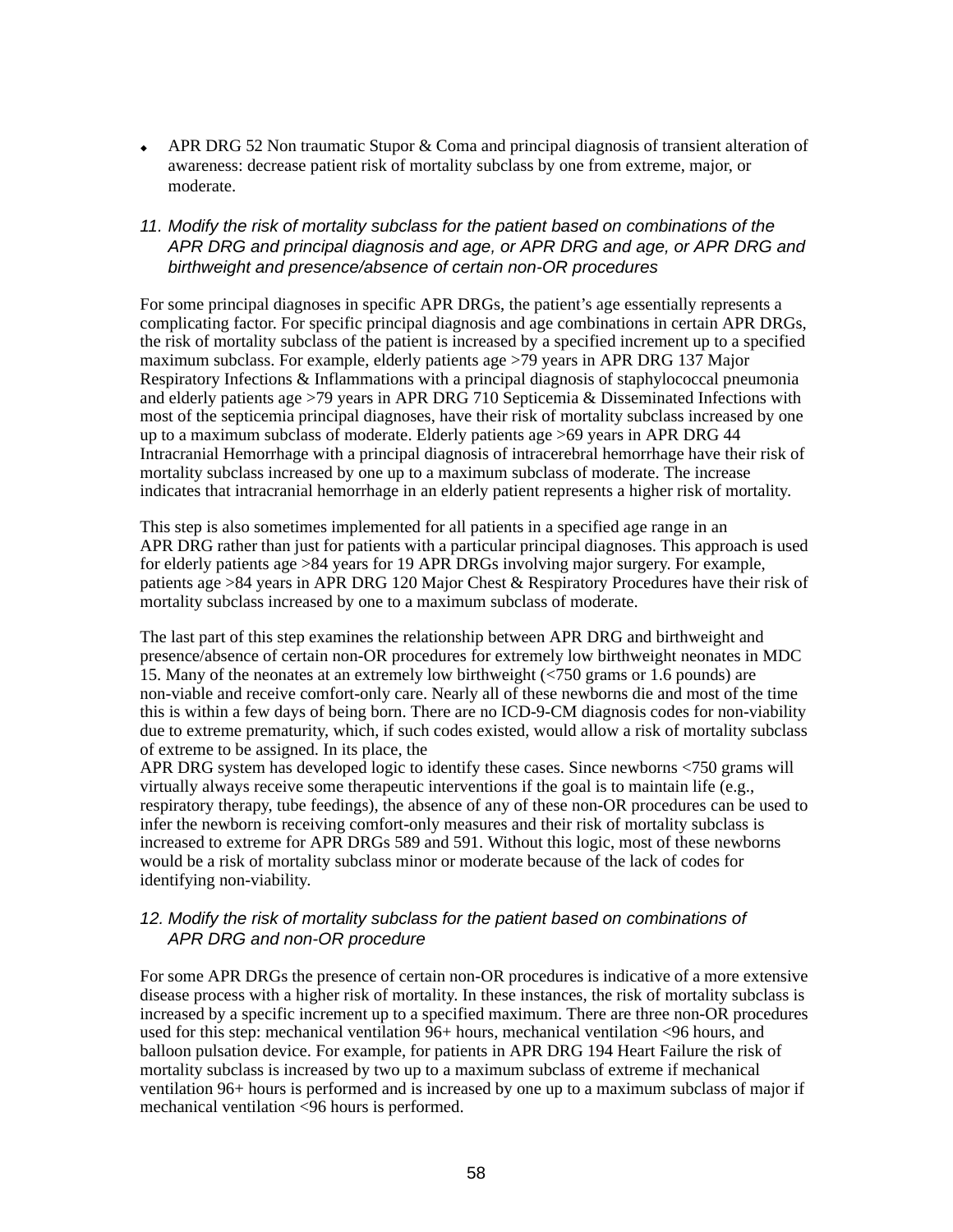## *13. Modify the risk of mortality subclass for the patient based on combinations of APR DRG and OR procedure*

Within specific APR DRGs, some OR procedures are indicative of higher risk of mortality relative to the other OR procedures in the APR DRG. For example, the risk of mortality subclass of patients in APR DRG 443 Kidney and Urinary Tract Procedures for Non-Malignancy, is increased by two up to a maximum of major if the procedure bilateral nephrectomy is performed. Relative to other procedures in DRG 443, a bilateral nephrectomy represents a patient that has a higher risk of mortality.

Within specific APR DRGs, there are also some OR procedures that are indicative of lower risk of mortality relative to other patients in the same APR DRG. For example, a patient in APR DRG 220 Major Stomach Esophageal & Duodenal Procedures who receives a procedure to create esophogastric sphincteric competence has a lower risk of mortality than other surgical patients in APR DRG 220 (e.g., esophagectomy, gastrectomy), and if up to this point in the process their risk of mortality subclass is moderate, it is decreased by 1 to minor.

## 14. Modify the risk of mortality subclass for the patient based on combinations of *APR DRG and pairs of OR procedures*

Within specific APR DRGs the presence of certain pairs of OR procedures is indicative of a more extensive disease process and a higher risk of mortality relative to other patients in the same APR DRG. For risk of mortality, this logic is applicable primarily for patients who receive both a peripheral bypass procedure and a lower limb amputation. For example, a patient in either APR DRG 173 Other Vascular Procedures or APR DRG 305 Amputation of Lower Limb who receives both a peripheral bypass procedure and a lower leg amputation has their risk of mortality subclass increased by an increment of one up to a maximum subclass of major.

## *15. Modify the risk of mortality subclass for the patient based upon combination of the APR DRG for ECMO and presence/absence of certain OR procedures*

This step is not applicable to risk of mortality.

*16. Modify the patient risk of mortality subclass based on the APR DRG and principal diagnosis and certain non-OR procedures* 

This step is not applicable to risk of mortality.

## *17. Establish a minimum risk of mortality subclass for the patient based on combinations of categories of secondary diagnoses*

The presence of certain combinations of secondary diagnoses has great clinical significance. The interaction of specific combinations of secondary diagnoses increases the risk of mortality. Therefore, a minimum patient risk of mortality subclass greater than subclass minor is established if certain combinations of secondary diagnoses are present. The presence of multiple interacting diagnoses is characteristic of high risk of mortality patients. A subset of secondary diagnoses will interact with each other causing patient risk of mortality to be increased.

The categories of secondary diagnoses used for this step in risk of mortality are the same 83 core secondary diagnosis categories that are used for severity of illness (see table 2–3). The only difference is that these same 83 secondary diagnosis categories are then subdivided by risk of mortality level, not severity of illness level. The additional 21 secondary diagnosis categories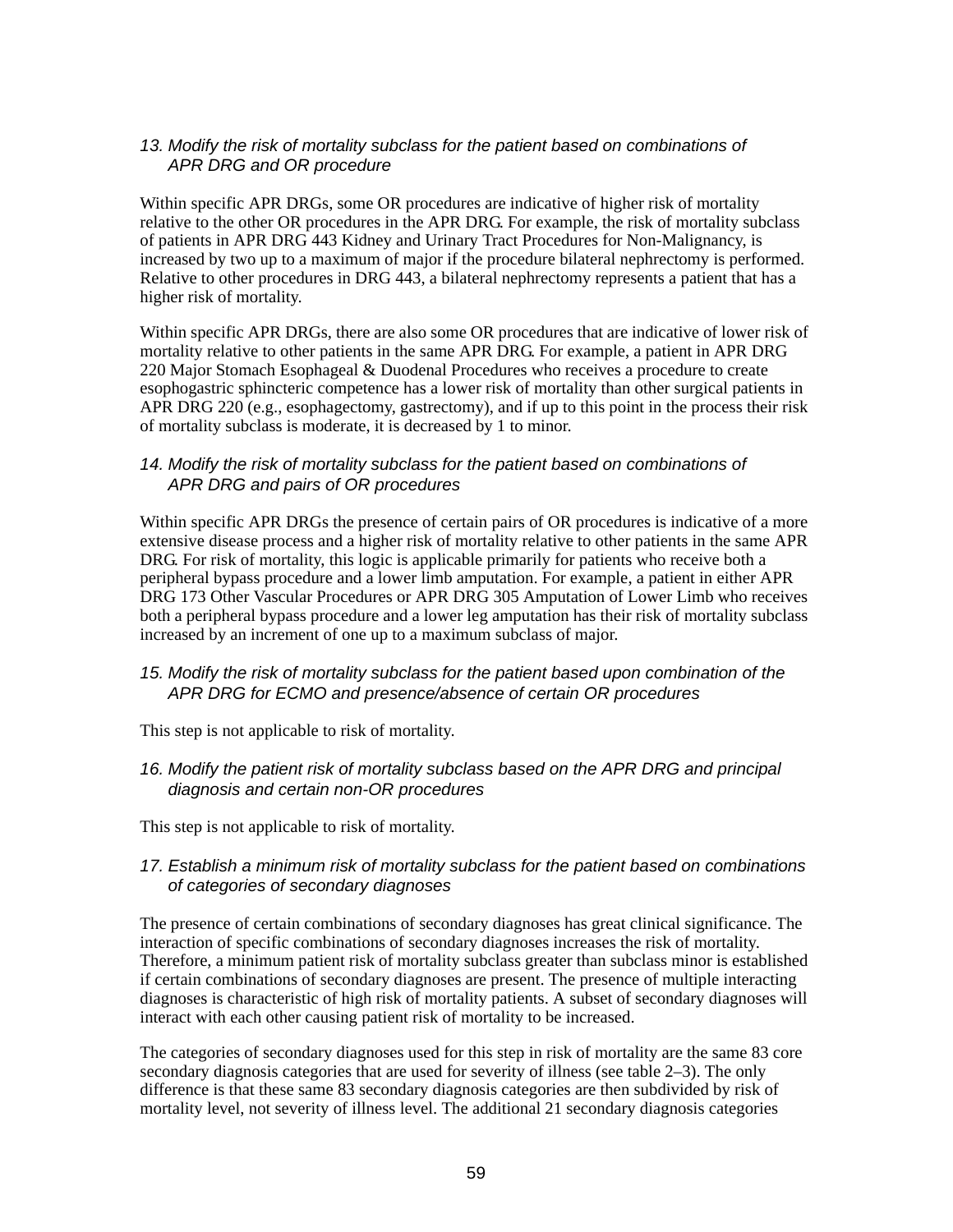developed for use with neonatal APR DRGs 626 and 640 are not used for risk of mortality. These additional 21 secondary diagnosis categories are intended to differentiate neonates with multiple minor or other problems from those who are normal newborns or who have a single minor problem, which is significant for severity of illness but is not applicable for risk of mortality since these diagnoses do not increase the risk of dying.

All of the secondary diagnosis category combination types for risk of mortality are the same as those defined for severity of illness (see table 2–5). Of the nine possible combination types, six are applicable for risk of mortality. These are combination types 1, 2, 3, 4, 5, and 13.

A type 1 combination consists of two categories that contain major risk of mortality level diagnoses, plus any two additional secondary diagnoses that are at least major level. When a type 1 combination occurs, the minimum patient risk of mortality subclass is extreme. An example of a type 1 combination is a major pulmonary diagnosis (category 75) such as acute pulmonary edema and a major neurological diagnosis (category 64) such as cerebral thrombosis without infarct combined with any other two major secondary diagnoses. A type 2 combination is the same as type 1 except that the two categories consist of a major risk of mortality category and a moderate risk of mortality category. For a type 2 combination, the minimum patient risk of mortality subclass is extreme. An example of a type 2 combination is a major bacterial infection (category 9) such as peritonitis and a moderate level secondary malignancy (category 78) combined with any other two major secondary diagnoses.

A type 3 combination consists of two categories that contain moderate risk of mortality level diagnoses, plus any two additional secondary diagnoses that are at least a moderate risk of mortality level. For a type 3 combination, the minimum patient risk of mortality is major. An example of a type 3 combination is a moderate bacterial infection (category 9) such as staphylococcal enteritis with chronic renal failure (category 20) combined with any other two moderate secondary diagnoses. A type 4 combination consists of a moderate risk of mortality category and a minor risk of mortality category, plus any two additional secondary diagnoses that are at least moderate. For a type 4 combination, the minimum patient risk of mortality subclass is major. An example of a type 4 combination is a decubitus ulcer (category 26) and hypovolemia (category 51) combined with two other secondary diagnoses that are at least moderate.

A type 5 combination consists of two categories that contain minor risk of mortality level diagnoses, plus any two additional secondary diagnoses that are at least a minor risk of mortality level. For a type 5 combination, the minimum patient risk of mortality is moderate. An example of a type 5 combination is atrial fibrillation (category 8) and hypovolemia (category 51) combined with any other two minor secondary diagnoses.

A type 13 combination consists of two secondary diagnosis categories that contain moderate risk of mortality diagnoses, plus any third secondary diagnosis that is at least a moderate risk of mortality diagnosis. For a type 13 combination, the minimum patient risk of mortality subclass is major. An example of a type 13 combination is cirrhosis (category 23) and hypotension (category 50) combined with any other moderate secondary diagnosis.

## *18. Compute the final risk of mortality subclass*

The final patient risk of mortality (ROM) subclass is computed based on the Phase II base patient ROM subclass and the Phase III modified patient risk of mortality subclasses. The modified ROM subclasses from Phase III can be equal to, greater than or less than the Phase II base ROM subclass (step 9). In order to determine the final patient ROM subclass, the Phase III modified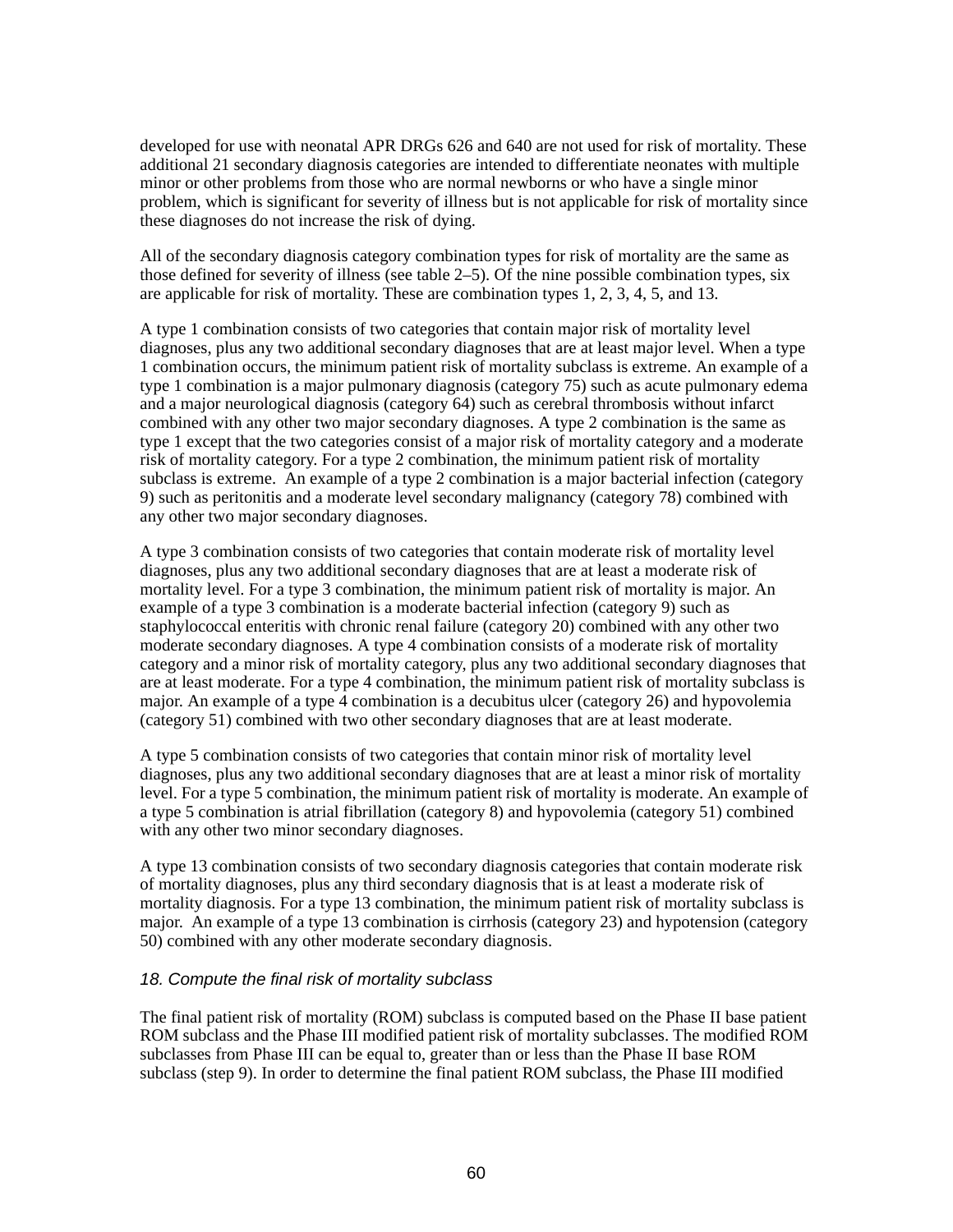ROM subclasses are evaluated in a hierarchical order. In general, the Phase III ROM subclass hierarchy is structured in the following order:

- Extremely premature neonate
- OR Procedures
- Non-OR procedures or combinations or secondary diagnoses
- Principal diagnosis
- Age

Most of the Phase III ROM modifications are in the form of specified increment up to a specified maximum ROM subclass (e.g., increase ROM subclass by 1 up to a maximum ROM subclass of 3) or a specified decrement from specified ROM subclasses (e.g., decrease ROM subclass by 1 if the Phase II base ROM subclass is 3 or 4). Thus, depending on the value of the Phase II base ROM subclass, some Phase III ROM modifications may be tried but not actually performed (e.g., if the Phase II base ROM subclass is 3, a Phase III ROM modification that specifies an increase of one up to a ROM subclass of 3 is tried but is not actually performed because the Phase II base ROM subclass is already a 3). In specifying the Phase III ROM modification hierarchy, a differentiation will be made between Phase III ROM modifications that are tried but not performed verses Phase III ROM modifications that are actually performed. The Phase III ROM subclass modification hierarchy is contained in table [2–7.](#page-66-0) The hierarchy is applied from top to bottom. Each row specifies the results from a Phase III step or combination of Phase III steps and contains the corresponding determination of the final ROM subclass. In table [2–7](#page-66-0) the base ROM subclass refers to the subclass from step 9. The maximum Phase III decrease means the maximum decrease of any Phase III step that decrease the ROM subclass. The maximum Phase III increase means the maximum increase of any Phase III step that increase the ROM subclass.

| <b>Phase III ROM Modification</b> |                                 | <b>Phase III ROM Modification</b> |                 | <b>Final ROM Subclass</b>                                         |
|-----------------------------------|---------------------------------|-----------------------------------|-----------------|-------------------------------------------------------------------|
| <b>Step</b>                       | Result                          | <b>Step</b>                       | <b>Result</b>   |                                                                   |
| 13                                | Actual or Tried Increase        |                                   |                 | Base ROM subclass plus<br>maximum Phase III ROM<br>increase       |
| 13                                | <b>Actual Decrease</b>          | 12,14,17                          | Actual Increase | Base ROM subclass minus<br>maximum Phase III decrease<br>plus one |
| 13                                | <b>Actual or Tried Decrease</b> |                                   |                 | Base ROM subclass minus<br>maximum Phase III decrease             |
| 10, 12, 14,<br>17,                | Actual or Tried Increase        |                                   |                 | Base ROM subclass plus<br>maximum Phase III increase              |
| 10                                | Actual Decrease                 |                                   |                 | Base ROM subclass minus<br>maximum Phase III decrease             |
| 10                                | <b>Actual Decrease</b>          | 11A, 11B                          | Actual Increase | Base ROM subclass minus<br>maximum Phase III decrease<br>plus one |
| 10                                | <b>Tried Decrease</b>           |                                   |                 | Base ROM subclass minus<br>maximum Phase III decrease             |
| 10                                | <b>Tried Decrease</b>           | 11A, 11B                          | Actual Increase | Base ROM plus one                                                 |

<span id="page-66-0"></span>Table 2–7. Phase III Risk of Mortality (ROM) Modification Hierarchy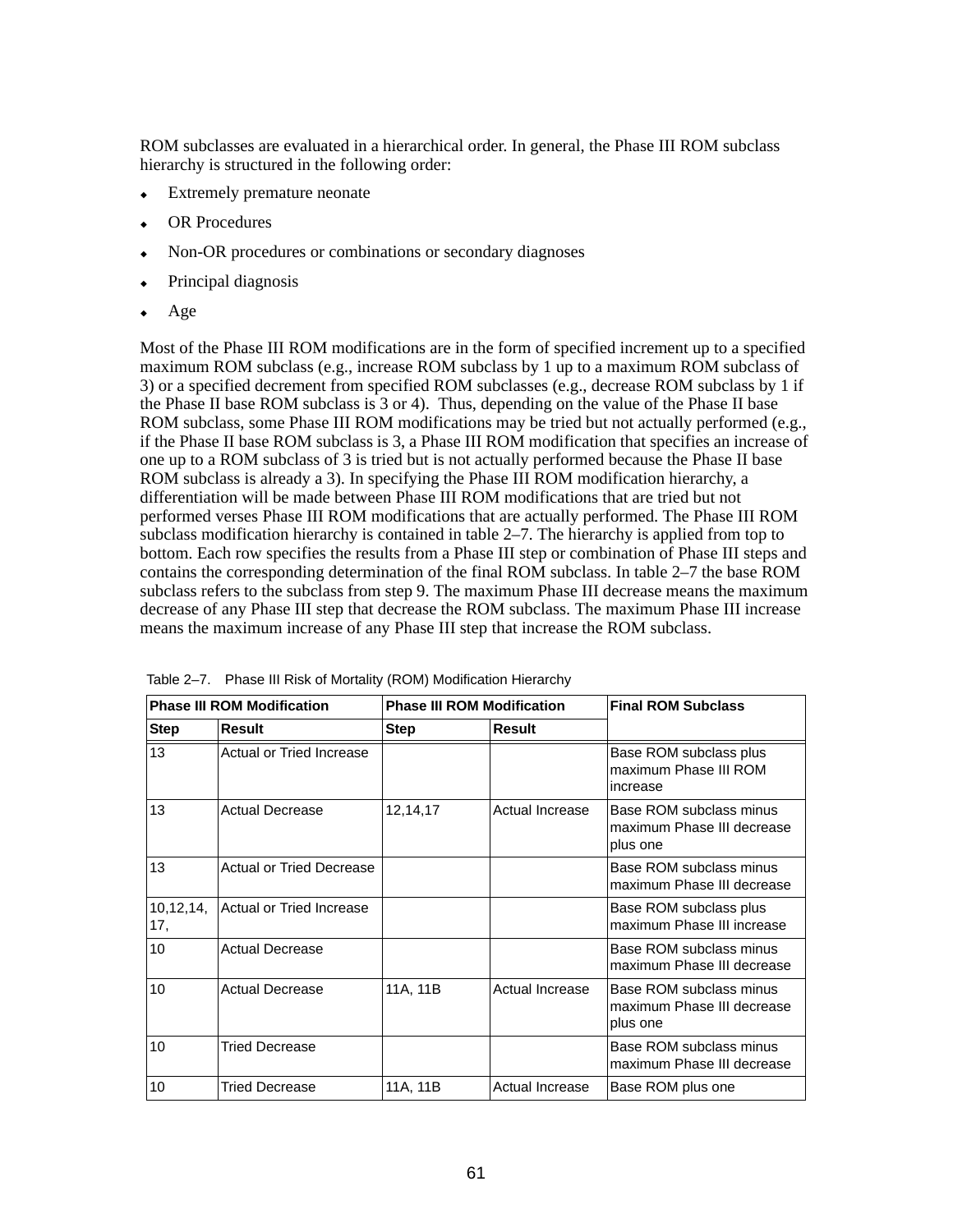| <b>Phase III ROM Modification</b> |                          | <b>Phase III ROM Modification</b> |  | <b>Final ROM Subclass</b>                                   |
|-----------------------------------|--------------------------|-----------------------------------|--|-------------------------------------------------------------|
|                                   | 11A, 11B Actual Increase |                                   |  | Base ROM subclass plus<br>maximum of phase III increase     |
|                                   | 11A, 11B Actual Decrease |                                   |  | Base ROM subclass minus<br>maximum of phase III<br>decrease |

Table 2–7. Phase III Risk of Mortality (ROM) Modification Hierarchy *(continued)*

The Phase III step highest in the hierarchy is step 13 which relates to OR procedures. If there is a step 13 actual or tried increase the final ROM subclass is the base ROM subclass plus the maximum Phase III ROM increases. If step 13 results in an actual ROM subclass decrease and any one of steps 12, 14, or 17 result in ROM subclass increase, the final ROM subclass is the base ROM subclass minus the maximum Phase III ROM decrease plus one. The plus one is partial recognition that the OR procedure ROM decrease in step 13 takes priority, but the ROM increase from step 12, 14, or 17 should contribute to the final ROM subclass. However, if the step 13 decrease is tried but not actually done and there is an actual step 12, 14, or 17 increase the final ROM subclass is the base ROM subclass minus the maximum Phase III ROM decrease and a plus one is not added to the final ROM subclass. In this situation step 13 tried to lower the ROM subclass further but could not and therefore recognition of the step 12, 14, or 17 increase is not applied. Next in the hierarchy, if any of steps 10, 12, 14, or 17 results is a tried or actual ROM subclass increase the final ROM subclass is the base ROM subclass plus the maximum Phase III ROM subclass increase. Since steps 12, 14, and 17 can only increase the ROM subclass, the hierarchy does not have to address a ROM subclass decrease for these steps. The application of the Phase III ROM subclass modification hierarchy continues as describe above until all steps have been evaluated. If no Phase III steps result in an increase or decrease in the ROM subclass, the final ROM subclass is the base ROM subclass from step 9. The combination of the APR DRG and the final patient risk of mortality subclass constitute the complete APR DRG description of the risk of mortality of the patient.

# **Summary of APR DRG risk of mortality subclass assignment logic**

The following is a summary of the steps involved in computing the APR DRG risk of mortality subclass of a patient.

# *Phase I—Determine the risk of mortality level of each secondary diagnosis*

- 1. Eliminate all secondary diagnoses that are associated with the principal diagnosis of the patient.
- 2. Assign each secondary diagnosis its standard risk of mortality.
- 3. Modify the standard risk of mortality level of each secondary diagnosis based on the age of the patient.
- 4. Modify the standard risk of mortality level of each secondary diagnosis based on the APR DRG and principal diagnosis (applicable only to APR DRG 190 Acute Myocardial Infarct).
- 5. Modify the standard risk of mortality level of each secondary diagnosis based on the APR DRG to which the patient is assigned.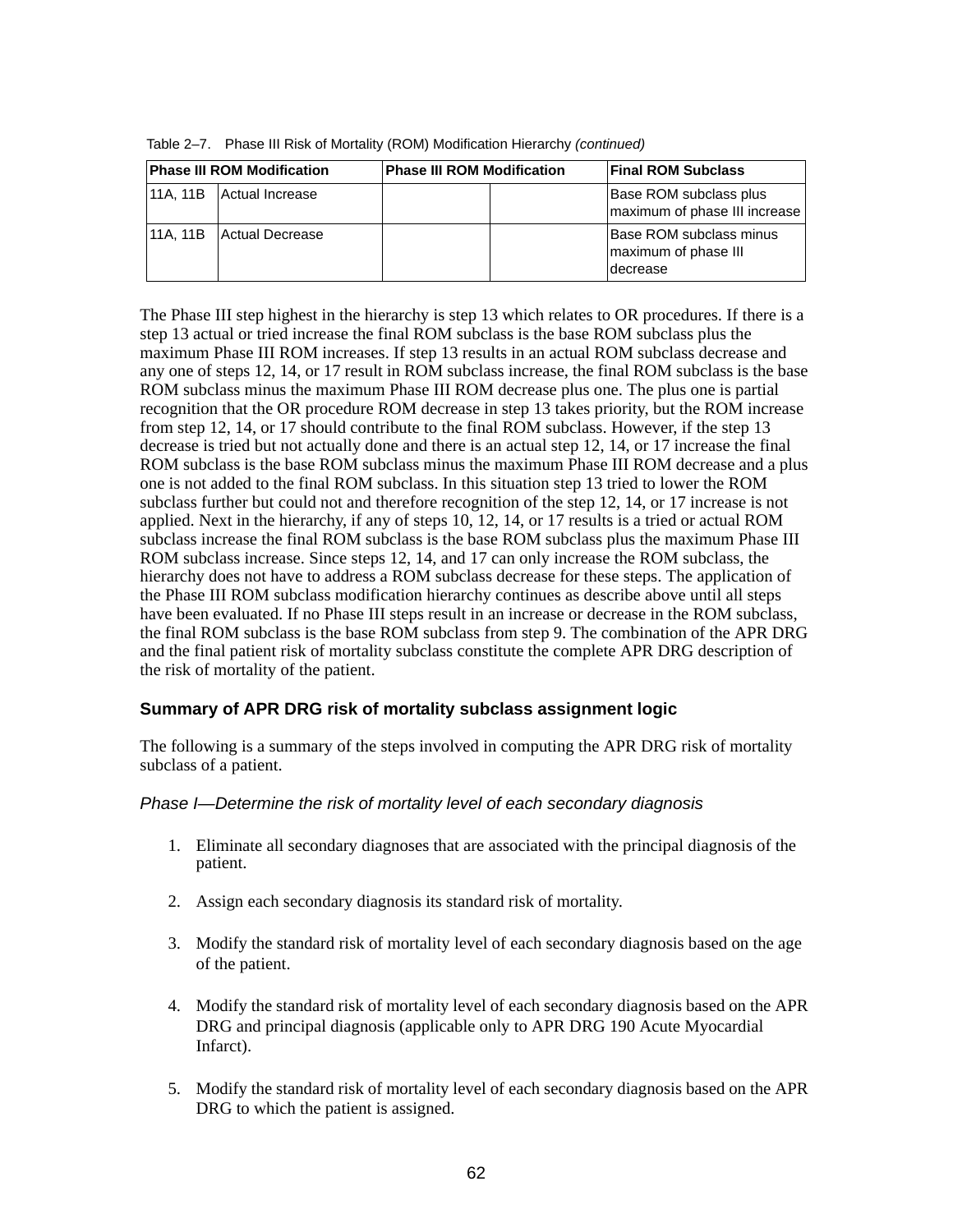6. Modify the standard risk of mortality level of each secondary diagnosis based on the presence of certain non-OR procedures.

#### *Phase II—Determine the base risk of mortality subclass of the patient*

- 7. Eliminate all secondary diagnoses that are in the same secondary diagnosis group except the secondary diagnosis with the highest risk of mortality level.
- 8. Compute the base patient risk of mortality subclass as the maximum of all the secondary diagnosis risk of mortality levels.
- 9. Reduce the base patient risk of mortality subclass if the patient does not have multiple secondary diagnoses at a significant risk of mortality, except for certain secondary diagnoses for which this requirement is removed or modified.

#### *Phase III—Determine the final risk of mortality subclass of the patient*

- 10. Modify the patient risk of mortality subclass based on the APR DRG and principal diagnosis.
- 11. Modify the patient risk of mortality subclass based on the APR DRG and age, or APR DRG and principal diagnosis and age, or APR DRG and birthweight and absence of certain non-OR procedures.
- 12. Modify the patient risk of mortality subclass based on a combination of the APR DRG and certain non-OR procedures.
- 13. Modify the patient risk of mortality subclass based on the APR DRG and OR procedure.
- 14. Modify the patient risk of mortality subclass based on the APR DRG and certain pairs of OR procedures.
- 15. Modify the patient risk of mortality subclass based on the APR DRG 583 Neonate With ECMO and the presence/absence of certain OR procedures (this step is applicable only to severity of illness, not to risk of mortality).
- 16. Modify the patient risk of mortality subclass based upon the APR DRG and principal diagnosis and certain non-OR procedures (this step applicable only to severity of illness, not to risk of mortality).
- 17. Establish a minimum risk of mortality subclass for the patient based on the presence of specific combinations of categories of secondary diagnoses.
- 18. Compute the final patient risk of mortality subclass based on the Phase II base patient risk of mortality subclass from Step 9 and the modifications of the patient risk of mortality subclass from Steps 10–17.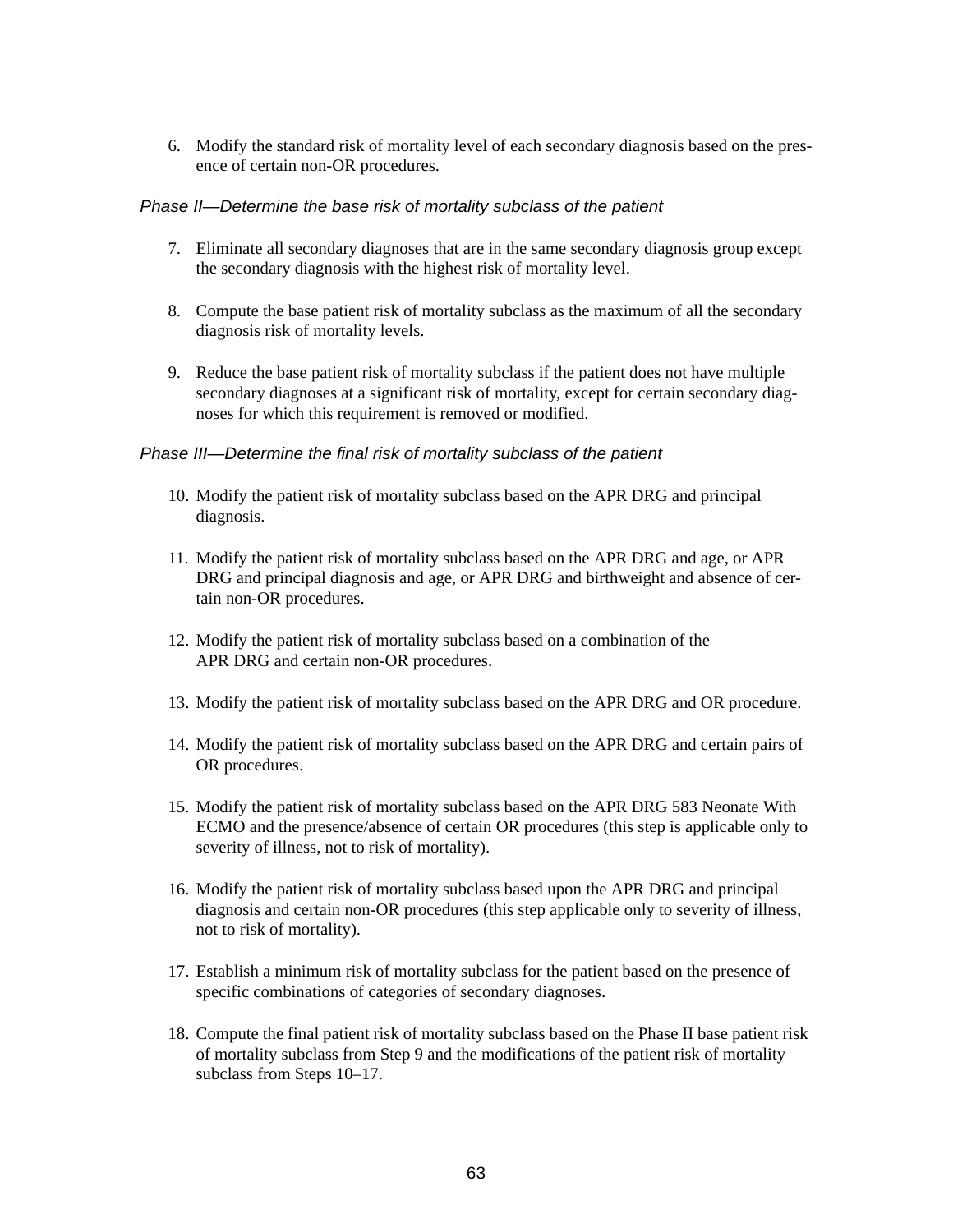## **Conclusion**

The APR DRGs form a clinically coherent set of severity of illness and risk of mortality adjusted patient groups. The APR DRGs are designed to describe the complete cross-section of patients seen in acute care hospitals.

Through APR DRGs, hospitals, consumers, payers, and regulators can gain an understanding of the patients being treated, the costs incurred, and, within reasonable limits, the services and outcomes expected. Through APR DRGs, areas for improvement in efficiency and areas with potential quality problems can be identified. The classification of patients into APR DRGs is constantly evolving. As the ICD-9-CM coding scheme changes or as medical technology or practice changes, the APR DRG definitions will continue to be updated to reflect these changes.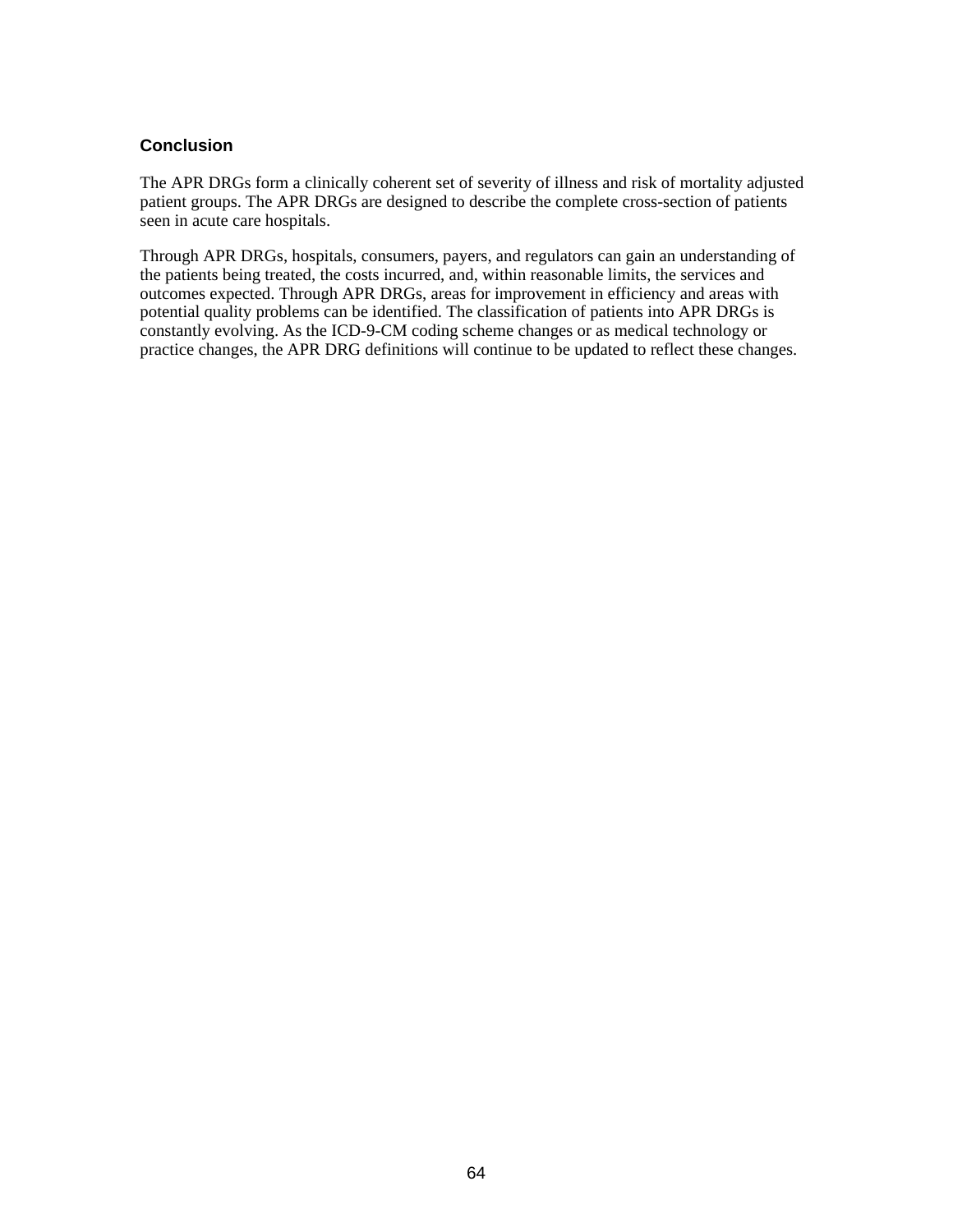# CHAPTER 3

# 3**Determination of Admission All Patient Refined Diagnosis Related Groups (APR DRGs)**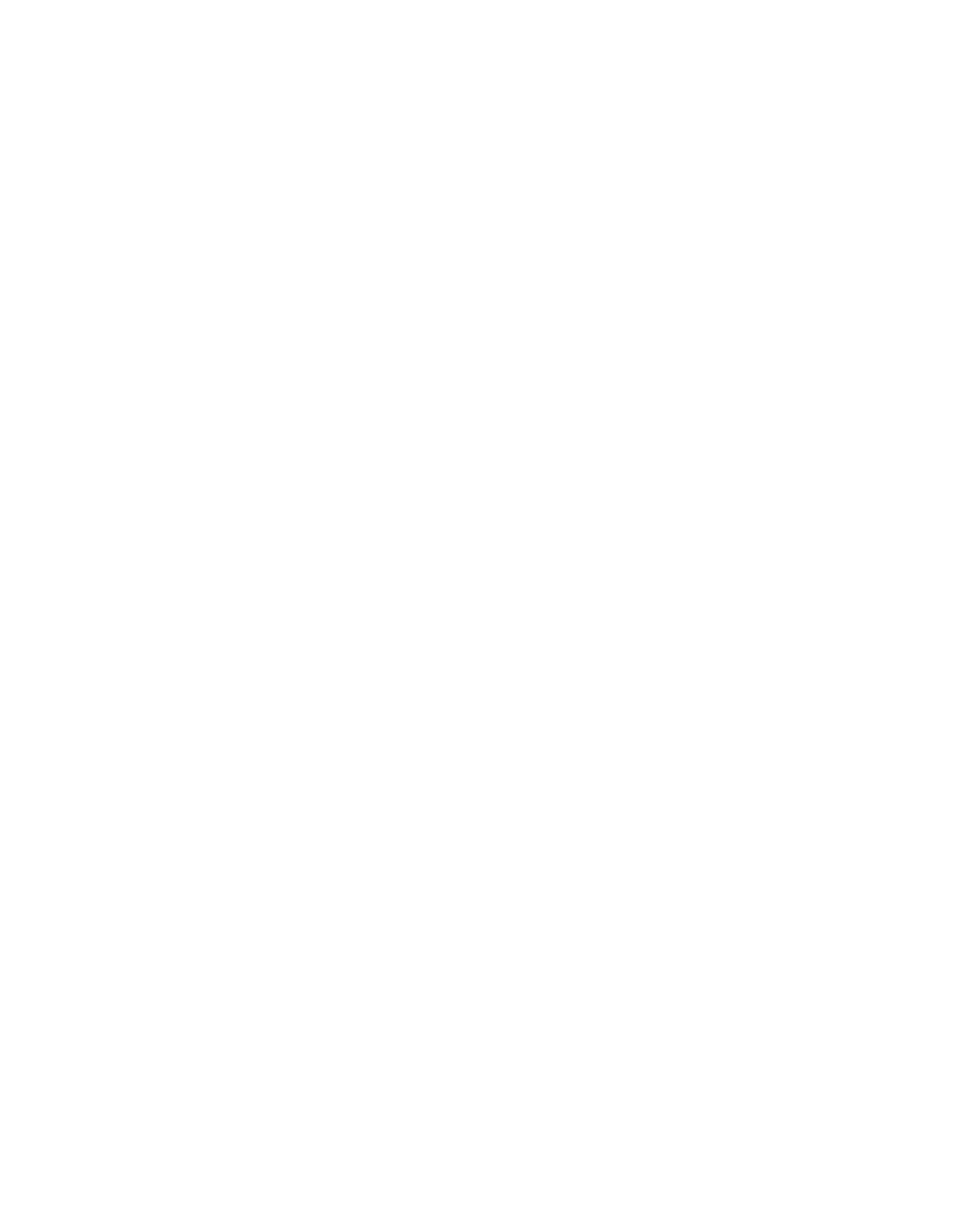## **DETERMINATION OF ADMISSION ALL PATIENT REFINED DRGS (APR DRGS)**

Hospitals report discharge diagnoses on the Medicare claim form that include diagnoses that were present on admission as well as diagnoses that develop post admission. As a result, the base APR DRG, severity of illness subclass and risk of mortality subclass represent the patients condition at the time of discharge and include the impact of conditions that developed during the hospital stay. The Deficit Reduction Omnibus Reconciliation Act of 2005 requires that hospital report a "present on admission" (POA) indicator for each diagnosis that specifics whether the diagnosis was present at the time of admission on all Medicare claims beginning in FY 2008. The states of New York and California have required a POA indicator be reported for all hospital discharges since the mid 1990's and numerous other states have begun mandating the reporting of the POA indicator for all hospital discharges. With the availability of the POA indicator an admission base APR DRG, severity of illness subclass and risk of mortality subclass can be assigned in addition to the discharge base APR DRG, severity of illness subclass and risk of mortality subclass. For some applications such as comparing inpatient complication rates, the use of the admission APR DRG is preferable to discharge APR DRG.

The assignment of the discharge APR DRG uses the diagnosis, procedures, age, sex and discharge status fields on the standard claim form. In addition to these variables, the assignment of the admission APR DRG requires the POA indicator for each diagnosis and the date each procedure is performed (or instead of the date the number of days after admissions that the procedure is performed).

The assignment of the admission base APR DRG, severity of illness subclass and risk of mortality subclass is accomplished through a seven step process that essentially eliminates certain diagnoses and procedures from consideration in the assignment of the APR DRG. The logic for assigning the base APR DRG, severity of illness subclass and risk of mortality subclass is identical for both the discharge and admission APR DRG. The one difference is that a reduced set of diagnoses and procedures are used to assign the admission APR DRG. The seven steps in admission APR DRG assignment essentially represent a preprocessing that limits the diagnoses and procedures passed to the standard APR DRG assignment logic. We have taken a strict approach to the determination of the secondary diagnoses that are passed to the admission APR DRG. Certain procedures are included in the admission APR DRG assignment only if they occur within a specified number of days after admission. We have taken a conservative approach to the determination of the procedures that are passed to the admission APR DRG. Unless the date of the procedure explicitly specifies that it did not occur within the specified number of days after admission, it will be included in the admission APR DRG.

The following seven steps determine the subset of diagnoses and procedures that will be used to assign the admission APR DRG.

## *1. Identify diagnoses present on admission.*

Using the POA indicator secondary diagnoses present on admission are identified. All secondary diagnoses present on admission are included in the assignment of the admission APR DRG.

### *2. Identify diagnoses always considered present on admission.*

Chronic disease (e.g., multiple sclerosis), malignancies and infections with long incubation periods (e.g., Lyme disease) are always considered present on admission. If the POA indicator identifies such secondary diagnoses as not present on admission, the POA indicator is presumed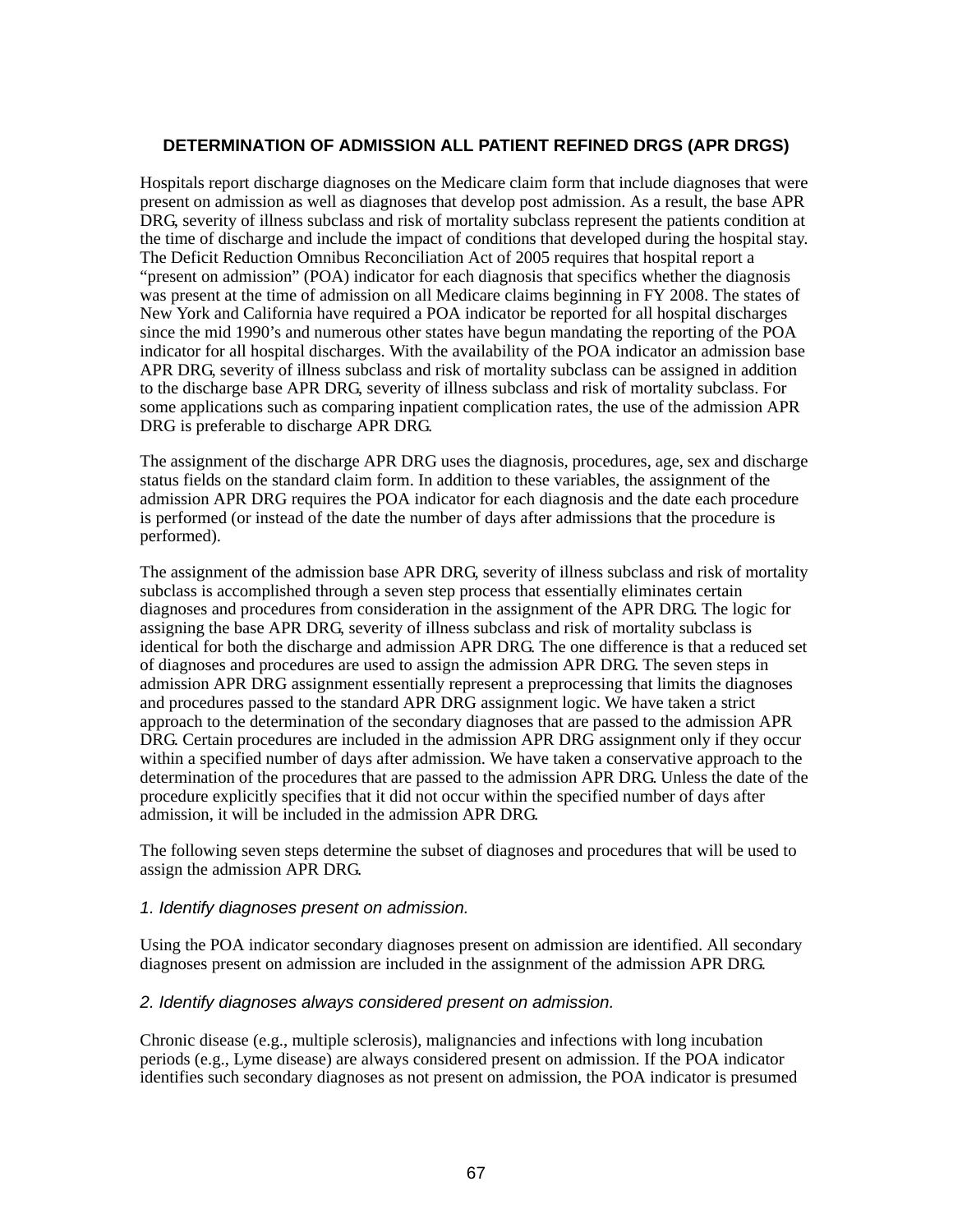to be reported in error and such secondary diagnoses are included in the assignment of the admission APR DRG.

## *3. Substitute underlying chronic disease for acute exacerbation of a chronic disease not present on admission.*

Coding rules for reporting the POA status of an acute exacerbation of a chronic disease (e.g., diabetic ketoacidosis) specify that the POA status is determined relative to the acute exacerbation (e.g., whether the ketoacidosis was present on admission) and not the underlying chronic disease. In ICD-9-CM the acute exacerbation and the underlying chronic disease are sometimes included in a single code. When a single ICD-9-CM code representing an acute exacerbation of an underlying chronic disease is reported as not POA, an ICD-9-CM code representing the chronic disease without an acute exacerbation (e.g., diabetes) is substituted for the acute exacerbation code. The substituted chronic disease code is included in the assignment of the admission APR DRG. The substitution of the chronic disease code allows the chronic disease to be taken into account in the assignment of the APR DRG while excluding the post admission acute exacerbation from the APR DRG assignment.

## *4. Include complication of care codes\* when present on admission.*

In the discharge APR DRG assignment ICD-9-CM codes for complications of care (e.g., instrument left in after a procedure) were assigned a default severity of illness and risk of mortality level of 1. With the incorporation of the POA indicator in APR DRG Version 26.1, a subset of the complication of care codes were assigned a default severity of illness and risk of mortality level greater than 1 (e.g., Foreign body left during procedure). If the complication of care code is present on admission, it is included in both the discharge and admission APR DRG assignment. If the complication of care code is not present on admission it is excluded from both the discharge and admission APR DRG assignment.

\* There are codes associated with extremely high mortality rates that will be treated within the logic in the same way as complication of care codes. Meaning, they are only included when calculating admission and discharge DRGs, and they are flagged as present on admission.

## *5. Use procedures to identify diagnoses present on admission.*

The occurrence of certain non OR procedures early in a patient's stay indicate that the diagnosis associated with the non OR procedure must have been present on admission or an extension of the patient's condition at the time of admission. For example, if acute renal failure is specified as not present on admission but dialysis was initiated within the first four days of stay, the acute renal failure is presumed to have been present on admission and is included in the assignment of the admission APR DRG.

### *6. Use length of stay to identify diagnoses present on admission.*

Certain diagnoses require an extended period of time to develop. For example, a patient must be hospitalized an extend period of time for a post admission decubitus ulcer to develop. For short length of stay patients diagnoses with long development periods will be considered present on admission. For example, for patients with a length of stay of four days or less, a decubitus ulcer specified as not present on admission is presumed to be in error and the decubitus ulcer is included in the assignment of the admission APR DRG.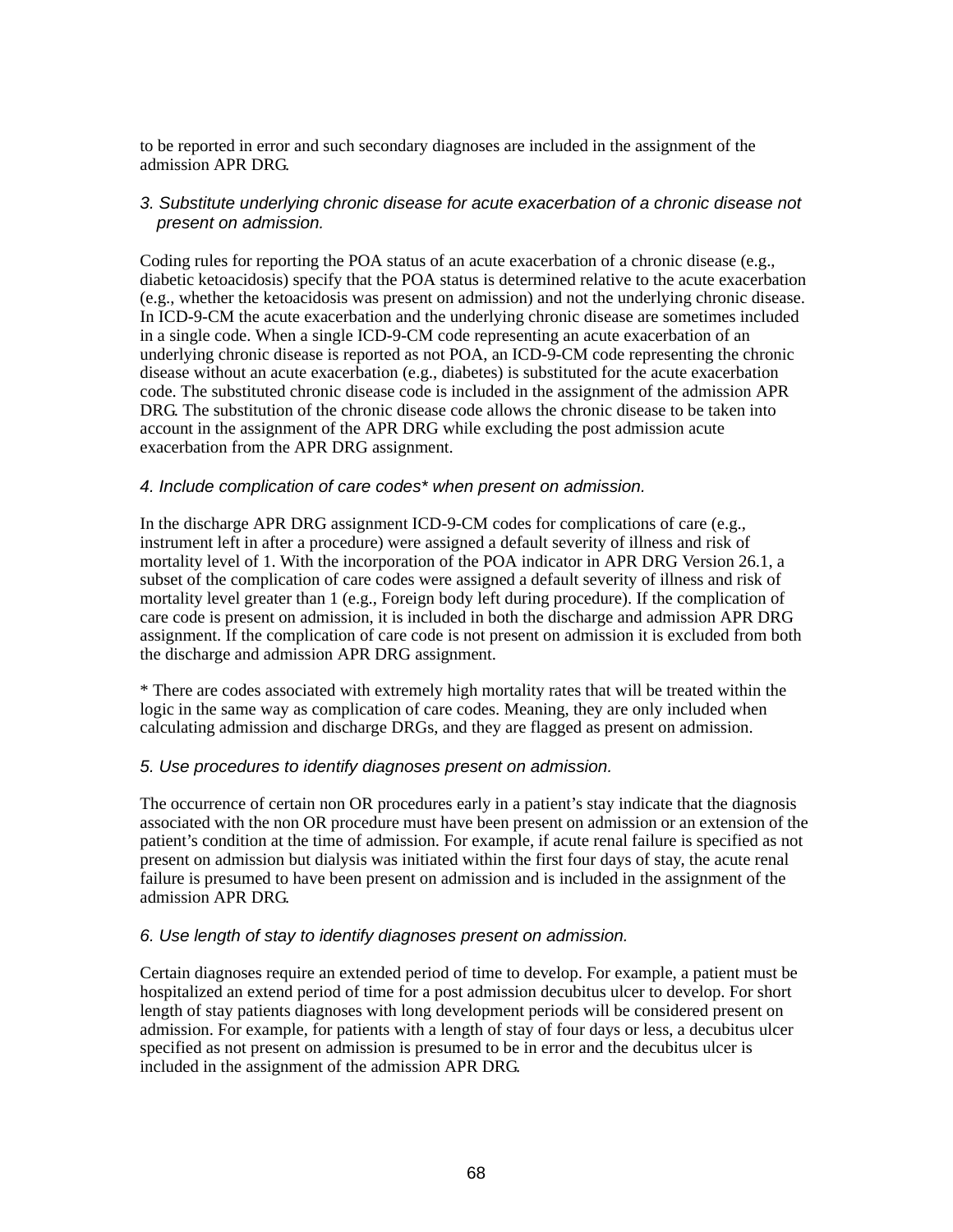## *7. Exclude certain OR and non OR procedures from the admission APR DRG assignment unless performed early in the stay.*

In general, OR and non OR are included in the assignment of the APR DRG. However, some OR and non OR procedures will not be included in the assignment of the APR DRG unless they are performed early in the hospital stay. In several of the steps in the APR DRG assignment logic, the performance of certain non OR procedures (e.g., mechanical ventilation) is used to increase the patients severity of illness or risk of mortality subclass. For assignment of the admission APR DRG these non OR procedures are only used if they are performed early in the patient's stay. For example, mechanical ventilation is only used in the assignment of the admission APR DRG if it is performed during the first two days of stay. Similarly, the OR procedures for repair of an obstetrical laceration are only used to assign the APR DRG if they are performed in the first two days of the hospital stay.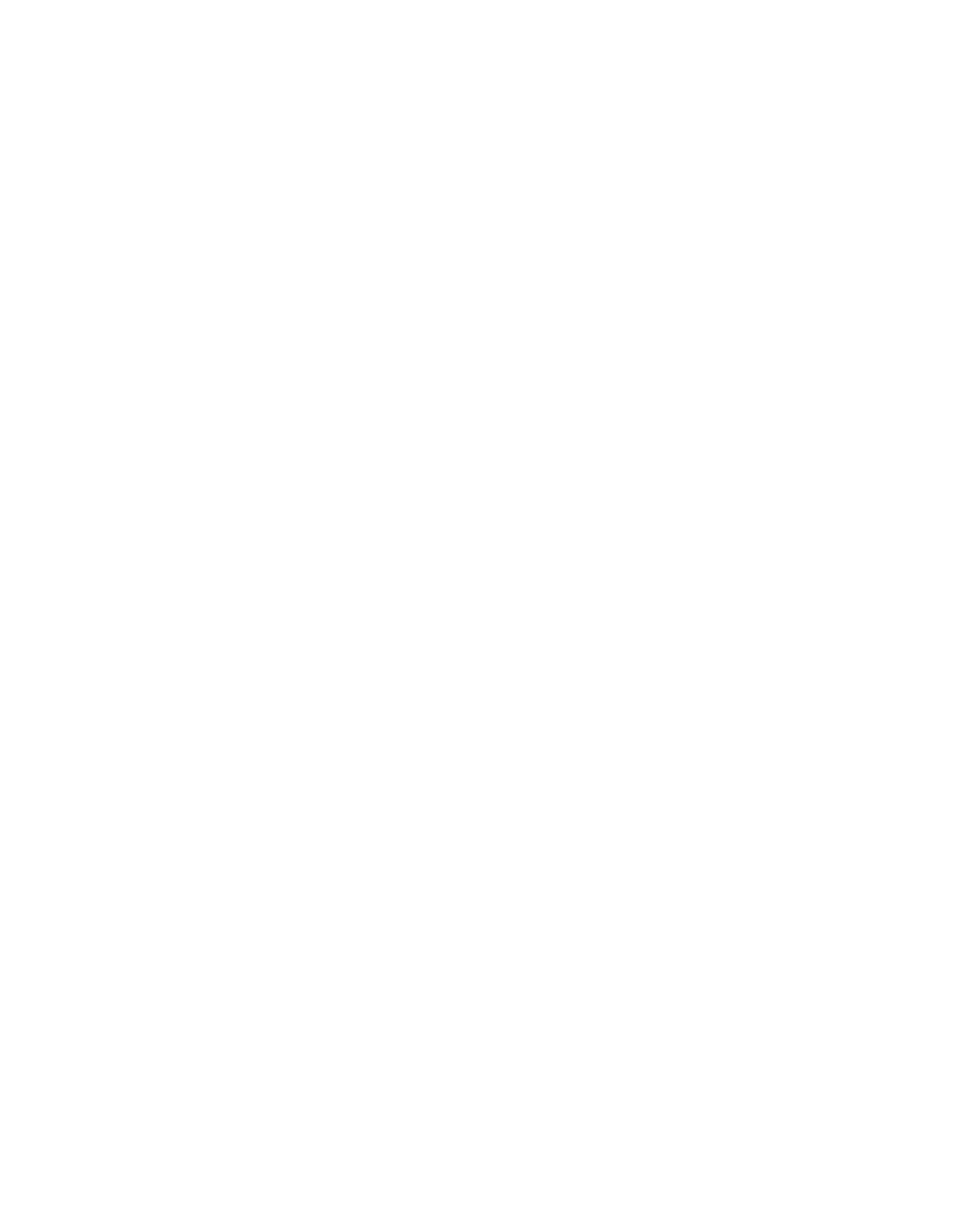# CHAPTER 4

4**Background and Explanation of Approach for Rerouting Logic in 3M™ All Patient Refined Diagnosis Related Groups (APR DRGs)**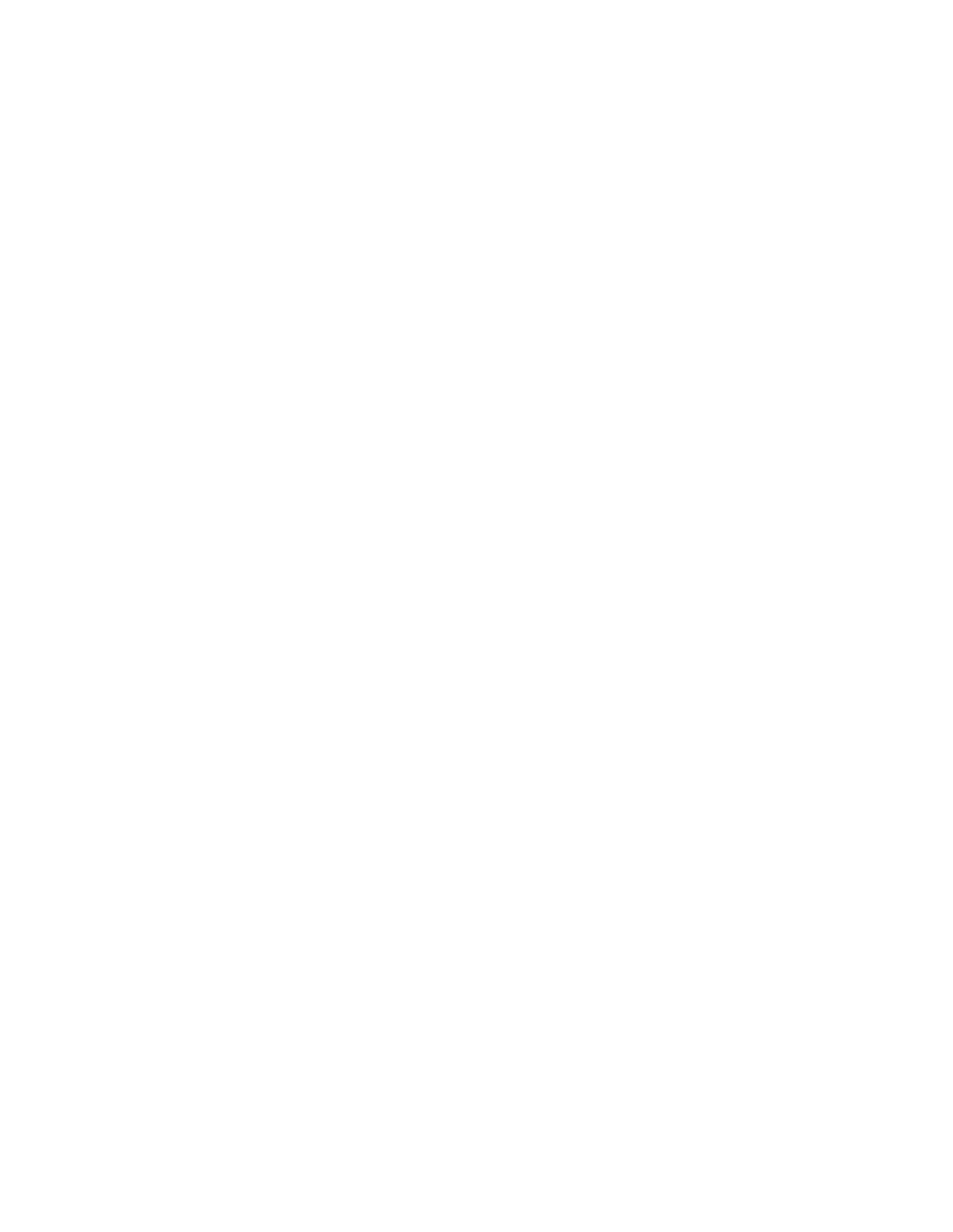# **BACKGROUND AND EXPLANATION OF APPROACH FOR REROUTING LOGIC**

## **Background**

The basic organizing approach to classification in the APR DRG system is to first assign a patient to a Major Diagnostic Group (MDC), based upon principal diagnosis, and then to a specific APR DRG category based upon principal diagnosis (if medical) or operating room procedure (if surgical). This works well in the vast majority of cases to categorize the patient into an MDC and APR DRG that most aptly describes the reason for the hospitalization.

There are several different kinds of situations, however, where the principal diagnosis (PDX) based approach, as the starting point for establishing the MDC and APR DRG, needs to be supplemented by additional information and logic to yield the most useful classification. One situation is where there is an overwhelming consideration that should take priority. This is handled by a Pre-MDC Assignment Logic, which is described in detail in chapter [2](#page-26-0) of the APR DRG Definitions Manual. The Pre-MDC Assignment Logic handles assignment to the major organ transplant APR DRGs, the neonatal MDC (based on age), the two tracheostomy APR DRGs, the Multiple Significant Trauma MDC, and the HIV MDC.

The other situation where the PDX-based starting point for APR DRG classification needs to be supplemented by additional information and logic, is where the PDX is overly broad or the sequencing of PDX and SDX is unclear, or in some instances the OR procedure is unclear. These are handled through what is referred to as APR DRG "rerouting logic." This is the logic that considers secondary diagnoses, procedures and sometimes age, most often in conjunction with the PDX, to clarify the reason for the hospitalization. The rerouting logic either reassigns the patient to a new APR DRG within the same MDC (Within MDC Rerouting) or to a new MDC and APR DRG (Across MDC Rerouting).

These situations are not unique to the APR DRG classification system. They represent ambiguities that confront any DRG classification system. What is unique to the APR DRG classification system is the rerouting logic developed to assign these patients to the most appropriate and useful category. Version 20.0 of the APR DRG system incorporated a number of updates to the previously existing Within MDC Reroutings and introduced for the first time, Across MDC Reroutings.

Following is a description of the need for APR DRG rerouting logic, an explanation of the methodology for the APR DRG reroutings, and a set of detailed examples of Within MDC Reroutings and Across MDC Reroutings. Also included is a table summarizing all of the APR DRG reroutings. For code level specifications, please see the full version 31.0 APR DRG Definitions Manual.

## *Need for APR DRG Rerouting Logic*

Within MDC Reroutings: This is the situation where the PDX provides sufficient information for MDC assignment but does not provide sufficient information for assignment to the most appropriate DRG. It also includes the situation where the OR procedure is unclear. For example:

 The PDX provides no information about the patient's health status but the SDXs do. For example, the V3000–V3921 live newborn codes accurately describe the reason for admission to the hospital (being born), but provide no information as to whether the neonate has any medical problems. To assign these patients to a meaningful APR DRG, it is necessary to examine the SDXs for various possible problems and to create a hierarchy amongst these problems in the event the neonate has multiple problems.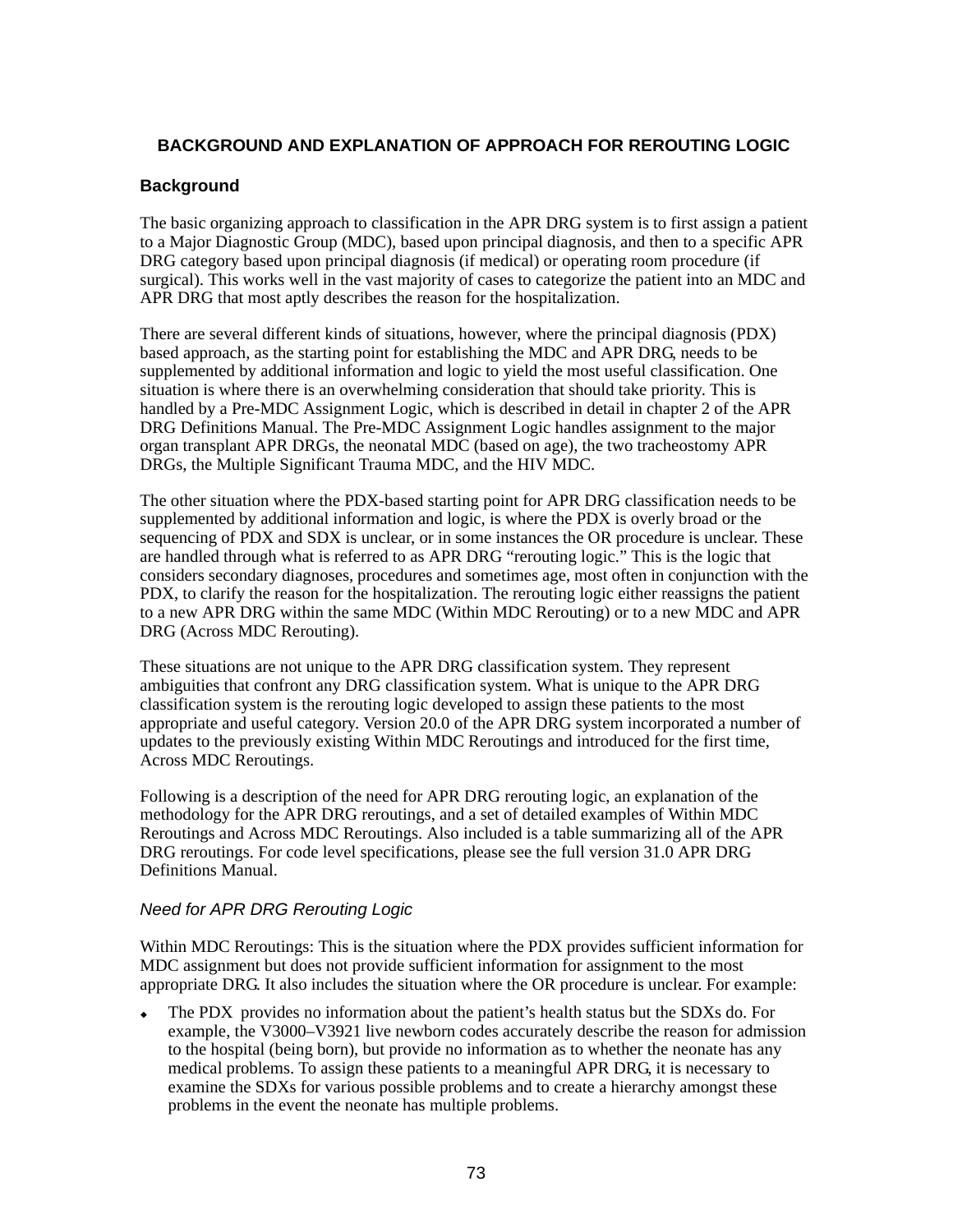- The PDX is imprecise but Age clarifies. For example, PDX aftercare not elsewhere classified and Age < 90 days clarifies that the admission is for neonatal aftercare.
- There is ambiguity in sequencing of PDX and SDX, but either way the same patient is being described. For example, PDX pneumonia and SDX cystic fibrosis.
- A symptom code has been missequenced as the PDX. For example, PDX chest pain and SDX angina pectoris or coronary atherosclerosis.
- The OR procedure is imprecise but the PDX clarifies. For example, bone ostectomy not elsewhere classified (includes vertebra) and PDX back/neck disorder clarifies that the patient would better be assigned to an APR DRG for other back/neck procedures than other musculoskeletal procedures.

Across MDC Reroutings: This is the situation where the PDX does not provide sufficient information for assignment to either the most appropriate MDC or APR DRG. This includes many of the same PDX ambiguities as the Within MDC Reroutings except that the PDX ambiguity affects MDC assignment as well as APR DRG assignment. For example:

- The PDX describes body system more broadly than the MDCs of the APR DRG system. For example, PDX 9961 mechanical complication of other vascular devices (MDC 5) includes both peripheral vascular devices (MDC 5) and renal dialysis shunt (MDC 11).
- The PDX does not describe the specific body system manifestation. For example, PDX 25080–25083 diabetes with manifestations not elsewhere classified (MDC 10) includes manifestations that affect other body systems—skin ulcer (MDC 9), bone involvement in other diseases (MDC 8), and osteomyelitis (MDC 8).
- The sequencing of PDX and SDX is ambiguous. For example, PDX hypovolemia (MDC 10) and SDX gastroenteritis (MDC 6). This is fundamentally a gastroenteritis patient with hypovolemia (dehydration), which is common to patients hospitalized for gastroenteritis.
- A symptom code is missequenced as the PDX. For example, PDX fever (MDC 18) and SDX agranulocytosis/neutropenia (MDC 16). Another example is PDX pulmonary edema (MDC 4) and SDX congestive heart failure (MDC 5).
- The PDX spans several MDCs but the OR procedure differentiates. For example, PDX abdominal pain (MDC 6) and hepatobiliary OR procedure (MDC 7).
- The PDX or the PDX and SDX together identify that the patient has diabetes with circulatory (MDC 5) and possibly other related manifestations (MDCs 1, 8, 9) and the patient receives a lower limb or toe amputation procedure. This is the most frequent and important surgical rerouting.

To explain this last example further, diabetes is a complex disease with many manifestations, several of which relate to the possible need for lower limb or toe amputation. These patients may be admitted with many different principal diagnoses, including diabetes with circulatory manifestation, diabetes with neuropathy, or diabetes with manifestations not elsewhere classified (includes skin ulcer, bone involvement in other disease, and osteomyelitis). They may also be admitted with principal diagnoses of peripheral vascular disease, gangrene, skin ulcer, or osteomyelitis and a secondary diagnosis of diabetes. All of these patients who receive a lower limb or toe amputation and who do not have another more defining surgical procedure (e.g., major cardiovascular procedure) are clinically similar patients and it is more helpful to group them together than to let them be dispersed across different MDCs and APR DRGs.

Following is a further description of the methodology for the APR DRG reroutings. All of the reroutings have the same objective, to group together clinically similar patients. The exact logic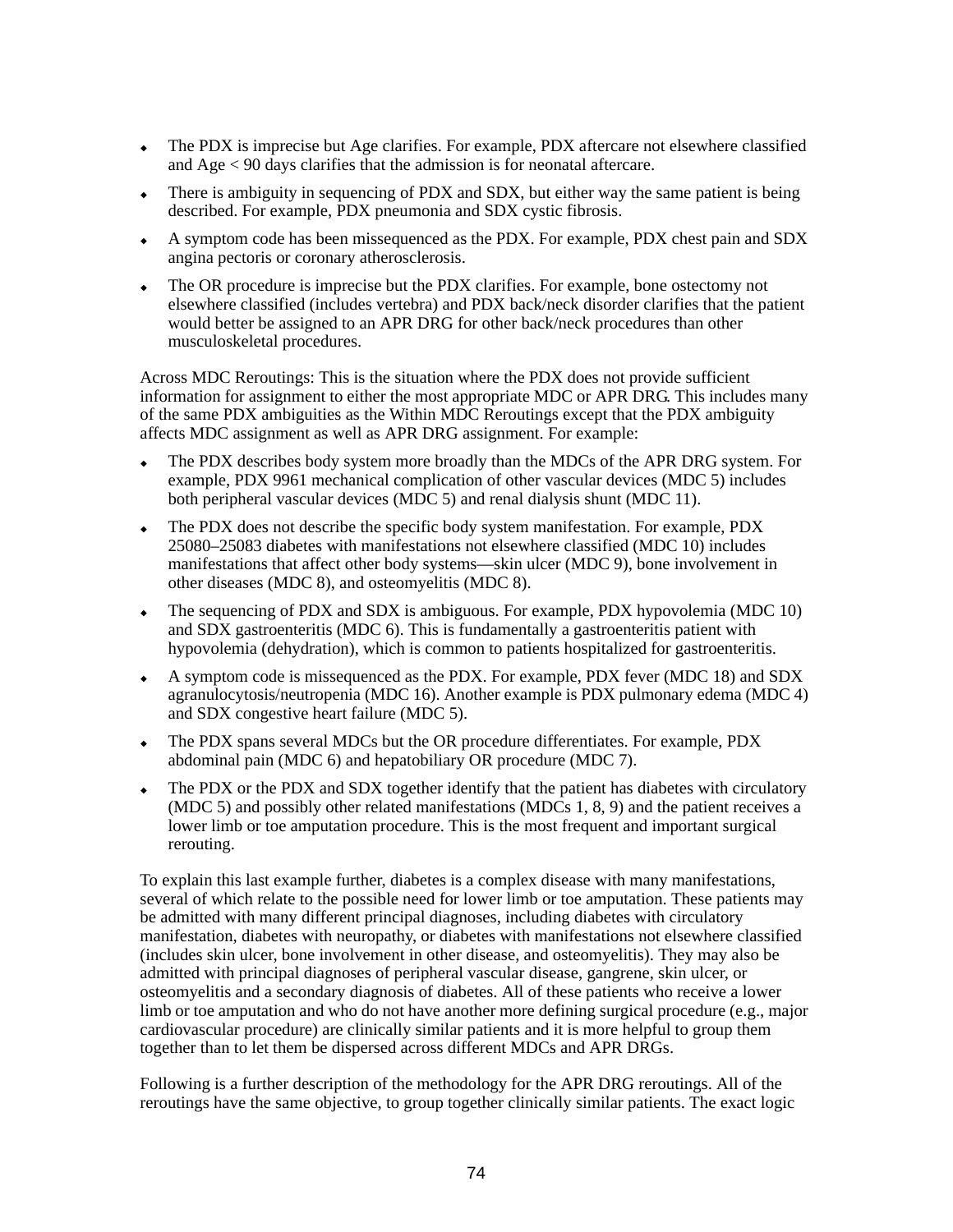and technical details vary from one rerouting to another. To make the reroutings easier to understand they are organized into various types or a typology.

## *Methodology for APR DRG Rerouting Logic*

As identified earlier, the assignment of patients to an MDC is usually very straightforward based upon the PDX. Likewise, the assignment to an APR DRG is usually straightforward based upon the PDX for medical patients and OR procedure for surgical patients. Occasionally, the surgical APR DRGs split into separate categories based upon PDX or non-OR procedure.

There are situations however, where it is necessary to consider several different factors together to assign the patient to the most appropriate and useful MDC and APR DRG. There are five different factors considered for this: PDX, SDX, OR procedure, non-OR procedure, and age. The entire logic and specifications for the APR DRG reroutings contain three elements:

- 1. Whether the rerouting applies within MDC or across MDCs;
- 2. The combination of factors that define the rerouting;
- 3. Whether there is any special handling of SDXs, specifically, any resequencing of SDX and PDX for grouping purposes.

There are ten specific combinations of factors introduced in the version 20.0 APR DRG rerouting logic. Some are very similar to each other, but are technically different. The most frequently used combination of factors is #1, PDX or SDX and Medical. This means a diagnosis, whether recorded as PDX or SDX, determines the APR DRG category assignment for medical patients. This logic existed in version 15.0 APR DRGs for APR DRGs in MDCs 4, 15, 20, and 24. Version 15.0 APR DRGs also contained one instance of #7, PDX and SDX and Medical (PDX head trauma and SDX head trauma with coma > 1 hour or hemorrhage) and a surgical rerouting for certain MDC 11 patients receiving a prostate procedure for benign prostatic hypertrophy. All the rest of the combinations of factors were new for version 20.0 APR DRGs.

- 0 PDX or SDX and Medical
- 1 PDX and Age and Medical
- 2 PDX and Non-OR Procedure and Medical
- 3 PDX and OR Procedure (and other OR procedures allowed if lower in MDC surgical hierarchy)
- 4 PDX and Only OR Procedure Except Related OR Procedures
- 5 SDX and OR Procedure (and any other OR procedures are allowed)
- 6 DX and SDX and Medical
- 7 DX and SDX and Either Surgical/Medical
- 8 PDX and SDX and Only OR Procedure Except Related OR Procedures
- 9 PDX and SDX and Only OR Procedure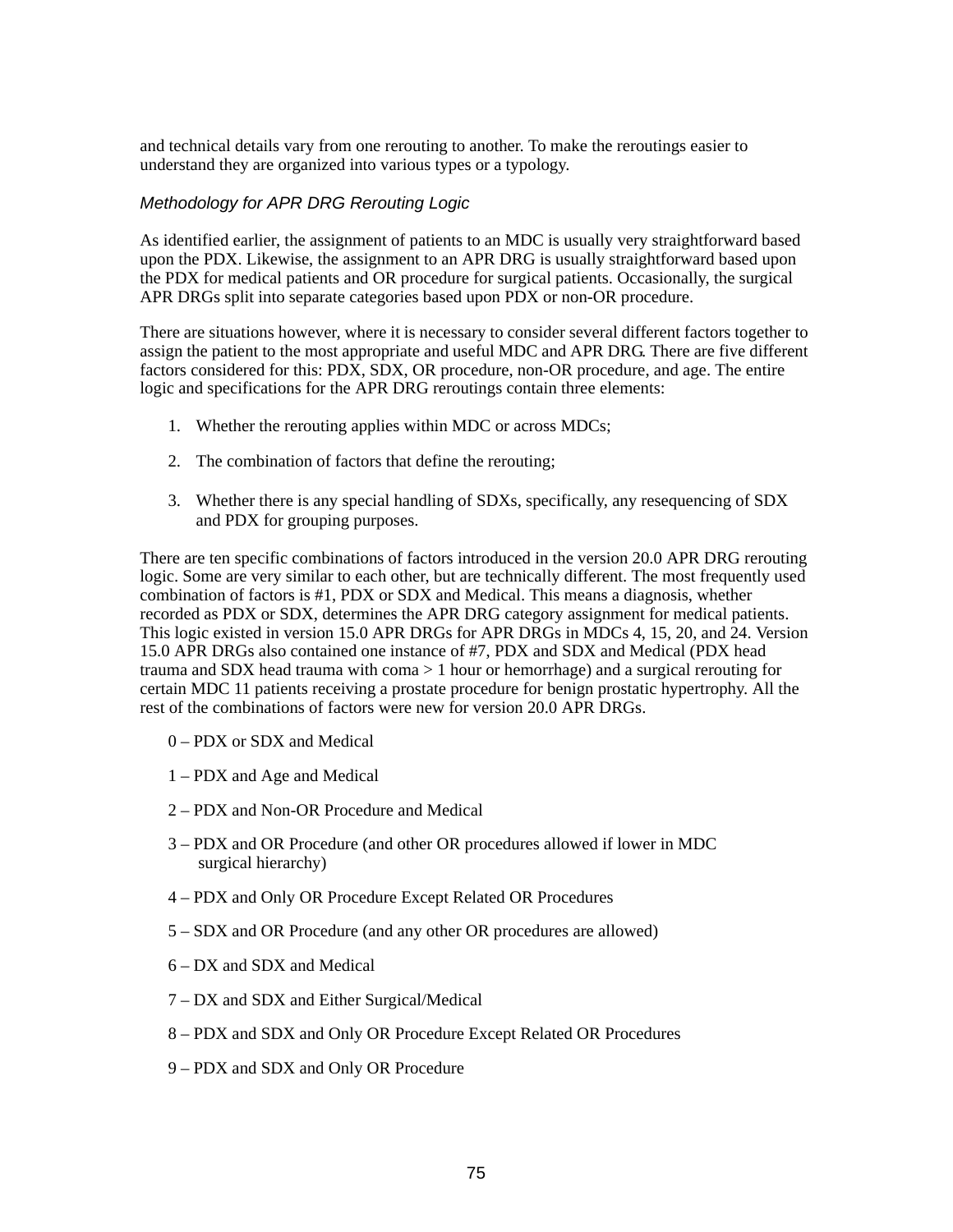There are fundamentally two ways that SDXs are used as part of the rerouting logic. One way is for the SDX to clarify the PDX. The APR DRG grouper uses the clarifying information of the SDX to reassign the patient to a new APR DRG, but does not, for grouping purposes, alter the sequence of PDX and SDX. This can be done within or across MDCs. An example of a Within MDC Rerouting is PDX liver disease and SDX alcoholic liver disease, clarifying that the patient should be assigned to APR DRG 280 Alcoholic Liver Disease. An example of an Across MDC Rerouting is PDX complication of other vascular device (includes both peripheral vascular devices and renal dialysis shunt) and SDX renal failure (without heart failure) clarifying that the patient should be reassigned to MDC 11 (Diseases & Disorders of the Kidney & Urinary Tract), APR DRG 466 Malfunction, Reaction, Complication of Genitourinary Device or Procedure.

The second way the SDXs are used as part of the rerouting logic is to function as the PDX for APR DRG grouping purposes. There are two ways that the APR DRG system implements this: one way for Within MDC Reroutings and another way for Across MDC Reroutings. These are technically different approaches but accomplish the same end result.

In the instance of Within MDC Reroutings, the technical approach is for the APR DRG grouper to reassign the patient to a new APR DRG and then resequence the SDX as PDX for Severity of Illness (SOI) and Risk of Mortality (ROM) purposes. For example, a patient with a PDX of chest pain and an SDX of angina pectoris is reassigned from DRG 203 Chest Pain to DRG 198 Angina Pectoris and Coronary Atherosclerosis, and since the SDX of angina pectoris drove the APR DRG assignment, it is resequenced as the PDX for the subsequent steps of assigning SOI and ROM levels. This prevents angina pectoris from contributing as a redundant SDX to the SOI and ROM levels.

In the instance of Across MDC Reroutings, the technical approach is for the APR DRG grouper to resequence the PDX and SDX as its first action step and then proceed through all of its regular steps—MDC assignment, APR DRG assignment, and SOI and ROM level assignment. For example, if a patient has a PDX of hypovolemia (dehydration) and an SDX of gastroenteritis, the APR DRG grouper resequences the PDX and SDX so that gastroenteritis becomes the PDX and the patient is assigned to MDC 6 (Diseases & Disorders of the Digestive System) and to the appropriate APR DRG per the logic and specifications of MDC 6. Since gastroenteritis is already resequenced as the PDX, it will not contribute as a redundant SDX to the SOI and ROM levels. Hypovolemia, which is resequenced as the SDX, would contribute to the SOI and ROM levels if judged to be a significant comorbidity or complication by the APR DRG system (which, in this case it is not).

Note, the sequencing of PDX and SDX on the patient discharge record is not altered by any of these resequencing processes. Rather, the APR DRG grouper is redesignating PDX and SDX for specified steps that are part of its logic. In the example of PDX hypovolemia and SDX gastroenteritis, the APR DRG grouper resequences PDX and SDX for grouping purposes, but when users examine their own discharge records, hypovolemia will still be the principal diagnosis. This also means that when users examine their patients in MDC 6 (Diseases  $\&$ Disorders of the Digestive System) and especially APR DRG 249 Non-Bacterial Gastroenteritis, Nausea & Vomiting, some of the patients will have a PDX of hypovolemia, which is ordinarily assigned to MDC 10 (Endocrine, Nutritional & Metabolic Diseases and Disorders).

Following is a list that summarizes the different types of logic used for the APR DRG reroutings. There are three characters to the APR DRG rerouting type number. Each character captures the following aspects of the rerouting logic: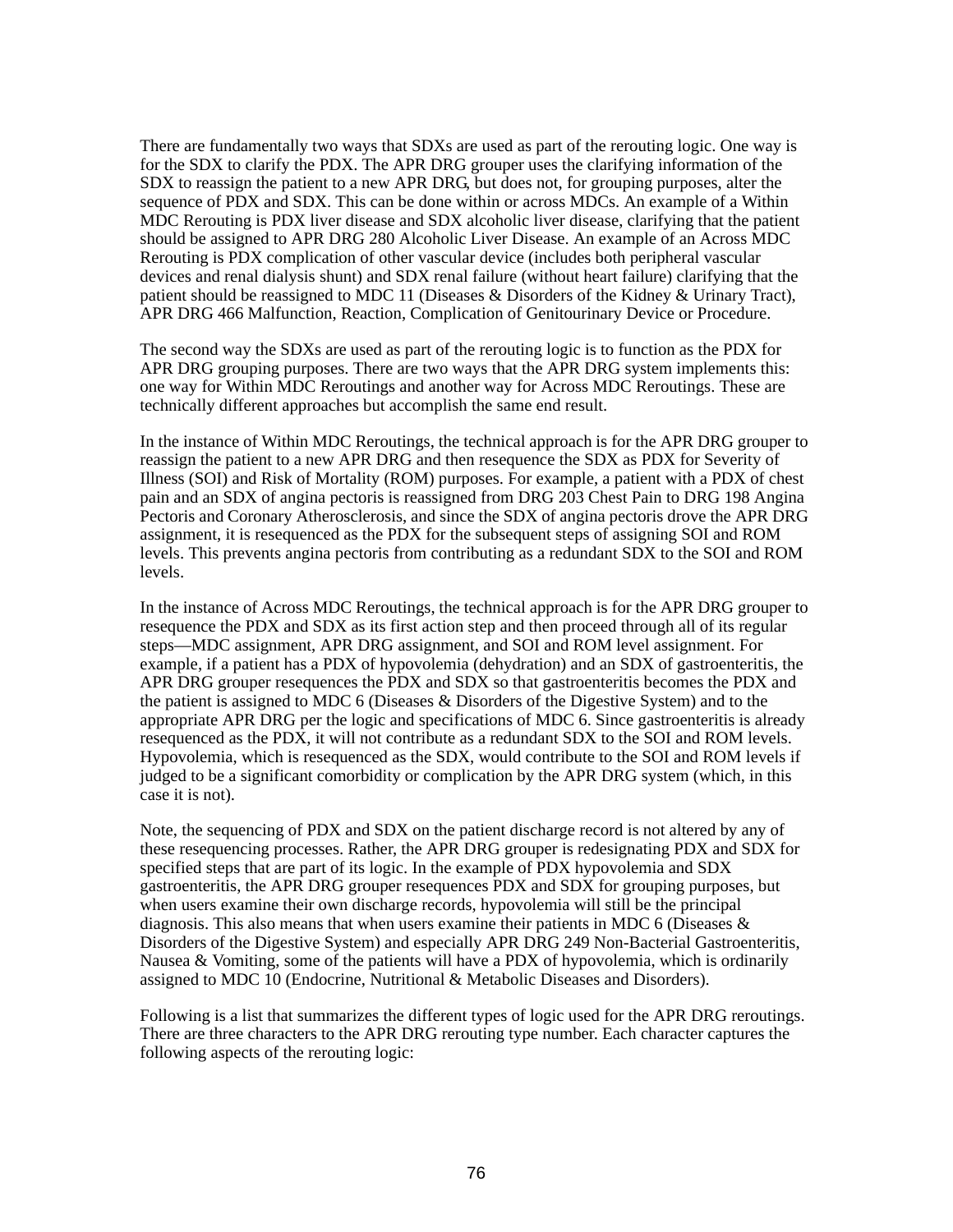- The first character refers to whether the rerouting occurs within or across MDCs.
	- $W =$  Within MDC Rerouting
	- $A$  = Across MDC Rerouting
- The second character refers to the combination of diagnostic, procedure and demographic factors used in rerouting (values 0–9 described earlier).
- The third character refers to special handling of SDXs, if any.
	- $P$  = Resequence SDX as PDX for new APR DRG assignment and SOI/ROM purposes.
	- S= Resequence SDX as PDX for SOI/ROM purposes (after assignment to new APR DRG).
	- $X = SDX$  clarifies PDX; no special handling of SDX needed. Type C also includes where Age or Procedure clarify the APR DRG assignment.

| <b>Type</b>      | Within or<br><b>Across MDC</b> | <b>Combination of Factors</b>                                                                    | <b>Special Handling of SDXs</b>                   |
|------------------|--------------------------------|--------------------------------------------------------------------------------------------------|---------------------------------------------------|
| <b>WOS</b>       | Within MDC                     | PDX or SDX and Medical                                                                           | Resequence SDX as PDX for<br>SOI/ROM.             |
| W1X              | Within MDC                     | PDX and Age and Medical                                                                          |                                                   |
| W3X              | Within MDC                     | PDX and OR Procedure (and other OR<br>procedures lower in MDC surgical<br>hierarchy are allowed) |                                                   |
| W <sub>6</sub> S | Within MDC                     | PDX and SDX and Medical                                                                          | Resequence SDX as PDX for<br>SOI/ROM.             |
| W6X              | Within MDC                     | PDX and SDX and Medical                                                                          | SDX clarifies PDX; no special<br>handling needed. |
| A2X              | Across MDC                     | PDX and Non-OR Procedure                                                                         |                                                   |
| A3X              | Across MDC                     | PDX and OR Procedure (and other OR<br>procedures lower in MDC surgical<br>hierarchy are allowed) |                                                   |
| A4X              | Across MDC                     | PDX and Only OR Procedure Except<br><b>Related OR Procedures</b>                                 |                                                   |
| A5X              | Across MDC                     | SDX and OR Procedure (and any other<br>OR procedures are allowed)                                |                                                   |
| A6P              | Across MDC                     | PDX and SDX and Medical                                                                          | Resequence SDX as PDX.                            |
| A6X              | Across MDC                     | PDX and SDX and Medical                                                                          | SDX clarifies PDX; no special<br>handling needed. |
| A7P              | Across MDC                     | PDX and SDX and Surg/Med                                                                         | Resequence SDX as PDX.                            |
| A8P              | Across MDC                     | PDX and SDX and Only OR Procedure<br><b>Except Related OR Procedures</b>                         | Resequence SDX as PDX.                            |
| A <sub>9</sub> P | Across MDC                     | PDX and SDX and Only OR Procedure                                                                | Resequence SDX as PDX.                            |

The rerouting type numbers have no special significance in and of themselves. They are just a way to organize and explain the three elements to APR DRG rerouting logic. The best way to fully understand the APR DRG rerouting is to review specific examples.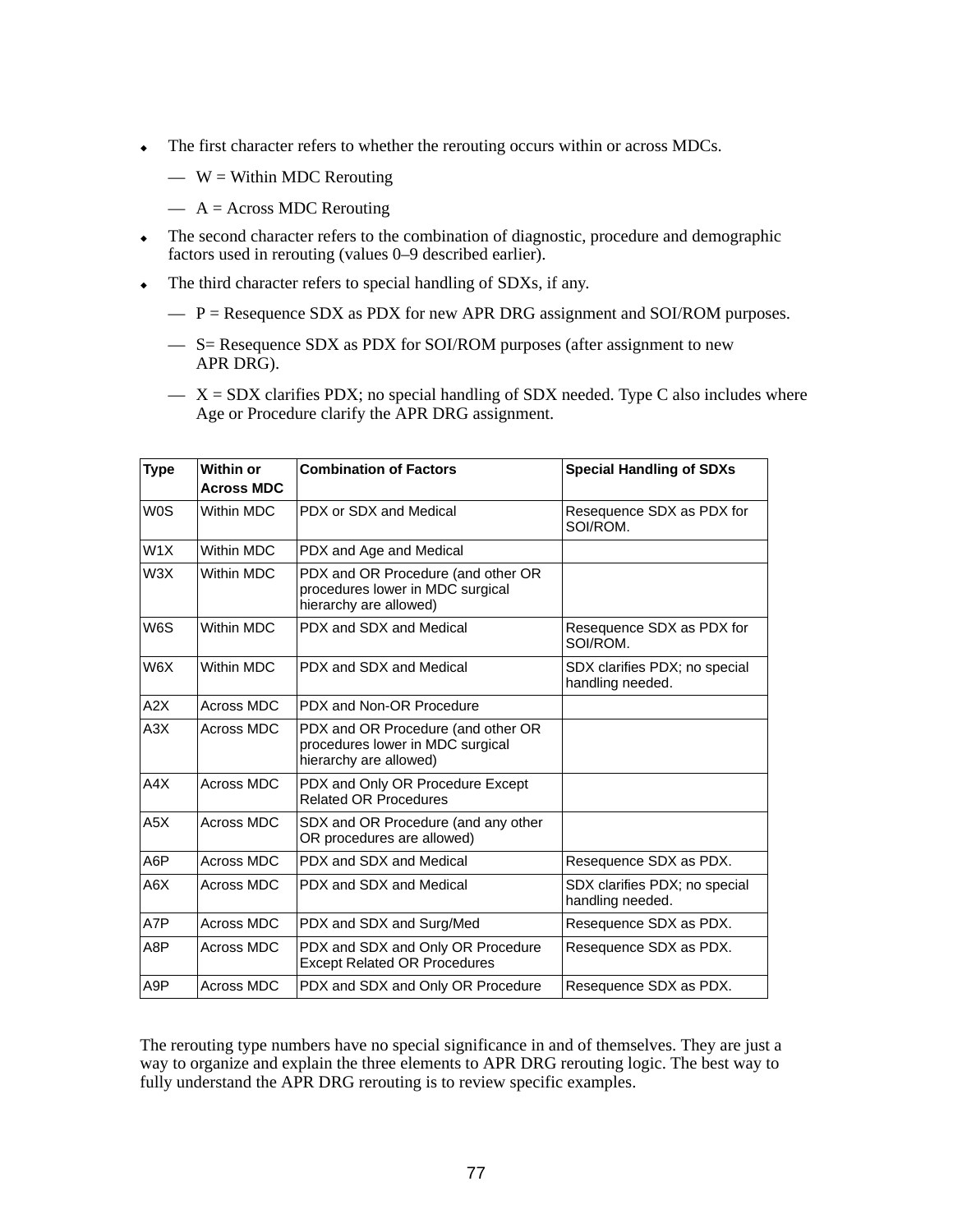Following are detailed examples of all of these different types of APR DRG reroutings. The examples illustrate the specific rerouting approach and logic used. For full code level specifications, please see the full version 31.0 APR DRG Definitions Manual.

## *Detailed Examples of Within MDC Reroutings:*

**W0S:** PDX or SDX and Medical  $\rightarrow$  Occurrence of specified diagnosis as either PDX or SDX determines APR DRG assignment within same MDC in accordance with medical APR DRG hierarchies for that MDC; since the specified diagnosis defines the APR DRG, it is resequenced as the PDX for SOI/ROM purposes regardless of whether it is recorded as PDX or SDX.

This is the most frequently used rerouting logic and existed in version 15.0 of the APR DRGs. It affects the following types of patients: MDC 4 cystic fibrosis patients and bronchoplumonary dysplasia patients; many MDC 15 medical neonatal APR DRGs; all MDC 20 alcohol and substance abuse APR DRGs; and all MDC 24 HIV APR DRGs. Examples are provided for each of these areas.

- If medical patient in MDC 4 (Diseases & Disorders of the Respiratory System) other than those with mechanical ventilation 96+ hours has a PDX or SDX of cystic fibrosis, then assign patient to APR DRG 131 Cystic Fibrosis and rescreens cystic fibrosis as the PDX for SOI/ROM purposes unless the patient has another PDX or SDX that is higher in the MDC 4 medical hierarchy. (Note, APR DRG 132 Bronchopulmonary Dysplasia is the only other MDC 4 APR DRG defined this way and it is lower in the MDC 4 medical hierarchy).
- If medical patient in MDC 15 (Newborns & Other Neonates with Conditions Originating in the Perinatal Period) is  $> 2,499$  grams and has a PDX or SDX from a list of congenital/ perinatal infections, then assign patient to APR DRG 636 Neon BWT > 2499G W Congenital/Perinatal Infection and resequence the congenital/perinatal infection diagnosis as the PDX for SOI/ROM purposes unless the patient has a PDX or SDX that is higher in the MDC 15 medical hierarchy (e.g., major anomaly, respiratory distress syndrome).
- If medical patient in MDC 20 (Alcohol/Drug Use & Alcohol/Drug Induced Organic Mental Disorders) has a PDX or SDX from a list of cocaine abuse diagnoses, then assign patient to APR DRG 774 Cocaine Abuse & Dependence and resequence the cocaine abuse diagnosis as the PDX for SOI/ROM purposes unless there is a PDX or SDX higher in the MDC 20 medical hierarchy (e.g., opioid abuse). MDC 20 patients are often admitted for multiple alcohol and drug abuse problems and so patients are assigned to a specific APR DRG based upon a pre-existing medical hierarchy that examines all principal and secondary diagnoses.
- If medical patient in MDC 24 (Human Immunodeficiency Virus Infections) has a PDX of major HIV related condition and SDX of HIV Infection, then assign patient to APR DRG 892 HIV With Major HIV Related Condition and resequence HIV Infection as the PDX for SOI/ROM purposes. The sequencing of PDX and SDX for HIV patients is somewhat ambiguous and so this approach assures consistency in assignment to APR DRG category and SOI/ROM levels.

Note, if there exists more than one secondary diagnosis from the specified diagnosis list for this type of rerouting logic, then the APR DRG system provides additional selection logic for designation of the PDX for SOI/ROM purposes. The selection logic is specific to each APR DRG. In most instances, the logic selects the diagnosis with the highest severity level to capture the PDX that most fully describes the reason for hospitalization, e.g., intermediate coronary syndrome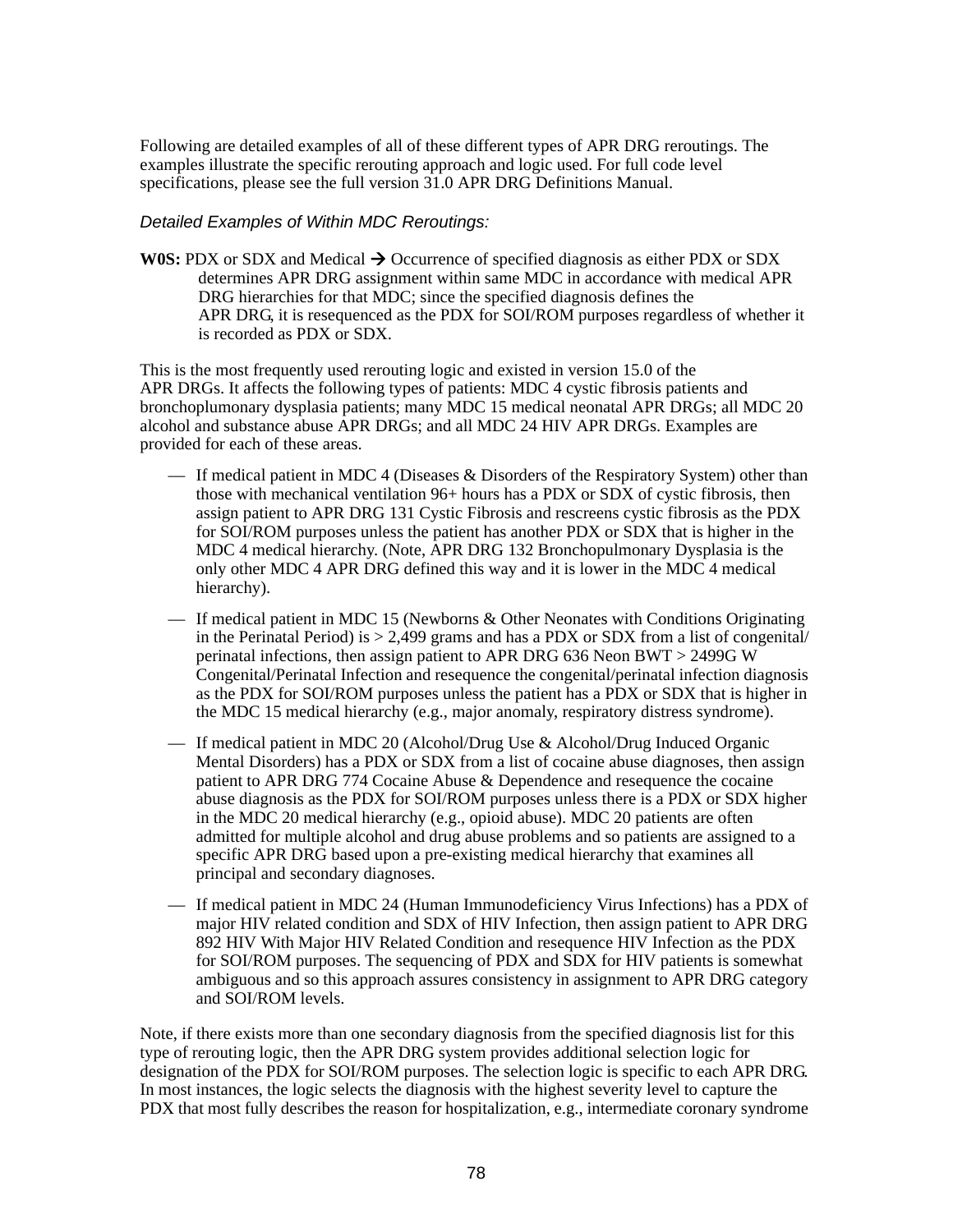(unstable angina) would be selected over coronary atherosclerosis NOS. The main exception to this approach is MDC 15 (Newborns & Other Neonates with Conditions Originating in the Perinatal Period) APR DRGs. These APR DRGs tend to be defined more broadly and can include patients with multiple problems at birth. In order to ensure that neonates with multiple problems have their most serious problems considered in the SOI/ROM algorithms, the diagnosis with the lowest severity is selected as the designated PDX (e.g., neonate with multiple anomalies).

- **W1X:** PDX and Age and Medical  $\rightarrow$  Age clarifies PDX and assignment to new APR DRG within same MDC.
	- If medical patient in MDC 23 (Rehabilitation, Aftercare, Other Factors Influencing Health Status & Other Health Service Contacts) has PDX Aftercare NEC and Age < 90 days, then assign patient to APR DRG 863 Neonatal Aftercare instead of APR DRG 862 Other Aftercare & Convalescence.
- **W3X:** PDX and OR Procedure  $\rightarrow$  PDX and OR Procedure together clarify APR DRG assignment within same MDC in accordance with the MDC's surgical hierarchy.
	- If surgical patient in MDC 8 (Diseases & Disorders of the Musculoskeletal System and Connective Tissue) has a PDX of back/neck disorder and one of a designated set of musculoskeletal procedures not elsewhere classified (which includes back procedures), then reassign patient to APR DRG 310 Intervertebral Disc Excision & Decompression unless the patient has another OR procedure that is higher in the MDC 8 surgical hierarchy.
- **W6S: PDX and SDX and Medical → Occurrence of PDX-SDX determines APR DRG** assignment within same MDC; since the SDX is primarily responsible for the APR DRG assignment, it is resequenced as the PDX for SOI/ROM purposes.
	- If a medical patient in MDC 1 (Diseases & Disorders of the Nervous System) has a PDX of head trauma and an SDX of head trauma with coma >1 hour or hemorrhage, then assign patient to APR DRG 55 Head Trauma W Coma >1 Hour or Hemorrhage and resequence the SDX of head trauma with coma >1 hour or hemorrhage as the PDX for SOI/ROM purposes.
	- If medical patient in MDC 5 (Diseases & Disorders of the Circulatory System) has a PDX of angina pectoris, coronary atherosclerosis or chest pain, and an SDX of acute myocardial infarct, then assign to APR DRG 190 Acute Myocardial Infarct instead of APR DRG 198 Angina Pectoris & Coronary Atherosclerosis or APR DRG 203 Chest Pain, and resequence the acute myocardial infarct as the PDX for SOI/ROM purposes.
	- If medical patient in MDC 5 (Diseases & Disorders of the Circulatory System) has a PDX of chest pain and an SDX of angina pectoris or coronary atherosclerosis, then assign patient to APR DRG 198 Angina Pectoris & Coronary Atherosclerosis instead of APR DRG 203 Chest Pain and resequence the diagnosis of angina pectoris or coronary atherosclerosis as the PDX for SOI/ROM purposes.
	- If medical patient in MDC 23 (Rehabilitation, Aftercare, Other Factors Influencing Health Status & Other Health Service Contacts) has a PDX of Aftercare NEC and an SDX of Prematurity, then assign patient to APR DRG 863 Neonatal Aftercare instead of APR DRG 862 Other Aftercare & Convalescence, and resequence the diagnosis of prematurity as the PDX for SOI/ROM purposes.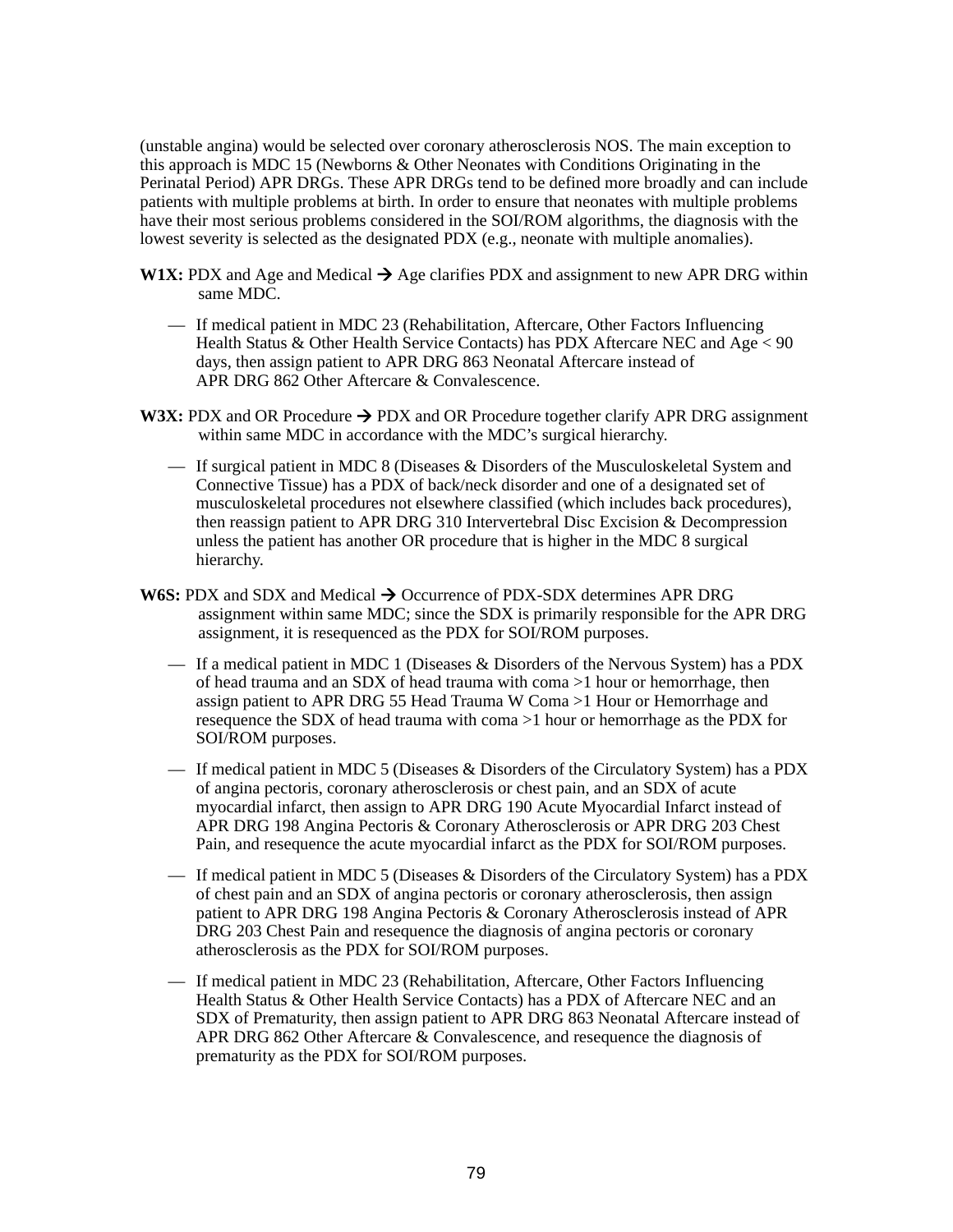Note, if there exists more than one secondary diagnosis from the specified diagnosis list for this type of rerouting, then the APR DRG system provides additional selection logic for designation of the PDX for SOI/ROM purposes. The selection logic is specific to each APR DRG. It is the same kind of selection logic as that described for APR DRG rerouting type W0S.

- **W6X:** PDX and SDX and Medical  $\rightarrow$  SDX clarifies PDX and assignment to new APR DRG within same MDC; there is no need to resequence PDX and SDX.
	- If medical patient in MDC 7 (Diseases & Disorders of the Hepatobiliary System and Pancreas) has a PDX of liver disease and an SDX of alcoholic liver disease, then assign patient to APR DRG 280 Alcoholic Liver Disease instead of APR DRG 283 Other Disorders of Liver.

### *Detailed Examples of Across MDC Reroutings:*

- **A2X:** PDX and Non-OR Procedure and Medical  $\rightarrow$  PDX and Non-OR Procedure together clarify assignment to new MDC and APR DRG.
	- If medical patient in MDC 1 (Diseases  $&$  Disorders of the Nervous System) has PDX brain neoplasm and non-OR procedure Stereotactic Radiosurgery, then reassign patient to MDC 17 (Lymphatic, Hematopoietic, Other Malignancies, Chemotherapy and Radiotherapy), APR DRG 693 Radiotherapy.
	- Same logic and specifications apply to medical patients in MDC 10 with pituitary neoplasms.
- **A3X:** PDX and OR Procedure  $\rightarrow$  PDX and OR Procedure together clarify assignment to new MDC and APR DRG assignment is made based upon the surgical hierarchy of the new MDC.
	- $-$  If surgical patient in MDC 5 (Diseases & Disorders of the Circulatory System) has PDX peripheral vascular disease and a lower limb amputation procedure except toe and no major cardiovascular OR procedure, then reassign patient to MDC 8 (Diseases  $\&$ Disorders of the Musculoskeletal System and Connective Tissue) where APR DRG assignment will be made based upon the MDC 8 surgical hierarchy. Note, all or nearly all of these patients will be assigned to APR DRG 305 Amputation Of Lower Limb Except Toe.
	- $-$  If surgical patient in MDC 5 (Diseases & Disorders of the Circulatory System) has PDX peripheral vascular disease and a toe amputation and no other MDC 5 surgical procedures except those in APR DRG 180 Other Circulatory System Procedures, then reassign patient to MDC 8 (Diseases & Disorders of the Musculoskeletal System and Connective Tissue) where APR DRG assignment will be made based upon the MDC 8 surgical hierarchy. Note, most of these patients will be assigned to APR DRG 314 Foot & Toe Procedures.
- **A4X:** PDX and Only OR Procedure Except Related OR Procedures  $\rightarrow$  PDX and OR procedure together clarify MDC and APR DRG assignment is made based upon the surgical hierarchy of the new MDC.
	- If surgical patient in MDC 11 (Diseases & Disorders of the Kidney & Urinary Tract) has PDX complication of genitourinary device and penile prosthesis procedure and no other OR procedure except related penile procedures, then reassign patient to MDC 12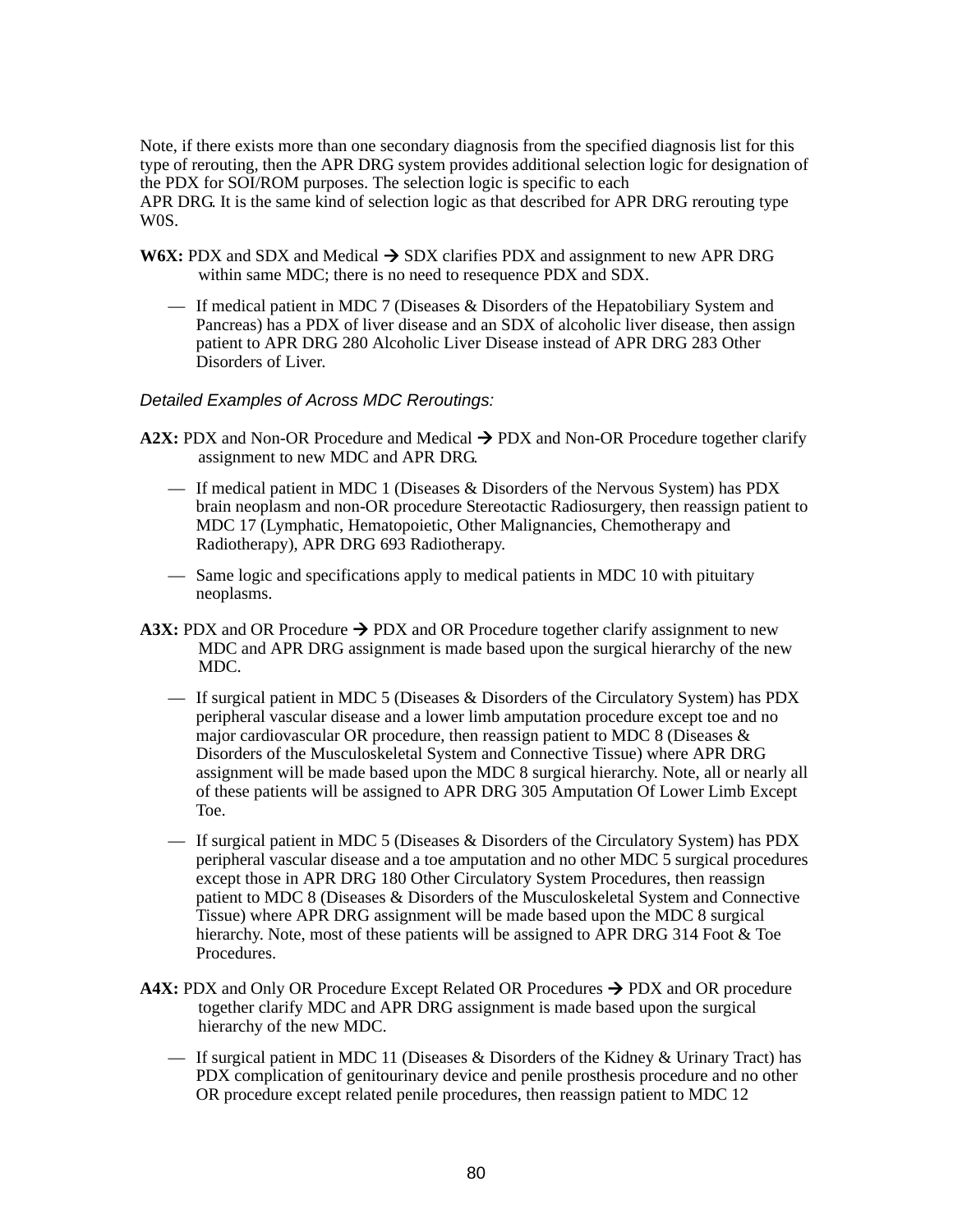(Diseases & Disorders of the Male Reproductive System) where APR DRG assignment is made based upon the surgical hierarchy of MDC 12.

- **A5X:** SDX and OR Procedure  $\rightarrow$  OR Procedure clarifies assignment to new MDC and APR DRG assignment is made based upon the surgical hierarchy of the new MDC.
	- If surgical patient in MDC 9 (Diseases & Disorders of the Skin, Subcutaneous Tissue  $\&$ Breast) has SDX diabetes and lower limb amputation procedure, then reassign to MDC 8 (Diseases & Disorders of the Musculoskeletal System and Connective Tissue) where the patient will be assigned to a specific APR DRG based upon the MDC 8 surgical hierarchy. Note, most of these patients have a PDX of chronic skin ulcer or cellulitis.
- **A6P:** PDX and SDX and Medical  $\rightarrow$  Resequence PDX-SDX for APR DRG grouping purposes and assign patient to new MDC and APR DRG.
	- If medical patient in MDC 18 (Infectious & Parasitic Diseases, Systemic or Unspecified Sites) has a PDX of fever or viral infection NOS and an SDX of agranulocytosis/ neutropenia, then for APR DRG grouping purposes, resequence the PDX-SDX so agranulocytosis/neutropenia is the PDX and assign patient to MDC 16 (Diseases & Disorders of Blood, Blood Forming Organs & Immunological Disorders) and APR DRG 660 Major Hematologic/Immunologic Diag Exc Sick Cell Crisis & Coagul.

Note, if there exists more than one secondary diagnosis from the specified diagnosis list for this type of rerouting, then the APR DRG grouper provides additional selection logic to designate a PDX for grouping purposes. The approach is to select the diagnosis with the highest severity level to capture the PDX that most fully describes the reason for the hospitalization. If there are several secondary diagnoses from the diagnosis list and they have the same severity level, the APR DRG grouper selects the first one occurring in ICD-9-CM code order. This selection logic also applies to rerouting types 18A, 19A and 20A, which involve resequencing of PDX and SDX for grouping purposes.

- **A6X:** PDX and SDX and Medical  $\rightarrow$  SDX clarifies PDX and assignment to new MDC and APR DRG; there is no need to resequence PDX and SDX.
	- If medical patient in MDC 5 (Diseases & Disorders of the Circulatory System) has a PDX of complication of other vascular device, implant and graft and an SDX of renal failure without heart failure, then reassign the patient from MDC 5, APR DRG 206 Malfunction, Reaction, Complication of Cardiac/Vascular Device or Procedure to MDC 11 (Diseases & Disorders of the Kidney & Urinary Tract), APR DRG 466 Malfunction, Reaction, Complication of Genitourinary Device or Procedure.
- **A7P:** PDX and SDX and whether Surgical or Medical  $\rightarrow$  Resequence the PDX-SDX for APR DRG grouping purposes and assign patient to new MDC and appropriate surgical or medical APR DRG based upon the hierarchies and logic of the new MDC.
	- If patient in MDC 10 (Endocrine, Nutritional & Metabolic Diseases and Disorders) has a PDX of diabetes manifestation not elsewhere classified and an SDX of osteomyelitis, then for APR DRG grouping purposes, resequence the PDX-SDX so that osteomyelitis is the PDX and patient is assigned to MDC 8 (Diseases & Disorders of the Musculoskeletal System and Connective Tissue) and to the appropriate surgical or medical APR DRG per MDC 8 logic.
	- If patient in MDC 10 (Endocrine, Nutritional & Metabolic Diseases and Disorders) has a PDX of diabetes manifestation not elsewhere classified and an SDX of skin ulcer, then for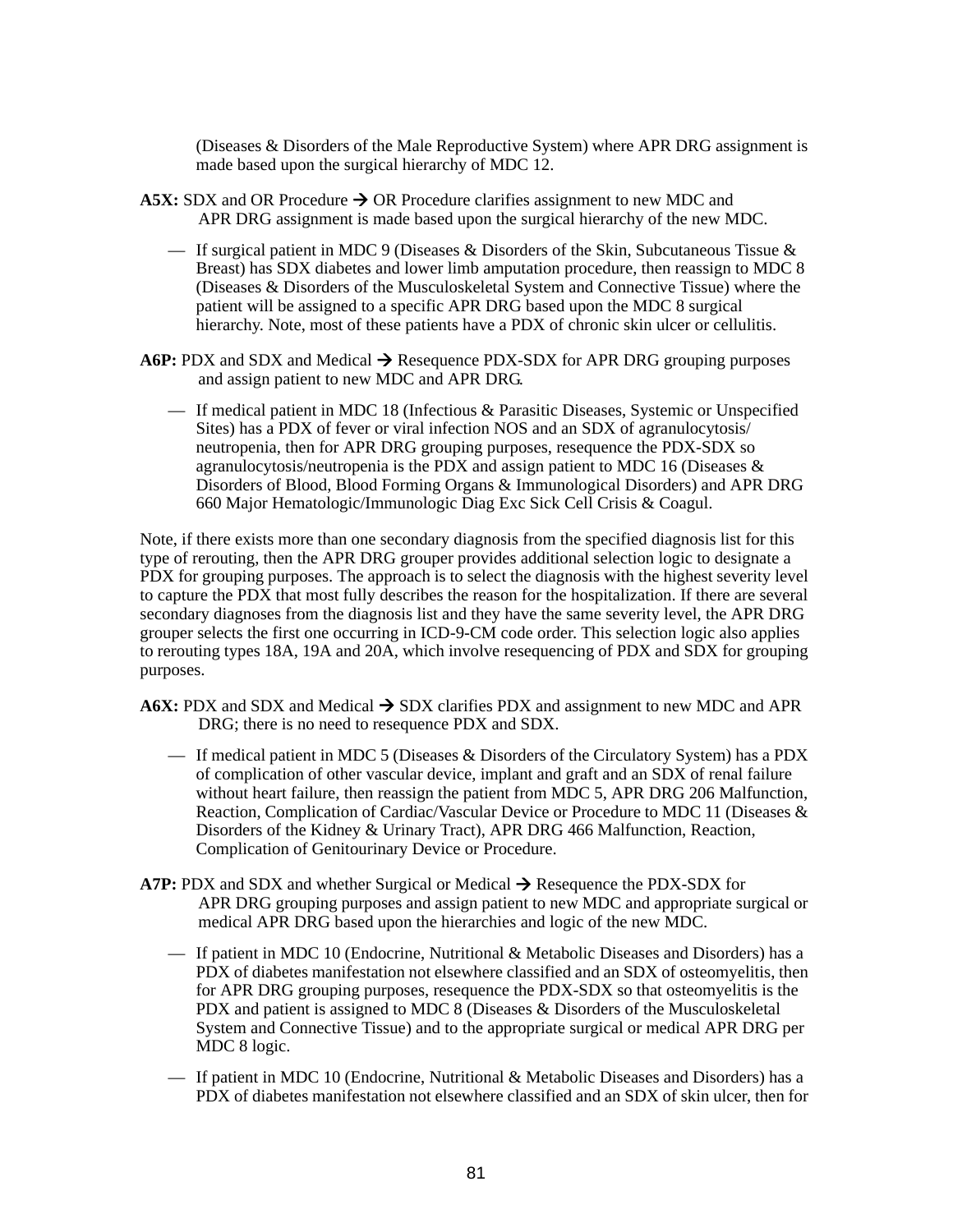APR DRG grouping purposes resequence the PDX-SDX so that skin ulcer is the PDX and patient is assigned to MDC 9 (Diseases & Disorders of the Skin, Subcutaneous Tissue & Breast) and to the appropriate surgical or medical APR DRG per MDC 9 logic.

- If a patient in MDC 10 (Endocrine, Nutritional & Metabolic Diseases and Disorders) has a PDX of diabetes manifestation not elsewhere classified and SDXs of both osteomyelitis and skin ulcer, then regroup with osteomyelitis resequenced as the new PDX and assign patient to MDC 8 (Diseases & Disorders of the Musculoskeletal System and Connective Tissue).
- A8P: PDX and SDX and Only OR Procedure Except Related OR Procedures → Resequence the PDX-SDX for APR DRG grouping purposes and assign patient to new MDC and APR DRG assignment is made based upon the surgical hierarchy of the new MDC.
	- $-$  If surgical patient in MDC 6 (Diseases & Disorders of the Digestive System) has a PDX of abdominal pain and an SDX of cholecystitis and a cholecystectomy procedure and no other OR procedures except related procedures, then resequence for APR DRG grouping purposes the PDX-SDX so that cholecystitis is the PDX and reassign the patient to MDC 7 (Diseases & Disorders of the Hepatobiliary System and Pancreas) where the patient will be assigned to a specific APR DRG based upon the MDC 7 surgical hierarchy.
- **A9P:** PDX and SDX and Only OR Procedure → Resequence PDX-SDX for APR DRG grouping purposes and assign patient to new MDC and APR DRG assignment is made based upon surgical hierarchy of the new MDC.
	- If surgical patient in MDC 11 (Diseases  $&$  Disorders of the Kidney  $&$  Urinary Tract) has a PDX from a select list of kidney & urinary diagnoses (e.g., retention of urine) and an SDX of benign prostatic hypertrophy and a prostate procedure and no other OR procedure, then resequence the PDX-SDX for APR DRG grouping purposes so that benign prostatic hypertrophy is the PDX, and reassign the patient to MDC 12 (Diseases  $\&$ Disorders of the Male Reproductive System) where the patient will be assigned to a specific APR DRG based upon the MDC 12 surgical hierarchy.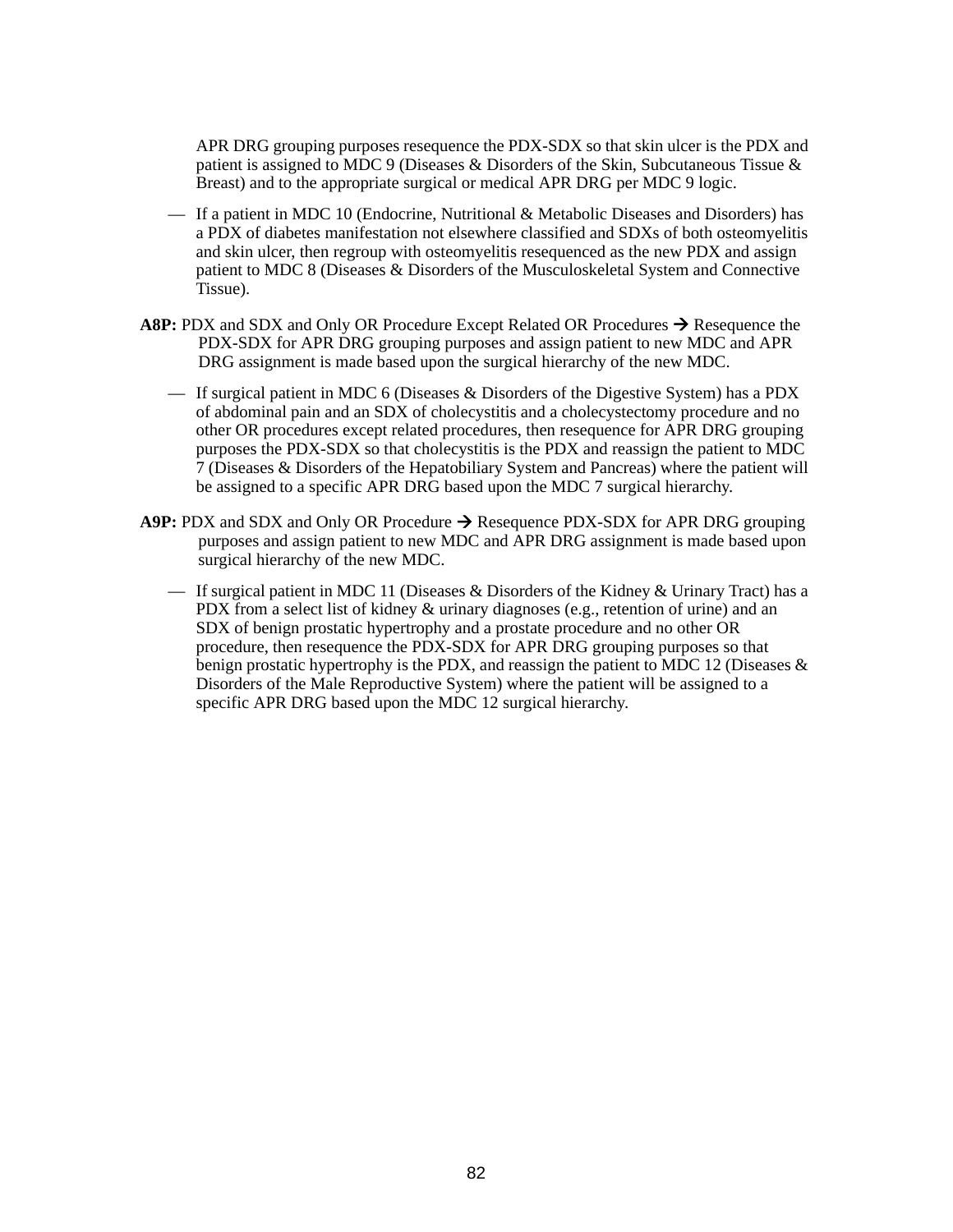# APPENDIX A

# **List of All Patient Refined DRGs**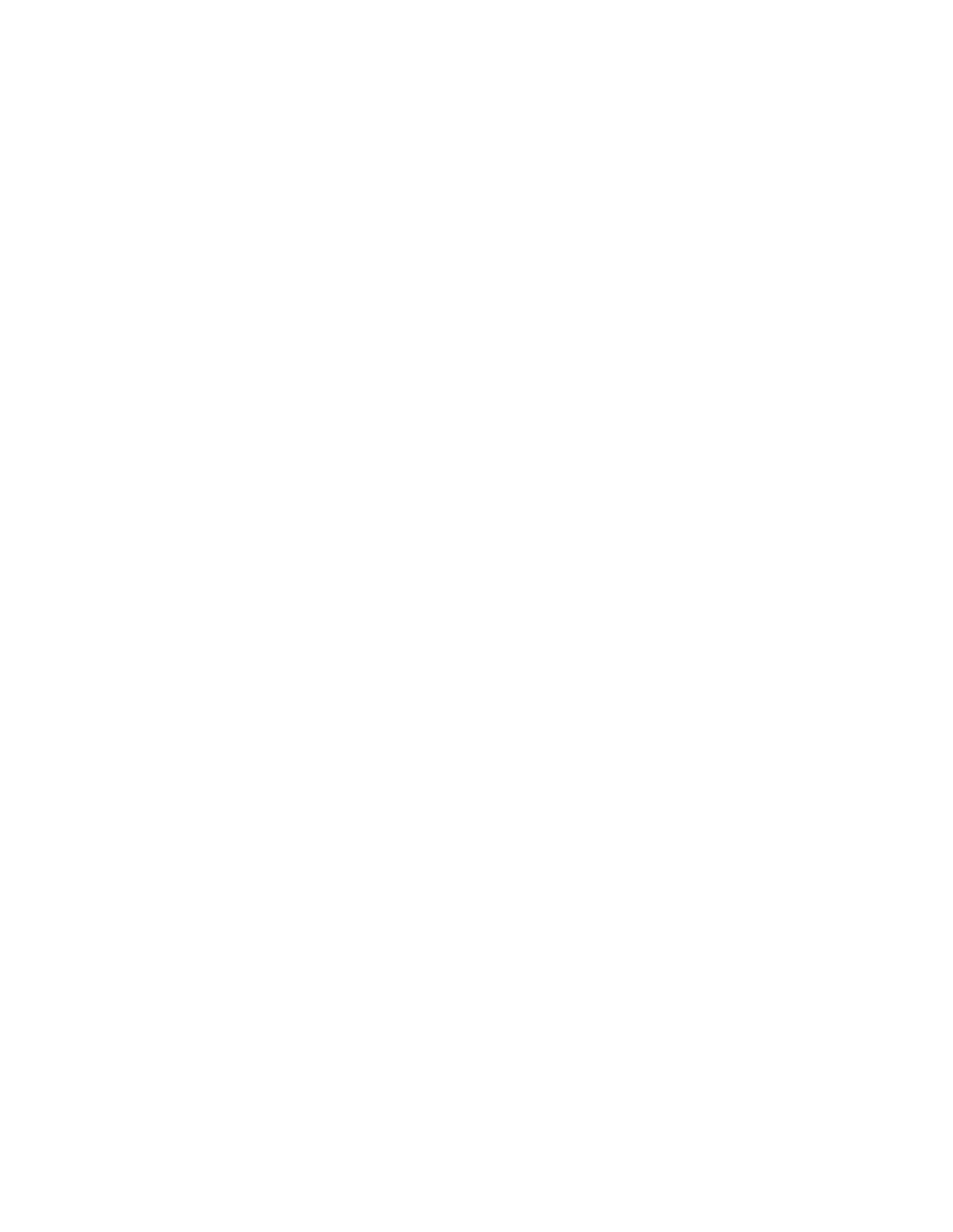Appendix A contains a list of each APR DRG with a specification of the MDC and whether the APR DRG is medical or surgical. Some APR DRGs which contain patients from multiple MDCs (e.g., 3 Bone Marrow Transplant) do not have an MDC specified. The letter "M" is used to designate a medical APR DRG and the letter "P" is used to designate a surgical APR DRG.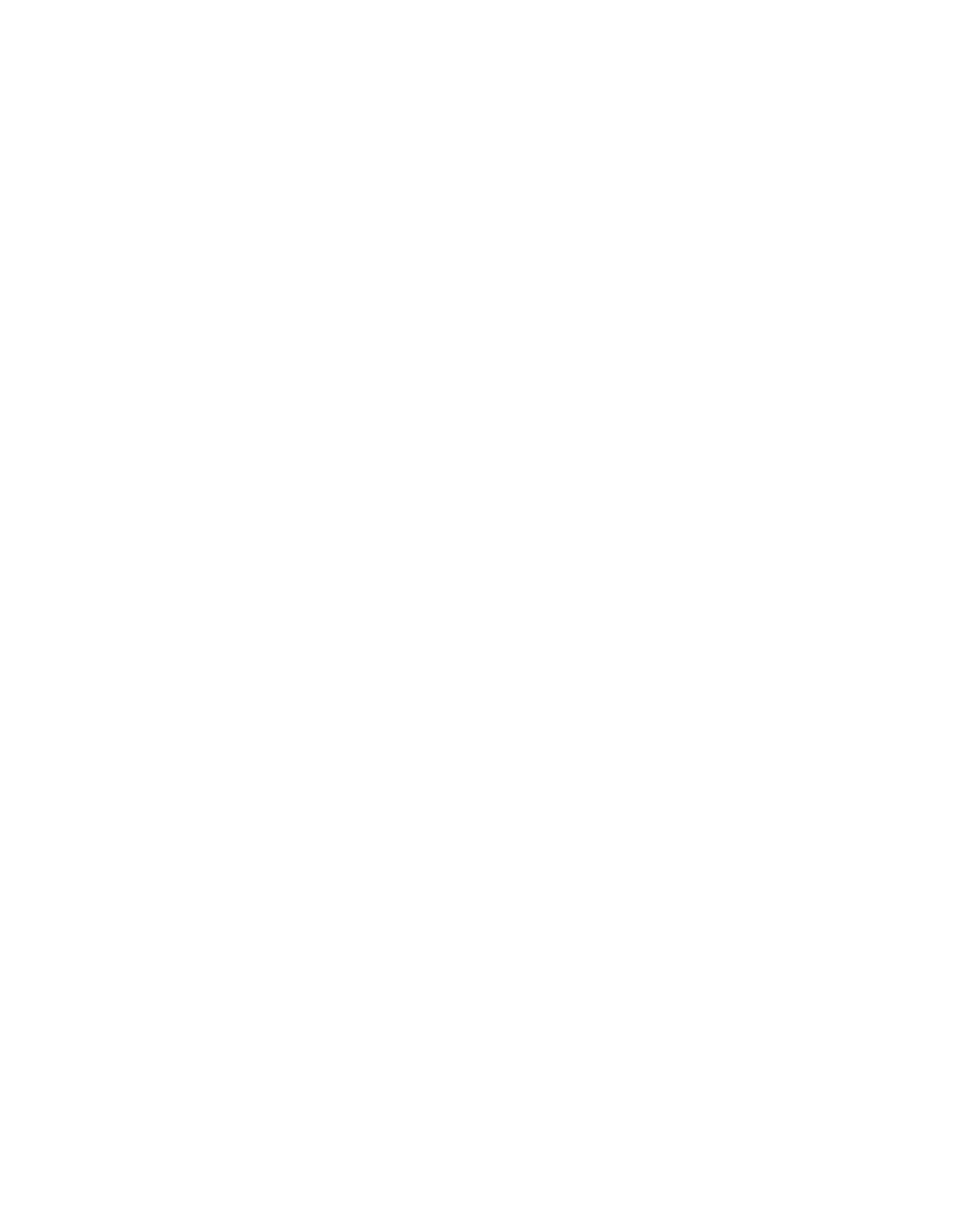| 001 P |              |      | LIVER TRANSPLANT &/OR INTESTINAL TRANSPLANT                             |
|-------|--------------|------|-------------------------------------------------------------------------|
| 002   |              |      |                                                                         |
|       | P.           |      | HEART &/OR LUNG TRANSPLANT<br><b>BONE MARROW TRANSPLANT</b>             |
| 003   | P.           |      |                                                                         |
| 004 P |              |      | TRACHEOSTOMY W MV 96+ HOURS W EXTENSIVE PROCEDURE OR ECMO               |
| 005   | -P           |      | TRACHEOSTOMY W MV 96+ HOURS W/O EXTENSIVE PROCEDURE                     |
| 006   | - P          |      | PANCREAS TRANSPLANT                                                     |
| 020 P |              | 01   | <b>CRANIOTOMY FOR TRAUMA</b>                                            |
| 021   | P            |      | 01 CRANIOTOMY EXCEPT FOR TRAUMA                                         |
| 022   | - P          |      | 01 VENTRICULAR SHUNT PROCEDURES                                         |
| 023 P |              |      | 01 SPINAL PROCEDURES                                                    |
| 024 P |              |      | 01 EXTRACRANIAL VASCULAR PROCEDURES                                     |
| 026   | $\mathsf{P}$ |      | 01 OTHER NERVOUS SYSTEM & RELATED PROCEDURES                            |
| 040   |              |      | M 01 SPINAL DISORDERS & INJURIES                                        |
| 041   |              |      | M 01 NERVOUS SYSTEM MALIGNANCY                                          |
|       |              |      | 042 M 01 DEGENERATIVE NERVOUS SYSTEM DISORDERS EXC MULT SCLEROSIS       |
| 043   |              |      | M 01 MULTIPLE SCLEROSIS & OTHER DEMYELINATING DISEASES                  |
| 044   |              |      | M 01 INTRACRANIAL HEMORRHAGE                                            |
| 045   |              |      | M 01 CVA & PRECEREBRAL OCCLUSION WINFARCT                               |
| 046   |              |      | M 01 NONSPECIFIC CVA & PRECEREBRAL OCCLUSION W/O INFARCT                |
| 047   |              |      | M 01 TRANSIENT ISCHEMIA                                                 |
| 048   |              |      | M 01 PERIPHERAL, CRANIAL & AUTONOMIC NERVE DISORDERS                    |
| 049   |              |      | M 01 BACTERIAL & TUBERCULOUS INFECTIONS OF NERVOUS SYSTEM               |
|       |              |      |                                                                         |
| 050   |              |      | M 01 NON-BACTERIAL INFECTIONS OF NERVOUS SYSTEM EXC VIRAL MENINGITIS    |
| 051   |              |      | M 01 VIRAL MENINGITIS                                                   |
| 052   |              |      | M 01 NONTRAUMATIC STUPOR & COMA                                         |
| 053   |              |      | M 01 SEIZURE                                                            |
| 054   |              |      | M 01 MIGRAINE & OTHER HEADACHES                                         |
| 055   |              |      | M 01 HEAD TRAUMA W COMA >1 HR OR HEMORRHAGE                             |
| 056   | м            |      | 01 BRAIN CONTUSION/LACERATION & COMPLICATED SKULL FX, COMA < 1 HR OR NO |
|       |              |      | <b>COMA</b>                                                             |
| 057   |              | M 01 | CONCUSSION, CLOSED SKULL FX NOS, UNCOMPLICATED INTRACRANIAL INJURY,     |
|       |              |      | COMA < 1 HR OR NO COMA                                                  |
| 058   |              |      | M 01 OTHER DISORDERS OF NERVOUS SYSTEM                                  |
| 070   | P.           |      | 02 ORBITAL PROCEDURES                                                   |
| 073   | P.           |      | 02 EYE PROCEDURES EXCEPT ORBIT                                          |
| 080   |              |      | M 02 ACUTE MAJOR EYE INFECTIONS                                         |
| 082   | м            |      | 02 EYE DISORDERS EXCEPT MAJOR INFECTIONS                                |
| 089   | P.           |      | 03 MAJOR CRANIAL/FACIAL BONE PROCEDURES                                 |
| 090   | - P          |      | 03 MAJOR LARYNX & TRACHEA PROCEDURES                                    |
| 091   | - P          |      | 03 OTHER MAJOR HEAD & NECK PROCEDURES                                   |
| 092   | - P          |      | 03 FACIAL BONE PROCEDURES EXCEPT MAJOR CRANIAL/FACIAL BONE PROCEDURES   |
| 093 P |              |      | 03 SINUS & MASTOID PROCEDURES                                           |
| 095 P |              |      | 03 CLEFT LIP & PALATE REPAIR                                            |
| 097 P |              |      | 03 TONSIL & ADENOID PROCEDURES                                          |
|       |              |      | 098 P 03 OTHER EAR, NOSE, MOUTH & THROAT PROCEDURES                     |
| 110   |              |      | M 03 EAR, NOSE, MOUTH, THROAT, CRANIAL/FACIAL MALIGNANCIES              |
| 111   |              |      | M 03 VERTIGO & OTHER LABYRINTH DISORDERS                                |
| 113   |              |      | M 03 INFECTIONS OF UPPER RESPIRATORY TRACT                              |
| 114   | M            |      | 03 DENTAL & ORAL DISEASES & INJURIES                                    |
| 115   | м            |      | 03 OTHER EAR, NOSE, MOUTH, THROAT & CRANIAL/FACIAL DIAGNOSES            |
| 120   | P.           |      | 04 MAJOR RESPIRATORY & CHEST PROCEDURES                                 |
|       |              |      |                                                                         |
| 121   | P.           |      | 04 OTHER RESPIRATORY & CHEST PROCEDURES                                 |
| 130   |              |      | M 04 RESPIRATORY SYSTEM DIAGNOSIS W VENTILATOR SUPPORT 96+ HOURS        |
| 131   |              |      | M 04 CYSTIC FIBROSIS - PULMONARY DISEASE                                |
| 132   | M            |      | 04 BPD & OTH CHRONIC RESPIRATORY DISEASES ARISING IN PERINATAL PERIOD   |
| 133   | M            |      | 04 PULMONARY EDEMA & RESPIRATORY FAILURE                                |
| 134   |              |      | M 04 PULMONARY EMBOLISM                                                 |
| 135   |              |      | M 04 MAJOR CHEST & RESPIRATORY TRAUMA                                   |
| 136   |              |      | M 04 RESPIRATORY MALIGNANCY                                             |
| 137   |              |      | M 04 MAJOR RESPIRATORY INFECTIONS & INFLAMMATIONS                       |
| 138   |              |      | M 04 BRONCHIOLITIS & RSV PNEUMONIA                                      |
| 139   |              |      | M 04 OTHER PNEUMONIA                                                    |

140 M 04 CHRONIC OBSTRUCTIVE PULMONARY DISEASE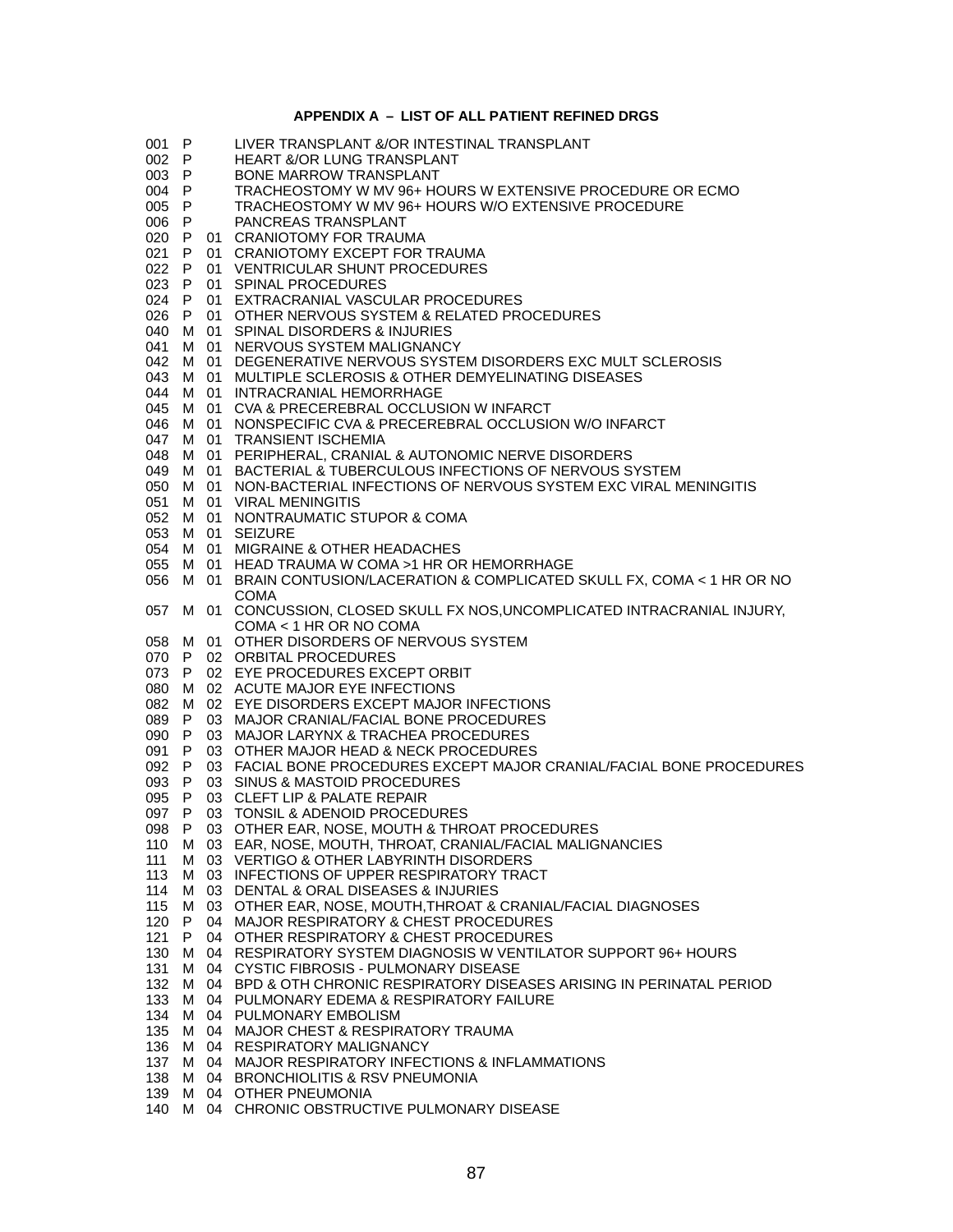|       |              |      | 141 M 04 ASTHMA                                                         |
|-------|--------------|------|-------------------------------------------------------------------------|
| 142   |              |      | M 04 INTERSTITIAL & ALVEOLAR LUNG DISEASES                              |
| 143   |              |      | M 04 OTHER RESPIRATORY DIAGNOSES EXCEPT SIGNS, SYMPTOMS & MINOR         |
|       |              |      | <b>DIAGNOSES</b>                                                        |
| 144   |              | M 04 | RESPIRATORY SIGNS, SYMPTOMS & MINOR DIAGNOSES                           |
| 160   | $\mathsf{P}$ |      | 05 MAJOR CARDIOTHORACIC REPAIR OF HEART ANOMALY                         |
| 161   | $\mathsf{P}$ |      | 05 CARDIAC DEFIBRILLATOR & HEART ASSIST IMPLANT                         |
| 162 P |              |      | 05 CARDIAC VALVE PROCEDURES W CARDIAC CATHETERIZATION                   |
| 163 P |              |      | 05 CARDIAC VALVE PROCEDURES W/O CARDIAC CATHETERIZATION                 |
| 165 P |              |      | 05 CORONARY BYPASS W CARDIAC CATH OR PERCUTANEOUS CARDIAC PROCEDURE     |
| 166 P |              |      | 05 CORONARY BYPASS W/O CARDIAC CATH OR PERCUTANEOUS CARDIAC             |
|       |              |      | <b>PROCEDURE</b>                                                        |
| 167 P |              |      | 05 OTHER CARDIOTHORACIC PROCEDURES                                      |
| 169   | P.           |      | 05 MAJOR THORACIC & ABDOMINAL VASCULAR PROCEDURES                       |
| 170   | -P           |      | 05 PERMANENT CARDIAC PACEMAKER IMPLANT W AMI, HEART FAILURE OR SHOCK    |
| 171   | $\mathsf{P}$ |      | 05 PERM CARDIAC PACEMAKER IMPLANT W/O AMI, HEART FAILURE OR SHOCK       |
| 173 P |              |      | 05 OTHER VASCULAR PROCEDURES                                            |
| 174 P |              |      | 05 PERCUTANEOUS CARDIOVASCULAR PROCEDURES W AMI                         |
| 175 P |              |      | 05 PERCUTANEOUS CARDIOVASCULAR PROCEDURES W/O AMI                       |
| 176 P |              |      | 05 CARDIAC PACEMAKER & DEFIBRILLATOR DEVICE REPLACEMENT                 |
| 177 P |              |      | 05 CARDIAC PACEMAKER & DEFIBRILLATOR REVISION EXCEPT DEVICE REPLACEMENT |
| 180 P |              |      | 05 OTHER CIRCULATORY SYSTEM PROCEDURES                                  |
|       |              |      | 190 M 05 ACUTE MYOCARDIAL INFARCTION                                    |
| 191   |              |      | M 05 CARDIAC CATHETERIZATION W CIRC DISORD EXC ISCHEMIC HEART DISEASE   |
|       |              |      | 192 M 05 CARDIAC CATHETERIZATION FOR ISCHEMIC HEART DISEASE             |
|       |              |      | 193 M 05 ACUTE & SUBACUTE ENDOCARDITIS                                  |
| 194   |              |      | M 05 HEART FAILURE                                                      |
|       |              |      | 196 M 05 CARDIAC ARREST                                                 |
|       |              |      | 197 M 05 PERIPHERAL & OTHER VASCULAR DISORDERS                          |
| 198   |              |      | M 05 ANGINA PECTORIS & CORONARY ATHEROSCLEROSIS                         |
|       |              |      | 199 M 05 HYPERTENSION                                                   |
| 200   |              |      | M 05 CARDIAC STRUCTURAL & VALVULAR DISORDERS                            |
| 201   |              |      | M 05 CARDIAC ARRHYTHMIA & CONDUCTION DISORDERS                          |
|       |              |      | 203 M 05 CHEST PAIN                                                     |
|       |              |      | 204 M 05 SYNCOPE & COLLAPSE                                             |
| 205   |              |      | M 05 CARDIOMYOPATHY                                                     |
| 206   |              |      | M 05 MALFUNCTION, REACTION, COMPLICATION OF CARDIAC/VASC DEVICE OR      |
|       |              |      | <b>PROCEDURE</b>                                                        |
|       |              |      | 207 M 05 OTHER CIRCULATORY SYSTEM DIAGNOSES                             |
| 220   | $\mathsf{P}$ |      | 06 MAJOR STOMACH, ESOPHAGEAL & DUODENAL PROCEDURES                      |
| 221   | $\mathsf{P}$ |      | 06 MAJOR SMALL & LARGE BOWEL PROCEDURES                                 |
| 222   | P.           |      | 06 OTHER STOMACH, ESOPHAGEAL & DUODENAL PROCEDURES                      |
| 223 P |              |      | 06 OTHER SMALL & LARGE BOWEL PROCEDURES                                 |
| 224 P |              |      | 06 PERITONEAL ADHESIOLYSIS                                              |
| 225   | P            |      | 06 APPENDECTOMY                                                         |
| 226 P |              |      | 06 ANAL PROCEDURES                                                      |
| 227   | P.           |      | 06 HERNIA PROCEDURES EXCEPT INGUINAL, FEMORAL & UMBILICAL               |
| 228   | P.           |      | 06 INGUINAL, FEMORAL & UMBILICAL HERNIA PROCEDURES                      |
| 229   | P.           |      | 06 OTHER DIGESTIVE SYSTEM & ABDOMINAL PROCEDURES                        |
| 240   | M            |      | 06 DIGESTIVE MALIGNANCY                                                 |
| 241   | M            |      | 06 PEPTIC ULCER & GASTRITIS                                             |
| 242   | M            |      | 06 MAJOR ESOPHAGEAL DISORDERS                                           |
| 243   | м            |      | 06 OTHER ESOPHAGEAL DISORDERS                                           |
| 244   | M            |      | 06 DIVERTICULITIS & DIVERTICULOSIS                                      |
| 245   | M            |      | 06 INFLAMMATORY BOWEL DISEASE                                           |
| 246   | M            |      | 06 GASTROINTESTINAL VASCULAR INSUFFICIENCY                              |
| 247   |              |      | M 06 INTESTINAL OBSTRUCTION                                             |
| 248   |              |      | M 06 MAJOR GASTROINTESTINAL & PERITONEAL INFECTIONS                     |
|       |              |      |                                                                         |
| 249   | M            |      | 06 NON-BACTERIAL GASTROENTERITIS, NAUSEA & VOMITING                     |
| 251   | M            |      | 06 ABDOMINAL PAIN                                                       |
| 252   | M            |      | 06 MALFUNCTION, REACTION & COMPLICATION OF GI DEVICE OR PROCEDURE       |
| 253   |              |      | M 06 OTHER & UNSPECIFIED GASTROINTESTINAL HEMORRHAGE                    |

254 M 06 OTHER DIGESTIVE SYSTEM DIAGNOSES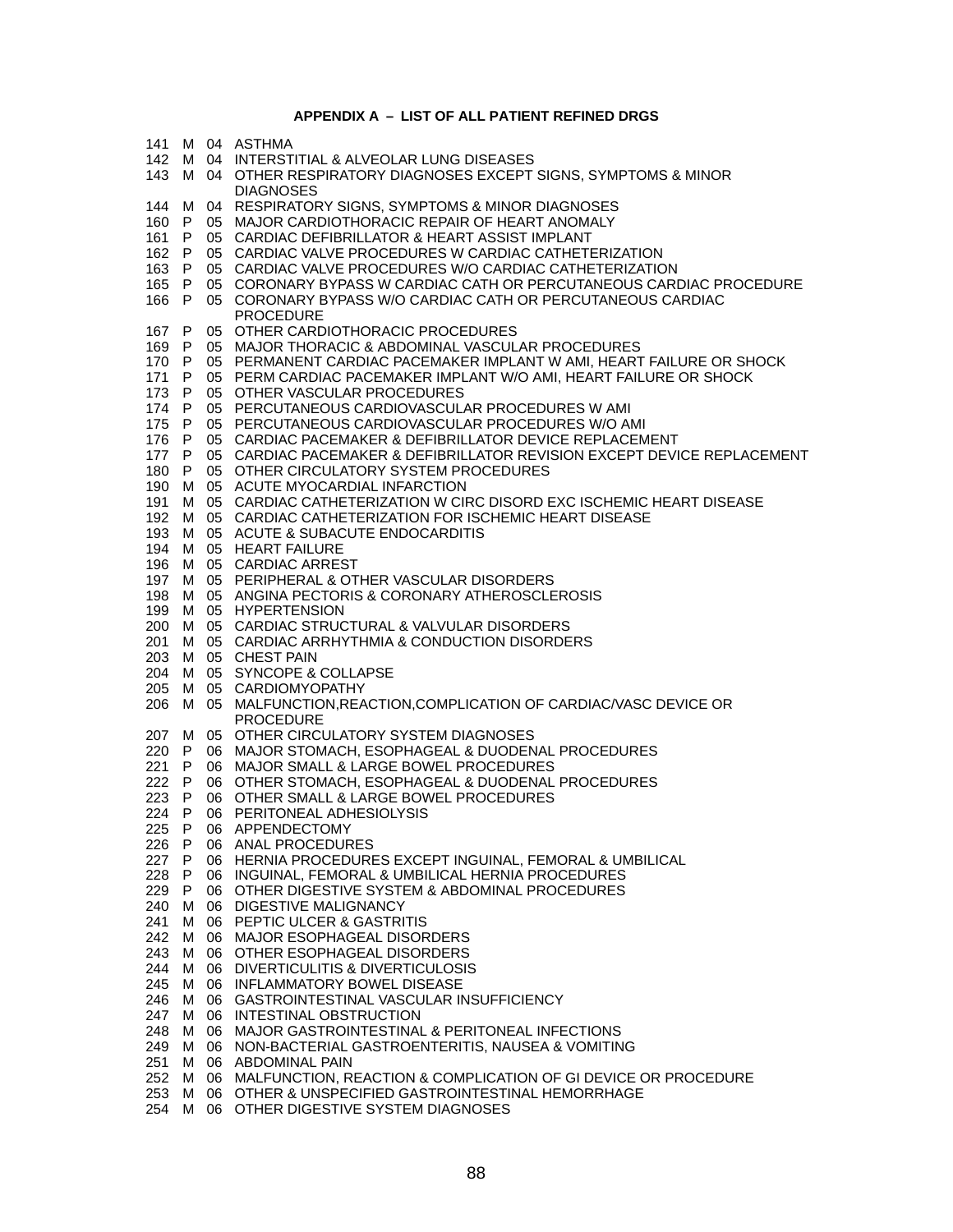| 260 P |              |    | 07 MAJOR PANCREAS, LIVER & SHUNT PROCEDURES                                                                        |
|-------|--------------|----|--------------------------------------------------------------------------------------------------------------------|
| 261   | $\mathsf{P}$ |    | 07 MAJOR BILIARY TRACT PROCEDURES                                                                                  |
| 262   | P.           |    | 07 CHOLECYSTECTOMY EXCEPT LAPAROSCOPIC                                                                             |
| 263   | $\mathsf{P}$ |    | 07 LAPAROSCOPIC CHOLECYSTECTOMY                                                                                    |
| 264   | $\mathsf{P}$ |    | 07 OTHER HEPATOBILIARY, PANCREAS & ABDOMINAL PROCEDURES                                                            |
| 279   |              |    | M 07 HEPATIC COMA & OTHER MAJOR ACUTE LIVER DISORDERS                                                              |
| 280   |              |    | M 07 ALCOHOLIC LIVER DISEASE                                                                                       |
| 281   |              |    | M 07 MALIGNANCY OF HEPATOBILIARY SYSTEM & PANCREAS                                                                 |
| 282   |              |    | M 07 DISORDERS OF PANCREAS EXCEPT MALIGNANCY                                                                       |
| 283   |              |    | M 07 OTHER DISORDERS OF THE LIVER                                                                                  |
| 284   | M            |    | 07 DISORDERS OF GALLBLADDER & BILIARY TRACT                                                                        |
| 301   | P.           |    | 08 HIP JOINT REPLACEMENT                                                                                           |
| 302   | P.           |    | 08 KNEE JOINT REPLACEMENT                                                                                          |
| 303   | P.           |    | 08 DORSAL & LUMBAR FUSION PROC FOR CURVATURE OF BACK                                                               |
| 304   | -P           |    | 08 DORSAL & LUMBAR FUSION PROC EXCEPT FOR CURVATURE OF BACK                                                        |
| 305   | P.           |    | 08 AMPUTATION OF LOWER LIMB EXCEPT TOES                                                                            |
| 308   | $\mathsf{P}$ |    | 08 HIP & FEMUR PROCEDURES FOR TRAUMA EXCEPT JOINT REPLACEMENT                                                      |
| 309   | P.           |    | 08 HIP & FEMUR PROCEDURES FOR NON-TRAUMA EXCEPT JOINT REPLACEMENT                                                  |
| 310   | $\mathsf{P}$ |    | 08 INTERVERTEBRAL DISC EXCISION & DECOMPRESSION                                                                    |
| 312   | P.           | 08 | SKIN GRAFT, EXCEPT HAND, FOR MUSCULOSKELETAL & CONNECTIVE TISSUE                                                   |
|       |              |    | <b>DIAGNOSES</b>                                                                                                   |
| 313   | $\mathsf{P}$ |    | 08 KNEE & LOWER LEG PROCEDURES EXCEPT FOOT                                                                         |
| 314   | $\mathsf{P}$ |    | 08 FOOT & TOE PROCEDURES                                                                                           |
| 315   | P.           | 08 | SHOULDER, UPPER ARM & FOREARM PROCEDURES                                                                           |
| 316   | P.           |    | 08 HAND & WRIST PROCEDURES                                                                                         |
|       |              |    |                                                                                                                    |
| 317   | $\mathsf{P}$ |    | 08 TENDON, MUSCLE & OTHER SOFT TISSUE PROCEDURES<br>08 OTHER MUSCULOSKELETAL SYSTEM & CONNECTIVE TISSUE PROCEDURES |
| 320   | P.           |    |                                                                                                                    |
| 321   | P.           |    | 08 CERVICAL SPINAL FUSION & OTHER BACK/NECK PROC EXC DISC EXCIS/DECOMP                                             |
| 340   | M            |    | 08 FRACTURE OF FEMUR                                                                                               |
| 341   | М            |    | 08 FRACTURE OF PELVIS OR DISLOCATION OF HIP                                                                        |
| 342   |              |    | M 08 FRACTURES & DISLOCATIONS EXCEPT FEMUR, PELVIS & BACK                                                          |
| 343   | M            |    | 08 MUSCULOSKELETAL MALIGNANCY & PATHOL FRACTURE D/T MUSCSKEL MALIG                                                 |
| 344   | М            |    | 08 OSTEOMYELITIS, SEPTIC ARTHRITIS & OTHER MUSCULOSKELETAL INFECTIONS                                              |
| 346   |              |    | M 08 CONNECTIVE TISSUE DISORDERS                                                                                   |
| 347   | M            |    | 08 OTHER BACK & NECK DISORDERS, FRACTURES & INJURIES                                                               |
| 349   | М            |    | 08 MALFUNCTION, REACTION, COMPLIC OF ORTHOPEDIC DEVICE OR PROCEDURE                                                |
| 351   | М            |    | 08 OTHER MUSCULOSKELETAL SYSTEM & CONNECTIVE TISSUE DIAGNOSES                                                      |
| 361   | P.           |    | 09 SKIN GRAFT FOR SKIN & SUBCUTANEOUS TISSUE DIAGNOSES                                                             |
| 362   | P.           | 09 | MASTECTOMY PROCEDURES                                                                                              |
| 363   | P.           |    | 09 BREAST PROCEDURES EXCEPT MASTECTOMY                                                                             |
| 364   | P.           |    | 09 OTHER SKIN, SUBCUTANEOUS TISSUE & RELATED PROCEDURES                                                            |
| 380   | M            | 09 | SKIN ULCERS                                                                                                        |
| 381   |              |    | M 09 MAJOR SKIN DISORDERS                                                                                          |
| 382   | M            |    | 09 MALIGNANT BREAST DISORDERS                                                                                      |
| 383   | м            |    | 09 CELLULITIS & OTHER BACTERIAL SKIN INFECTIONS                                                                    |
|       |              |    | 384 M 09 CONTUSION, OPEN WOUND & OTHER TRAUMA TO SKIN & SUBCUTANEOUS TISSUE                                        |
| 385   | M            |    | 09 OTHER SKIN, SUBCUTANEOUS TISSUE & BREAST DISORDERS                                                              |
| 401   | P.           |    | 10 PITUITARY & ADRENAL PROCEDURES                                                                                  |
| 403   | P.           |    | 10 PROCEDURES FOR OBESITY                                                                                          |
| 404   | P.           |    | 10 THYROID, PARATHYROID & THYROGLOSSAL PROCEDURES                                                                  |
| 405   | P.           |    | 10 OTHER PROCEDURES FOR ENDOCRINE, NUTRITIONAL & METABOLIC DISORDERS                                               |
| 420   | M            |    | 10 DIABETES                                                                                                        |
| 421   | M            |    | 10 MALNUTRITION, FAILURE TO THRIVE & OTHER NUTRITIONAL DISORDERS                                                   |
| 422   | M            |    | 10 HYPOVOLEMIA & RELATED ELECTROLYTE DISORDERS                                                                     |
| 423   | M            |    | 10 INBORN ERRORS OF METABOLISM                                                                                     |
| 424   | M            |    | 10 OTHER ENDOCRINE DISORDERS                                                                                       |
| 425   | M            |    | 10 ELECTROLYTE DISORDERS EXCEPT HYPOVOLEMIA RELATED                                                                |
| 440 P |              |    | 11 KIDNEY TRANSPLANT                                                                                               |
| 441   | P.           | 11 | <b>MAJOR BLADDER PROCEDURES</b>                                                                                    |
| 442   | P.           | 11 | KIDNEY & URINARY TRACT PROCEDURES FOR MALIGNANCY                                                                   |
| 443   | $\mathsf{P}$ |    | 11 KIDNEY & URINARY TRACT PROCEDURES FOR NONMALIGNANCY                                                             |
| 444 P |              |    | 11 RENAL DIALYSIS ACCESS DEVICE PROCEDURE ONLY                                                                     |

445 P 11 OTHER BLADDER PROCEDURES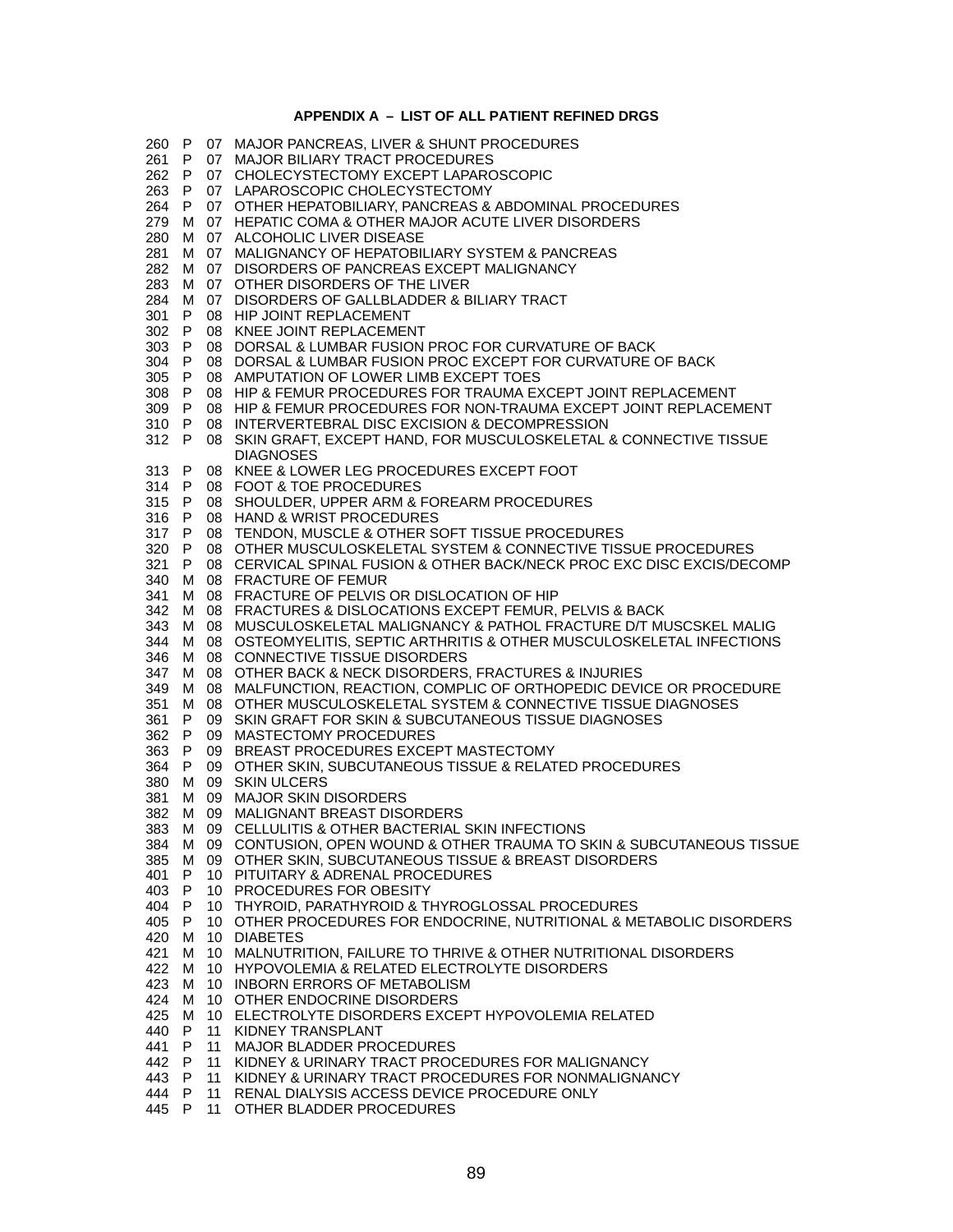| 446 P 11   |    |      | URETHRAL & TRANSURETHRAL PROCEDURES                                                         |
|------------|----|------|---------------------------------------------------------------------------------------------|
| 447 P      |    | 11   | OTHER KIDNEY, URINARY TRACT & RELATED PROCEDURES                                            |
| 460 M 11   |    |      | RENAL FAILURE                                                                               |
| 461        | м  | 11   | KIDNEY & URINARY TRACT MALIGNANCY                                                           |
| 462 M      |    | -11  | NEPHRITIS & NEPHROSIS                                                                       |
| 463 M      |    | - 11 | KIDNEY & URINARY TRACT INFECTIONS                                                           |
| 465 M      |    | 11   | URINARY STONES & ACQUIRED UPPER URINARY TRACT OBSTRUCTION                                   |
| 466 M      |    | 11   | MALFUNCTION, REACTION, COMPLIC OF GENITOURINARY DEVICE OR PROC                              |
| 468 M      |    | 11   | OTHER KIDNEY & URINARY TRACT DIAGNOSES, SIGNS & SYMPTOMS                                    |
| 480 P      |    |      | 12 MAJOR MALE PELVIC PROCEDURES                                                             |
| 481 P      |    |      | 12 PENIS PROCEDURES                                                                         |
| 482 P      |    |      | 12 TRANSURETHRAL PROSTATECTOMY                                                              |
| 483 P      |    |      | 12 TESTES & SCROTAL PROCEDURES                                                              |
| 484 P      |    |      | 12 OTHER MALE REPRODUCTIVE SYSTEM & RELATED PROCEDURES                                      |
| 500 M      |    |      | 12 MALIGNANCY, MALE REPRODUCTIVE SYSTEM                                                     |
| 501        | м  |      | 12 MALE REPRODUCTIVE SYSTEM DIAGNOSES EXCEPT MALIGNANCY                                     |
| 510 P      |    |      | 13 PELVIC EVISCERATION, RADICAL HYSTERECTOMY & OTHER RADICAL GYN PROCS                      |
| 511 P      |    |      | 13 UTERINE & ADNEXA PROCEDURES FOR OVARIAN & ADNEXAL MALIGNANCY                             |
| 512 P      |    |      | 13 UTERINE & ADNEXA PROCEDURES FOR NON-OVARIAN & NON-ADNEXAL MALIG                          |
| 513 P      |    |      | 13 UTERINE & ADNEXA PROCEDURES FOR NON-MALIGNANCY EXCEPT LEIOMYOMA                          |
| 514 P      |    |      | 13 FEMALE REPRODUCTIVE SYSTEM RECONSTRUCTIVE PROCEDURES                                     |
| 517 P      |    |      | 13 DILATION & CURETTAGE FOR NON-OBSTETRIC DIAGNOSES                                         |
| 518 P      |    |      | 13 OTHER FEMALE REPRODUCTIVE SYSTEM & RELATED PROCEDURES                                    |
| 519 P      |    |      | 13 UTERINE & ADNEXA PROCEDURES FOR LEIOMYOMA                                                |
| 530 M      |    |      | 13 FEMALE REPRODUCTIVE SYSTEM MALIGNANCY                                                    |
| 531 M      |    |      | 13 FEMALE REPRODUCTIVE SYSTEM INFECTIONS                                                    |
| 532 M      |    |      | 13 MENSTRUAL & OTHER FEMALE REPRODUCTIVE SYSTEM DISORDERS                                   |
| 540 P      |    |      | 14 CESAREAN DELIVERY                                                                        |
| 541 P      |    |      | 14 VAGINAL DELIVERY W STERILIZATION &/OR D&C                                                |
| 542 P      |    |      | 14 VAGINAL DELIVERY W COMPLICATING PROCEDURES EXC STERILIZATION &/OR D&C                    |
| 544 P      |    |      | 14 D&C, ASPIRATION CURETTAGE OR HYSTEROTOMY FOR OBSTETRIC DIAGNOSES                         |
| 545 P      |    |      | 14 ECTOPIC PREGNANCY PROCEDURE                                                              |
| 546 P      |    |      | 14 OTHER O.R. PROC FOR OBSTETRIC DIAGNOSES EXCEPT DELIVERY DIAGNOSES                        |
|            |    |      | 560 M 14 VAGINAL DELIVERY                                                                   |
|            |    |      | 561 M 14 POSTPARTUM & POST ABORTION DIAGNOSES W/O PROCEDURE                                 |
|            |    |      | 563 M 14 PRETERM LABOR                                                                      |
|            |    |      | 564 M 14 ABORTION W/O D&C, ASPIRATION CURETTAGE OR HYSTEROTOMY                              |
|            |    |      | 565 M 14 FALSE LABOR                                                                        |
|            |    |      | 566 M 14 OTHER ANTEPARTUM DIAGNOSES                                                         |
| 580        | M  |      | 15 NEONATE, TRANSFERRED <5 DAYS OLD, NOT BORN HERE                                          |
| 581        |    |      | M 15 NEONATE, TRANSFERRED < 5 DAYS OLD, BORN HERE                                           |
|            |    |      | 583 P 15 NEONATE W ECMO                                                                     |
|            |    |      | 588 P 15 NEONATE BWT <1500G W MAJOR PROCEDURE                                               |
| 589<br>591 |    |      | M 15 NEONATE BWT <500G OR GA <24 WEEKS<br>M 15 NEONATE BIRTHWT 500-749G W/O MAJOR PROCEDURE |
| 593        | м  | -15  | NEONATE BIRTHWT 750-999G W/O MAJOR PROCEDURE                                                |
| 602        | м  |      | 15 NEONATE BWT 1000-1249G W RESP DIST SYND/OTH MAJ RESP OR MAJ ANOM                         |
| 603        | м  |      | 15 NEONATE BIRTHWT 1000-1249G W OR W/O OTHER SIGNIFICANT CONDITION                          |
| 607        | м  | 15   | NEONATE BWT 1250-1499G W RESP DIST SYND/OTH MAJ RESP OR MAJ ANOM                            |
| 608        | м  |      | 15 NEONATE BWT 1250-1499G W OR W/O OTHER SIGNIFICANT CONDITION                              |
| 609        | P. | 15   | NEONATE BWT 1500-2499G W MAJOR PROCEDURE                                                    |
| 611        | м  | 15   | NEONATE BIRTHWT 1500-1999G W MAJOR ANOMALY                                                  |
| 612        | м  | 15   | NEONATE BWT 1500-1999G W RESP DIST SYND/OTH MAJ RESP COND                                   |
| 613        | м  |      | 15 NEONATE BIRTHWT 1500-1999G W CONGENITAL/PERINATAL INFECTION                              |
| 614        | м  | 15   | NEONATE BWT 1500-1999G W OR W/O OTHER SIGNIFICANT CONDITION                                 |
| 621        | м  |      | 15 NEONATE BWT 2000-2499G W MAJOR ANOMALY                                                   |
| 622        | м  |      | 15 NEONATE BWT 2000-2499G W RESP DIST SYND/OTH MAJ RESP COND                                |
| 623        | м  | 15   | NEONATE BWT 2000-2499G W CONGENITAL/PERINATAL INFECTION                                     |
| 625        | м  |      | 15 NEONATE BWT 2000-2499G W OTHER SIGNIFICANT CONDITION                                     |
| 626        | м  |      | 15 NEONATE BWT 2000-2499G, NORMAL NEWBORN OR NEONATE W OTHER PROBLEM                        |
| 630        | P. |      | 15 NEONATE BIRTHWT >2499G W MAJOR CARDIOVASCULAR PROCEDURE                                  |
| 631        | P  |      | 15 NEONATE BIRTHWT > 2499G W OTHER MAJOR PROCEDURE                                          |
| 633        | м  |      | 15 NEONATE BIRTHWT >2499G W MAJOR ANOMALY                                                   |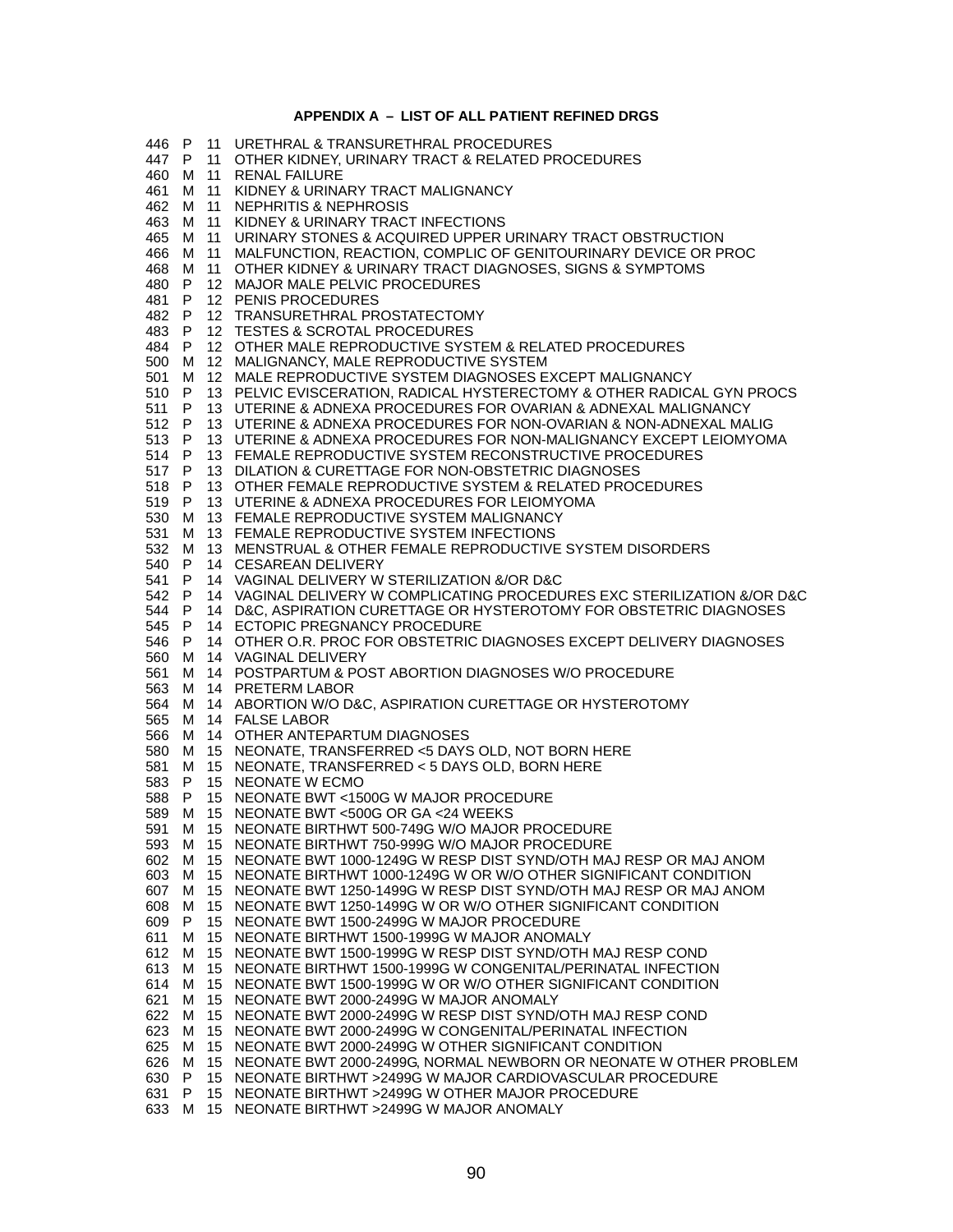634 M 15 NEONATE, BIRTHWT >2499G W RESP DIST SYND/OTH MAJ RESP COND 636 M 15 NEONATE BIRTHWT >2499G W CONGENITAL/PERINATAL INFECTION 639 M 15 NEONATE BIRTHWT >2499G W OTHER SIGNIFICANT CONDITION 640 M 15 NEONATE BIRTHWT >2499G, NORMAL NEWBORN OR NEONATE W OTHER PROBLEM 650 P 16 SPLENECTOMY 651 P 16 OTHER PROCEDURES OF BLOOD & BLOOD-FORMING ORGANS 660 M 16 MAJOR HEMATOLOGIC/IMMUNOLOGIC DIAG EXC SICKLE CELL CRISIS & COAGUL 661 M 16 COAGULATION & PLATELET DISORDERS 662 M 16 SICKLE CELL ANEMIA CRISIS 663 M 16 OTHER ANEMIA & DISORDERS OF BLOOD & BLOOD-FORMING ORGANS 680 P 17 MAJOR O.R. PROCEDURES FOR LYMPHATIC/HEMATOPOIETIC/OTHER NEOPLASMS 681 P 17 OTHER O.R. PROCEDURES FOR LYMPHATIC/HEMATOPOIETIC/OTHER NEOPLASMS 690 M 17 ACUTE LEUKEMIA 691 M 17 LYMPHOMA, MYELOMA & NON-ACUTE LEUKEMIA 692 M 17 RADIOTHERAPY 693 M 17 CHEMOTHERAPY 694 M 17 LYMPHATIC & OTHER MALIGNANCIES & NEOPLASMS OF UNCERTAIN BEHAVIOR 710 P 18 INFECTIOUS & PARASITIC DISEASES INCLUDING HIV W O.R. PROCEDURE 711 P 18 POST-OP, POST-TRAUMA, OTHER DEVICE INFECTIONS W O.R. PROCEDURE 720 M 18 SEPTICEMIA & DISSEMINATED INFECTIONS 721 M 18 POST-OPERATIVE, POST-TRAUMATIC, OTHER DEVICE INFECTIONS 722 M 18 FEVER 723 M 18 VIRAL ILLNESS 724 M 18 OTHER INFECTIOUS & PARASITIC DISEASES 740 P 19 MENTAL ILLNESS DIAGNOSIS W O.R. PROCEDURE 750 M 19 SCHIZOPHRENIA 751 M 19 MAJOR DEPRESSIVE DISORDERS & OTHER/UNSPECIFIED PSYCHOSES 752 M 19 DISORDERS OF PERSONALITY & IMPULSE CONTROL 753 M 19 BIPOLAR DISORDERS 754 M 19 DEPRESSION EXCEPT MAJOR DEPRESSIVE DISORDER 755 M 19 ADJUSTMENT DISORDERS & NEUROSES EXCEPT DEPRESSIVE DIAGNOSES 756 M 19 ACUTE ANXIETY & DELIRIUM STATES 757 M 19 ORGANIC MENTAL HEALTH DISTURBANCES 758 M 19 CHILDHOOD BEHAVIORAL DISORDERS 759 M 19 EATING DISORDERS 760 M 19 OTHER MENTAL HEALTH DISORDERS 770 M 20 DRUG & ALCOHOL ABUSE OR DEPENDENCE, LEFT AGAINST MEDICAL ADVICE 772 M 20 ALCOHOL & DRUG DEPENDENCE W REHAB OR REHAB/DETOX THERAPY 773 M 20 OPIOID ABUSE & DEPENDENCE 774 M 20 COCAINE ABUSE & DEPENDENCE 775 M 20 ALCOHOL ABUSE & DEPENDENCE 776 M 20 OTHER DRUG ABUSE & DEPENDENCE 791 P 21 O.R. PROCEDURE FOR OTHER COMPLICATIONS OF TREATMENT 811 M 21 ALLERGIC REACTIONS 812 M 21 POISONING OF MEDICINAL AGENTS 813 M 21 OTHER COMPLICATIONS OF TREATMENT 815 M 21 OTHER INJURY, POISONING & TOXIC EFFECT DIAGNOSES 816 M 21 TOXIC EFFECTS OF NON-MEDICINAL SUBSTANCES 841 P 22 EXTENSIVE 3RD DEGREE BURNS W SKIN GRAFT 842 P 22 FULL THICKNESS BURNS W SKIN GRAFT 843 M 22 EXTENSIVE 3RD DEGREE OR FULL THICKNESS BURNS W/O SKIN GRAFT 844 M 22 PARTIAL THICKNESS BURNS W OR W/O SKIN GRAFT<br>850 P 23 PROCEDURE W DIAG OF REHAB. AFTERCARE OR OT 23 PROCEDURE W DIAG OF REHAB, AFTERCARE OR OTH CONTACT W HEALTH SERVICE 860 M 23 REHABILITATION 861 M 23 SIGNS, SYMPTOMS & OTHER FACTORS INFLUENCING HEALTH STATUS 862 M 23 OTHER AFTERCARE & CONVALESCENCE 863 M 23 NEONATAL AFTERCARE 890 M 24 HIV W MULTIPLE MAJOR HIV RELATED CONDITIONS 892 M 24 HIV W MAJOR HIV RELATED CONDITION 893 M 24 HIV W MULTIPLE SIGNIFICANT HIV RELATED CONDITIONS 894 M 24 HIV W ONE SIGNIF HIV COND OR W/O SIGNIF RELATED COND 910 P 25 CRANIOTOMY FOR MULTIPLE SIGNIFICANT TRAUMA